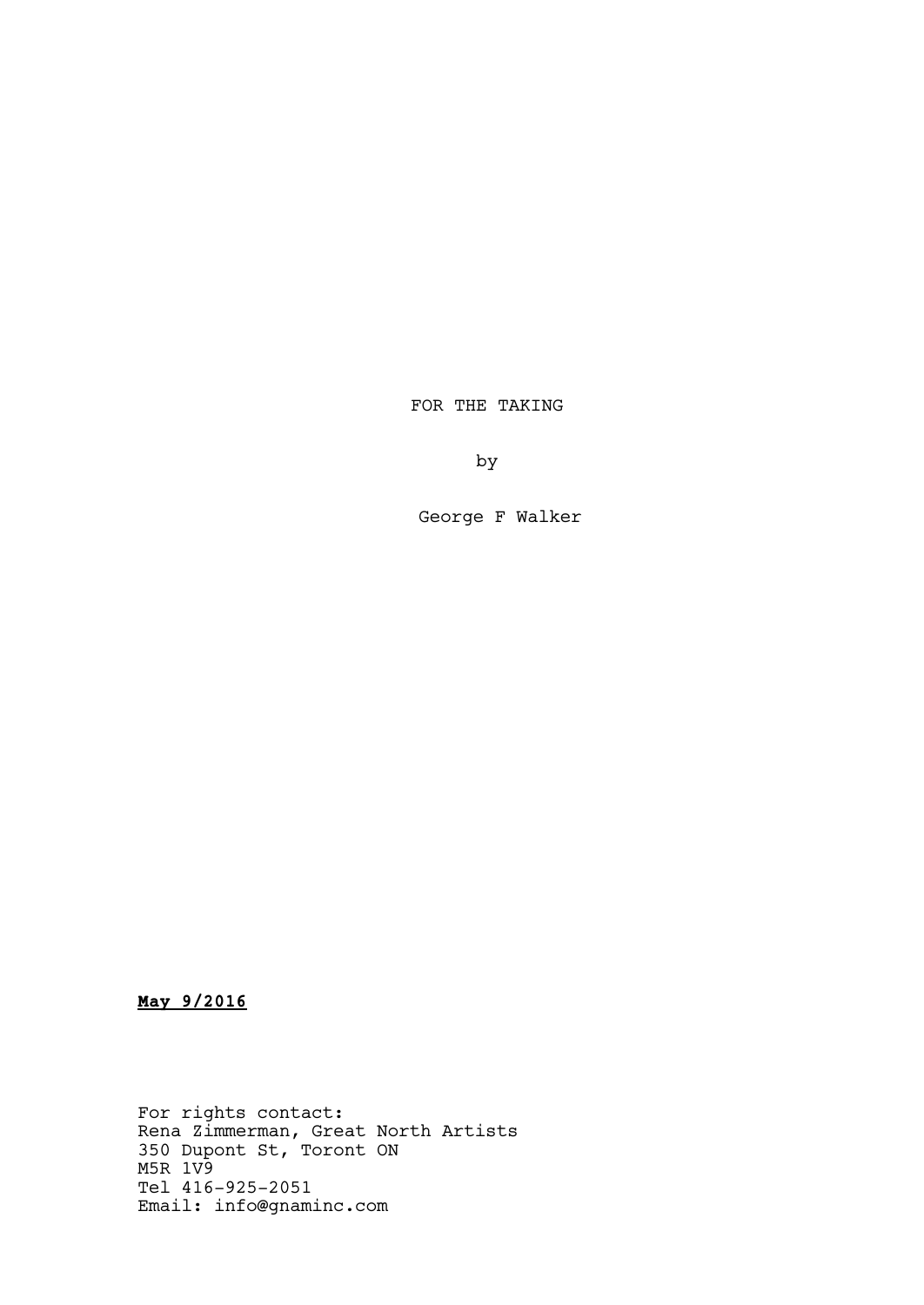Characters

ALICE MORRIS SEAN MAGGIE ARTIE FATHER

NOTE:

ARTIE AND FATHER TO BE PLAYED BY SAME ACTOR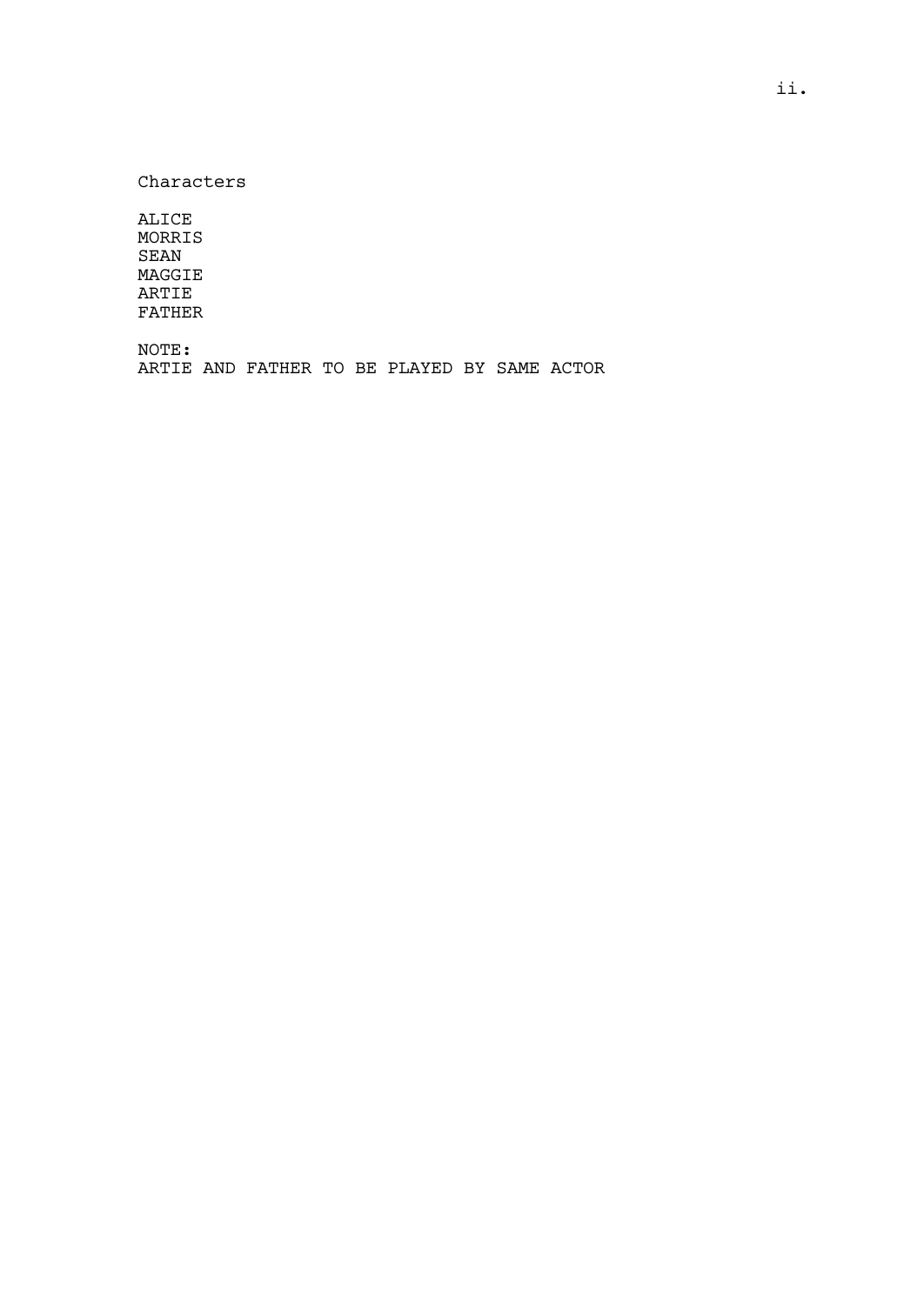### SCENE 1

A vintage factory office. Say from the late 30s. Everything remotely new is in the furnishings and equipment. All the rest is as it was in the beginning.

Alice Greene is on a couch working her laptop and talking on her cell. She is in her 40s.

> ALICE (into phone) No not yet. Well the man was always late for everything, so that probably hasn't changed... I don't know. I guess I'll just see what he wants and take it from there... I'm not against him seeing her. It depends... On whether he's grown up at all. You think just because he's seven years older that means he's--

A knock on the door.

ALICE (CONT'D) That's probably him now... Yeah I will... Yeah as soon as he leaves. Promise...

She disconnects.

ALICE (CONT'D)

Come in.

No response.

ALICE (CONT'D) It's all right. You can just come on in.

No response.

ALICE (CONT'D) I said...come...in! (to herself) So he's gone deaf? As if he didn't already have enough problems...

The door opens a bit and Morris sticks his head in. He is 44.

MORRIS Is it okay if I come in?

ALICE You didn't hear me?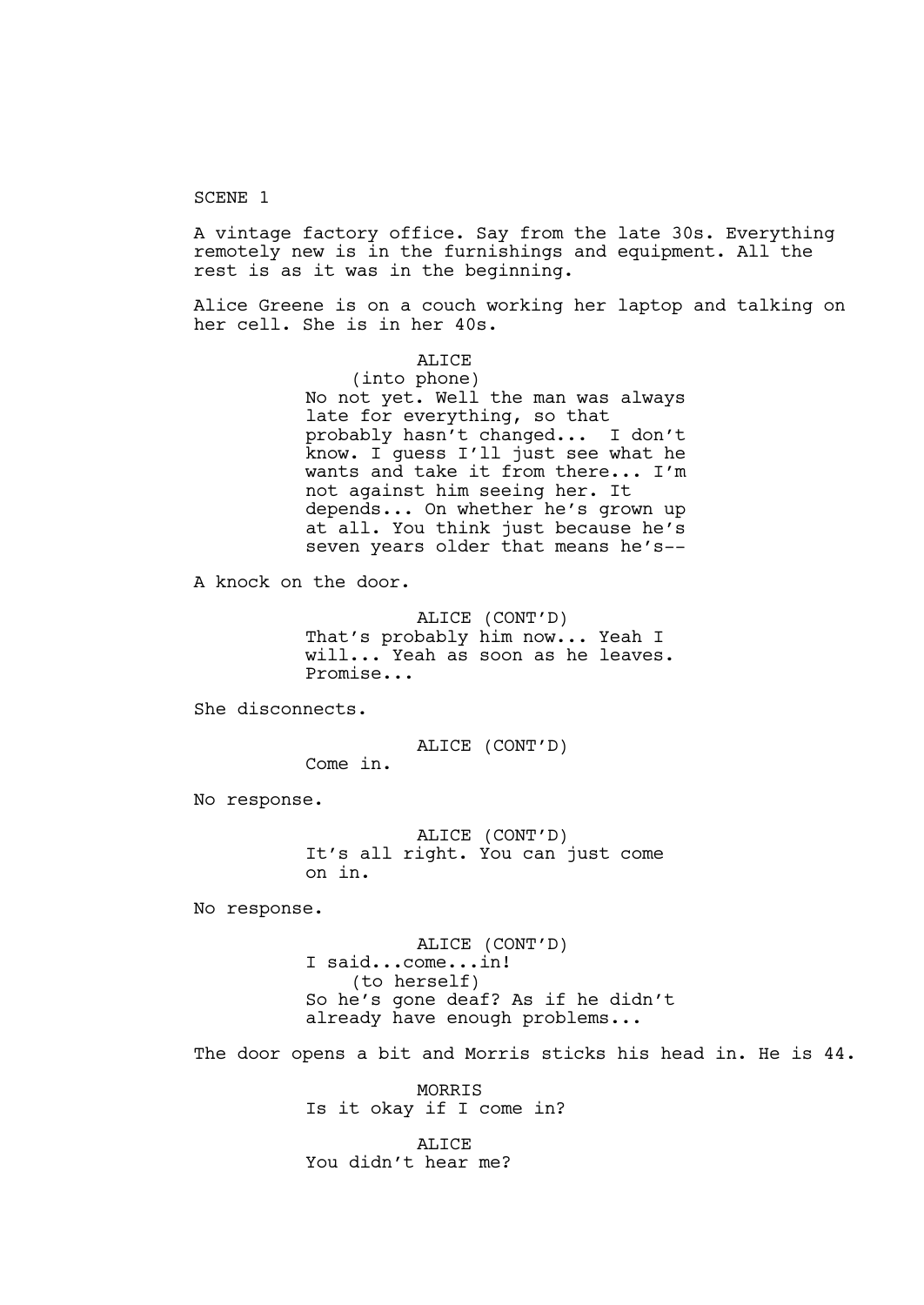# MORRIS

(off ear piece) I knocked, and then I got a call. So I guess I got distracted. Sorry. (entering) Well look at this. Nothing's changed. Nothing at all.

ALICE

Why would it?

MORRIS Well I thought after your dad died that maybe--

ALICE I like it the way it is.

MORRIS Sure. I get it. You're sort of keeping his memory alive....

ALICE

My memory.

MORRIS

What?

ALICE It's my memory I'm keeping alive. He's dead.

MORRIS

Right. (looks out the office window down onto the factory floor) Not much new down on the floor either.

### ALICE

It's all new.

MORRIS

Well relatively new, you mean. The really new machines are half that size.

ALICE But are they better?

MORRIS

Yes. They are. (looks at her) So how are you?

ALICE I'm fine. How are you?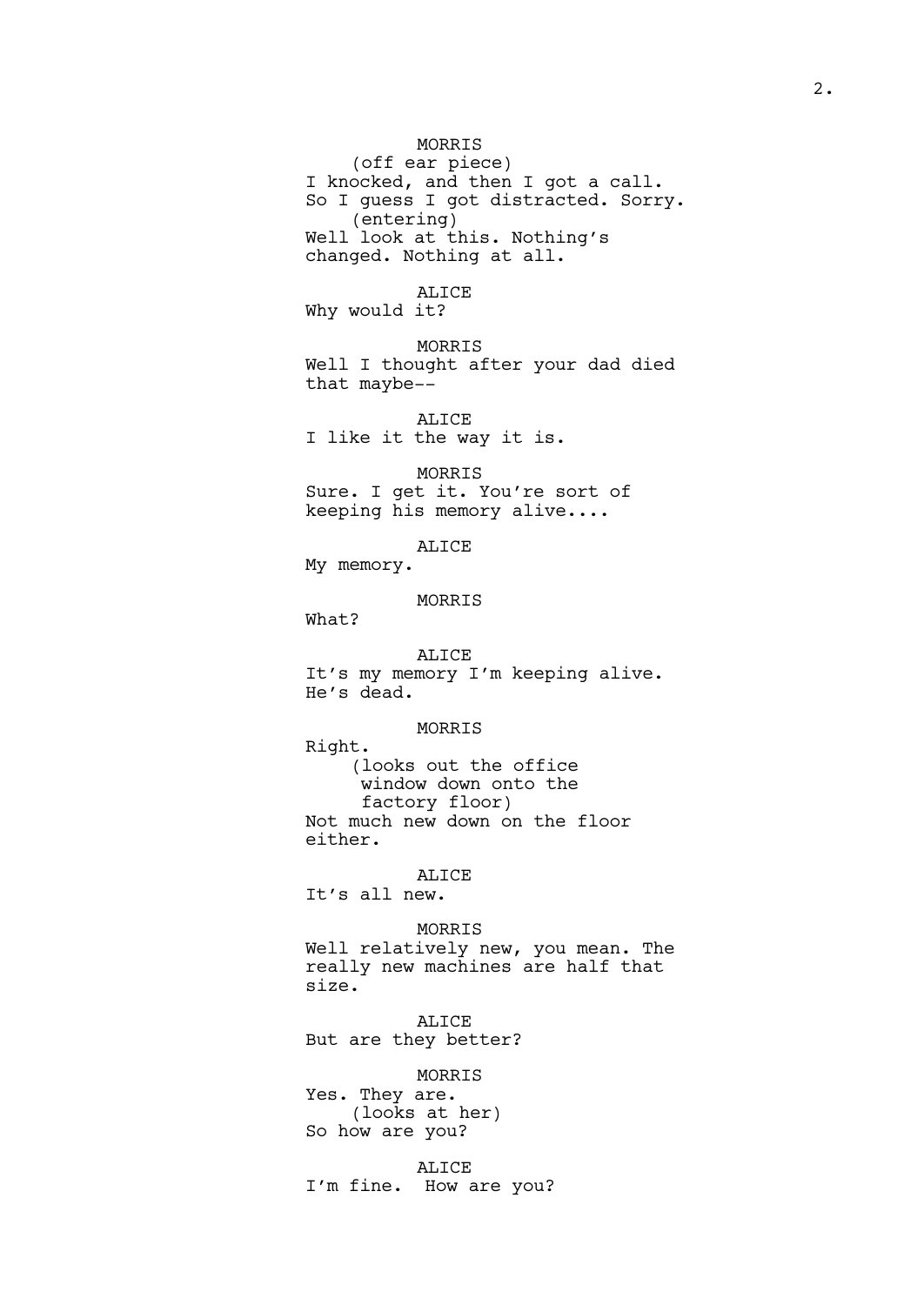# MORRIS

I'm not sure actually. I thought I was doing pretty well until I got your email but--

### ALICE

It wasn't my decision. She came up with that plan all on her own.

# MORRIS

Really. Just out of the blue she decides she doesn't want to spend summers with me anymore.

ALICE

All her friends are here.

#### MORRIS

They always were.

#### ALICE

They're teenagers now. They want to do things together. When she visits you she feels...out of the loop.

MORRIS Is that so bad?

#### ALICE

It is to her.

# MORRIS

Come on, she thinks she's going to miss some special activity? Some really great concert or something?

# ALICE

Maybe.

#### MORRIS

I want you to help me convince her it's important to spend time with me.

#### ALICE

How much time?

# MORRIS

I'm sorry?

#### ALICE

Well last year you were working a lot, and Leah got stuck with Maggie.

#### MORRIS

What's that mean, got stuck with her?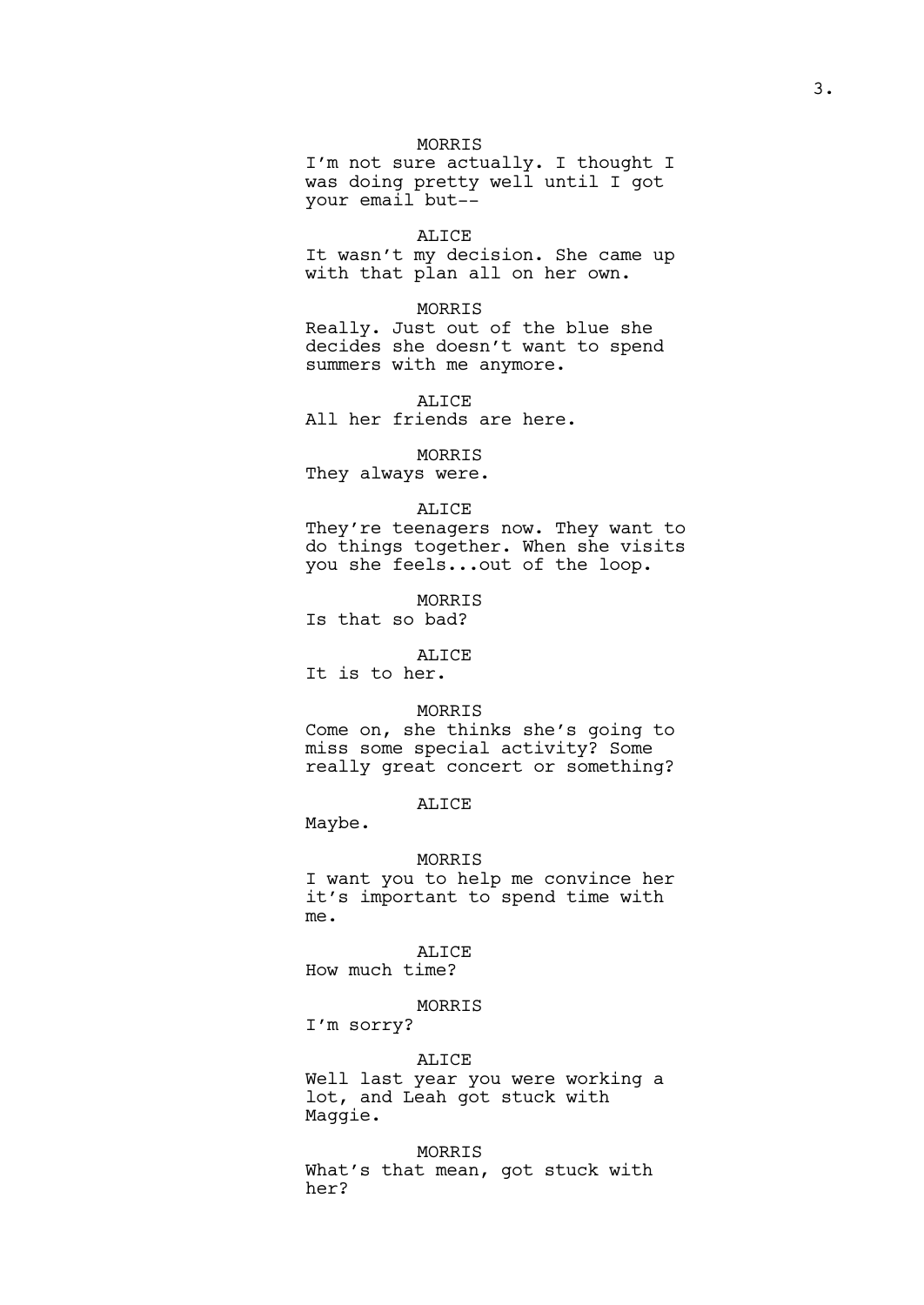ALICE Well how many times can a fifteen year old go to the nail salon before she--

MORRIS Hey. Don't be cruel. They also went to the gym on a regular basis.

ALICE Well but what can I say, she's not into doing two hours a day on a treadmill either.

MORRIS I joined them for dinner almost every night.

ALICE Really. That was gracious of you.

MORRIS How's your mother?

ALICE She's a widow.

MORRIS Yeah, right. But--

ALICE She lost her life partner, Morris. She's suffering quite a bit because of that.

MORRIS

Still?

ALICE I beg your pardon?

MORRIS Well it's been two years, right.

ALICE Yeah. And...I'll let her know you think she should be over it by now.

MORRIS No I was just--

ALICE How's your little thing?

MORRIS

My what?

ALICE

Maggie.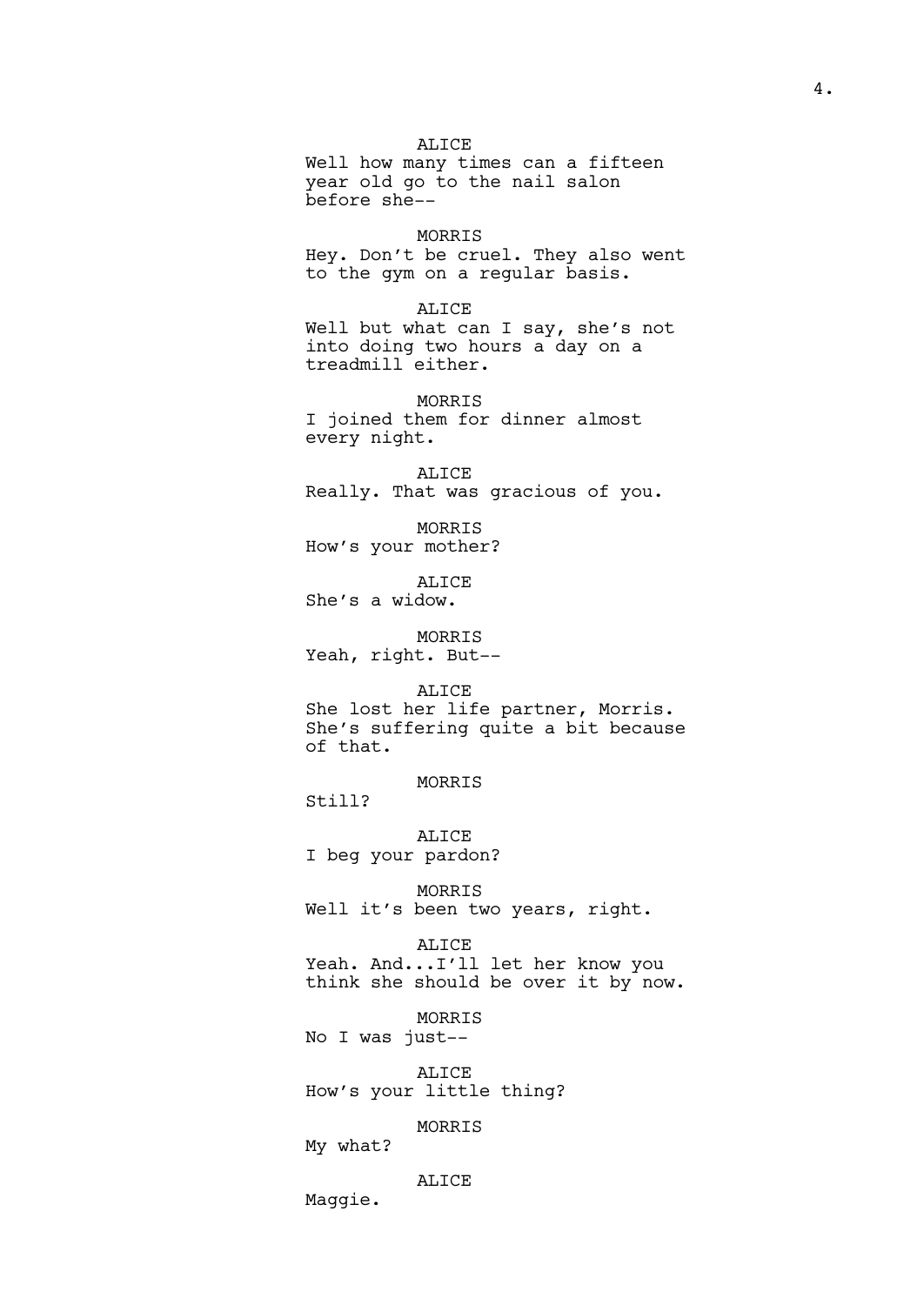MORRIS Don't call her my little thing. That's just-- ALICE Has she broken a hundred yet? MORRIS In what? Like sit-ups or something? ALICE No in pounds. MORRIS That's not funny, Alice. ALICE Not even a little? MORRIS She had an eating disorder. ALICE Really. You told me she was trying to get on a tv series. MORRIS It was actually an eating disorder. She was too embarrassed to tell me  $SO - -$ ALICE At least I won't suffer. MORRIS I'm sorry? ALICE When you die. I won't feel anything. MORRIS Where did that come from? ALICE The thought just popped into my head. So this visit is just about your...visiting rights?

MORRIS Not really. There's something else I'd like to--

Sean enters. He is wearing a sports jacket, no tie. He is twenty-four.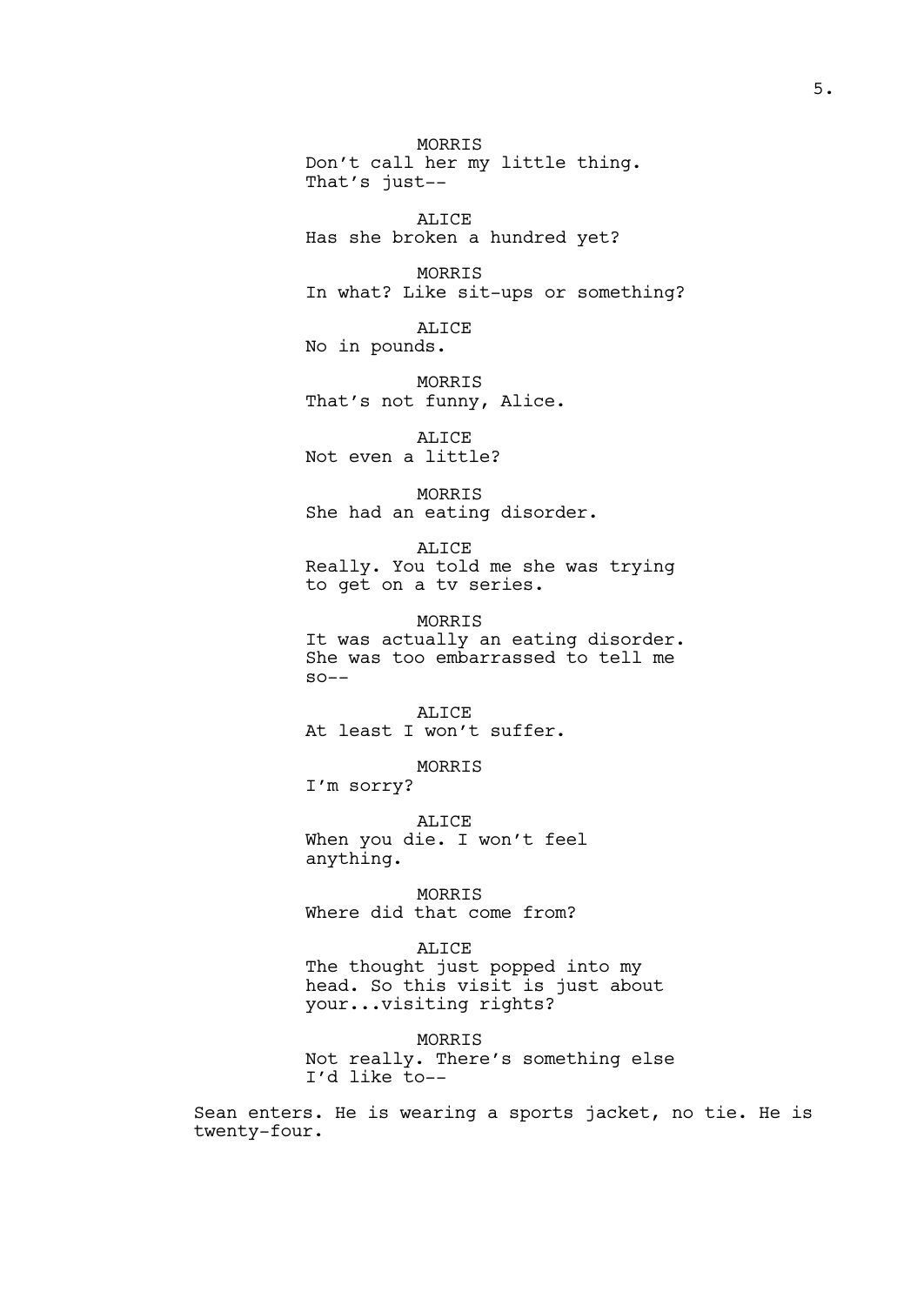SEAN Hey. I was wondering if--<br>(sees Morris) (sees Morris) Oh...excuse me. I'll just... He starts out. ALICE Wondering what? SEAN (stopping) Sorry? ALICE You wanted to know if...? SEAN If you wanted to... Looks at Morris. ALICE Wanted to what? SEAN (to Morris) Mr. Woodruff? MORRIS Yeah... SEAN Sean Barnes. I used to work here in the summers. MAGGIE When he was in high school. MORRIS Yeah...in maintenance, right. SEAN Shipping... They shake. MORRIS Right. So whatya do here now? ALICE He runs the place. (to Sean)

Get a drink? SEAN

What?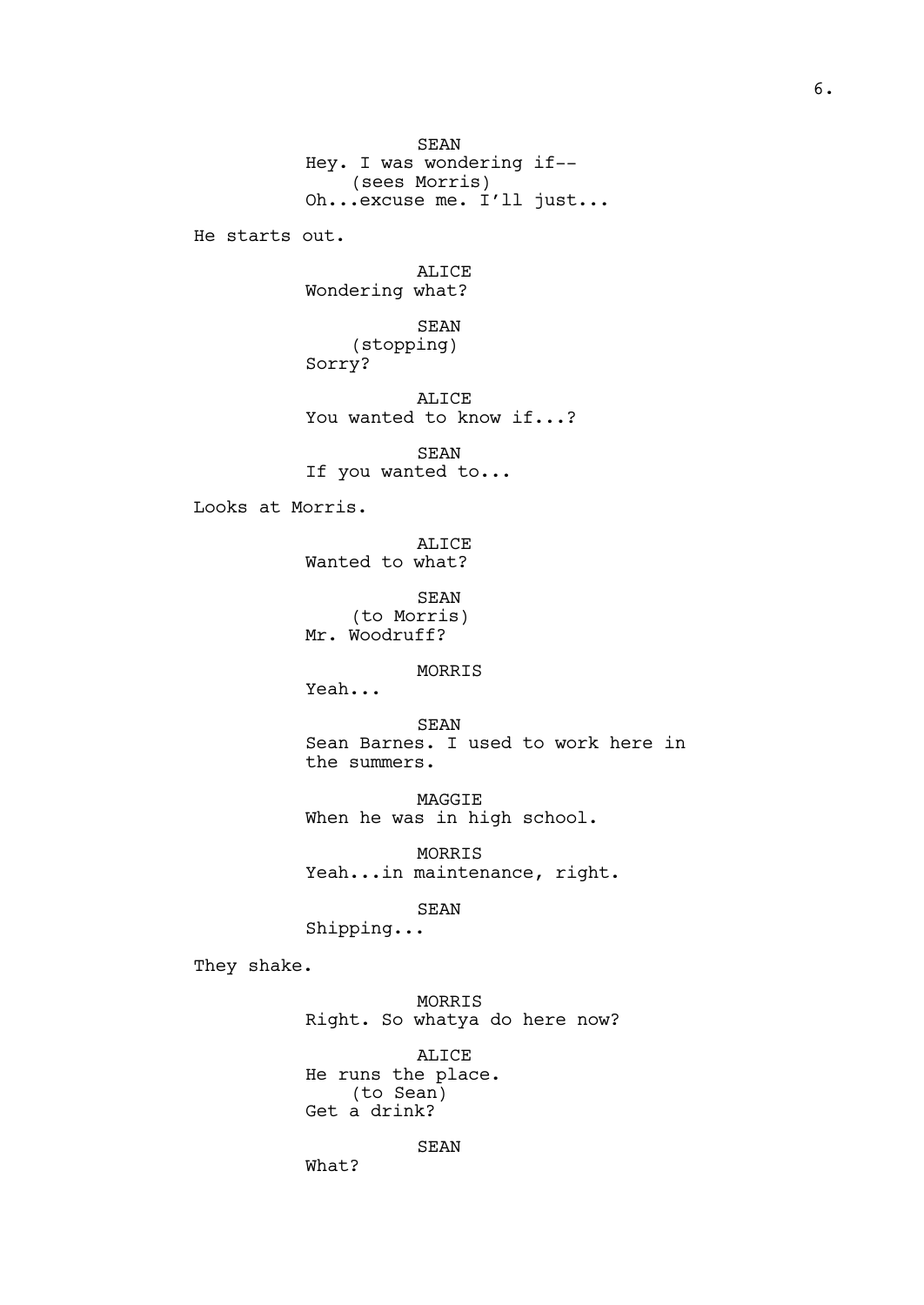ALICE You wanted to know if I'd like to join you after to work for a drink?

SEAN Yeah...ah...yeah.

ALICE Good. Say around seven?

SEAN Yeah. Sure. Great. (to Morris) Nice to see you again.

MORRIS

Yeah...

Sean leaves.

MORRIS (CONT'D) What's that mean, he runs the place?

ALICE He replaced Wally Sampos.

MORRIS What are you talking about? No one could replace Wally Sampos. We used to say it would take five men to replace him.

ALICE We were wrong.

MORRIS So he's your business manager, your sales supervisor, your--

ALICE

What is it?

MORRIS What is what?

ALICE The other reason you're here.

MORRIS

Well it's-- Do the twins know about him?

ALICE Know what about him?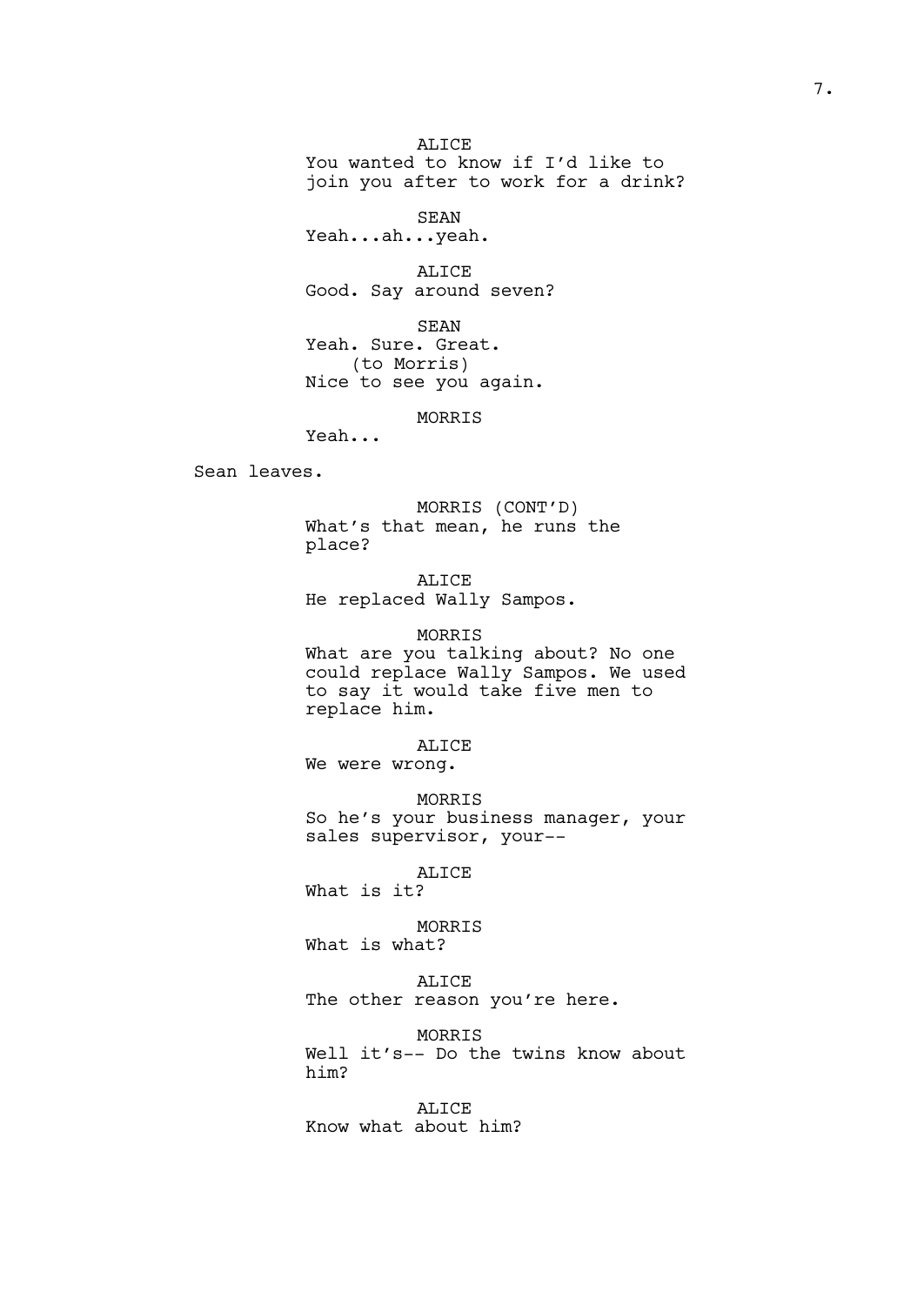# MORRIS

That he replaced Wally Sampos. That he's fifteen years younger than you are. That you're having a thing with him...

# ALICE

No.

# MORRIS

No what?

ALICE No they don't know any of that. And why should they?

# MORRIS

Well they might be worried about his competence. They own two-thirds of this business.

#### ALICE

A business they've never shown the slightest interest in.

### MORRIS

Until now.

# ALICE

What?

MORRIS They want to be more involved.

# ALICE

Really.

# MORRIS

Yes.

# ALICE

And you know this because...?

# MORRIS

They want me to be the conduit for their involvement.

#### ALICE

Which means exactly what, you asshole?

MORRIS Okay, don't get--

# ALICE What's it mean?!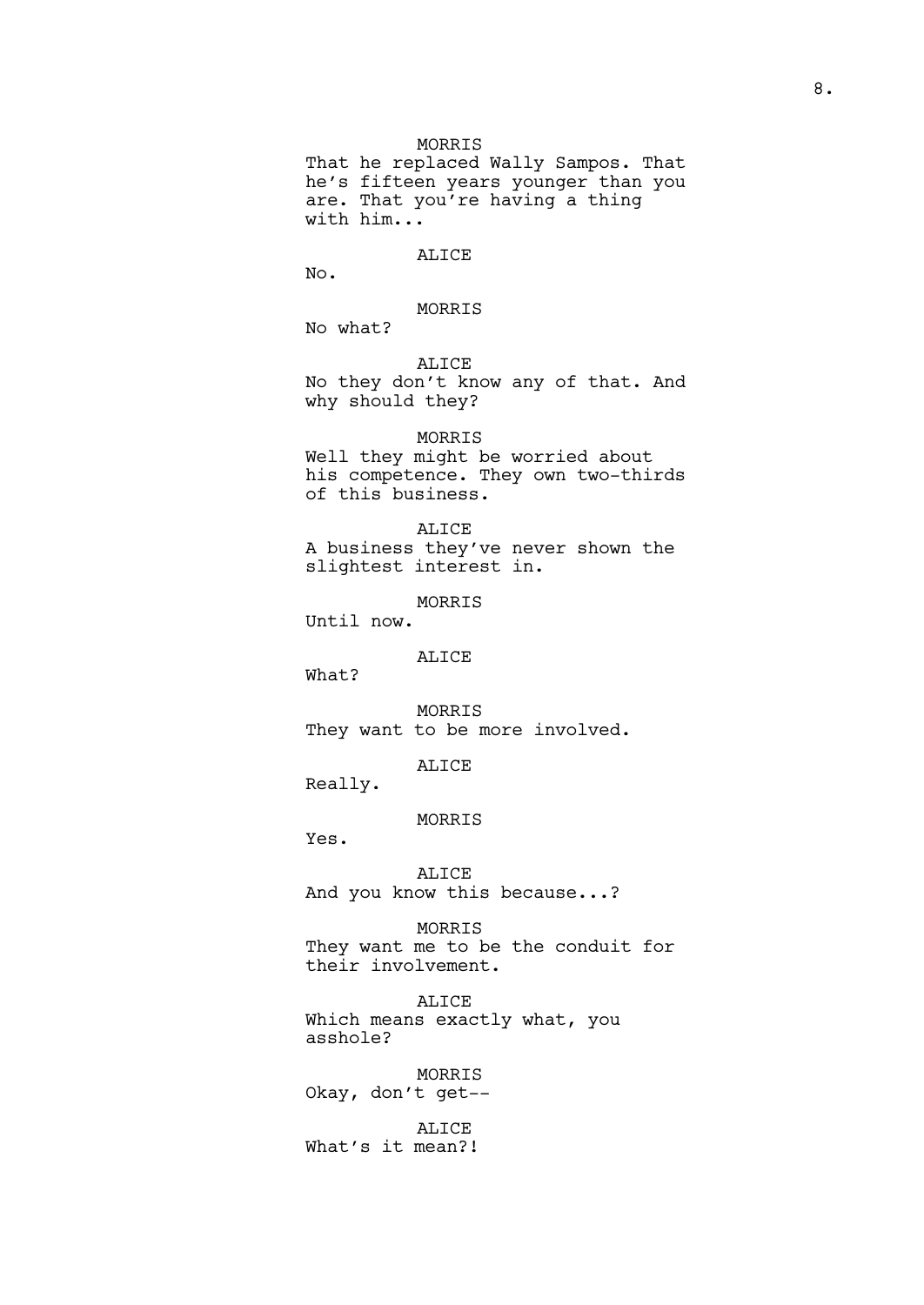# MORRIS

I have their proxies. We're taking over the business.

# ALICE

Sure you are.

#### MORRIS

They have a right. They're your father's siblings, and when he was alive they let him have his way with this company, but now they think it's time for them to assert themselves.

# ALICE

Assert themselves. Is that what they told you? Those are the words they used.

#### MORRIS

More or less.

# ALICE

They're tired of playing gin rummy and fiddling in their garden, are they? They're interested in new challenges? New things to occupy their unhealthy little minds?

MORRIS Yes. Except you make it sound--

ALICE

Frivolous?

# MORRIS

They want a life-style change. What's wrong with that?

#### ALICE

And taking over a business they know absolutely nothing about is the first thing they thought of.

# MORRIS

They're serious about this, Alice.

# ALICE

And that's why you're here? To help them? Not to see Leah...

# MORRIS

No. I mean sure to see Leah but also--

# ALICE

Get out.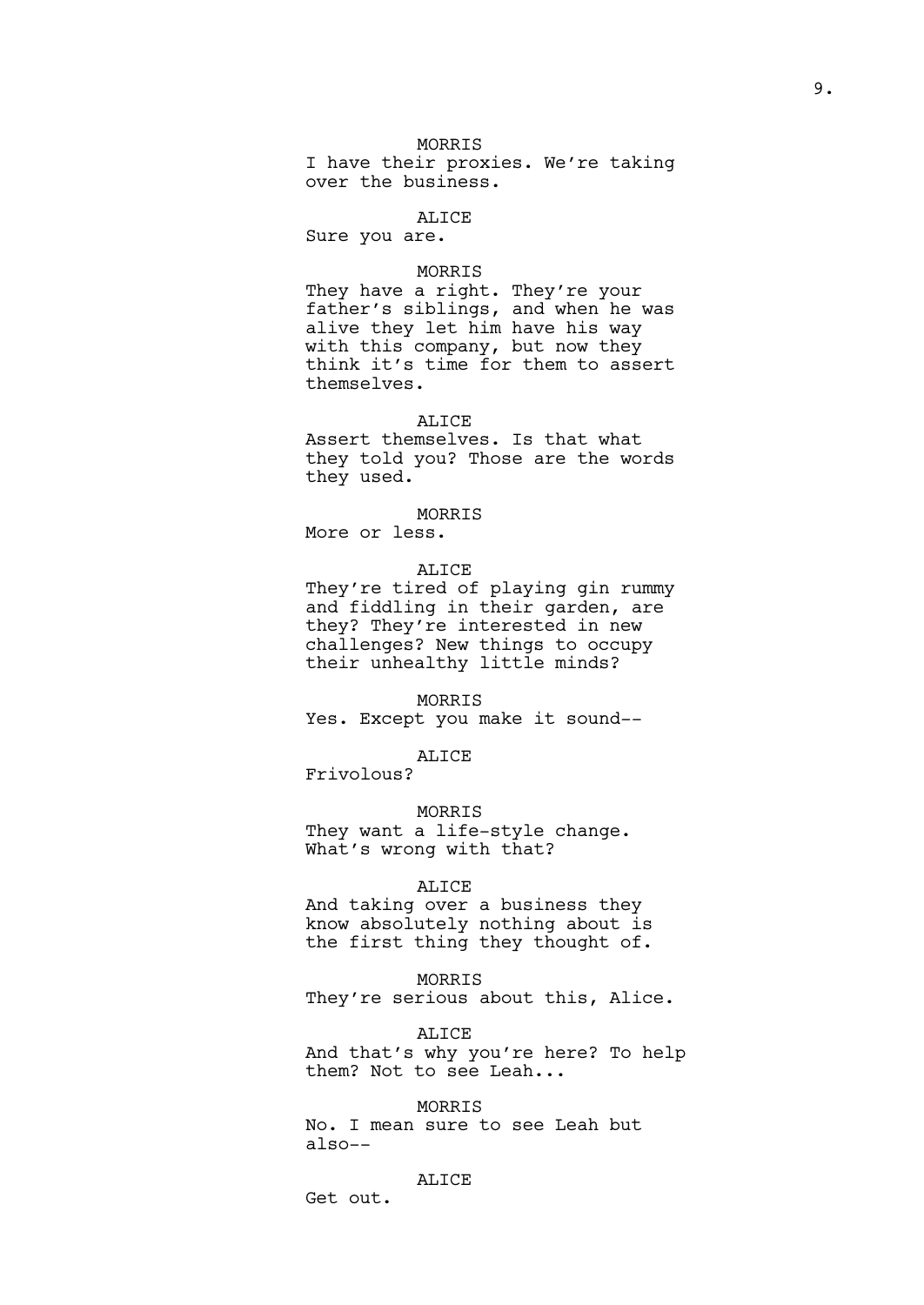MORRIS We need to talk.

ALICE (approaching) Get the hell out!

MORRIS Okay. I get it. You need time to process this but--

ALICE If you don't get out of here right now, Morris, I'm gonna go for your throat.

MORRIS My throat? Jesus. What's wrong with you?

ALICE

Get out!!!

Morris turns and leaves quickly.

Alice inhales. Exhales. Goes back to couch. Sits.

She begins to work on her laptop, stops suddenly. Stands. Throws her laptop through the glass top of the door.

Blackout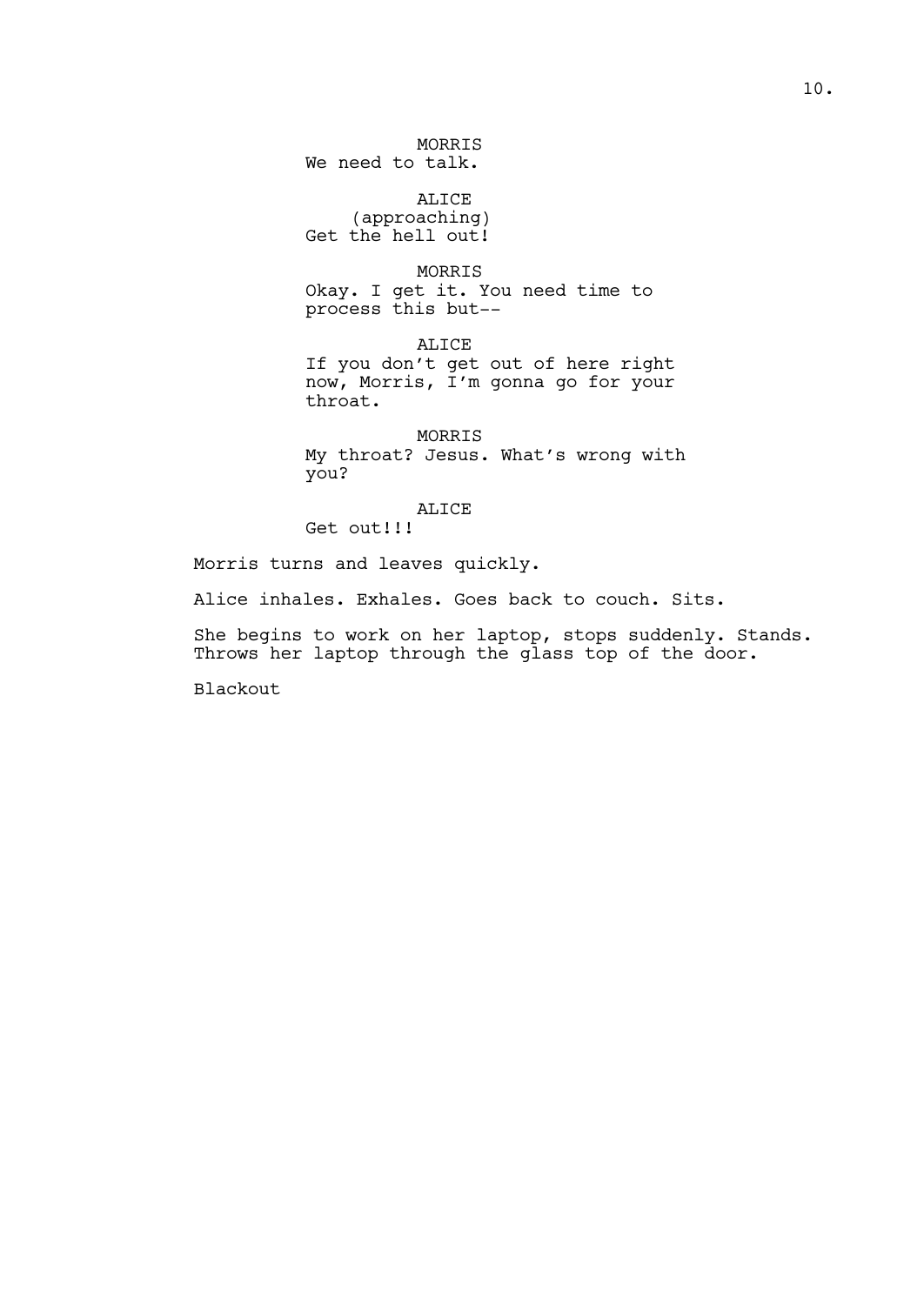SCENE 2

Alice and Maggie are standing a fair distance apart, just looking at each other. Maggie is stylishly dressed, holding a briefcase. She is ten younger that Alice. And very toned.

ALICE

You look okay.

MAGGIE

(smiles) Thanks...

ALICE Better than okay, actually. You look pretty great.

MAGGIE Thanks again.

#### ALICE

Normal weight. No dark circles under the eyes. And the eyes themselves...they're almost sparkling.

MAGGIE Alice, what's this all--

ALICE I heard you'd developed an eating disorder.

MAGGIE Oh. No. I was just trying to get on a television show.

ALICE A television show...

# MAGGIE

Yeah...

ALICE A television show about anorexics?

MAGGIE Flight attendants.

ALICE Oh. Well anyway you look--

#### MAGGIE

Morris wanted me to drop off some papers for you. He said you probably didn't want to see him again for awhile. Is that right?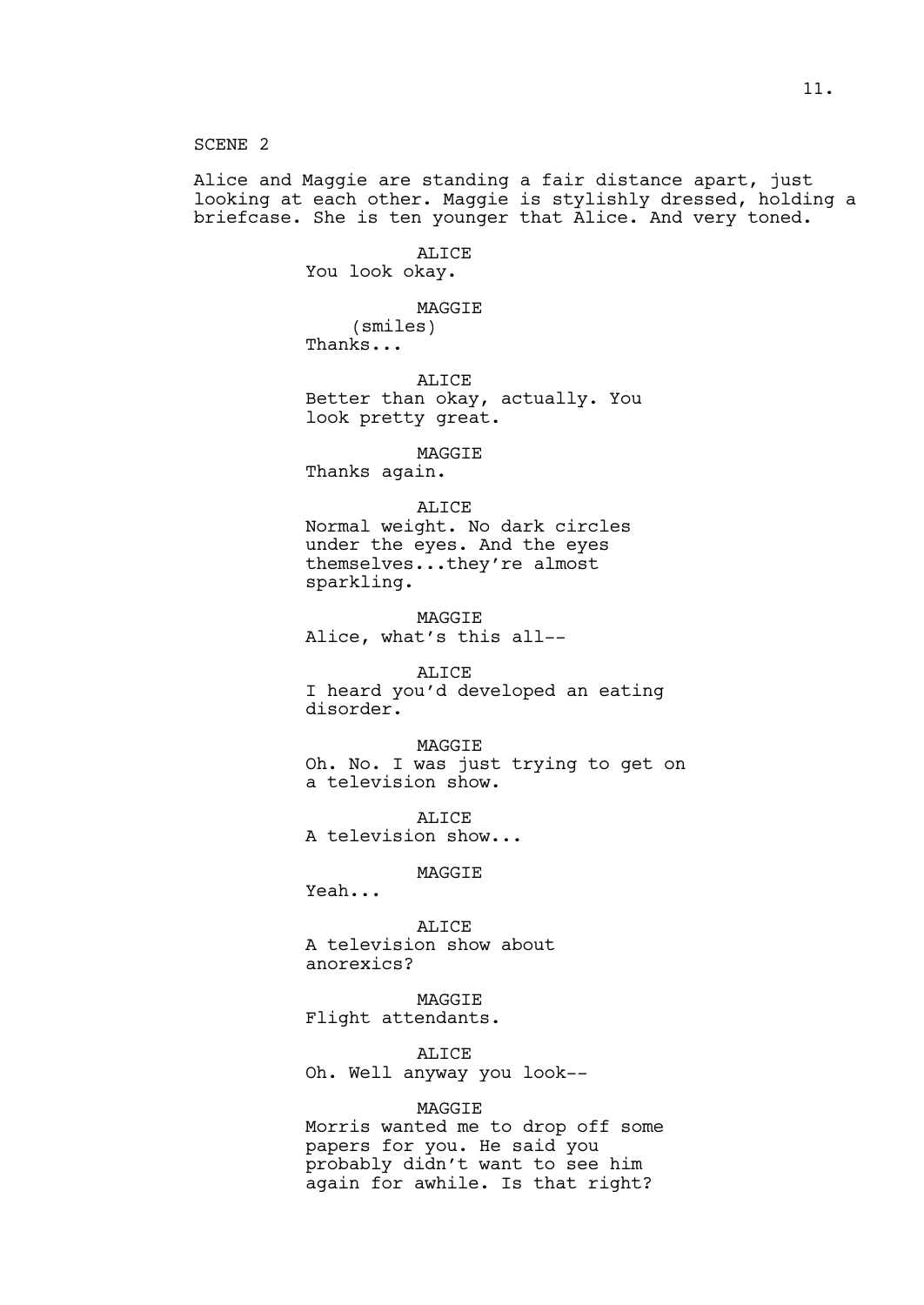ALICE

Yes. As long as his definition of "awhile" is *never*.

# MAGGIE

(opening briefcase) I'll just leave them on the desk.

### ALICE

Sure. Or you could just take them with you.

MAGGIE I think you should have a look at them. This is going to happen whether you agree to it or not.

ALICE

Just like you.

# MAGGIE

Sorry?

ALICE

I didn't agree to you happening, but here you are anyway.

## MAGGIE

You better start taking this seriously, Alice. He's got his ducks in a row about this thing.

#### ALICE

And are you one of those ducks, Maggie?

MAGGIE We're working together now, yes.

ALICE Together as in?

MAGGIE

We're business partners.

# ALICE

Really. So you're not going to be acting anymore. Do you think the world can deal with that? I mean the shock could cause--

# MAGGIE

Knock it off. Just read the papers. Sign them. And get prepared to move on.

#### ALICE

Move on?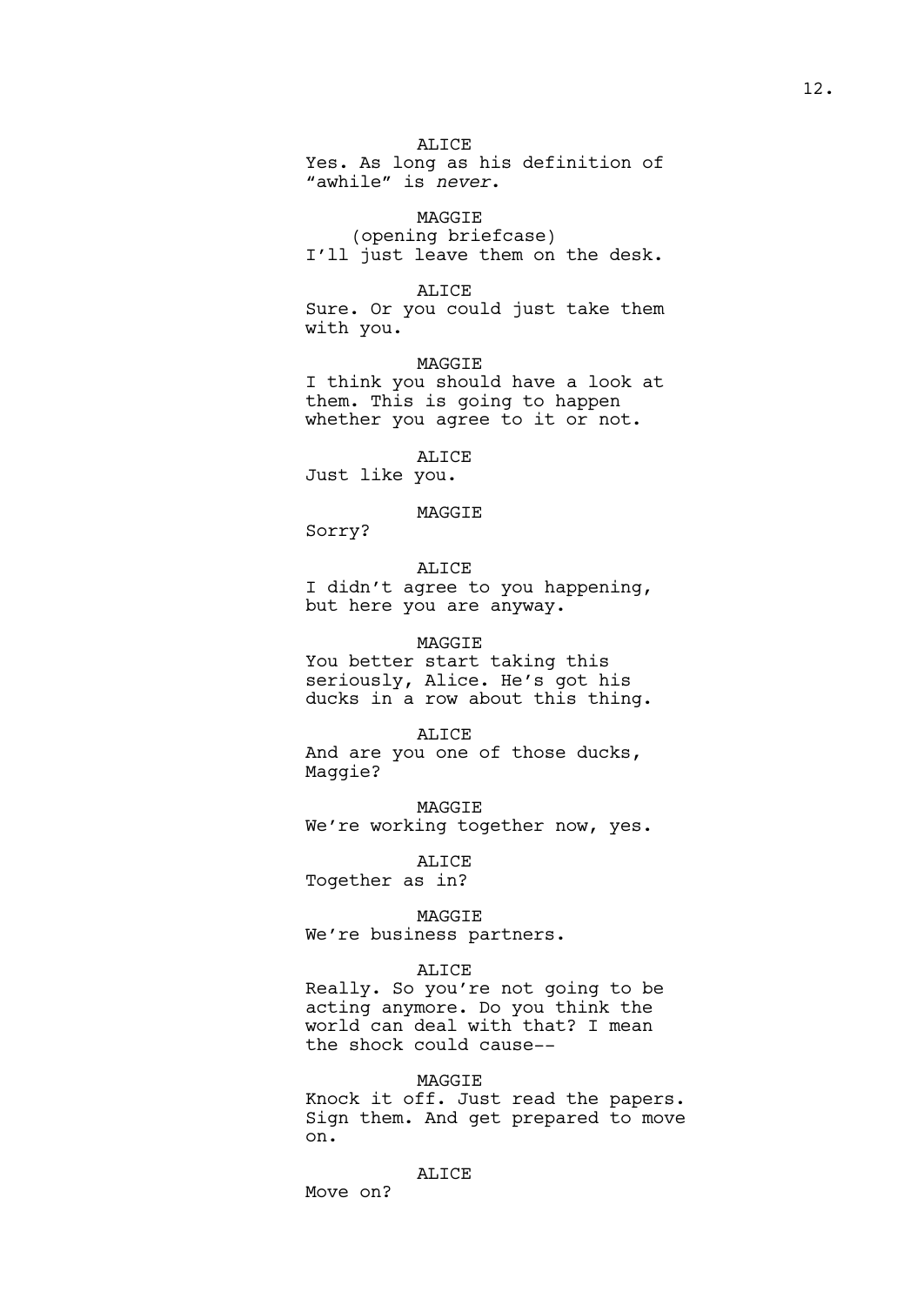Well I guess you could stay, but you'd be under Morris.

#### ALICE

Oh I've had more than enough of that experience. And now that he's put on all that extra weight...

# MAGGIE

Clearly you regret the end of your marriage on some level, and that's why you're so hostile to us both, but--

## ALICE

Please. Never mistake my contempt for regret, okay. And by the way, stop taking my daughter to the gym. It's the kind of obsessive narcissistic endeavour I don't want her to have any part of.

MAGGIE

It's actually just about muscle tone.

ALICE Her muscle tone is fine. She's fifteen.

### MAGGIE

It's also good for her mental health. It takes her mind off things.

ALICE What things?

#### MAGGIE

You.

#### ALICE

I'm sorry?

MAGGIE You trouble her. Your unhappiness upsets her deeply.

ALICE

She says that?

## MAGGIE

She describes your behaviour. From that I conclude--

ALICE That I'm unhappy.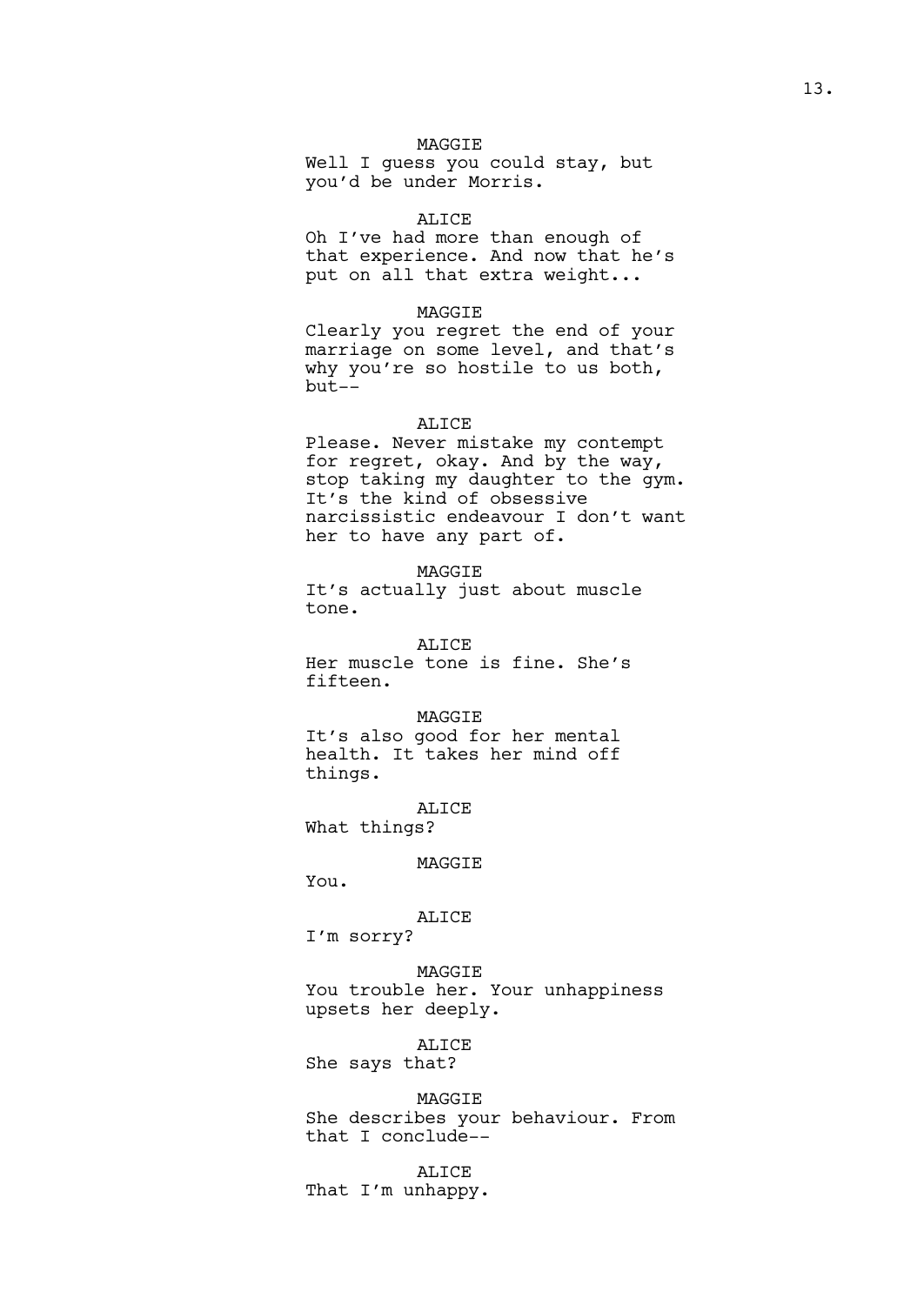And bitter. Not just about the divorce. Your entire situation. The state of the business, the irregularity of your personal life--

#### ALICE

What's that mean? The irregularity of my-- I'm worried about my mother. That's what she's picking up from me. I'm concerned about my mother's state of mind.  $\star$ 

MAGGIE

Leah knows that. So is she.

#### ALICE

Right. But what I'm saying is that most of my...*behaviour* can be explained by that. So there's no need to be concluding that there's anything else--

MAGGIE Morris told me you have a new man in your life.

# ALICE

He did?

MAGGIE

Actually a new *young* man. What's that about, Alice?

#### ALICE

I like him. We just...clicked. Not that it's any of your business.

MAGGIE Does he know about me?

ALICE Does he know what about you?

# MAGGIE

My age.

# ALICE

Your mental age?

### MAGGIE

So he doesn't. Which means he has absolutely no idea that you're exploiting him.

#### ALICE

Is exploiting the word you actually meant to use?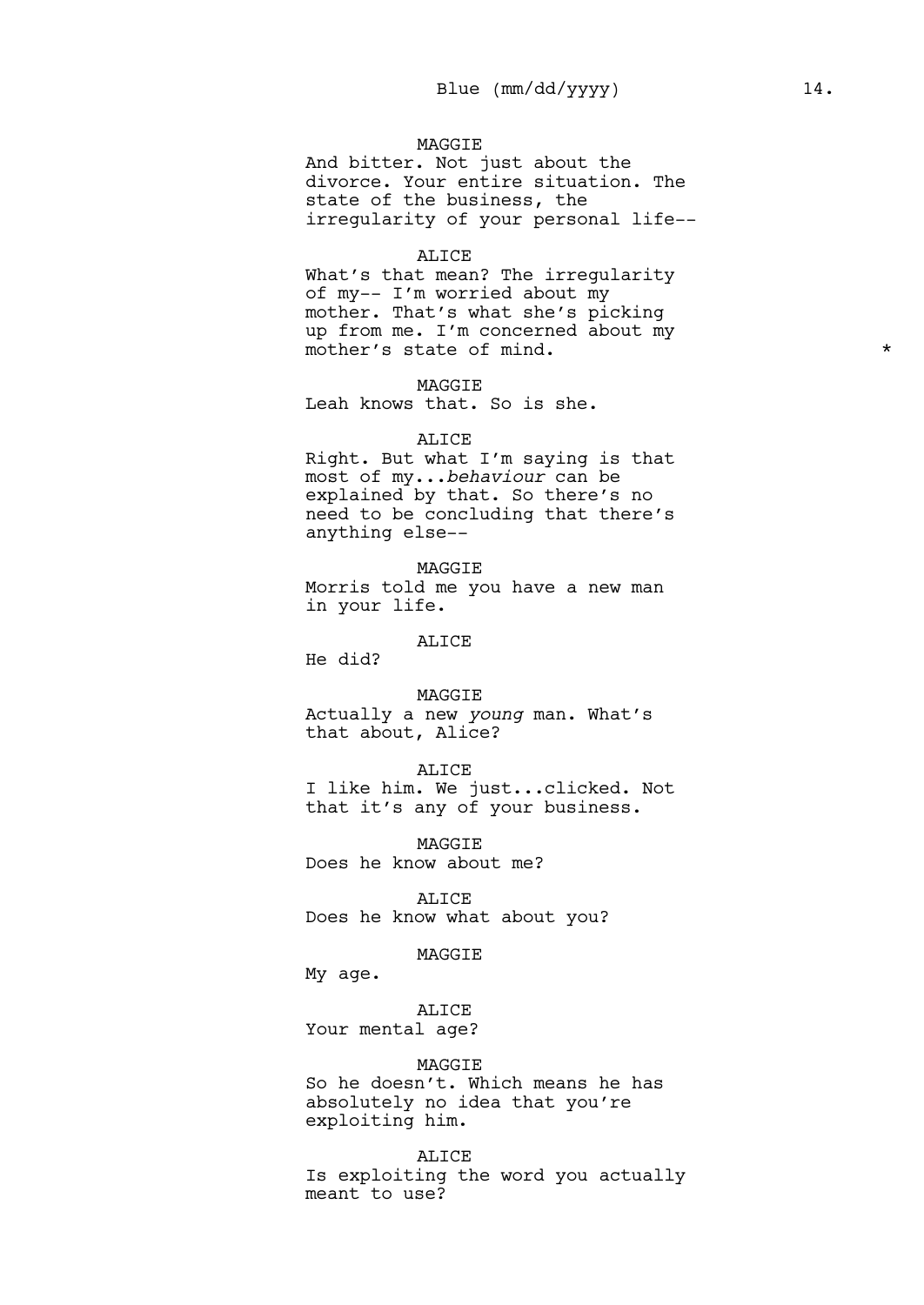Yes. It is.

ALICE Well then you're an idiot.

MAGGIE Use, utilize, exploit...deploy.

ALICE Deploy. Like a weapon...

MAGGIE

Exactly. Or are you saying it's just a coincidence.

# ALICE

Yes. And speaking of coincidences, just the other day *I* was thinking about how you should probably stop acting. I saw that little made for tv movie you did last year. You know, the one about the drug running hooker who was also a martial arts expert. Yikes!

MAGGIE

Go to hell.

#### ALICE

I'm sorry. Was that a special experience for you or something?

#### MAGGIE

It's the only kind of thing I was getting asked to do, okay.

#### ALICE

Sure that's what I meant when I said you should quit. Who could hold on to their self respect under those conditions?

### MAGGIE

That's what you meant? Really?

# ALICE

No. But having heard you explain it so eloquently I guess that's what I *should* have meant. Sorry.

### MAGGIE

No you're not. You don't know. You just don't know.

ALICE You're right. Know what?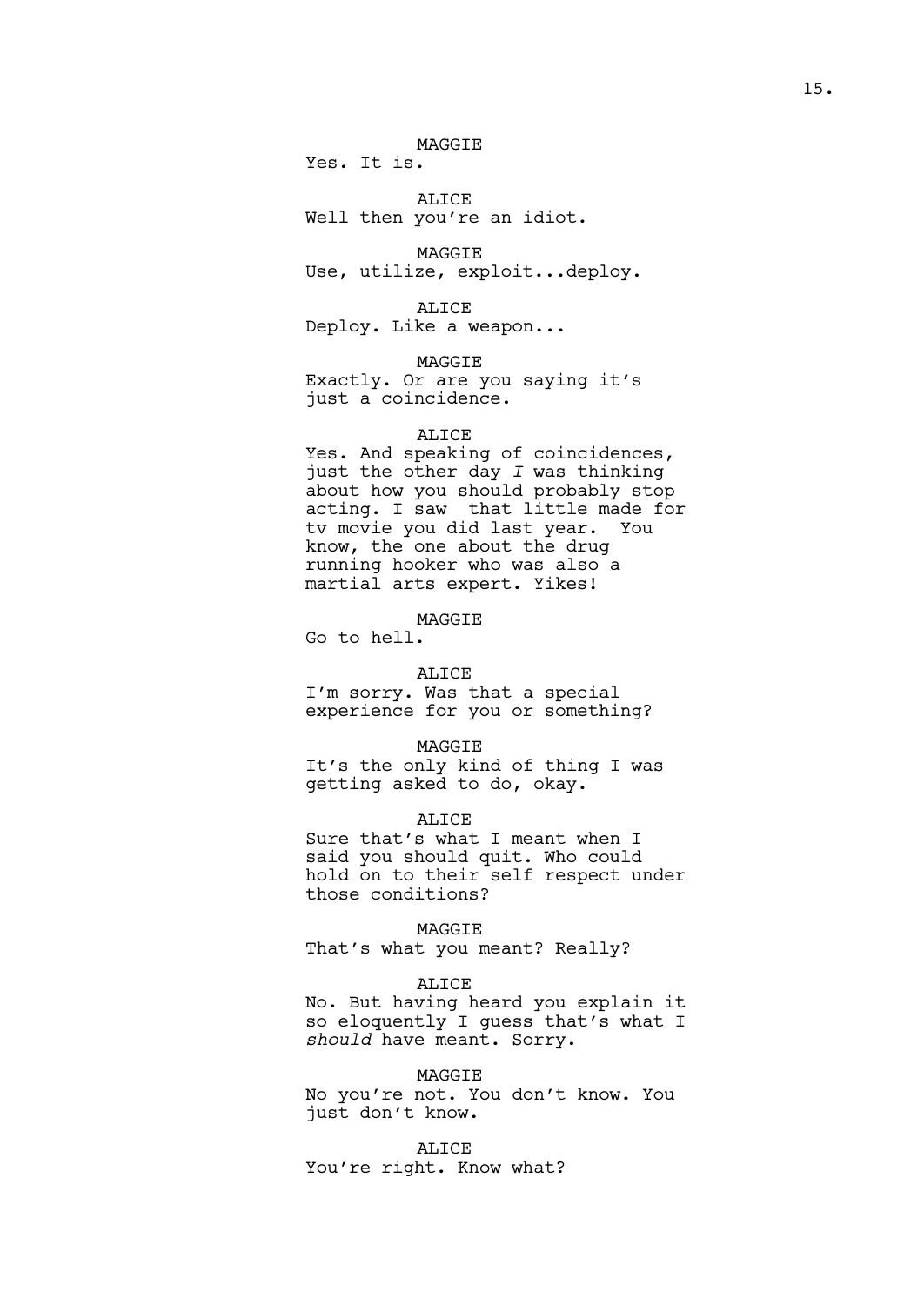What it's like to be an attractive woman actor of a certain age.

#### ALICE

And limited talent. No I don't. Not anymore than you know what it's like to be a reasonably presentable middle-aged woman with a business she's trying to keep afloat. So what?

# **MAGGTE**

(starting out) Read those papers. Like I said, you'll need to be prepared.

#### ALICE

What are they planning for the plant? An entire modernization?

# MAGGIE

(stopping) No. An entire demolition. It's the property that's valuable. Not the business.

# ALICE

(makes her way to the desk) They're going to tear it down?

#### MAGGIE

There was some talk of trying to include the building in the new project, but that wasn't feasible. Besides it's not exactly a heritage sight.

# ALICE

It is to me. (looking at papers) He's selling it to a developer?

#### MAGGIE

It was his idea. But the twins are totally on side.

# ALICE

Just because of the money.

# MAGGIE

What's wrong with that? You and your mom are going to do very well from the sale too, so--

# ALICE

We have 23 employees.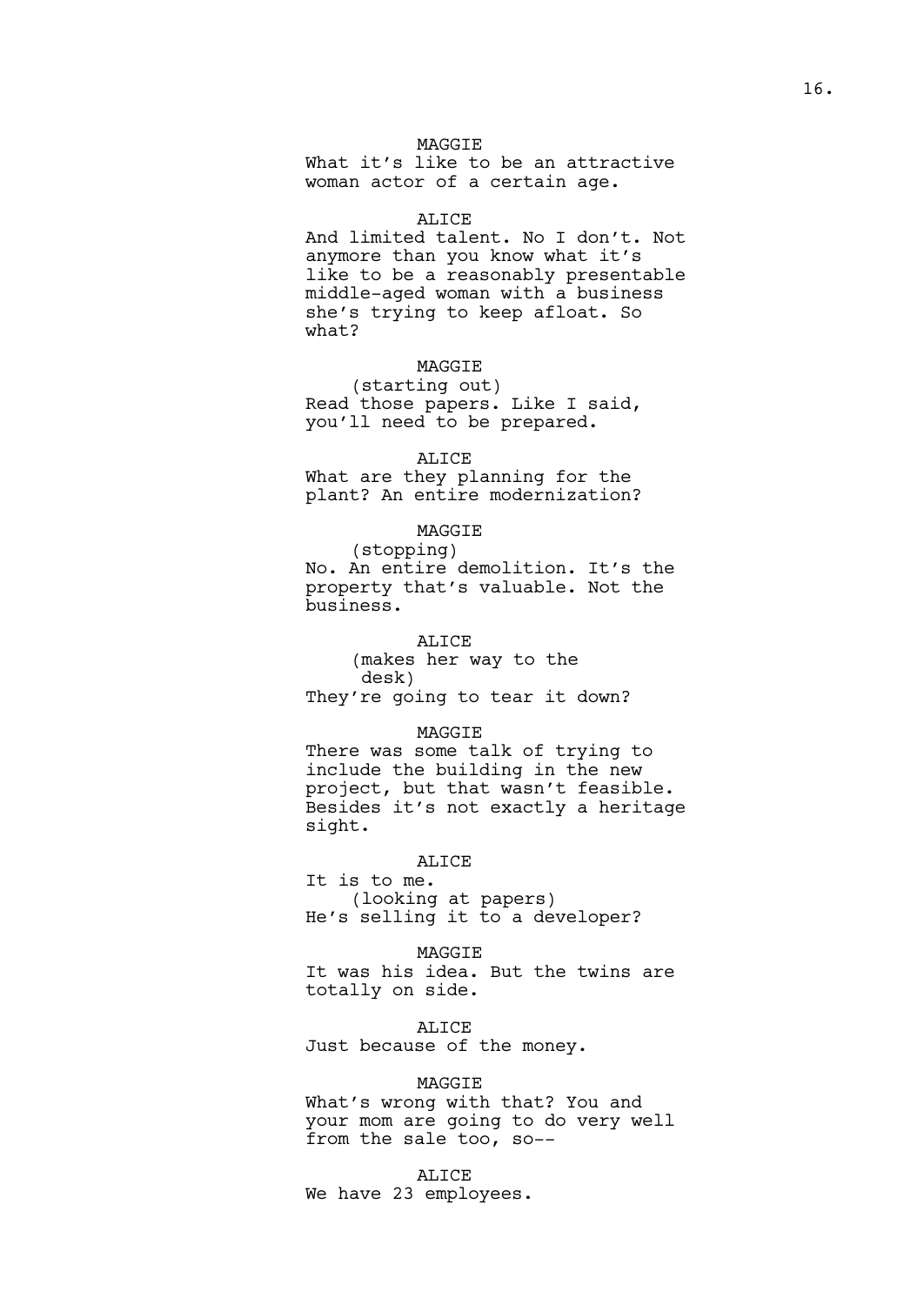Non-unionized.

ALICE They didn't need a union. They were always well treated.

# MAGGIE

Which was great. And also fortuitous. Not to worry. I'll be as fair as I can with their termination.

# ALICE

Jesus...

# MAGGIE

I assume there'll be some blowback.

## ALICE

Blowback. They're going to be totally devastated actually.

# MAGGIE

I mean from the community. Condo towers aren't that popular anymore.

#### ALICE

So they've put you in charge of all that. The termination. The... blowback.

#### MAGGIE

It's a role I felt I could perform well in.

#### ALICE

A role. So you're going to *act* it?

#### **MAGGTE**

I didn't mean that kind of-- But yes. I guess I will be acting it in a way. Isn't that what everyone does? Don't you act being the boss in some way?

# ALICE

No. I actually *am* the boss. I oversee production. I deal with cash flow. I--

# MAGGIE

Yeah, right. Look I have to go. (starting out) I'm meeting up with Morris and the developer. Any message you want me to give him?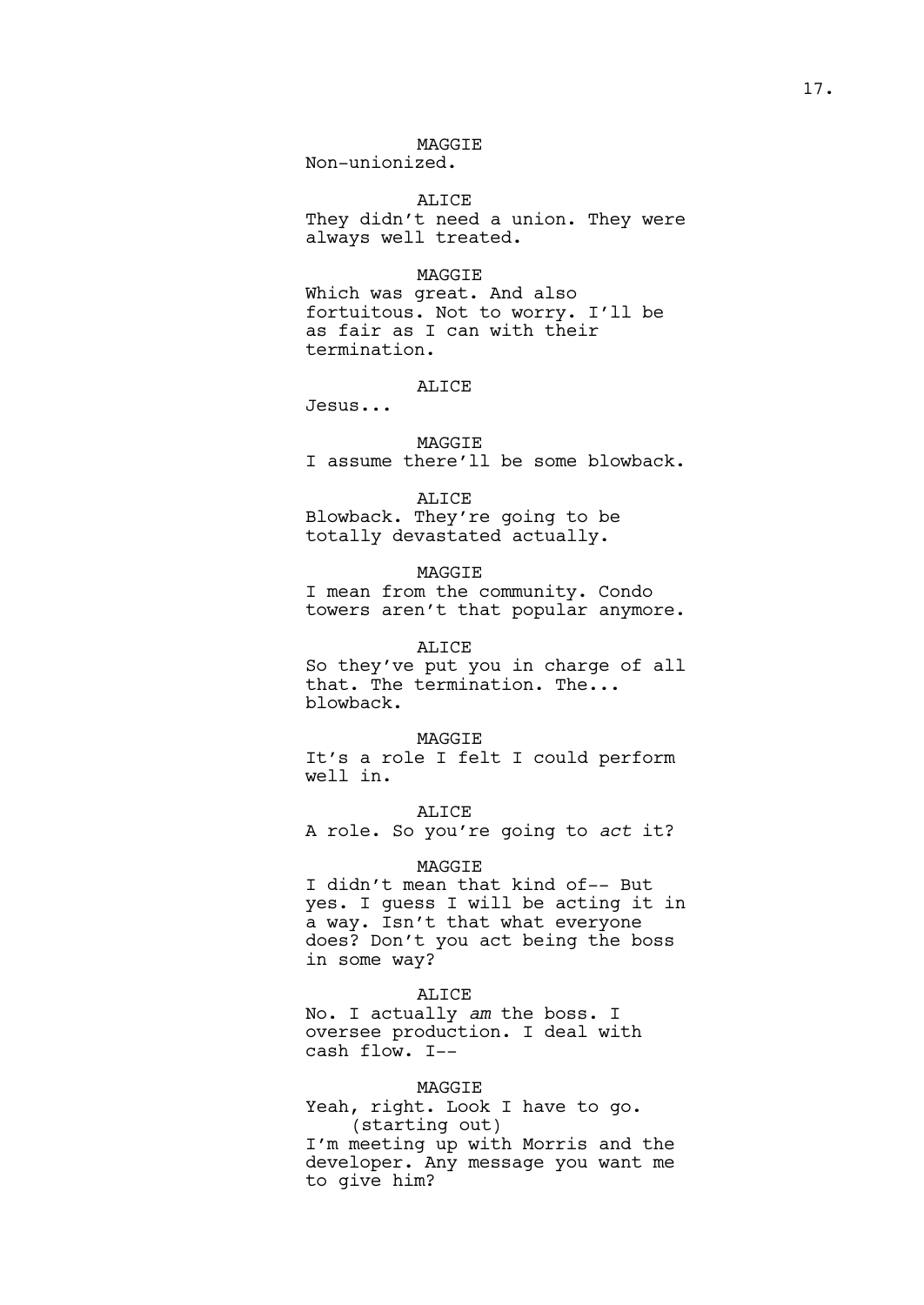ALICE Yeah. Tell him it's not going to happen.

MAGGIE That's it?

ALICE No. You can also tell him I think he's a deceitful, cowardly, coldhearted scumbag.

MAGGIE I'll try to remember that word for word.

ALICE Well just make sure you get scumbag in.

MAGGIE

(leaving) Sure.

ALICE (putting her head out the broken window) No actually say it all. Deceitful, cowardly cold-hearted scumbag!

She cries. Sits. Lowers her head.

Blackout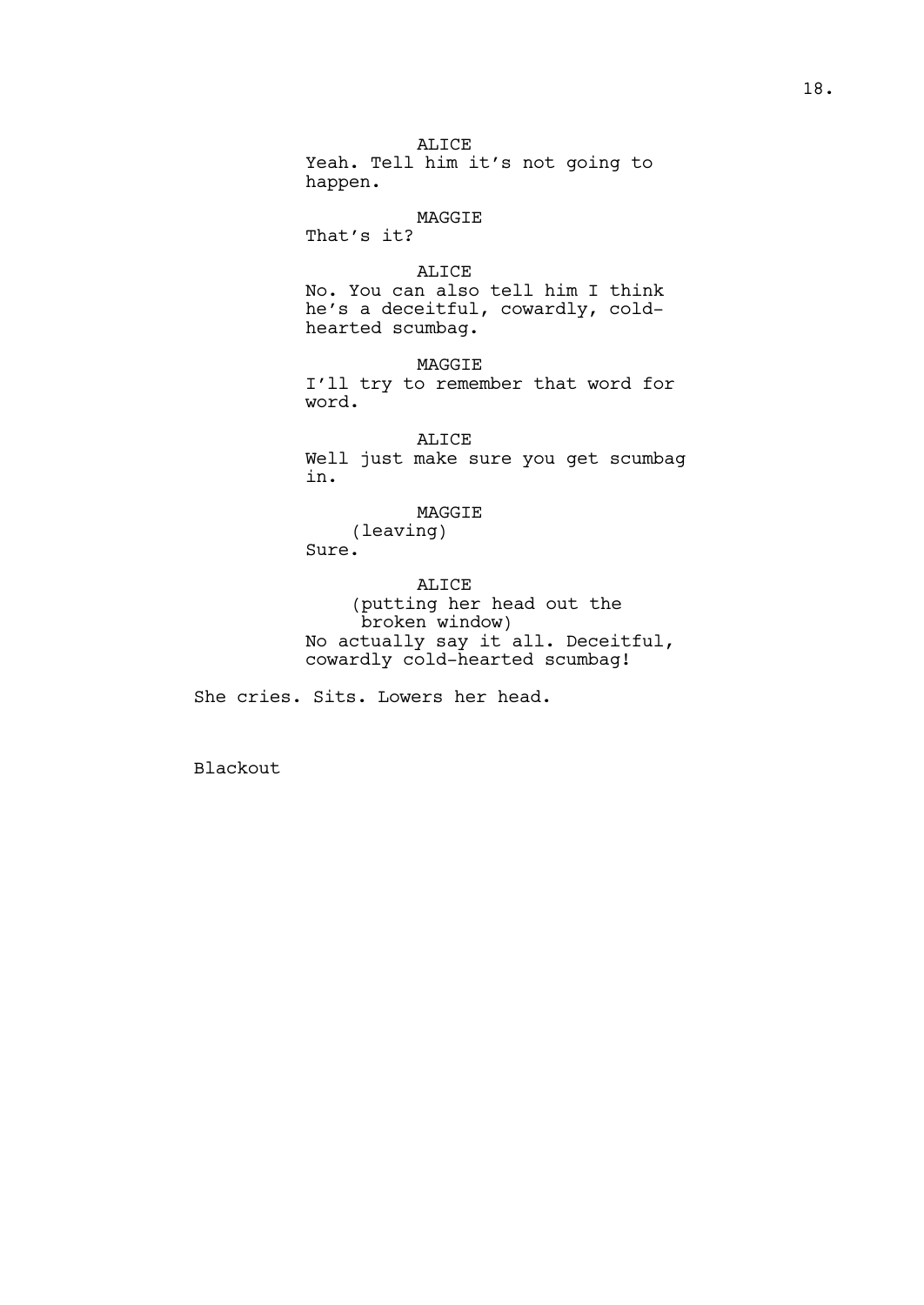SCENE 3

Alice and Sean on the couch. Eating burgers.

ALICE They think we're having an affair.

SEAN Who? The staff?

ALICE No. My ex-husband and his new wife.

SEAN

Because?

ALICE Because I kinda suggested that we were.

SEAN Why'd you do that?

ALICE I wanted to show them, especially him, that I was still in the game. Or at least that I was still game to be in...the game.

SEAN And that's important to you because?

ALICE *He* is. Or at least he thinks he is. His new wife is a lot younger.

SEAN

Than you.

ALICE

Than both of us. Him *and* me. And she's very...

SEAN

Very what?

# ALICE

You know, very... Look here's the truth. I wanted to show them something about myself they didn't know. Because I'm sure they think I'm pretty pathetic. But also, I wish we really were having an affair.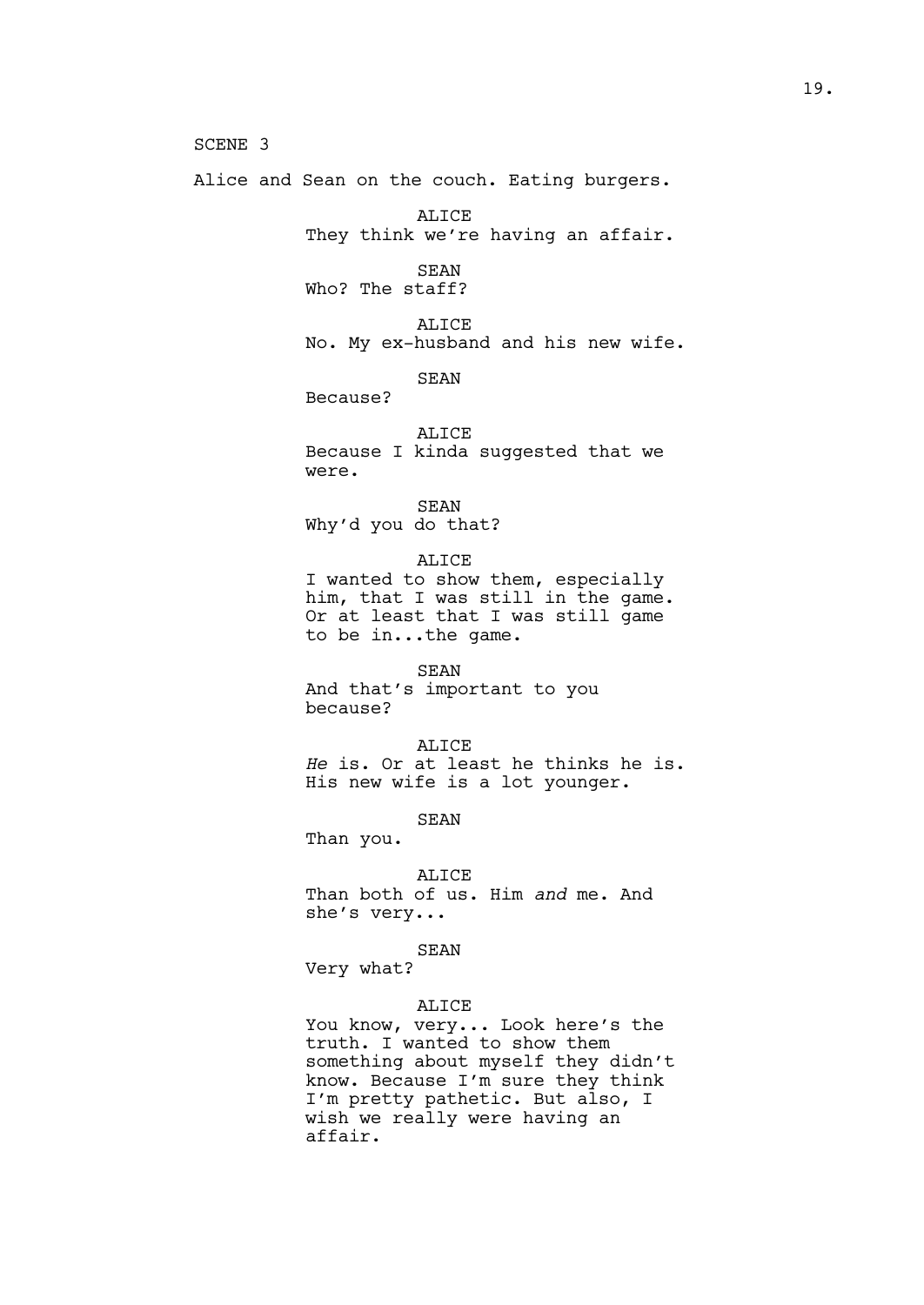# SEAN

So you could *really* show them something?

# ALICE

So we could have sex on a regular basis.

# SEAN

I thought we agreed even that one time was a mistake.

# ALICE

I think maybe the mistake was thinking it was a mistake. I mean I'm feeling pretty vulnerable about the business and everything, and that might make me kind of needy but--

# SEAN

You should talk to a lawyer.

# ALICE

When I was younger I had sex with a couple of lawyers.

#### SEAN

No I meant-- At the same time?

#### ALICE

Yeah. And even then it wasn't that great. They kept trying to one up each other. (off his look)

Oh you meant about the business.

SEAN

Maybe there's some legal thing you can do.

#### **ALICE**

I don't think so. The twins are in Morris's pocket, and they're twothirds owners, so...

# SEAN

The twins?

#### ALICE

My father's brothers.

### SEAN

And you couldn't reason with them?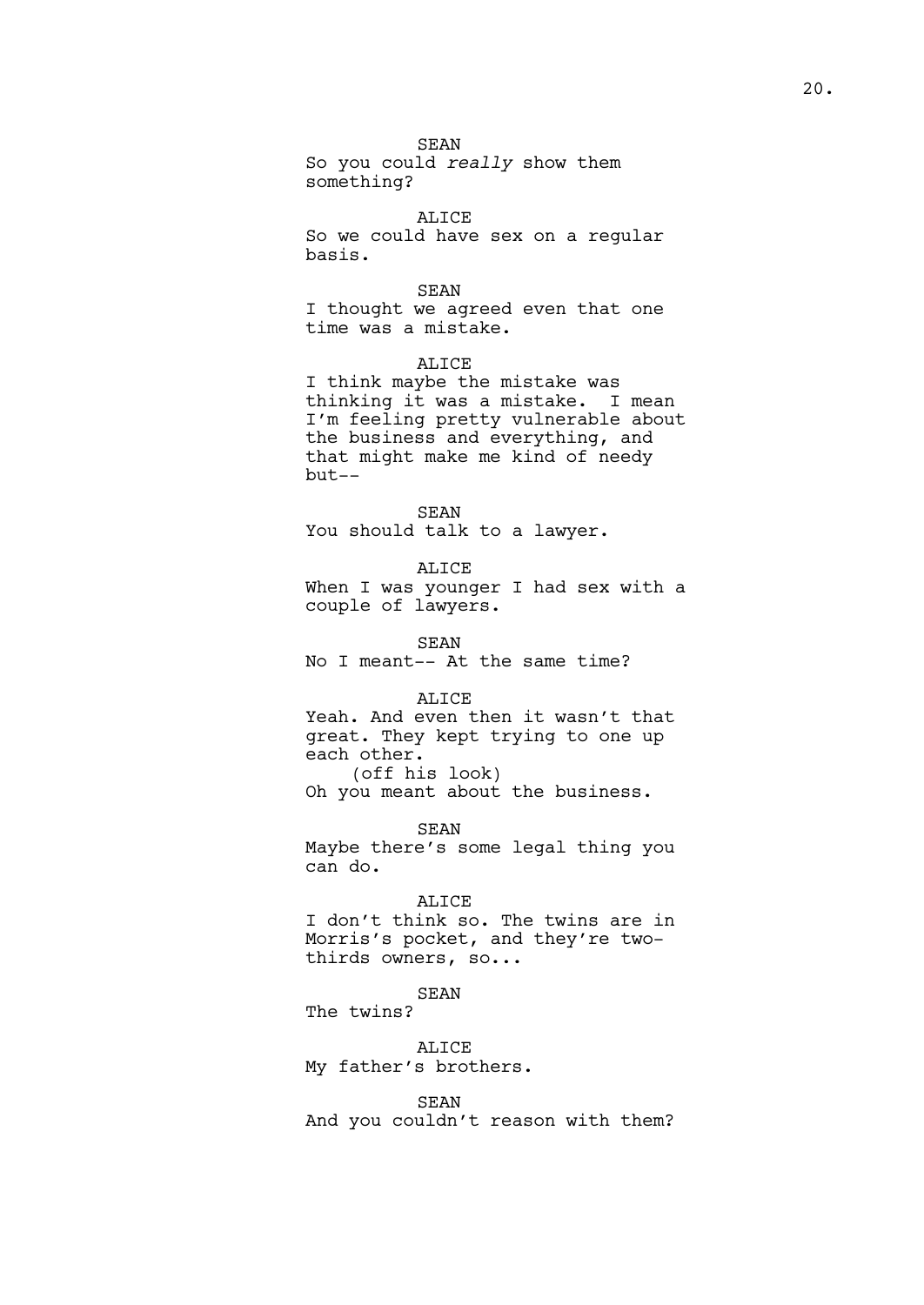#### ALICE

Reason? No. That wouldn't be... You see, the problem is they're not...well, normal. They've spent every day of their 64 years together, and I'd be surprised if they've exchanged more than a few dozen words. All of them in this weird language they made up when they were two years old. Some of it stumbles out of their mouths even when they're talking to other people.

(shudders)

I've never been able to spend more than five minutes in a room with them without wanting to rip my ears off.

(looks at him) Aren't you going to say anything?

SEAN

About the twins?

ALICE

No about it being or *not* being a mistake. That one time.

#### SEAN

I never thought it was a mistake. I thought it was pretty great. But you said--

#### ALICE

I know what I said. Why didn't you disagree with me.

# SEAN

Well because... you're the boss. Or maybe I just deferred to your age. I mean to your concerns about *my* age. You seemed to be pretty hung up about it.

#### ALICE

Yeah. But...

SEAN You're over that now?

> (She leans in to kiss him. He leans forward then backs away)

SEAN (CONT'D) Are you sure.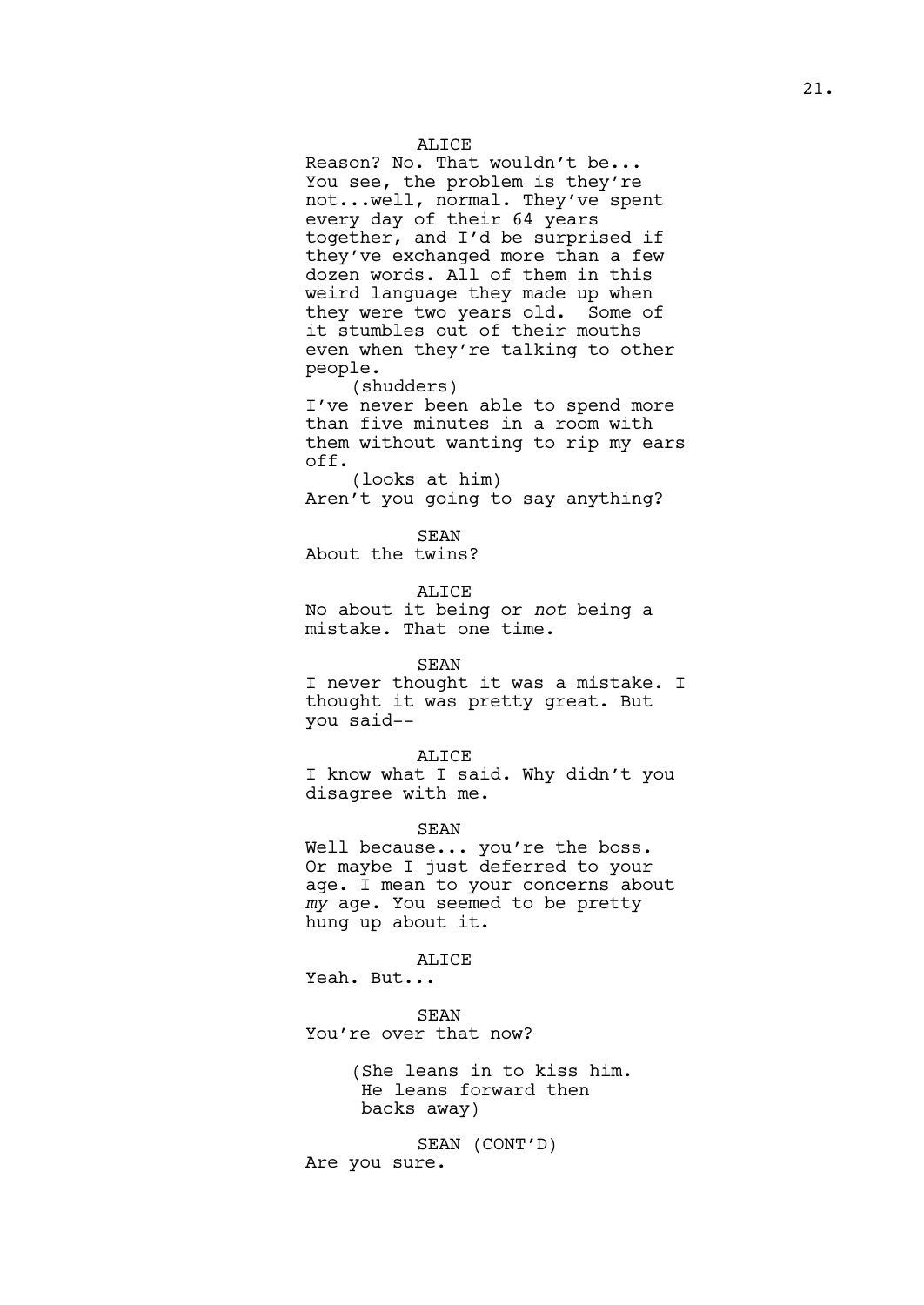# ALICE

Of course not.

She kisses him.

#### SEAN

Is this really about something else. I mean if we get together will that be about showing Morris.

# ALICE

Not entirely.

# SEAN

But partly.

# ALICE

Well he messed me up pretty badly when he hooked up with the vanishing woman, so sure. I'm just being honest here. He was never that confident in his sexuality, so all I really have to do is let it drop that you're very well endowed and that should be enough.

SEAN

Enough for what?

#### ALICE

Well I'd really like him to kill himself. But the best I can hope for is a long period of impotence.

SEAN

That's pretty childish, Alice.

ALICE

He started it. I mean he opened the door to the possibility--

## SEAN

Of what?

# ALICE

Of you. I mean the possibility of a younger man.

SEAN

I think we have some stuff to work out before we dive back into this thing.

#### ALICE

Why don't we just dive back in now and work things out later. I need a diversion. I really do.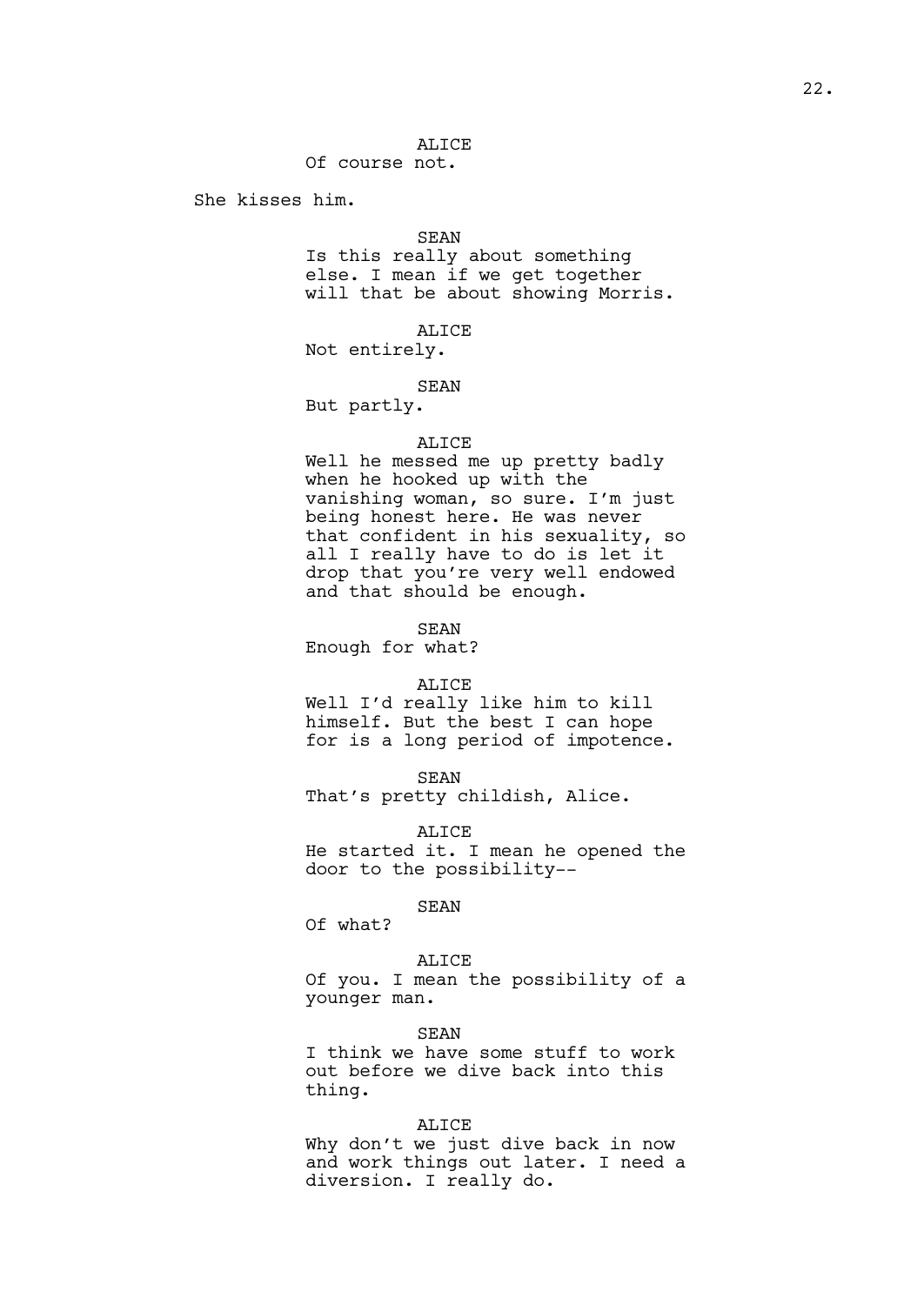### SEAN

A diversion?

# ALICE

Okay. You don't want to be called a diversion. I get that. But come on, isn't that what relationships are. I mean basically Just something that helps you...get through.

SEAN

Get through...a divorce.

ALICE

No. Life. Well if divorce is part of your life than that too, obviously.

#### SEAN

Say *that* then. Say you need help. At least that's--

ALICE Okay. I need help. Can we get naked now?

SEAN Are they in their right minds?

# ALICE

Who?

#### SEAN

The twins. Can their decision to sell the building be challenged on that basis?

ALICE

I don't know. Maybe. Did you bring that up to avoid having sex with me?

#### SEAN

No. But I would like a little more time to think about what I'm getting involved in. I mean *who* I'm getting involved *with*.

### ALICE

Because if we just did it now, you know, had great sex, you still might feel used?

SEAN

I might, yeah. Do you understand?

# ALICE

No.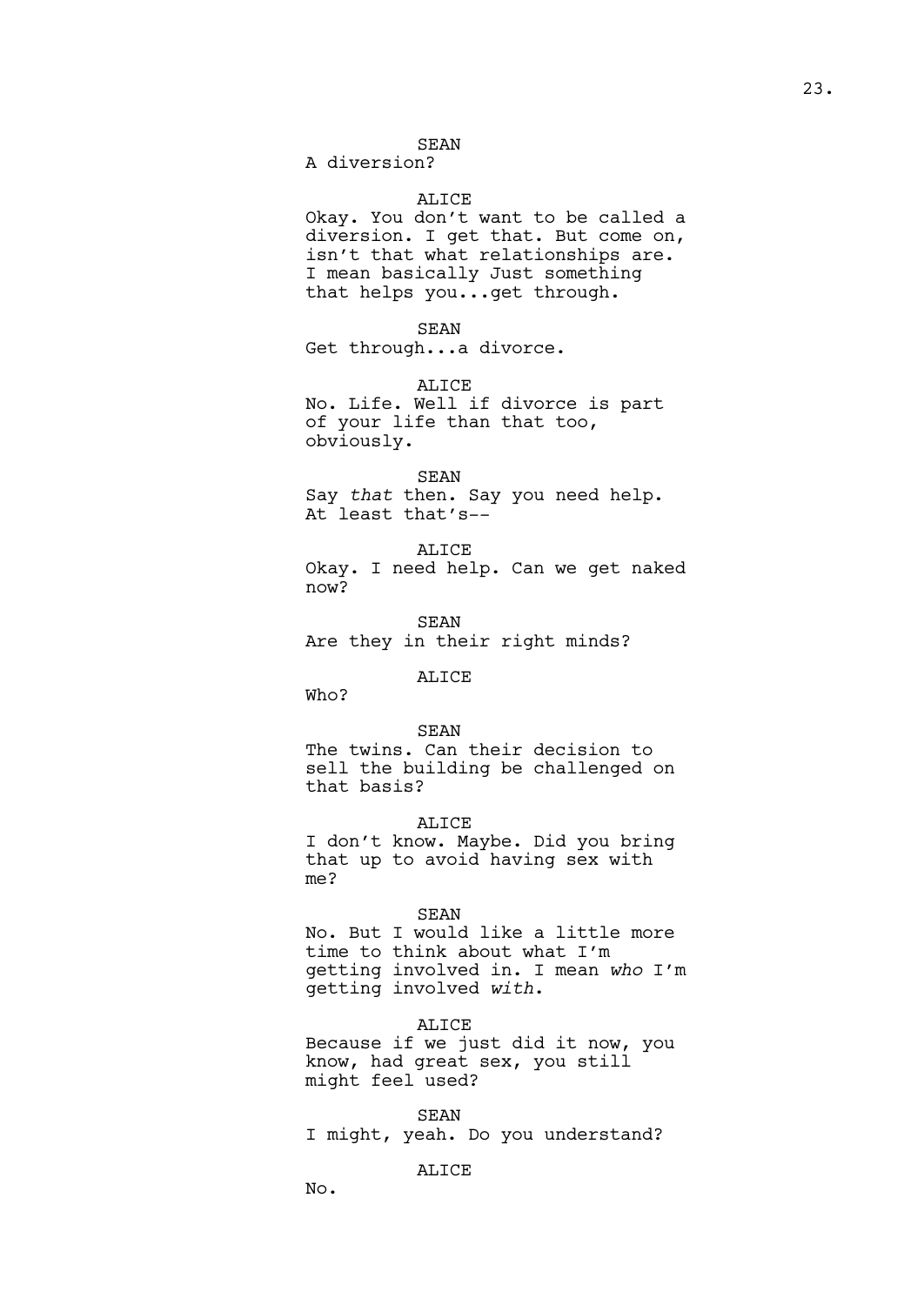Try. Think about it, and try to understand where I'm coming from. Go for a walk or something.

# ALICE

A walk?

# SEAN

Yeah. I'll be here when you come back. I'm going to call a lawyer friend of mine about the situation.

ALICE

Does that mean you're planning to sue me for sexual harassment?

SEAN

(smiles) No. I thought I'd talk to him about the twins.

ALICE Oh. Okay, sure... (leaving) Tell him they have 18 cats. And a parrot named Humemeehond Ho Teh.

SEAN

What?

# ALICE

"Hold my hand, okay?" It's something they say to each other when they're afraid.

SEAN

And they still say it at their age?

# ALICE

Oh yeah.

She leaves.

Blackout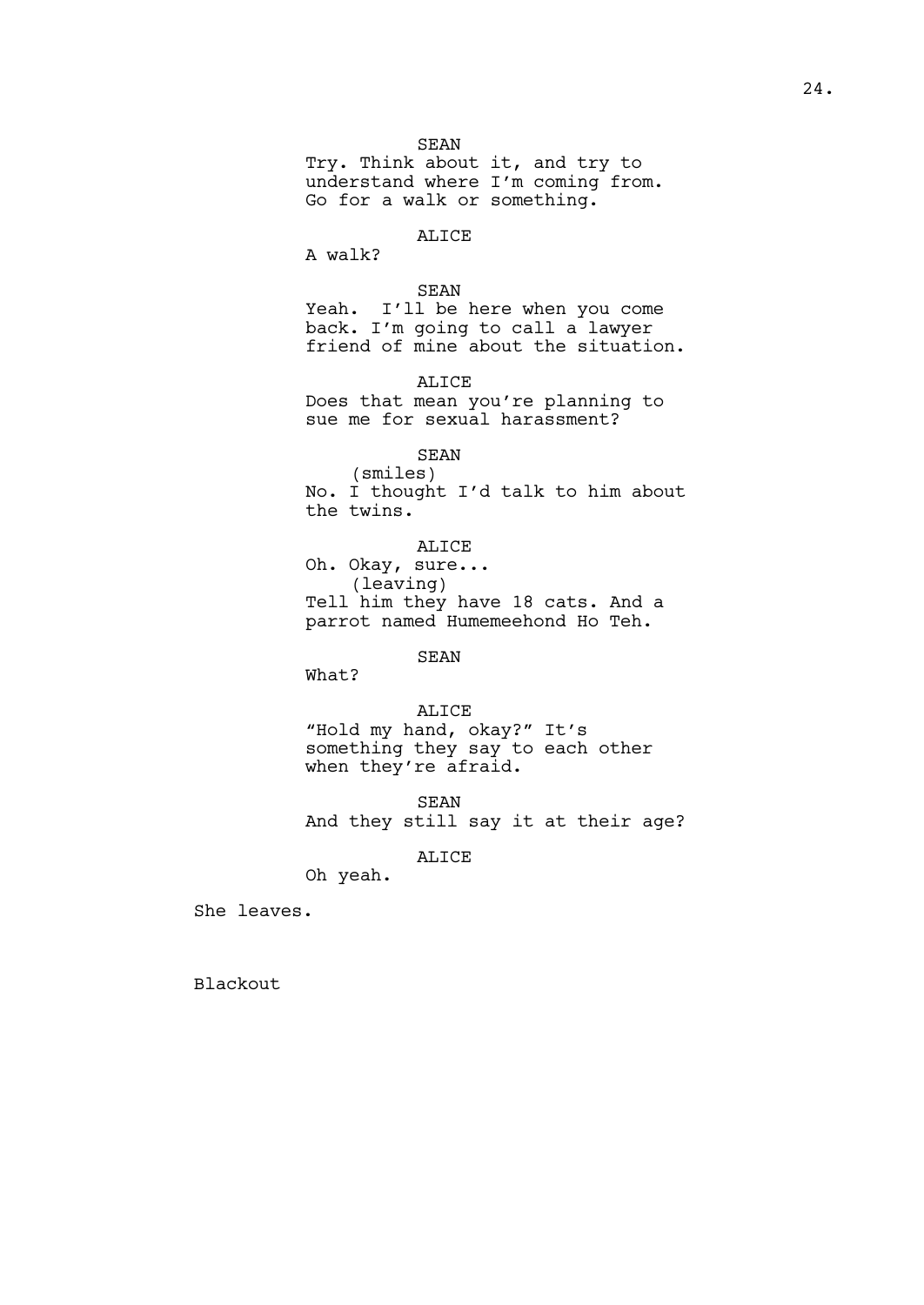SCENE 4

Alice and Morris can be heard fighting as they approach the door.

#### MORRIS

A lawyer, Alice? Really? What the hell were you thinking?

# ALICE

I was thinking it was time to protect myself from the slimy bastard who used to be my husband!

# MORRIS

Yeah...but a lawyer in a hospital room? Your young...friend took him right to his bedside for godsake.

# ALICE

Well we needed him to hear it from Sam directly. And then we could decide what needed to be done.

# MORRIS

What needed to be done was offering a dying man some comfort.

# ALICE

(entering) I was intending to do that after I got him to sign that power of attorney.

# MORRIS

(following) It was inappropriate.

#### ALICE

Right. I should have done it before he went into the hospital like you did. How'd you manage it anyway? Liquor them up?

#### MORRIS

They don't drink.

## ALICE

Of course they drink, you idiot. They just do it when no one else is around. Cocktails at high noon and all the rest is a blur.

#### MORRIS

They were totally sober when they agreed to do this.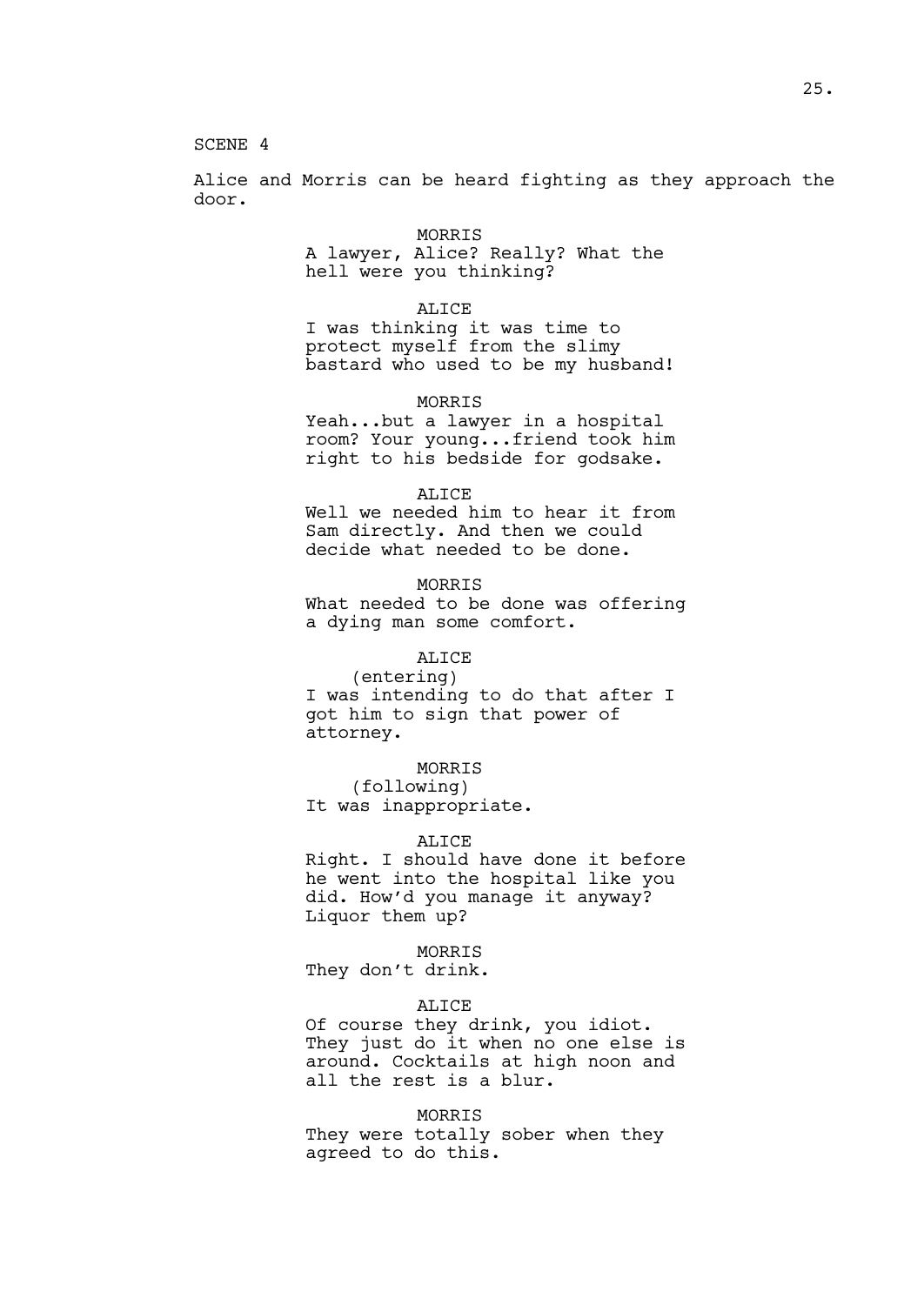## ALICE

Right. With no thought of the history of this place. A business their father started from nothing. No feelings at all about the legacy.

### MORRIS

Legacy. It's a soap company, Alice.

ALICE

But the ingredients my grandfather used were way before their time. He was a visionary.

# MORRIS

Who made soap...

ALICE

It doesn't matter what he made. It's how he made it.

MORRIS (gestures around) Where is he?

### ALICE

Who?

# MORRIS

Your boyfriend. He's not in the factory. I guess he doesn't bother to put in normal hours since you started banging him.

ALICE

Knock it off. And don't call him my "boyfriend."

MORRIS You don't like the term?

#### ALICE

At my age? Not much, no.

#### MORRIS

Well what do *you* call him? You know when you introduce him at parties.

ALICE We don't go to parties.

# MORRIS

Never?

ALICE That's right.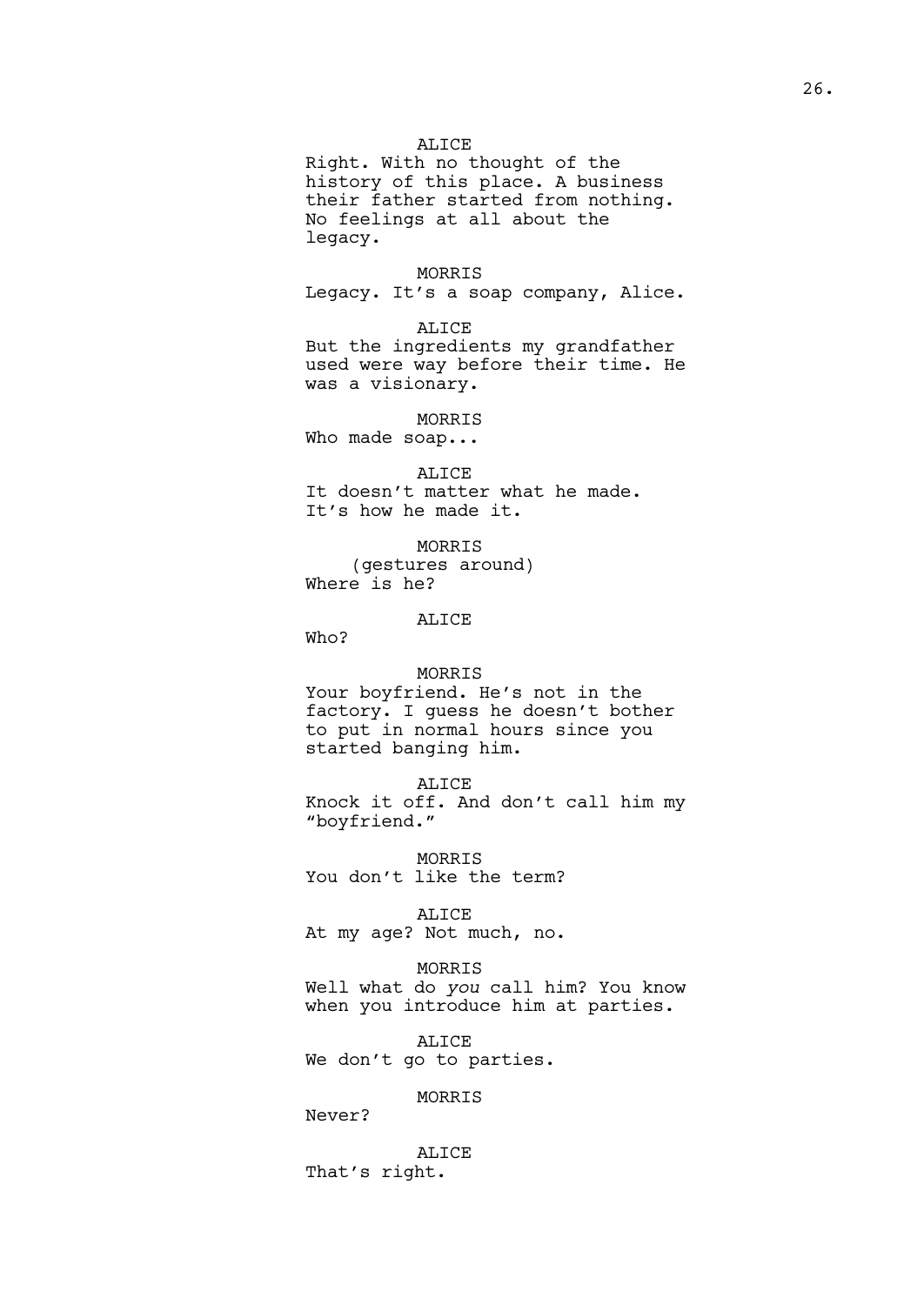MORRIS Because you're ashamed?

ALICE No because he doesn't like large gatherings. Ashamed of what?

MORRIS His age. What else?

ALICE Were you ashamed of Maggie's age?

MORRIS A little. But twelve years younger is not twenty-five years younger.

ALICE

No. It's not.

MORRIS It's less than twice that.

ALICE Well what can I say. Except... Yippee!

MORRIS Does our daughter know?

ALICE

His age?

MORRIS About your relationship. I think you should be considering her feelings.

# ALICEW

Did you?

MORRIS

Eventually. And Leah likes Maggie a lot now.

# ALICE

Leah tries very hard to like everyone. I wonder how she'll feel about her when she finds out she's your hatchet woman.

# MORRIS

My what?

ALICE She told me she'd be the one doing the firing.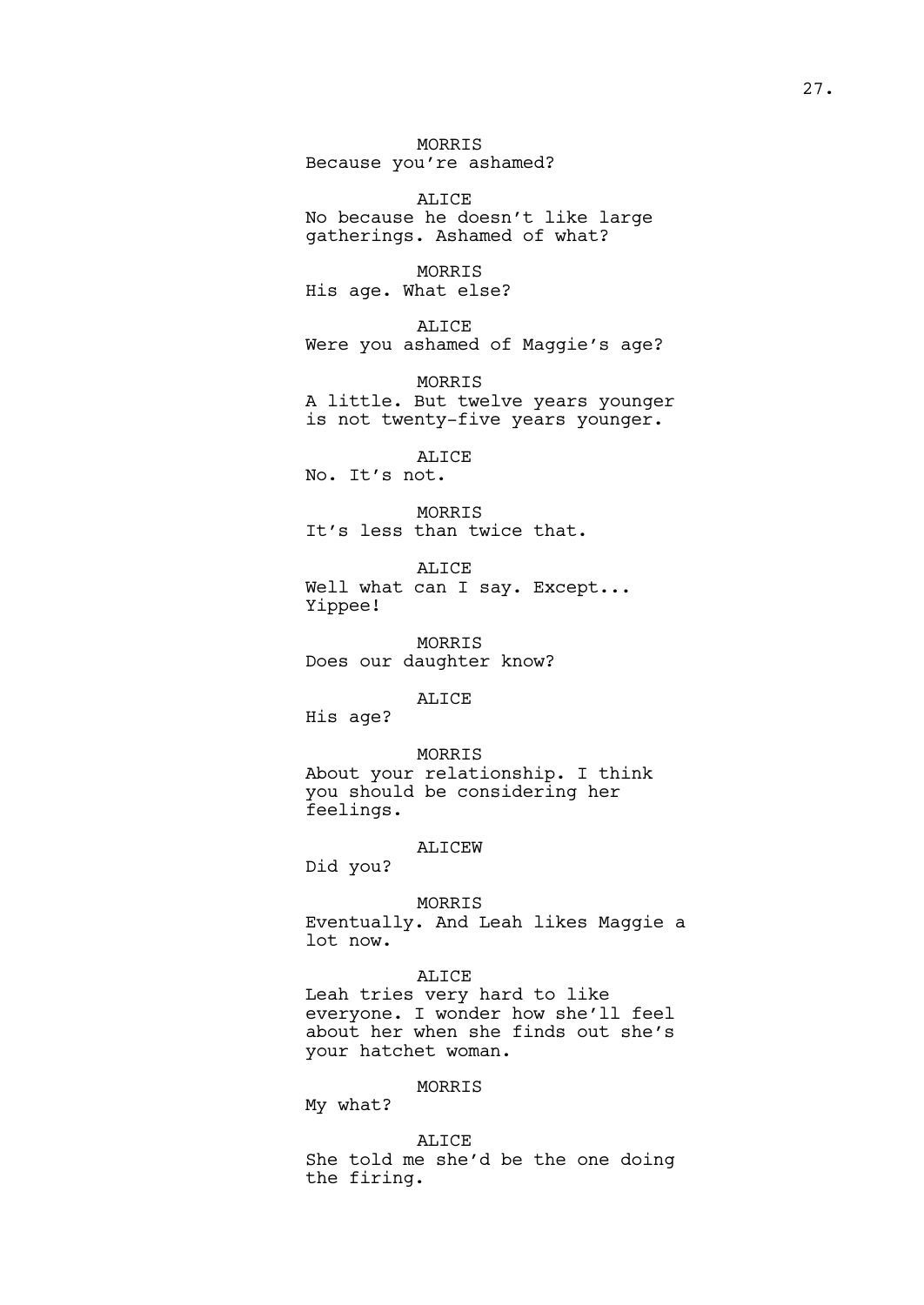MORRIS Yes. But that's only because--

ALICE She played an HR exec on tv once?

MORRIS No. Because she has a high degree of empathy.

ALICE

She does?

MORRIS Well if you'd ever given her a chance...

Maggie bursts in carrying a file folder.

MAGGIE Okay here's the deal. According to this agreement, Louie is Sam's sole heir and he-- (to Morris) Sam passed away two hours ago.

MORRIS

Ah. Too bad.

ALICE What? Just out of the blue he--

MAGGIE Didn't you tell her?

MORRIS

I was going to, but she went off on some tangent, and I--

ALICE

Our daughter. Our daughter was the tangent.

## MORRIS

Yeah but it still made me forget to tell you that Sam had another stroke. Probably brought on by that visit from your lover and your lawyer.

# ALICE

Oh please.

MORRIS Anyway it looked like he was going to pull through but--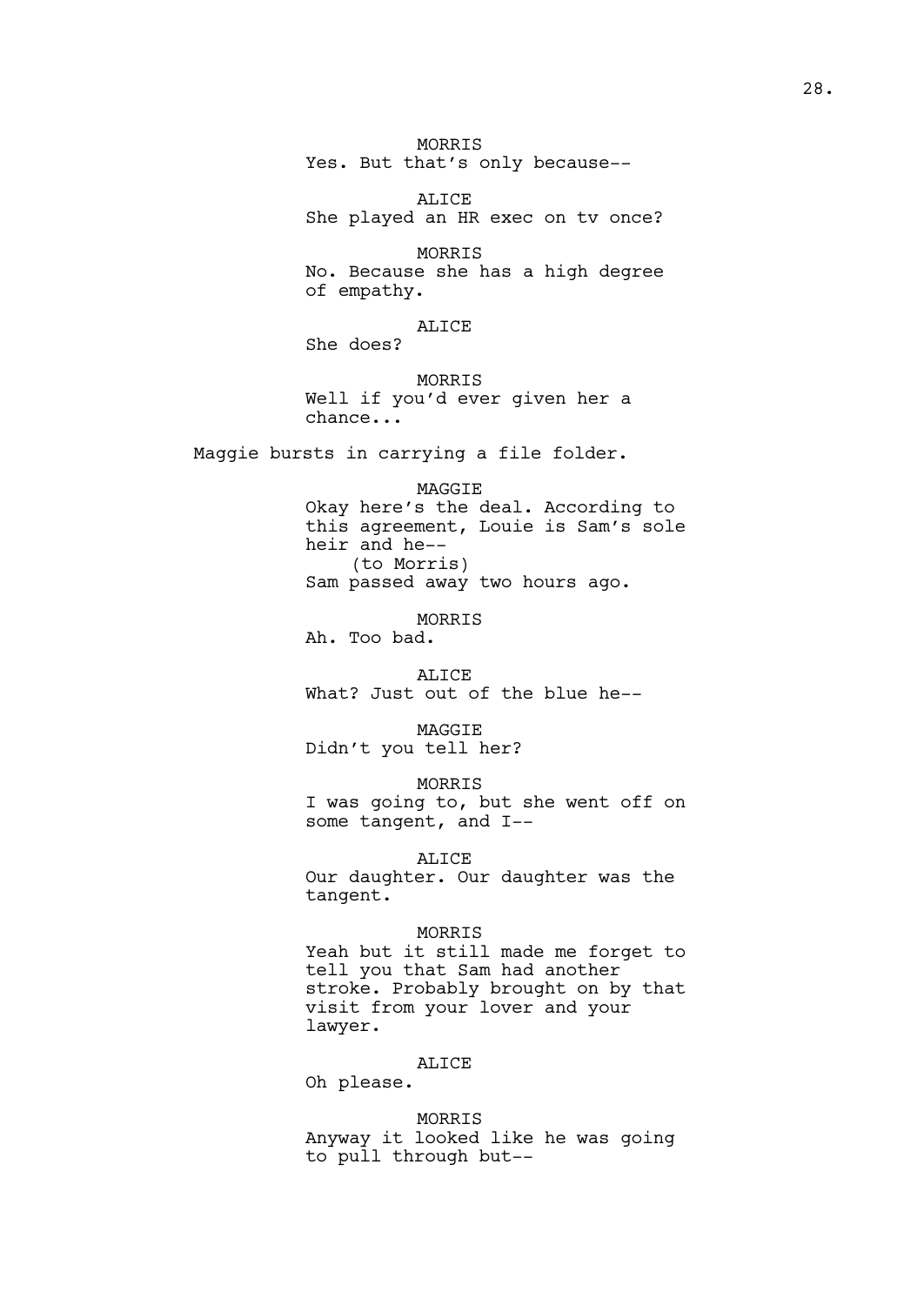MAGGIE But he didn't. Anyway, about their agreement.

ALICE Whose agreement?

### MORRIS

The twins. (to Maggie) Louie gave you a copy?

MAGGIE Well he's keen to get things moving, so--

ALICE What things?

MORRIS (to Maggie) I thought you told her.

MAGGIE

I did. (to Alice)  $SO<sub>2</sub>$ 

#### ALICE

So... what? Oh, you're talking about the destruction of the family business. You think this is the appropriate time to initiate that, do you.

MAGGIE Yeah. And so does Louie.

ALICE Before his brother is even buried?

MAGGIE That's what he told me.

MORRIS Sam and Louie didn't like each other much, Alice. You know that.

ALICE "Like" didn't have much to do with it. They were...

#### MAGGIE

Weird. They were weird and pathetic. All that strange baby talk, their life in that little cottage with all those cats and turtles and that damn parrot.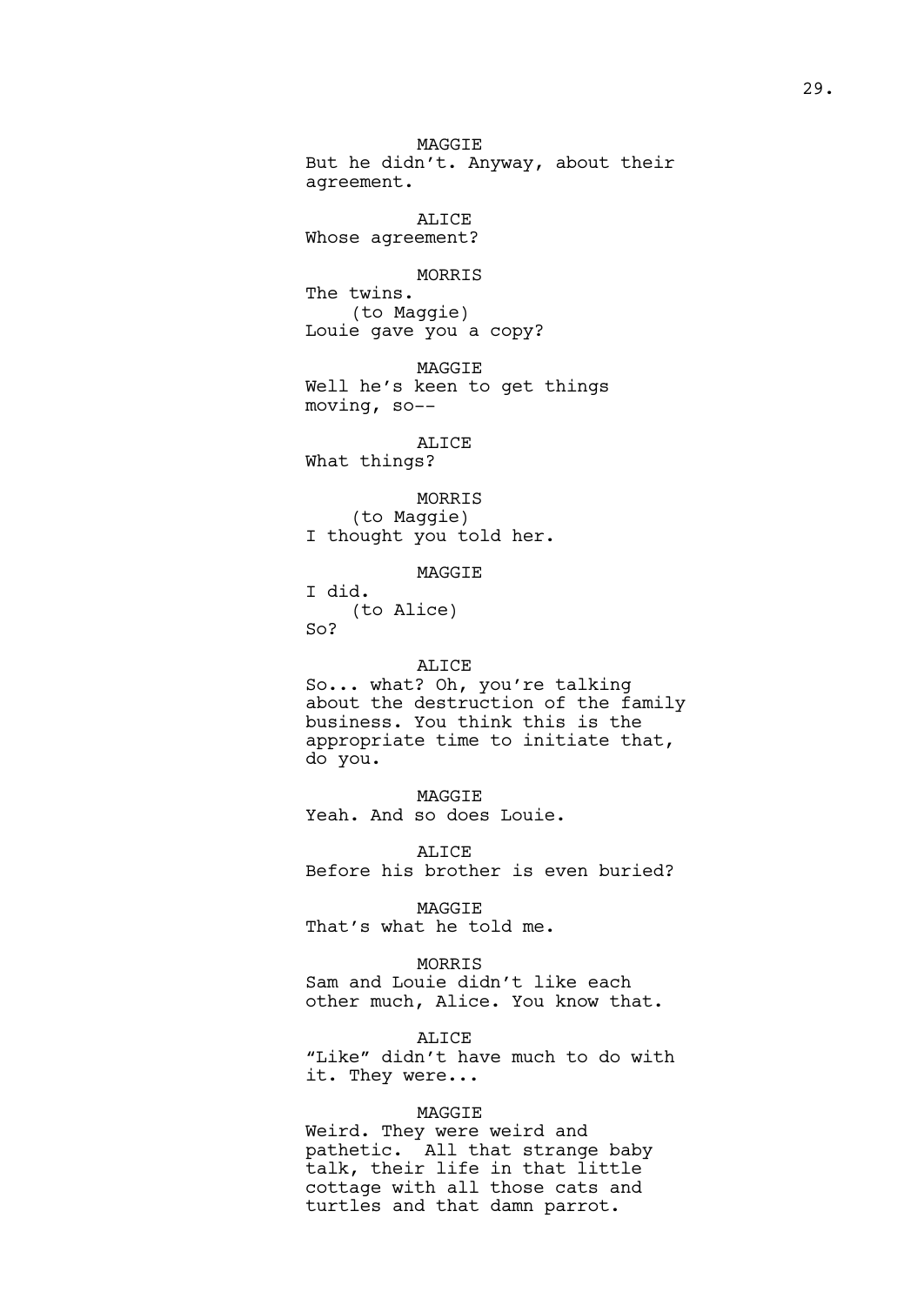That was mostly Sam's fault. He refused to grow up. Louie had to humour him all those years.

#### ALICE

Says who?

MORRIS

Louie.

ALICE

Since when?

MORRIS Since Sam's stroke.

MAGGIE We think Lou felt liberated.

MORRIS That feeling should increase now that Sam's actually dead.

MAGGIE It already has. Louie was very clear about getting this thing here done asap.

Sean comes in.

SEAN

Hey...

ALICE Where have you been?

SEAN You didn't come back, so I went looking for-- (a bit shocked to see Maggie) Hi...

MAGGIE (smiles awkwardly) Hi... (recovers) Yeah... hi...

MORRIS What's wrong?

MAGGIE

Nothing.

ALICE Do you know each other?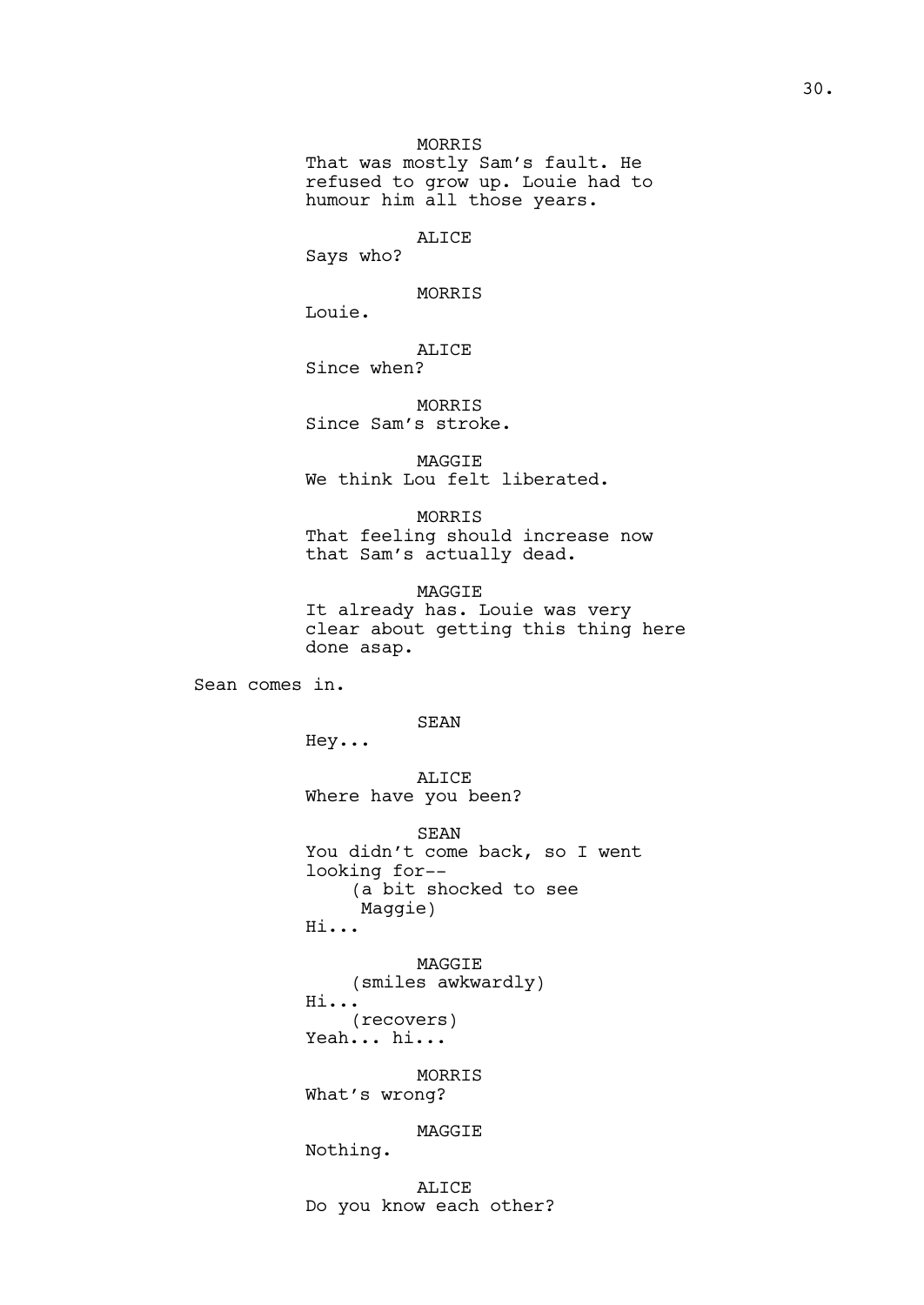MAGGIE/SEAN No/Yes. ALICE Which is it? MAGGIE/SEAN Well... SEAN Not now. We don't know each other *now*. ALICE But...you did? SEAN/MAGGIE Yeah/No. MAGGIE Well we did. But-- SEAN That was a long time ago. MORRIS How long? SEAN We were in school together. MORRIS Together? How could that be? (to Maggie) You're a lot older than he is. MAGGIE He didn't mean together. SEAN I had her in high school. MORRIS What? SEAN As a teacher. I had her as a teacher... MORRIS (to Maggie) You taught high school? MAGGIE I was a sub.

SEAN A permanent sub.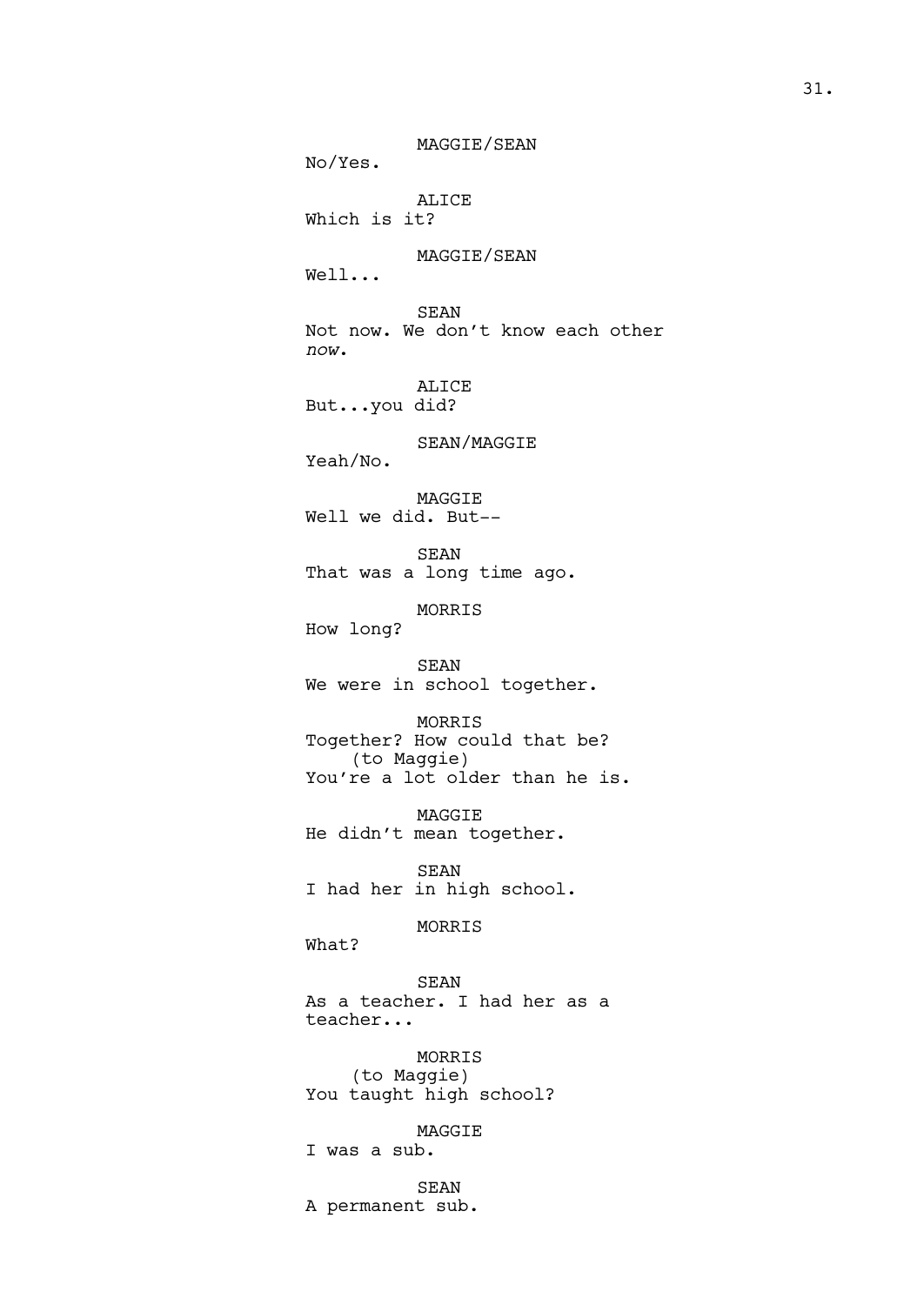MAGGIE Yes...it was supposed to be just for a month or two, but the teacher I replaced decided to retire, so they asked me to-- (to Sean) So how've you been, Sean?

SEAN

Okay? And you?

**MAGGTE** 

Fine.

SEAN

Good. So...

ALICE So...what?

SEAN Nothing. Just...so...

They all look at each other.

# MAGGIE

Okay. Well the lawyer says it's a simple case of inheritance, and Louie is--

ALICE Hold that thought, will you.

Alice leaves the office to make a call on her cell.

MAGGIE (to Morris) You know, I don't think she actually believes this is going to happen.

SEAN She doesn't. There's no way she's going to let you do what you're planning.

MORRIS She told you that?

SEAN Why wouldn't she? (to Maqgie) We're...together.

MORRIS They're having a fling of some kind.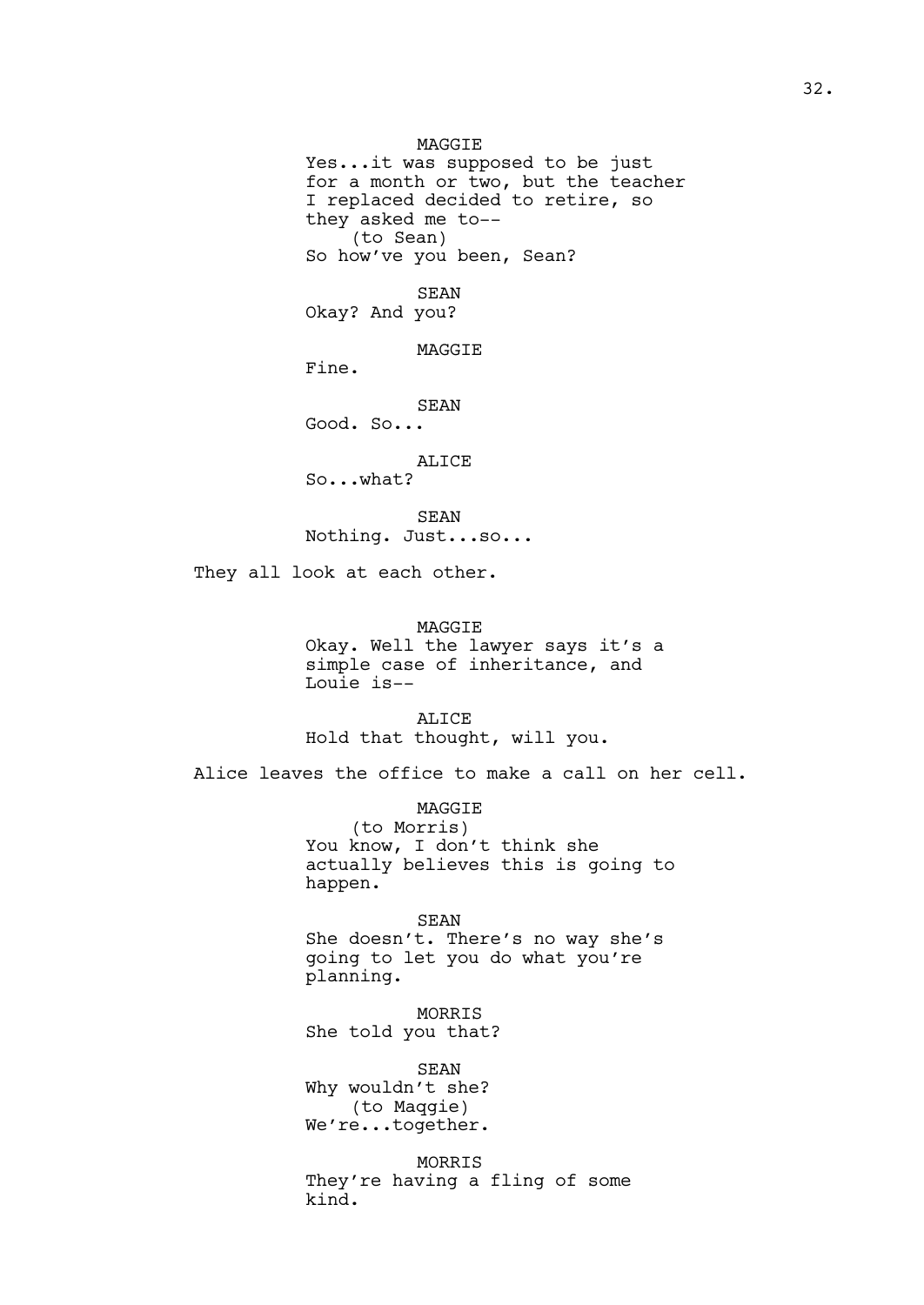SEAN

Well it's more than that actually. I'm kinda serious about her.

MAGGIE

Really?

Morris look at her.

MAGGIE (CONT'D) I mean look at the age difference. She's old enough to be his mother. Actually she might be too old to be his mother.

SEAN That's rich coming from you.

MORRIS

Why?

MAGGIE He's talking about *our* age difference.

MORRIS (to Sean) Are you?

MAGGIE Of course he is. (to Sean) Right?

SEAN

If you say so...

MORRIS What's that mean?

MAGGIE It doesn't mean anything.

MORRIS

I asked *him*.

SEAN (off her look) Yeah...it meant nothing. I was just--

Alice steps back in putting away her cell.

ALICE (to Lou) I told my mother about Sam.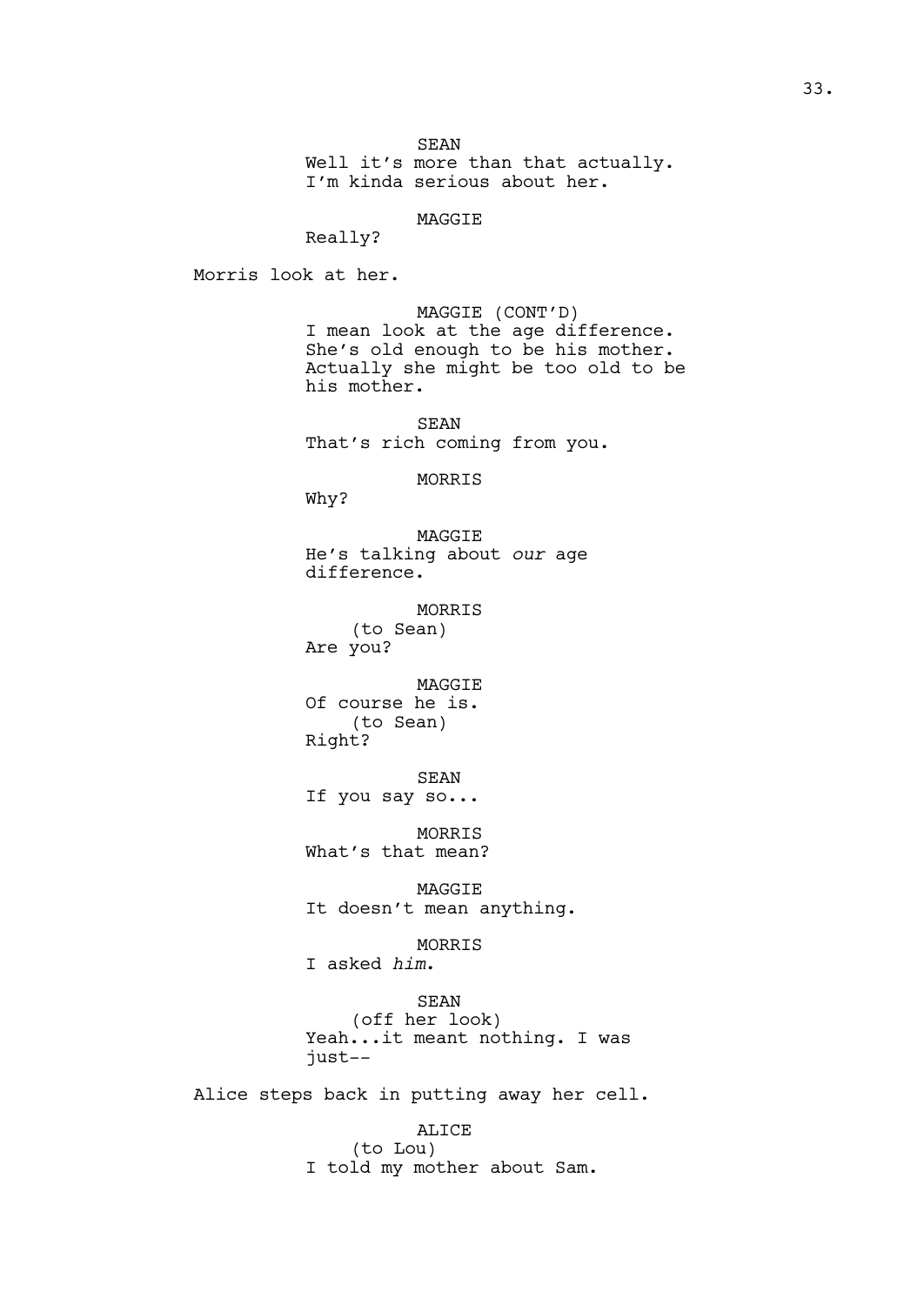MORRIS How'd she take it?

ALICE She was pretty upset actually.

MORRIS That can't be true. She never liked him.

ALICE She didn't like the way he treated my father.

MORRIS Your father didn't like him either.

#### ALICE

He just wanted both his brothers to do their fair share in the company.

# MAGGIE

Louie told me your father was a real jerk. If he'd been nicer to him and Sam maybe they wouldn't have sided with Morris.

# MORRIS

They're with us because they liked my plan.

# ALICE

They liked the money they'd get out of your plan.

MORRIS

So what? They wanted to retire to a nicer climate.

# ALICE

How could they retire when they'd never actually worked? They just lived off the profits of my dad's labour.

### MAGGIE

A little respect. Try to remember that you're talking about your dead uncle.

# ALICE

Sure. Just one more thing. (to Morris) My mother wanted me to ask you about Artie.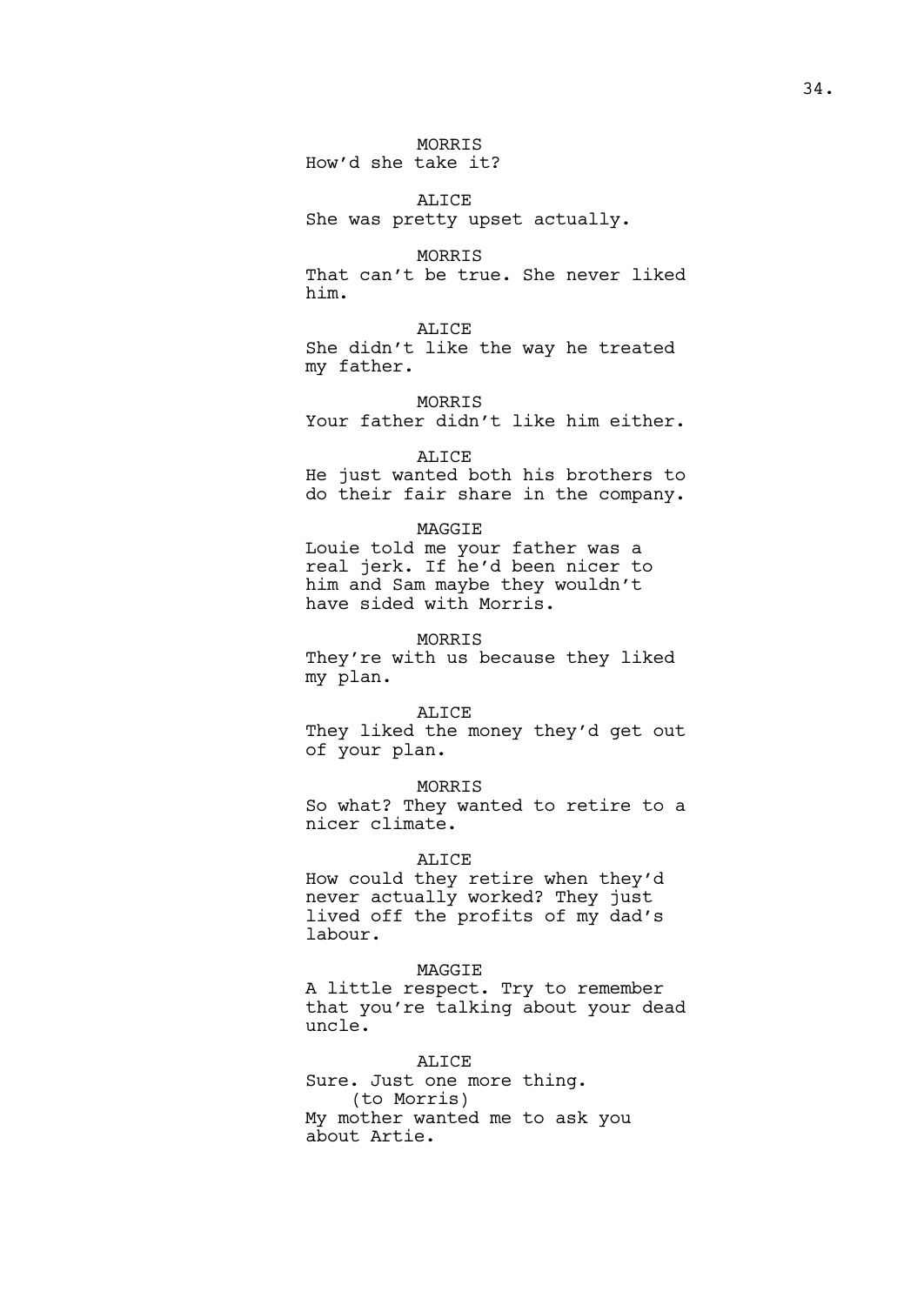MAGGIE

(to Morris) Who's Artie?

ALICE

Their son.

MAGGIE

What do you mean *their* son? He's someone they adopted?

MORRIS

No. They were both bedding his mother. It was never established who the actual-- It doesn't really matter. They both loved him very much.

ALICE Does Louie still love him very much?

MORRIS

Of course.

ALICE When was the last time he visited him?

MORRIS

I'm not sure...

ALICE

Does *never* sound about right?.

MORRIS Well it's very expensive to get there.

## SEAN

Get where?

# MORRIS

Chile.

# MAGGIE

His mother was their housekeeper. When she'd had more than enough of their unique lifestyle, who knows maybe it was the cats, she took young Artie back to her native land.

MORRIS It was heartbreaking for both of them.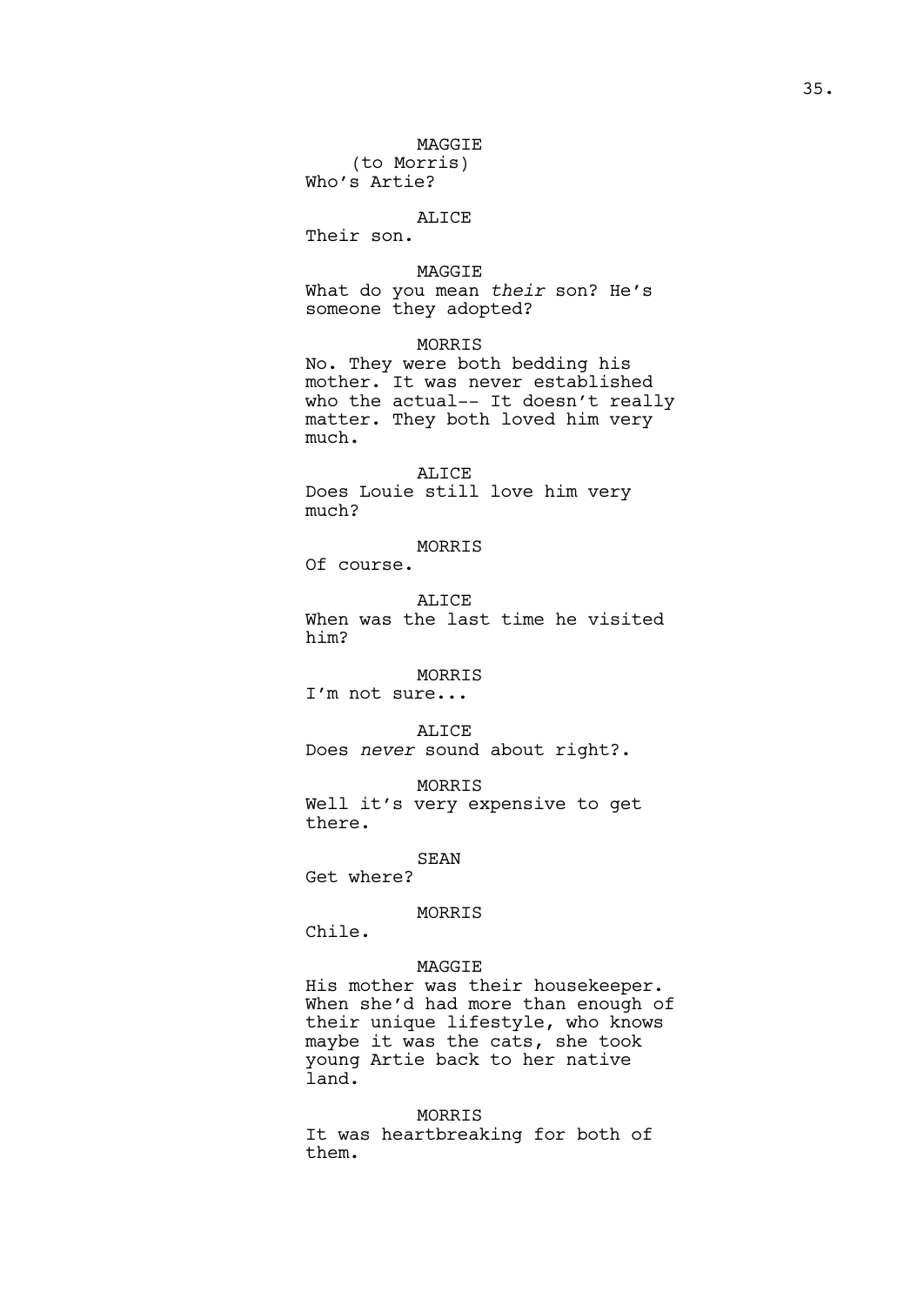## MAGGIE

Alice, what's the point of all this?

### ALICE

Well if Artie is Sam's heir, he's now a partner in the business, and his wishes have to be considered. I mean in regards to what happens to the business...

### MAGGIE

Yeah. Got it. But if he's Louie's kid--

MORRIS

Then Louie's still got control of two thirds of business and we can proceed.

### SEAN

We're going to need a paternity test.

MAGGIE This is none of your concern.

MORRIS Yeah stay out of this. It's family business.

SEAN A family you're no longer part of.

MORRIS Look you're starting to really annoy me.

SEAN Like that matters in any way. I only care that Alice is treated fairly.

MORRIS And you'll be the judge of that, I suppose (to Maggie) Listen to the guy. Was he like this in high school?

MAGGIE I barely remember him.

ALICE Oh I think you remember him just fine. (to Sean) (MORE)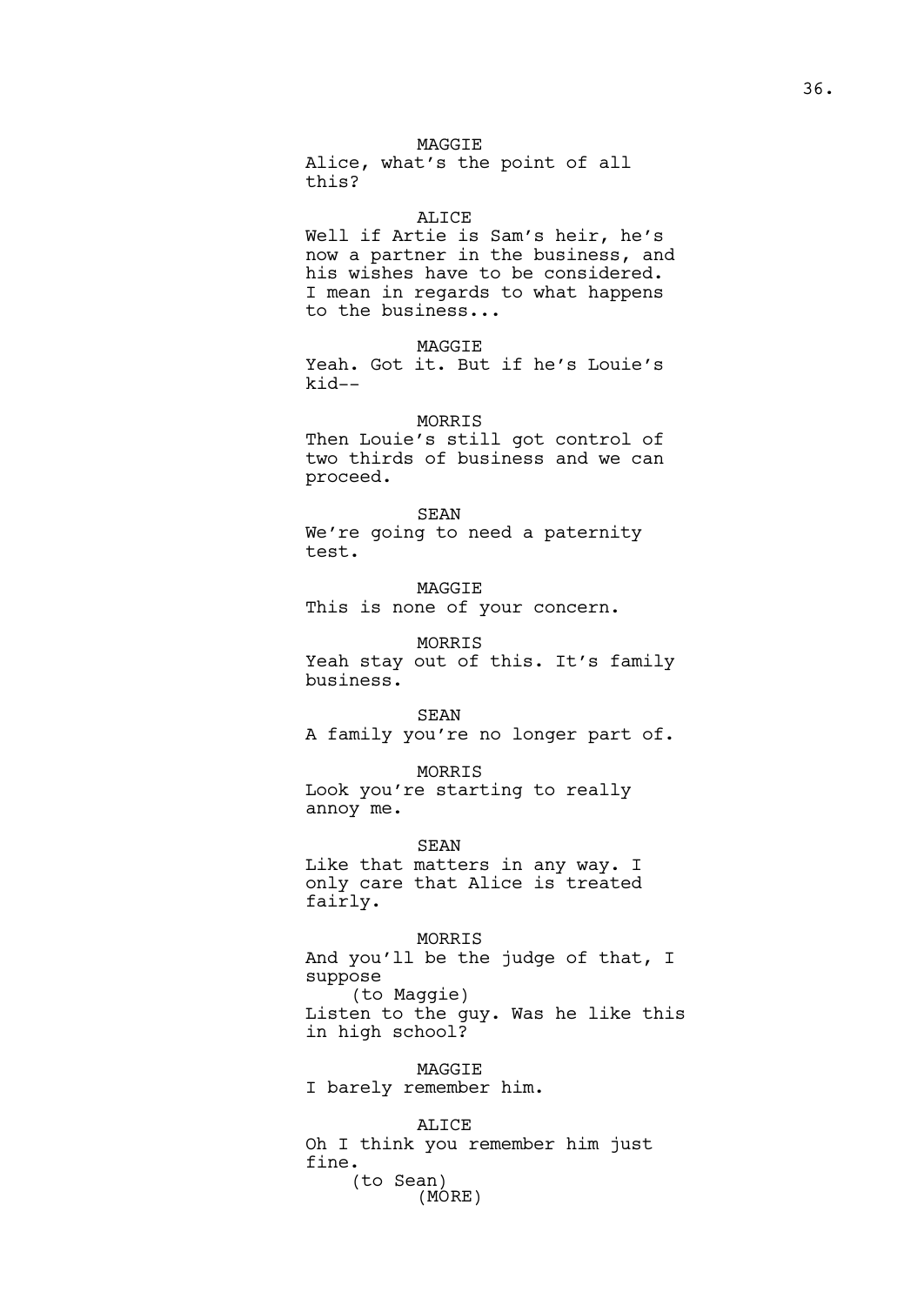She's the teacher you told me about, isn't she? MORRIS What teacher. ALICE The one who raped him. MAGGIE Whoa! SEAN I never said she raped me. MAGGIE Yeah that's just... MORRIS Just what? MAGGIE An...exaggeration. SEAN She definitely seduced me but-- MORRIS Who did? SEAN The teacher. ALICE Maggie. Maggie was that teacher. MORRIS Were you? ALICE She was. (to Sean) Wasn't she? SEAN It was quite awhile ago. ALICE Does that mean you can't remember. SEAN No but-- MAGGIE Well even if he *can* remember I'm denying it. ALICE (CONT'D)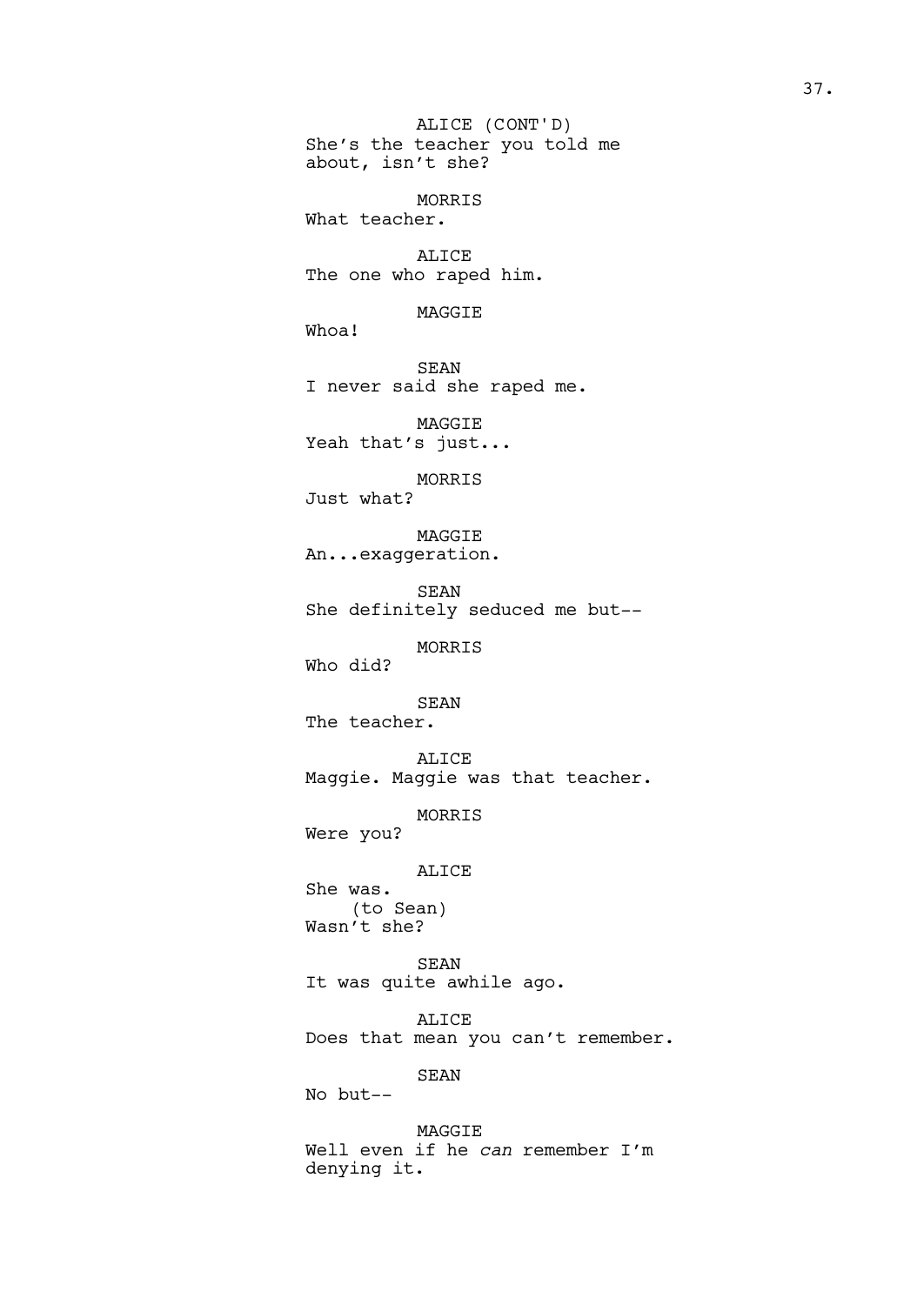SEAN

Denying what?

MAGGIE That I seduced you.

SEAN What would you call it then?

MAGGIE I wouldn't call it anything... because it didn't happen.

SEAN It happened all right.

# MORRIS

Was it you, Maggie? Did you seduce him when he was one of your students.

## MAGGIE

Not really. I mean he wasn't really one of my students. I was just a sub.

# SEAN

Full-time sub. And not a very good one.

MAGGIE Yeah? Well you were a full-time asshole.

(to Morris) I was very vulnerable. My acting career was going nowhere and he took advantage of that.

SEAN (to Alice) She threw herself at me.

MAGGIE You should have just said no.

## ALICE

Oh right. (to Sean) How old were you?

# SEAN

Sixteen.

# ALICE

Yeah. And sixteen-year-old boys say no to sex all the time,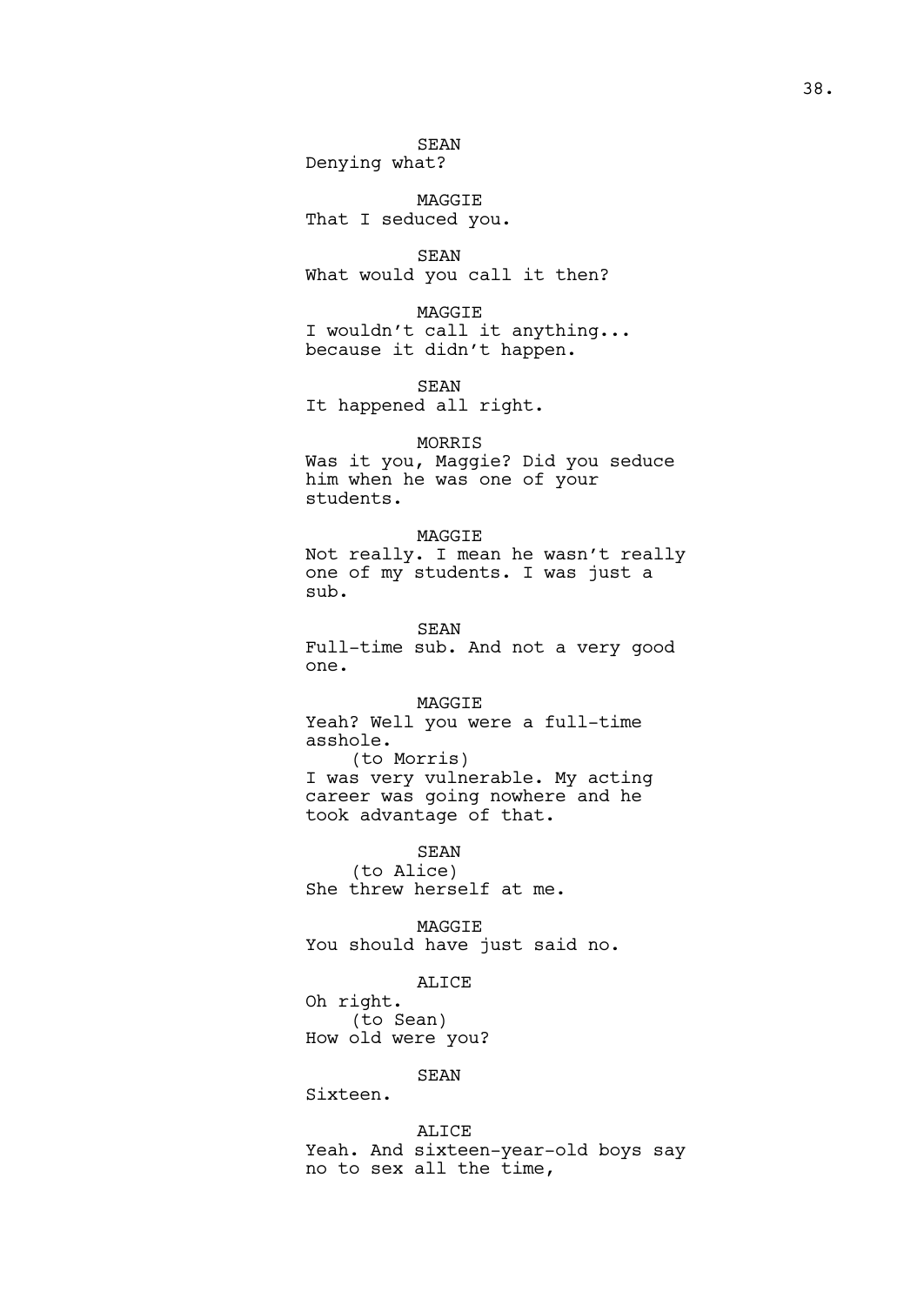MAGGIE They do if they know a person has certain issues. I was obviously deeply insecure.

MORRIS I don't feel very well.

ALICE Oh be quiet. You thought she was a virgin? (to Maggie) You're quite the gal, aren't you?

MORRIS (pointing to Sean) I blame him! (to Sean) It sounds to me like you took advantage of her. I bet you stayed late for special help.

SEAN Because she asked me to.

MORRIS I bet you were always looking at her body. Touching it whenever you could.

SEAN Looking, yes. Touching, no.

MORRIS Looking is enough!!

He attacks Sean. Sean defends himself and they fall to the floor entwined.

> ALICE Oh for godsake. (to Maggie) Do something about that.

> > MAGGIE

Why me?

ALICE Exactly. Why you indeed. Jeez.

Alice leaves.

Maggie moves towards the ball of men.

MAGGIE Okay that's enough. Morris? Just stop. Please.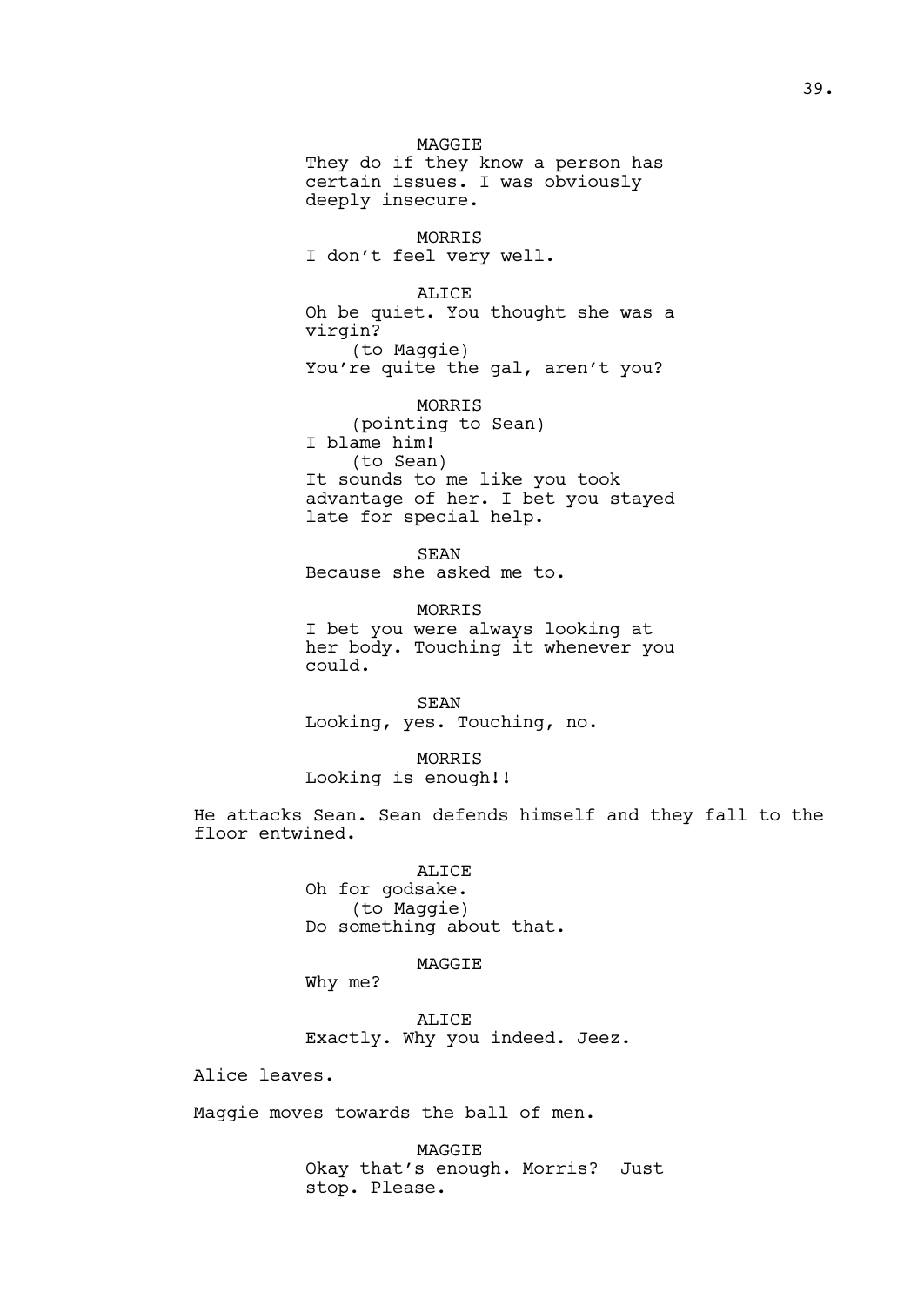40.

They ignore her.

Blackout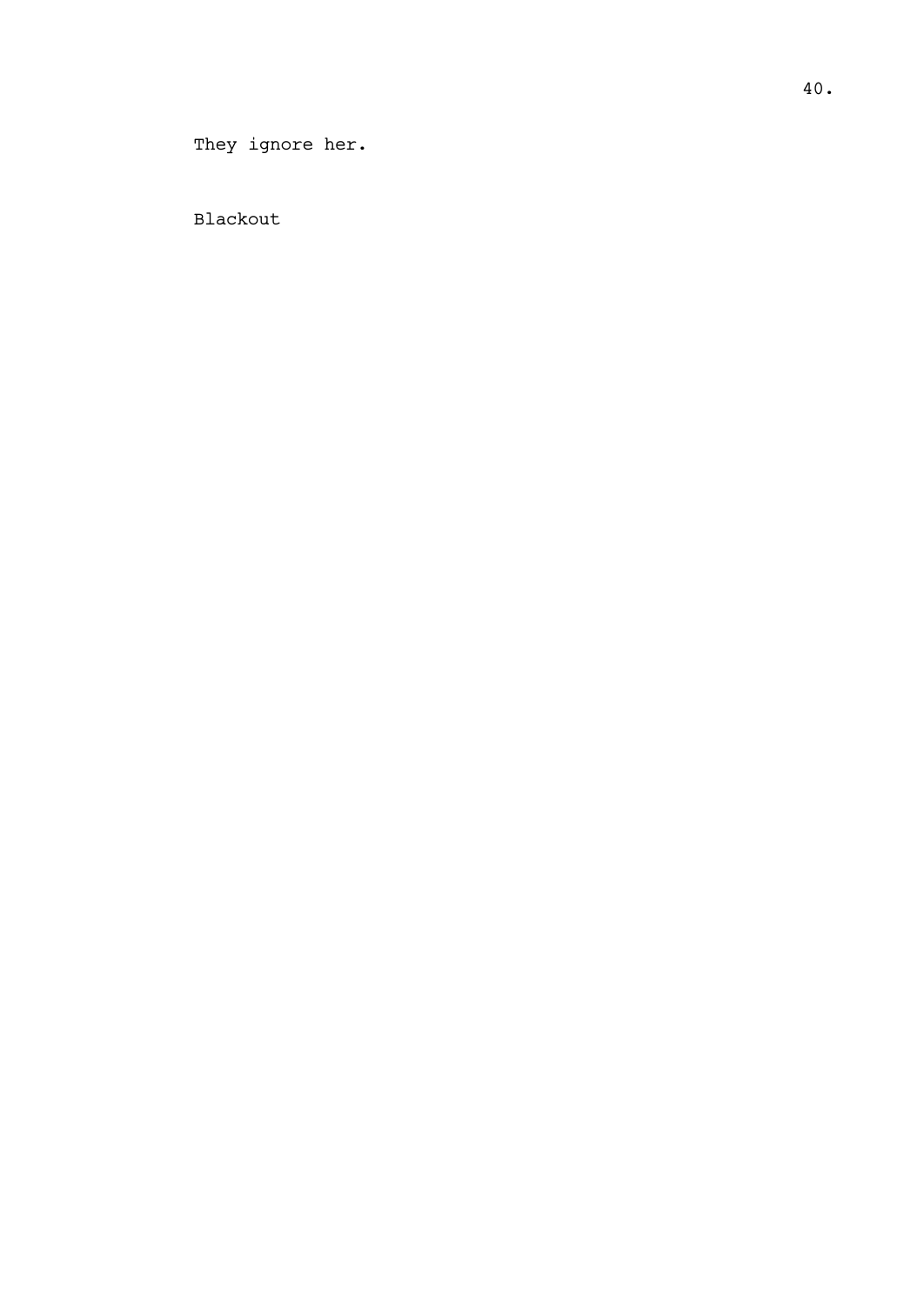SCENE 5 Alice is on her cell. She is dressed in an appropriate funeral frock. ALICE (into phone) Are you sure you don't want to come to the funeral? A knock on the door. ALICE (CONT'D) Come in... (into phone) I didn't like the way they treated Dad either but-- Another knock. ALICE (CONT'D) I said come in! (into phone) Yeah she said she was coming... Another knock. ALICE (CONT'D) Hey! Turn the handle. Open the door, and just come in, okay! (into phone) Well he was her uncle... No but when she was a kid both Lou *and* Sam were pretty nice to her so-- A very loud knock. ALICE (CONT'D) Oh for godsake! (into phone) Look I gotta go. I'll call you later. (disconnects, starts to door) Listen I don't know what your problem is but-- Just as she gets to the door it opens quickly inward and slams into her head. She falls back on the floor, unconscious. Artie enters the room slowly. He is wearing a cheap suit and carrying an old suitcase. He approaches Alice's body cautiously. Looks down.

> ARTIE (all in Spanish) Oh my God. What have I done. Hello? Are you dead? Oh dear God. (MORE)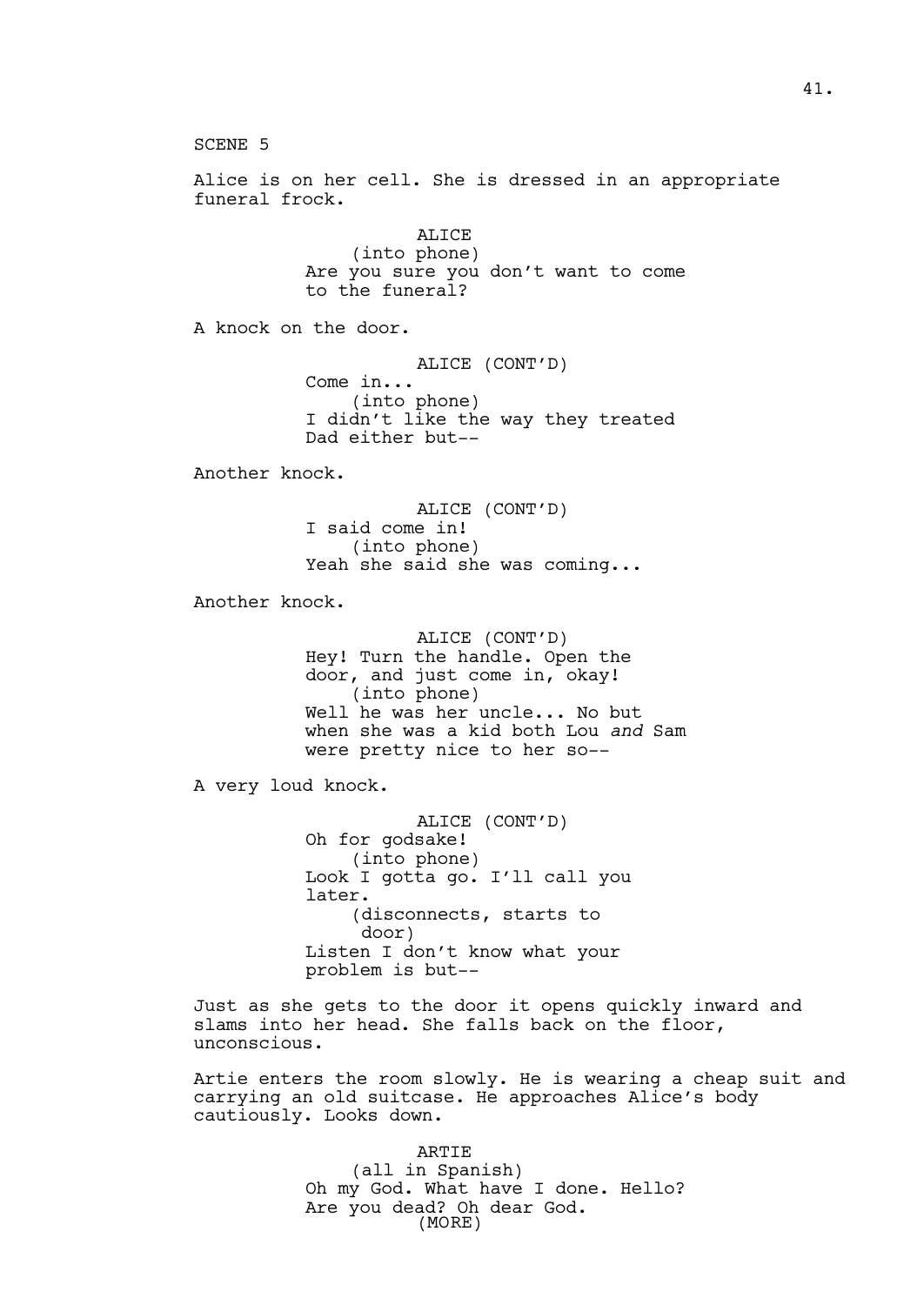(goes to door) Help! Help me! Please!! ARTIE (CONT'D)

Blackout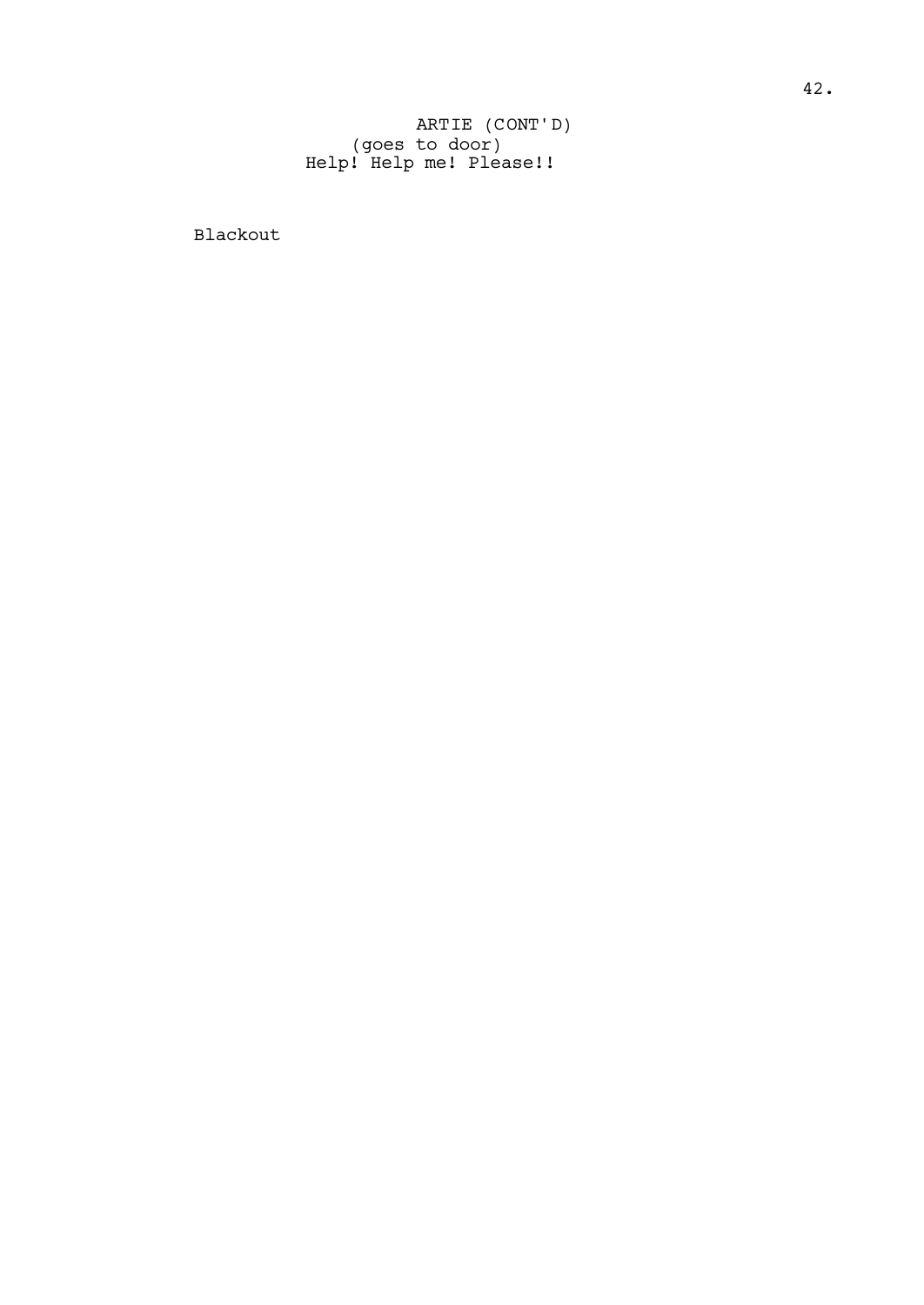SCENE 6

Artie and Alice sitting on the couch. Artie is holding a can of Coke against Alice's forehead.

> ALICE Why didn't you just come in when I told you to?

> ARTIE (slightly accented) I was still thinking in Spanish. Sometimes my brain has a hard time making the switch.

### ALICE

Seriously?

## ARTIE

Oh yes. (taking in her clothing) So...you are dressed for my father Sam's funeral?

ALICE Well actually--

# ARTIE

I missed it?

ALICE

No. No it's this afternoon. But it's not just for Sam. It's also... for Louie.

ARTIE

My father Louie is also dead?

ALICE

Yes. He....poisoned himself two days ago. We think he was afraid to be alone.

# ARTIE

(in Spanish) Motherfucker! When will my life of shit and pain give me a break? I want to die! Strike me down now, you pitiless God!!

ALICE Are you okay?

ARTIE This is very upsetting news.

ALICE Yes. Of course.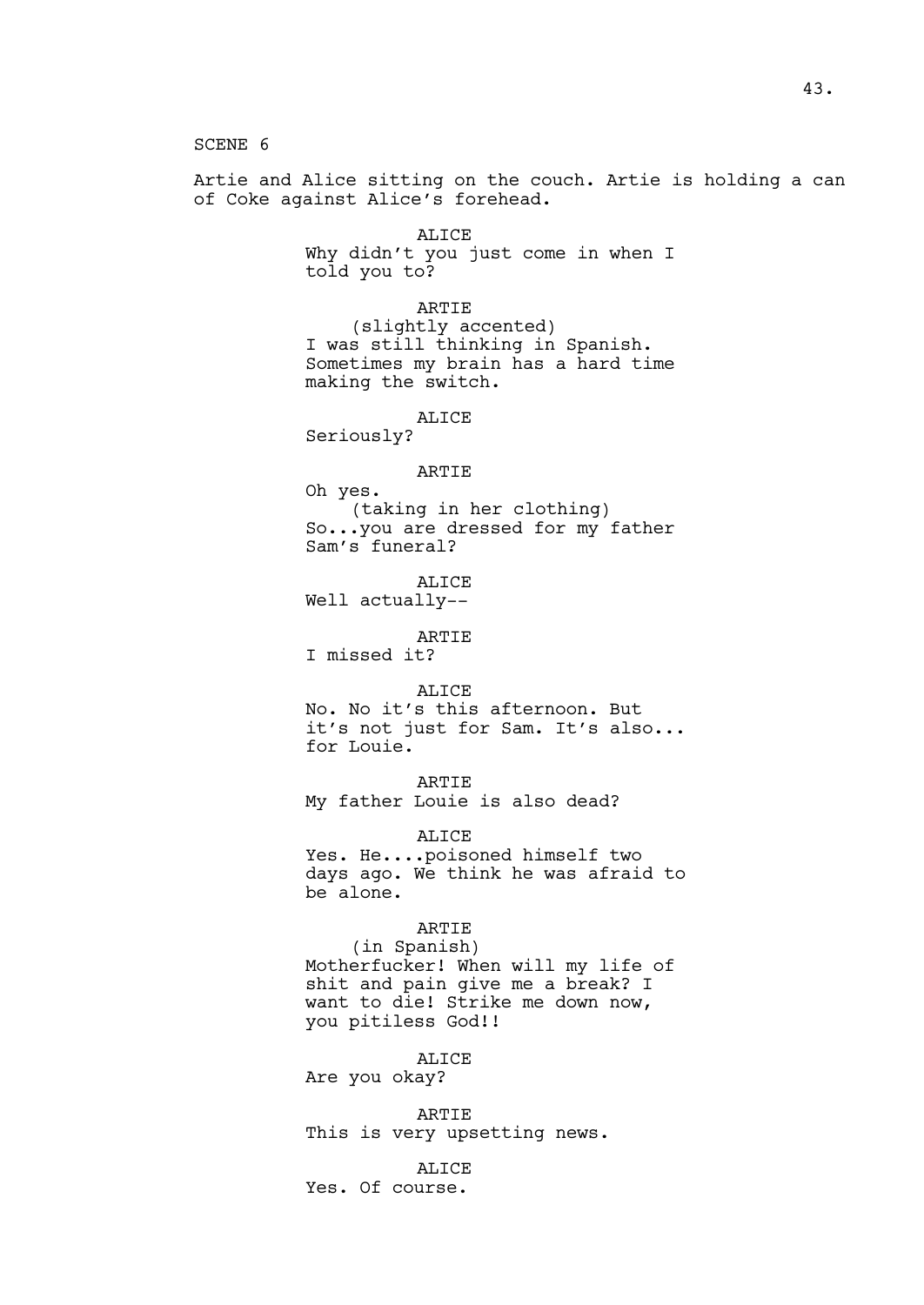# ARTIE

(opens the Coke can, drinks) I missed them both very much, but I always held on to the hope of a reconciliation.

### ALICE

Between your mother and your... fathers you mean?

## ARTIE

Yes but my mother made several serious...miscalculations in her life which made that pretty much impossible.

#### ALICE

Such as?

# ARTIE

First she fell in love with a crab fisherman and we moved to Punta Arenas on the southern-most tip of Chile to be with him. Shortly thereafter he was killed in a boating accident, and my mother was forced to turn to prostitution in order for us to survive. That was how she met my stepfather. He was the son of a Nazi war criminal. A brutal secretive man whose family was supported by the military government at the time, but shunned by just about everyone else. Especially by the people in the profession I had chosen to enter.

# ALICE

Which was?

## ARTIE

Celebrity journalism. I had an ambition to be the leading source in my country of all news about famous people. With a special focus on Mariah Carey.

# ALICE

Really?

ARTIE Oh yes. I love her very much.

# ALICE

Okay. But because of your stepfather's family...?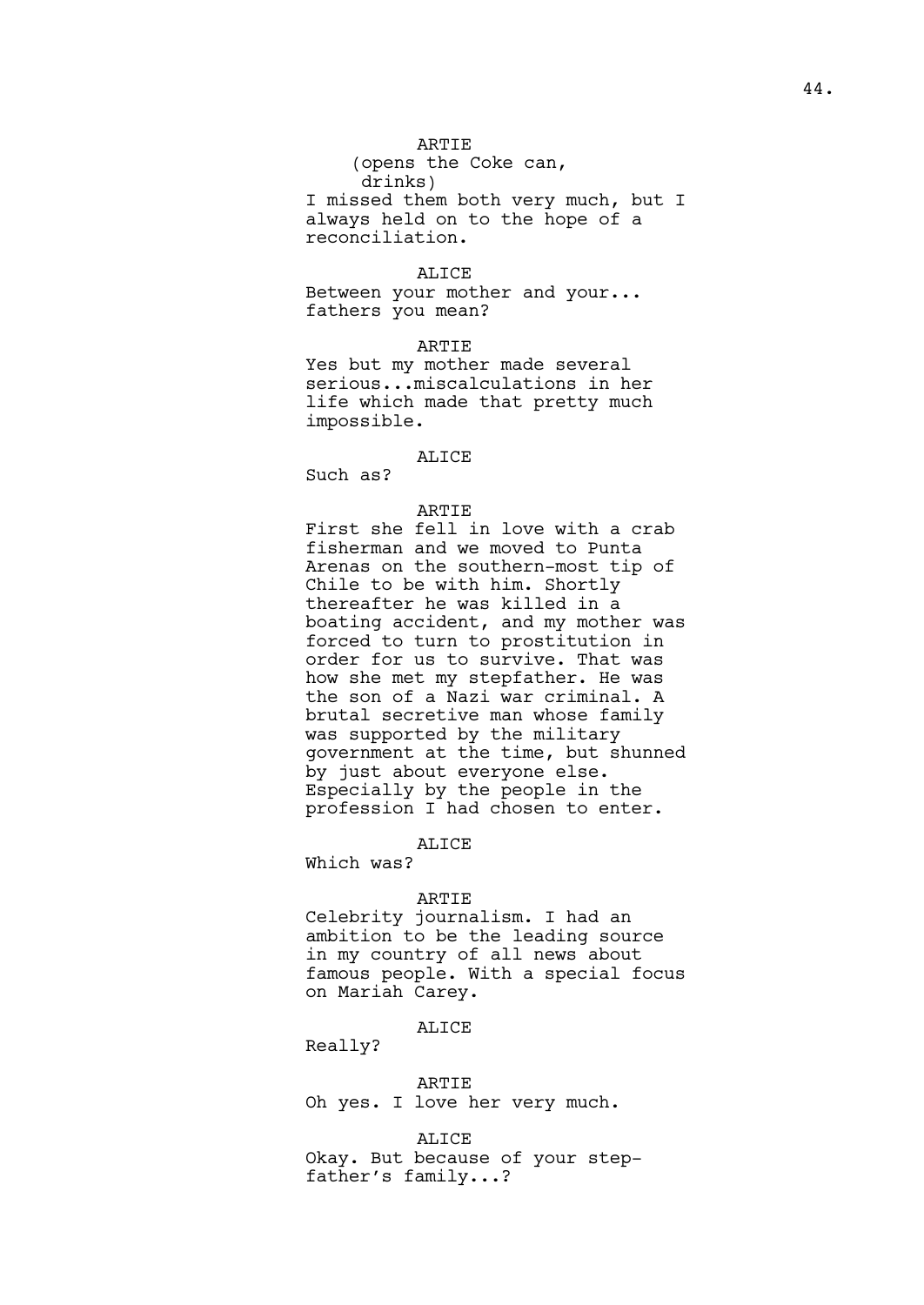ARTIE It became impossible. Yes. Sean enters in overalls. Covered in grease and soot. ALICE What's wrong? SEAN The extractor's broken. ALICE How broken? **SEAN** I don't know. I'll have to call someone. (to Artie) Hi... ARTIE Hello. ALICE This is Artie. He's the son of-- SEAN I know. ALICE Morris asked him to come...for the funeral, but failed to meet him at the airport. ARTIE I'm sure that's only because he has a lot on his mind. SEAN No. It's because he's an unreliable turd. Does he know about Louie? ALICE Yes... (to Artie) What is it that you think Morris has on his mind? ARTIE Well the future of... (looks around) ...all this. I'm sure that's troubling him. He told me he was trying to secure the best future for me and your daughter...ahh...

### ALICE

Leah...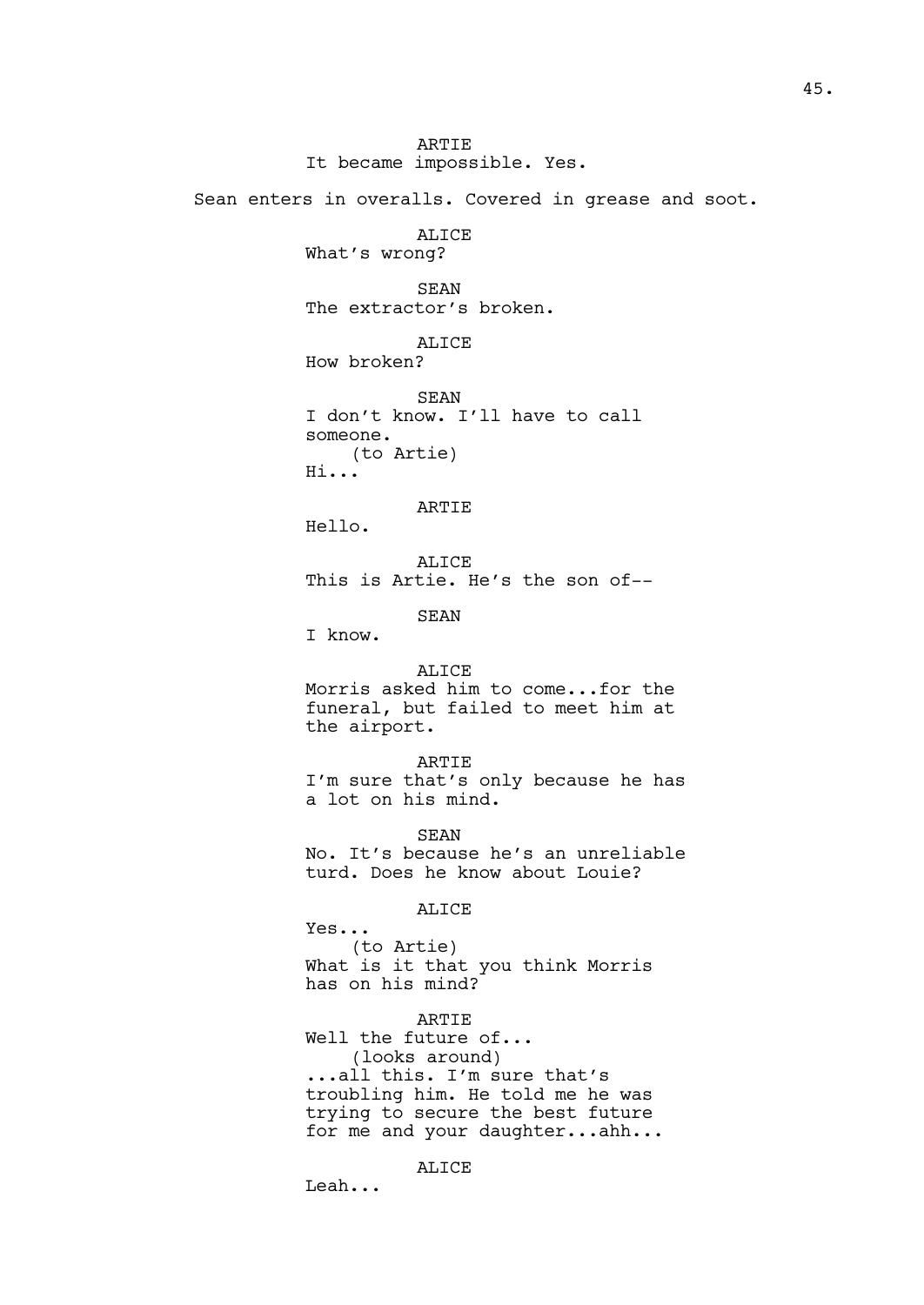## ARTIE

Yes...he was trying to secure Leah's future, but there were certain obstacles in his path.

ALICE Yes. That would be me. (off his look)

I'm the obstacle. Me and my mother.

SEAN

Look I better get on that extractor problem or we're screwed. (to Artie) I'm sorry for your loss....es.

Sean leaves.

ARTIE Did my fathers like that man?

ALICE

They never met.

ARTIE I only ask because of his skin tone.

# ALICE

His what?

ARTIE What are his origins?

ALICE

Part Irish. Part Greek.

## ARTIE

It must be the Greek then. They both had a problem with the darker hues. It was one of the many issues my mother had with them.

(off his own skin) As you can tell from my pigment, she's partly descended from both the aboriginal and the formerly enslaved elements on our continent. Personally, I think time will wash away all this racial nonsense. The future of our planet will eventually be totally in the hands of black people. The white man is doomed to extinction.

#### ALICE

Well here's hoping.

A commotion in the hall. Morris comes in.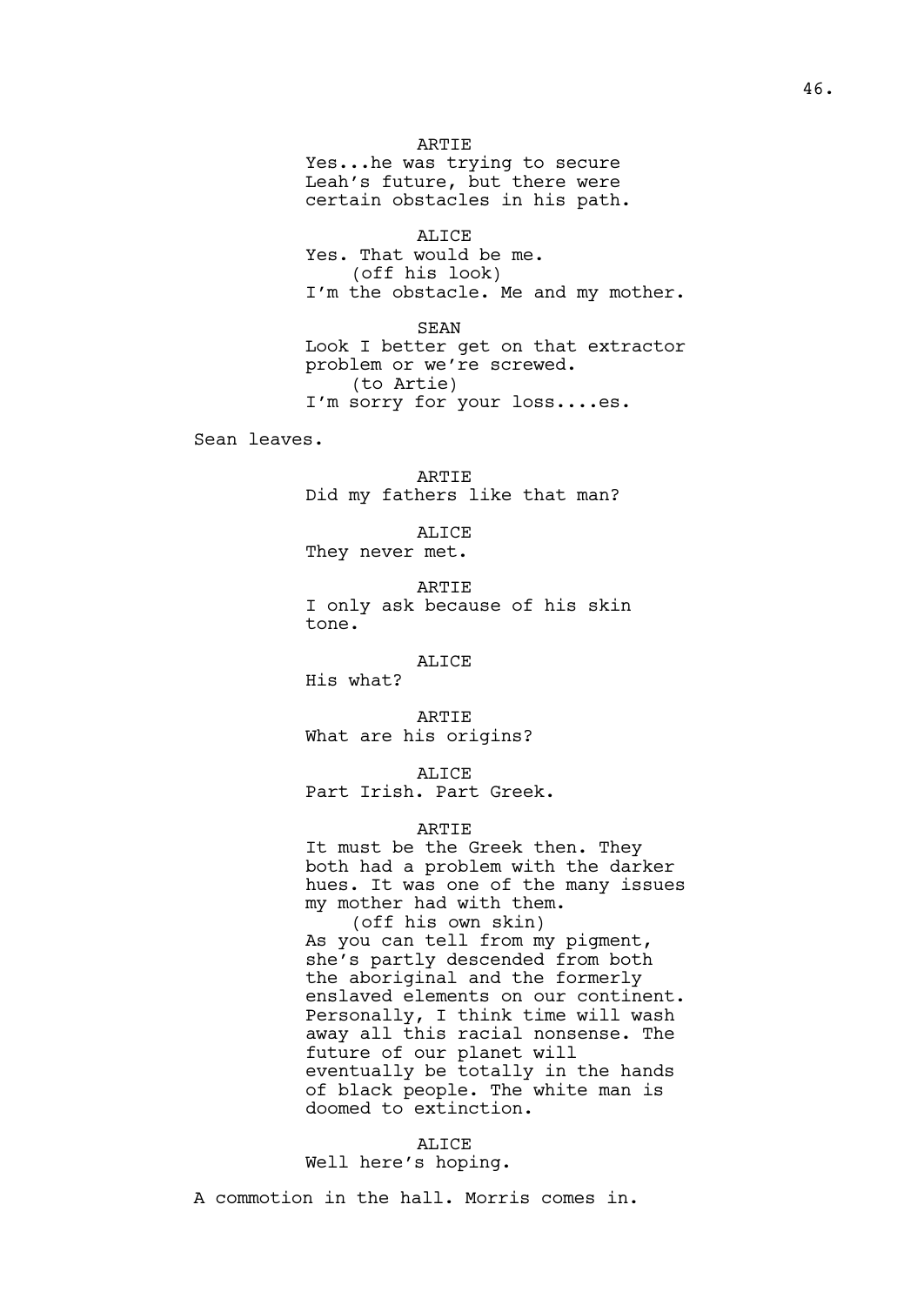ALICE (CONT'D) Hi. We were just talking about you. MORRIS You better tell loverboy to stay out of my way, or next time he might really get hurt. (making his way to Artie) Artie? ARTIE Yes. MORRIS I'm so sorry about the mix-up at the airport. (extends a hand) I'm your cousin Morris. ALICE No you're not. (to Artie) We're divorced. MORRIS That doesn't mean-- ALICE

Yes it does. (to Artie) He's nothing to you. (to Morris) Put your hand down, Morris. He doesn't want anything to do with you.

MORRIS (to Artie) Did you tell her that?

ARTIE I'm not really--

# ALICE

(to Morris) He thinks you're doomed to extinction. And we both think it's about time. Don't we Artie?

ARTIE Not him specifically.

# ALICE

Why not?

MORRIS Well for one reason, I could still be of use to some people. (to Artie) (MORE)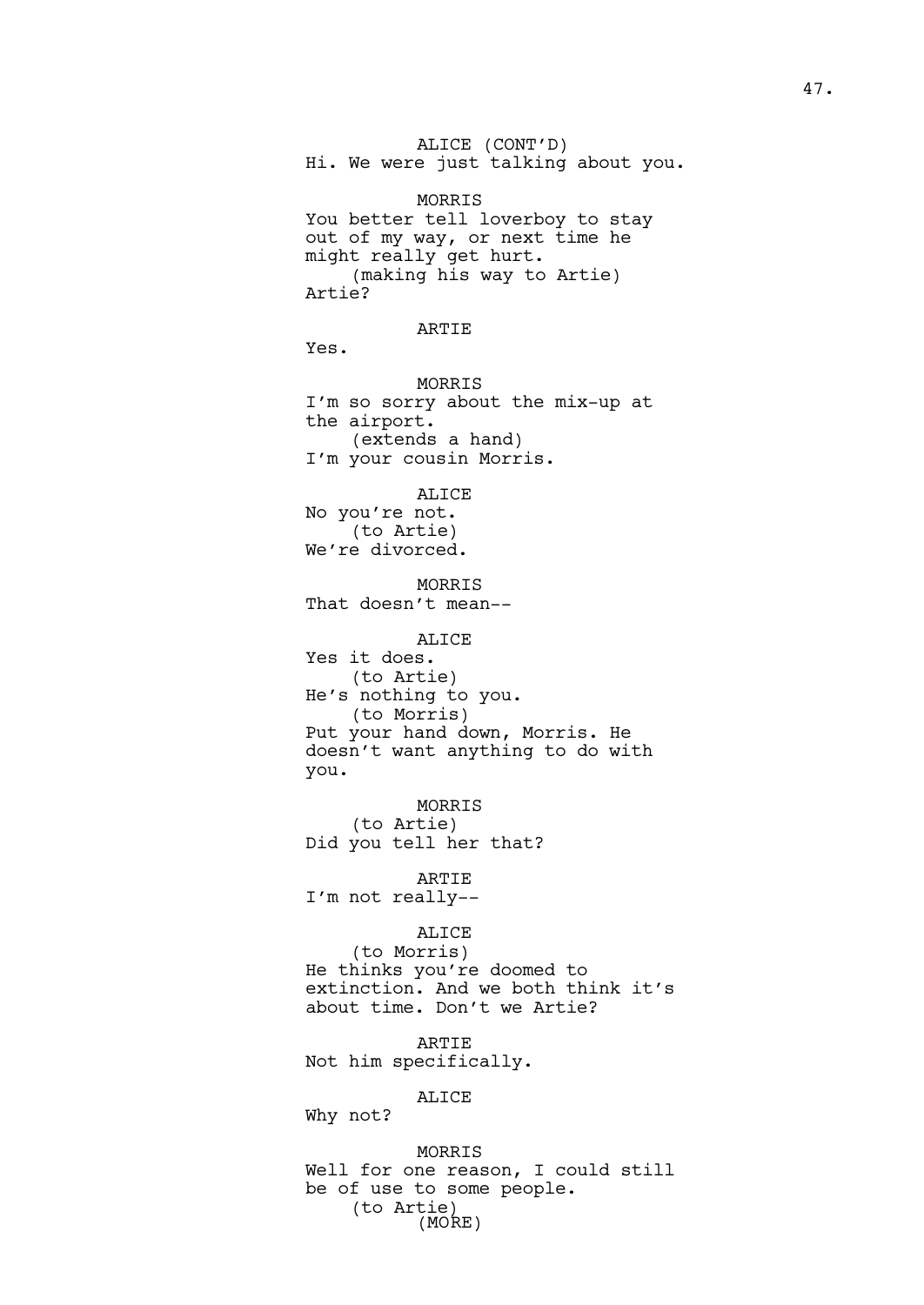# MORRIS (CONT'D)

Did you get a chance to read my proposal?

ARTIE

On the plane, yes. And it was so kind of you to pay for my ticket.

# MORRIS

It was nothing.

## ALICE

Exactly. Compared to what he's going to make on the sale of this property it was indeed, nothing.

MORRIS

What are you talking about? You know I'm only doing this for our daughter and...Artie here too, of course.

# ALICE

Right. Plus your commission. (reaching into her desk drawer) Don't real estate agents still take a commission?

MORRIS Of course, but I'm not a--

She is waving a certificate in the air.

MORRIS (CONT'D) What's that?

## **ALICE**

Guess.

MORRIS Where'd you get it?

ALICE Leah found it in your desk.

MORRIS You asked our daughter to spy on me?

ALICE

It was her idea actually. She doesn't trust you any more than I do. Sad, isn't it? (hands it to Artie) His realtor's licence.

**ARTIE** I don't understand.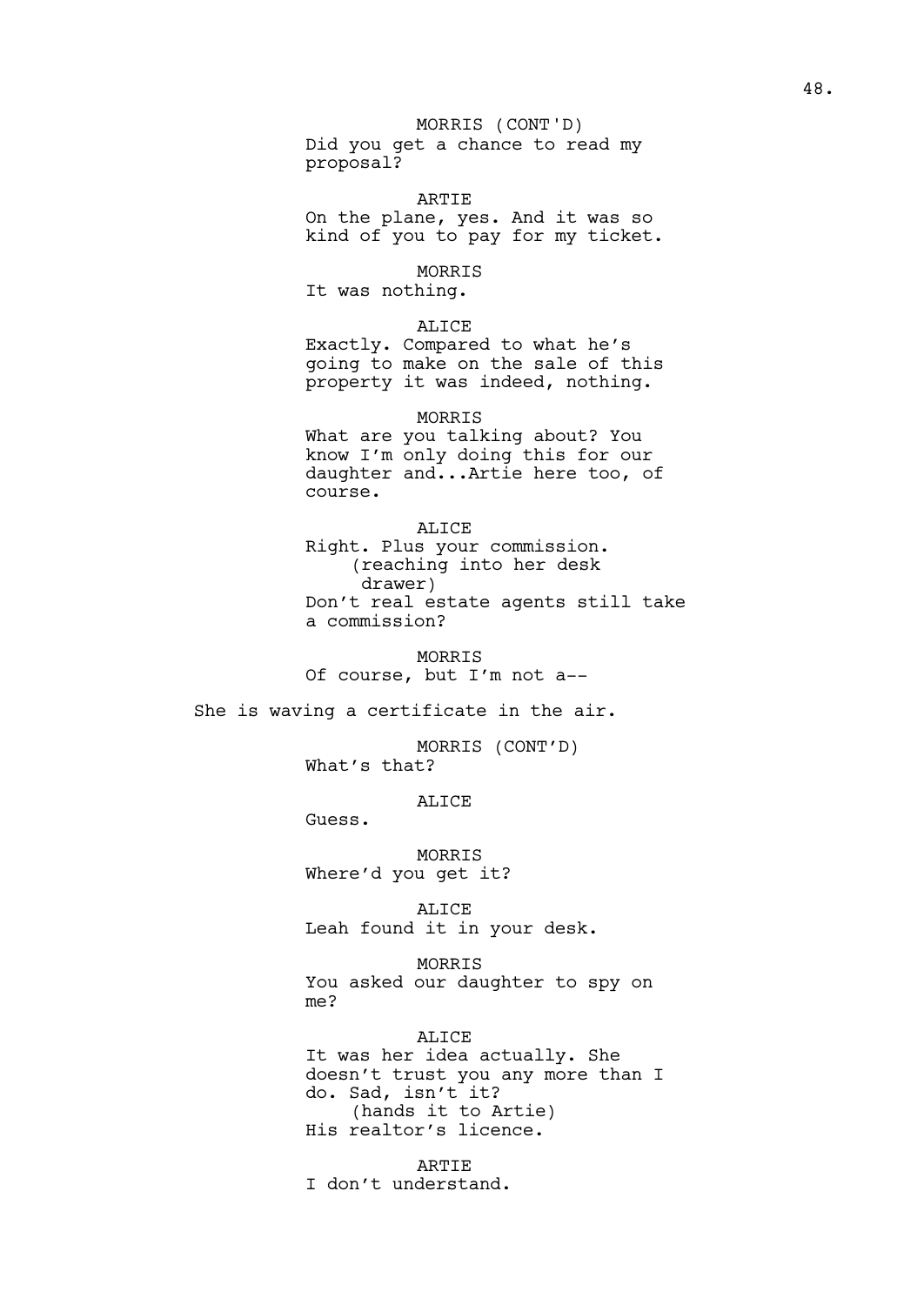MORRIS I was just taking precautions. I only took the course to make sure I could protect you in whatever transaction we-- Sean and Maggie can be heard approaching. And arguing. SEAN Give it a break, okay! You're living in the past, woman. **MAGGIF** And you're living in a dream! *Her* dream! You're just a sexual toy. SEAN But you and your husband...that's different, right? MAGGIE We're partners. And you're just the janitor!. SEAN I told you! I was fixing the-- Just outside the door now. MAGGIE Do you also do her gardening for her?! SEAN She lives in a condo! MAGGIE (entering) I was talking about up at her hobby farm. (to Alice) So you haven't introduced him to all your country neighbours yet. ALICE I would have eventually... (to Sean) But I've decided to sell it. SEAN To avoid having me meet your neighbours?

> ALICE No, to pay for the legal costs of fighting off these vultures.

Artie is moving slowly toward Maggie.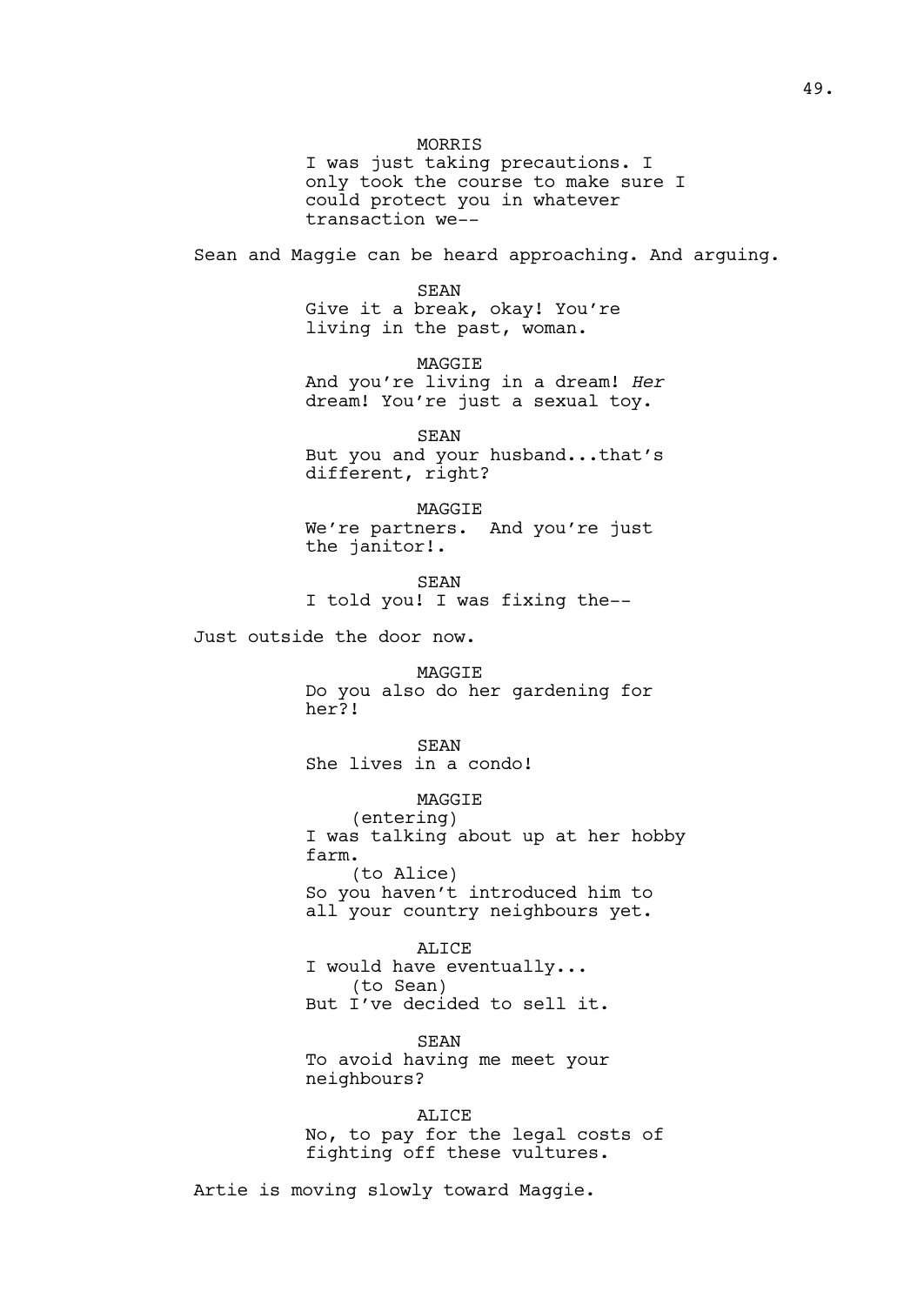MAGGIE (to Artie)

Who are you?

MORRIS That's Artie.

MAGGIE Oh. It's nice to-- Why are you looking at me like that?

ARTIE Marguerita? Are you... Margeurita Channing? The heroine of The Flesh is God?

# MORRIS

What?

ALICE (to Maggie) You were in a movie called the Flesh of God?

MAGGIE The Flesh *is* God. It's something I made a few years before I--

Artie screams. Looks at her. Screams again in absolute, unexpected, uncontrollable joy.

> ARTIE This is the best day of my life!!

He wants to hug her, but he is afraid.

ARTIE (CONT'D) I am in a room with the one and the only Marguerita the Goddess Channing!!

He screams again. Bends over.

ARTIE (CONT'D) Oh no. I think I have gone poopoo into my pants.

Blackout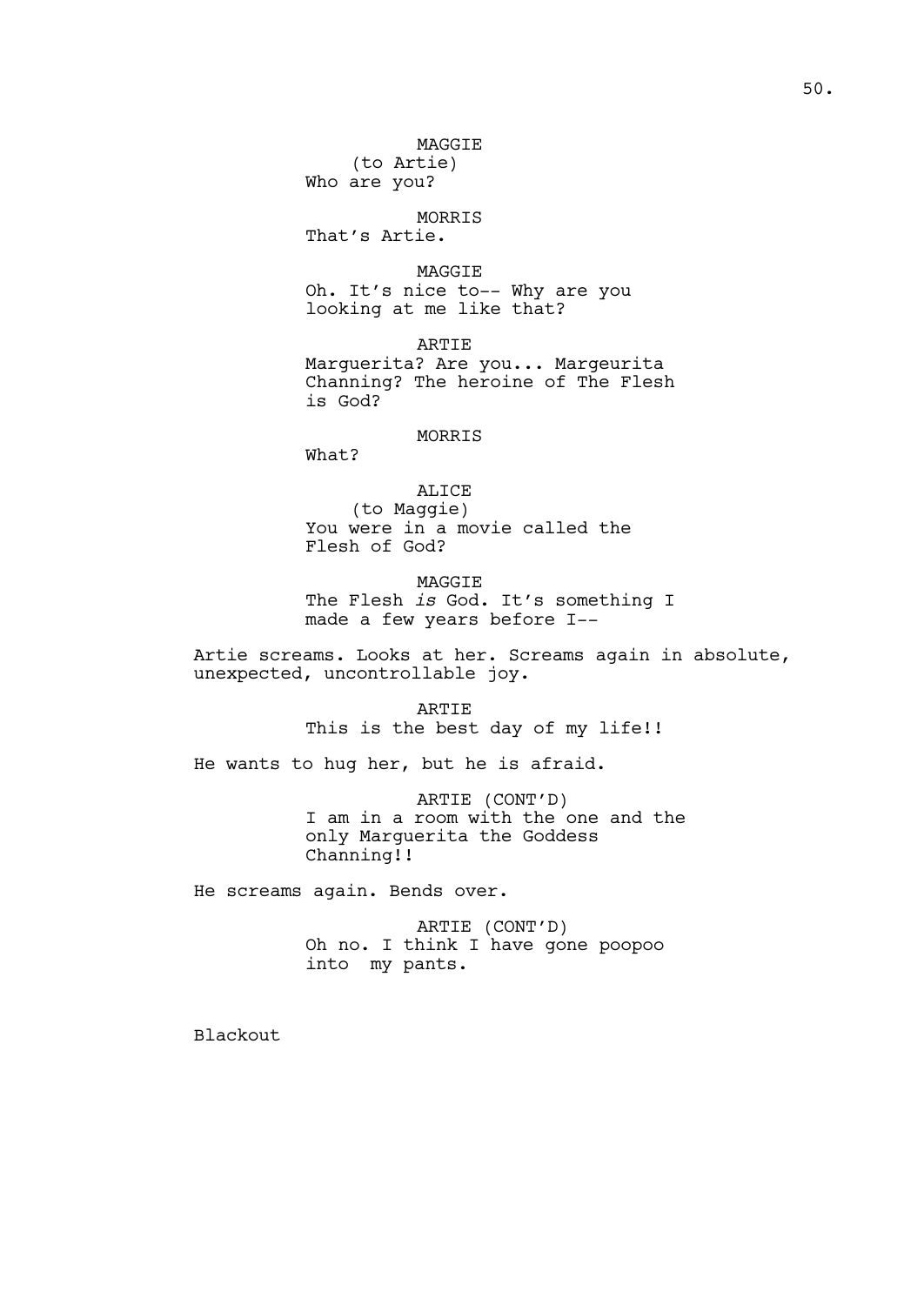SCENE 7

Alice and Sean. Alice dressed as before, but more unbuttoned and with shoes off. Sean in t-shirt and sweats.

#### ALICE

They had identical DNA. There's no way to prove which one was his father. They're going to ask a judge to give Artie both their shares.

SEAN

Based on what?

#### ALICE

An element of doubt, I guess. My mom thinks our argument should be that one of them was just his uncle. Just like he was Leah's uncle. So they should split his share.

```
SEAN
```
And that would make it even.

ALICE

Yeah...

#### SEAN

So how do you resolve *that*?

## ALICE

Might not have to. If we tie it up in court long enough, Morris will probably just move on to his next scheme. He doesn't have a great attention span.

SEAN So...the business will just stay open.

## ALICE

Yeah...

#### SEAN

And you're sure that's what you want?

# ALICE

What do you mean?

#### SEAN

That extractor is basically shot. The repair guy said what he did would give it another month or two at the most. (MORE)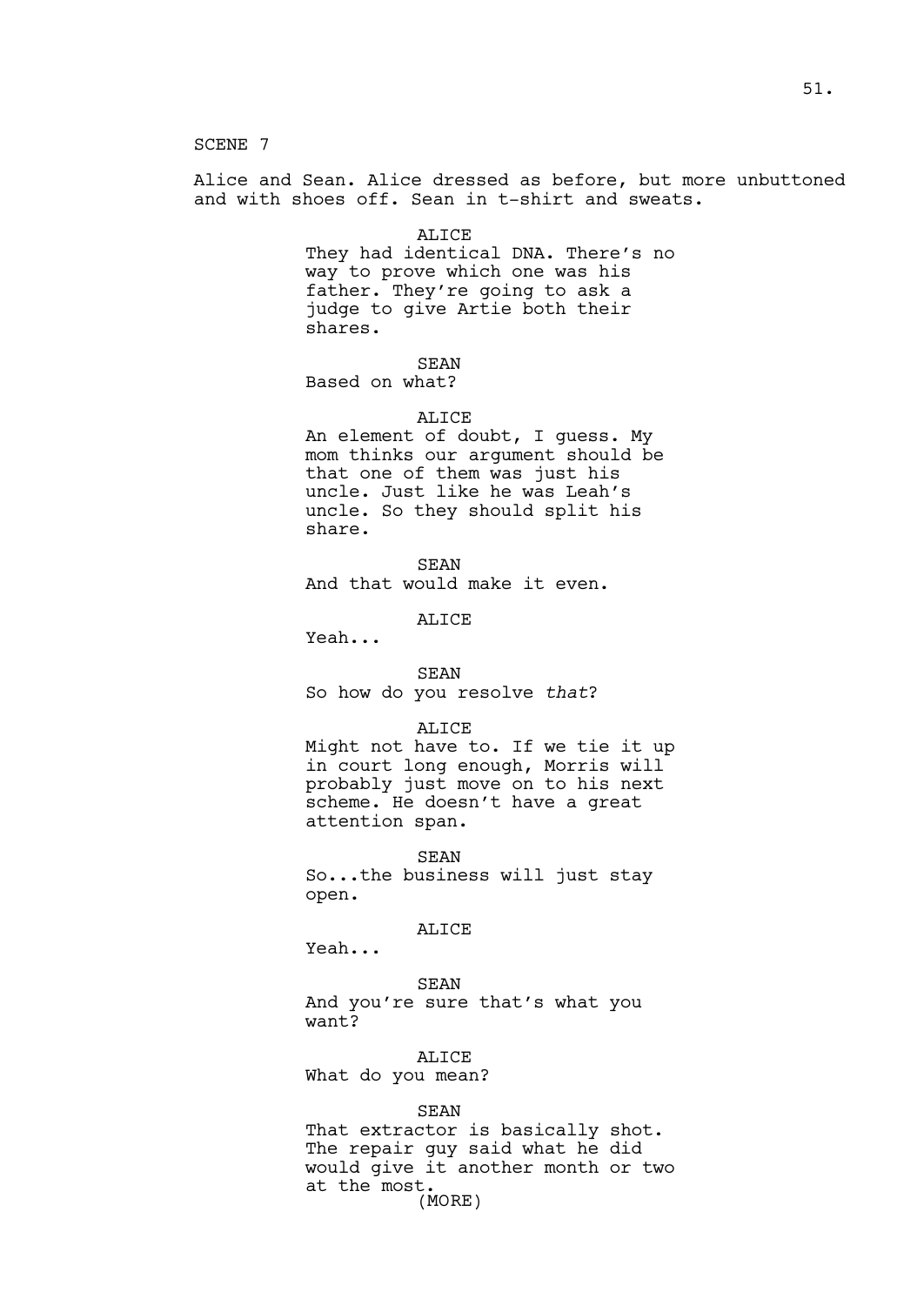# SEAN (CONT'D)

Plus, I'm not sure they're even making parts for our conveyor belt anymore.

# ALICE

Okay so we'll--

#### SEAN

There are problems with some of the other machines too. What's your contingency fund look like?

ALICE

I don't have one.

## SEAN

Cash flow?

ALICE

It flows in, makes a sudden u-turn and flows right back out again.

SEAN Maybe it's time then...

ALICE Time for what?

### SEAN

Look if you let Morris go ahead with his scheme you and your mother can just bake your share of the sale--

ALICE

And do what?

SEAN I dunno. Whatever you want.

# ALICE

I want to do *this.* This business is  $my--$ 

SEAN You could start over then. You keep the name, the product, start again somewhere else.

ALICE And the building?

SEAN Is just a building.

# ALICE

That's not true.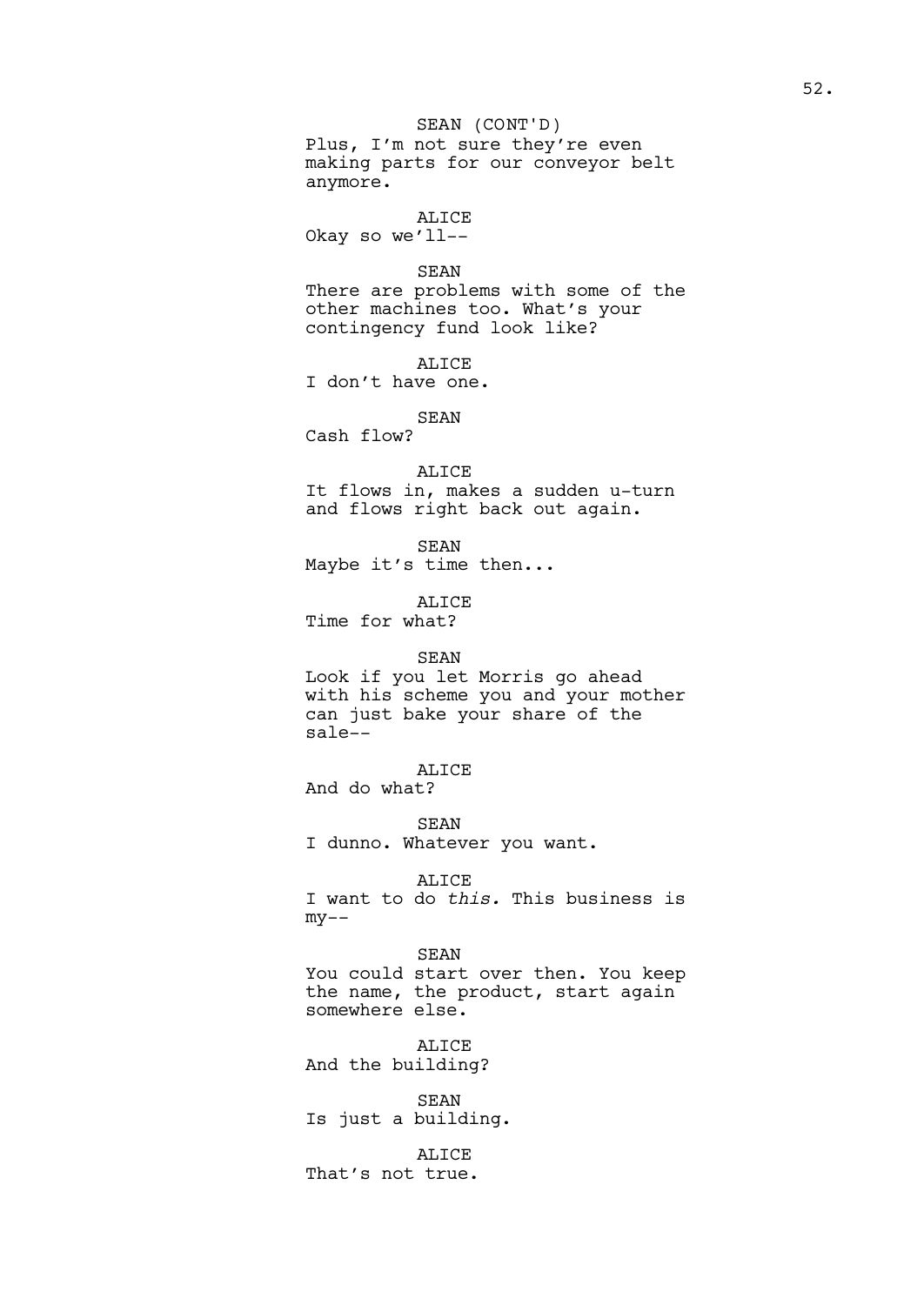### SEAN

Yes. It is. You want to keep your grandfather's business alive this might be your only shot. But you'll need to diversify.

#### ALICE

Diversify. You mean make other soap products?

### SEAN

No. Nuclear submarines. Come on, Alice, I've talked to you about this before...

# ALICE

Did I appear to be listening? Because my grandfather--

# SEAN

Is dead.

## ALICE

Jesus. Yes. He's dead. Got it. But this place isn't. Not just the business. The building too. It's a huge part of my life. It's basically all I have.

#### SEAN

You have your daughter.

# ALICE

She'll be gone soon enough,

SEAN You have me.

#### ALICE

I do? In what way is that true?

## SEAN

Well it's a possibility if you show me I can trust you.

#### ALICE

I'm sorry?

SEAN Why didn't you invite me to the funeral?

ALICE Did you want to come to the funeral?

SEAN Not particularly.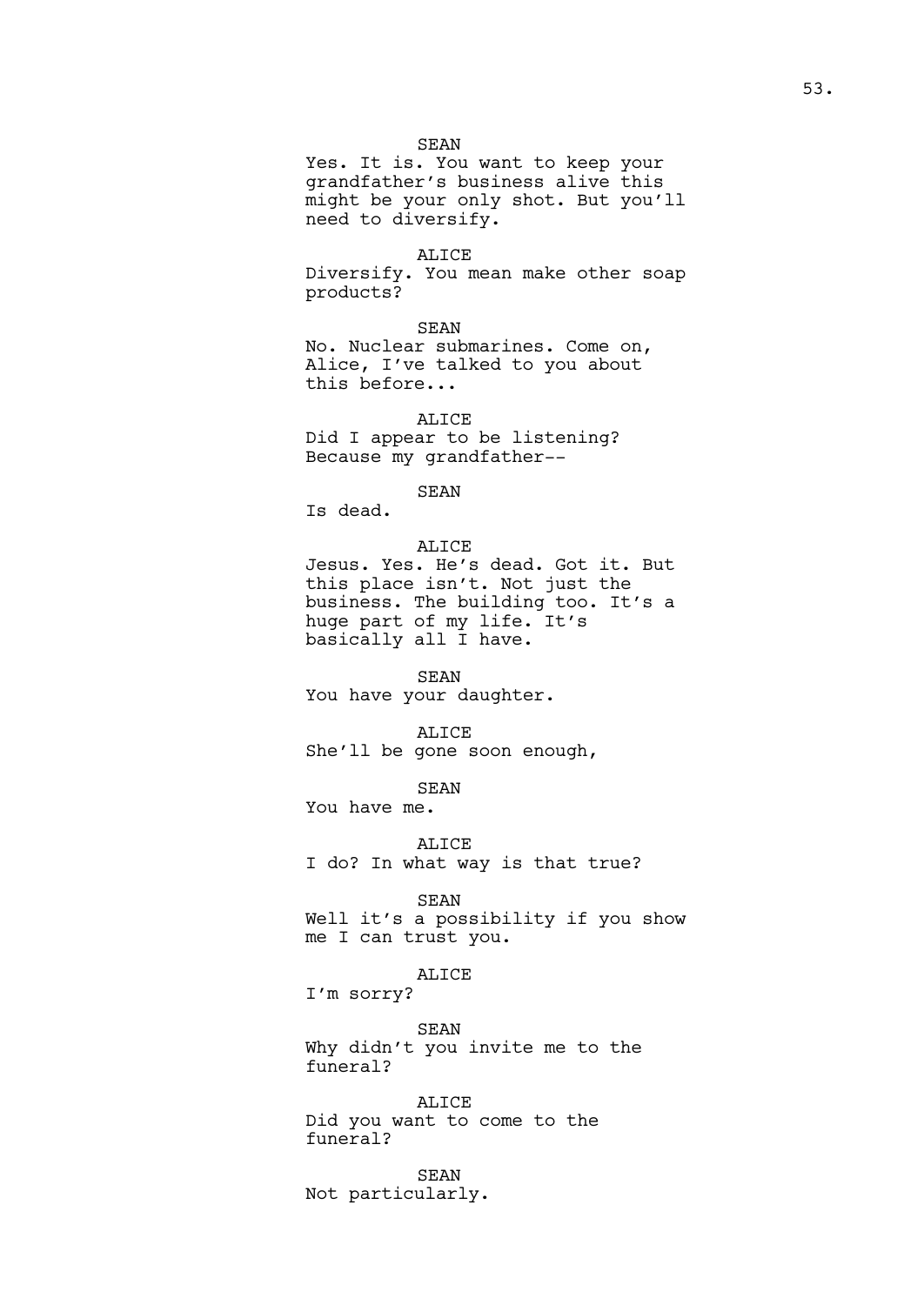ALICE So what's the point?

SEAN Nothing. Forget it.

ALICE Are you still on about not being invited to my farm?

SEAN Not even *knowing* about your farm, you mean.

ALICE Man, that little idiot really got to, eh.

SEAN Hey. You think I don't know she's full of shit. Doesn't mean there can't be an element of truth in what she's saying.

ALICE Come on. We're talking about someone who--

Sean's cell phone goes off. He answers it.

Alice's phone goes off. She answers it.

SEAN (into phone) Yeah?... How bad?

ALICE (into phone) Hi, Mom. Look I can't really talk now. I'll call you back.

Sean looks and sees that Alice is not paying attention.

#### SEAN

(into phone) ...No they're not coming back... Well it didn't look like we'd be back up any time soon, so I gave them all the rest of the day off... you should go too. No. Now. Just go home!

He disconnects.

ALICE Who was that?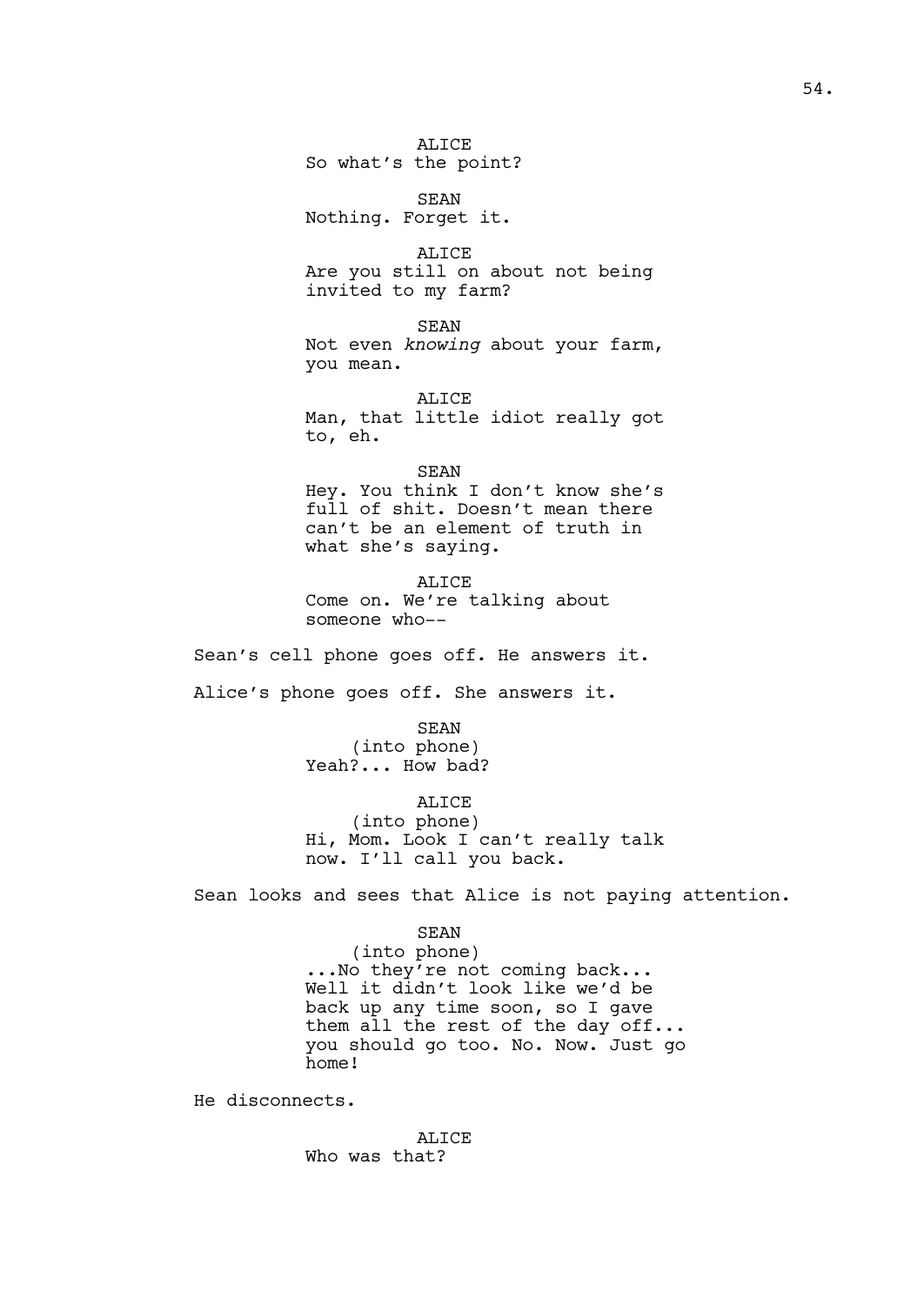SEAN

Belinda...

ALICE From packaging? What's going on?

SEAN (heading for the door) She said she got a call. Come on...

ALICE (standing) A call about what?

SEAN Someone saying there was a--

Sean has opened the door. An explosion. The blast throws him back into the room against Alice. And knocks some stuff off the walls and the desk.

Sean is unconscious. Alice struggles to her feet. Looks down at Sean, around the office and finally at the smoke gathering outside the office door.

She collapses.

Blackout

INTERMISSION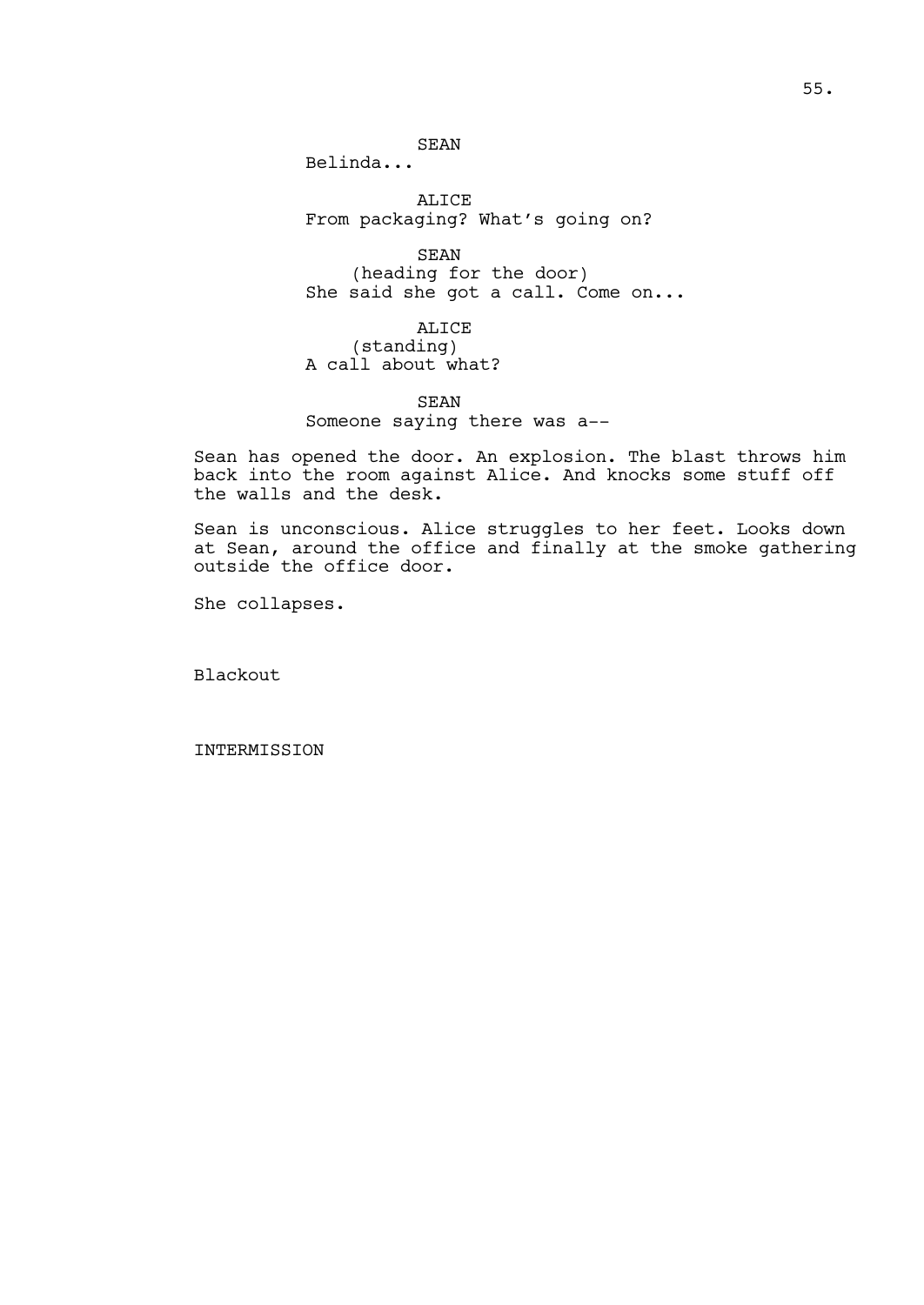SCENE 8

Alice sits against the couch in a daze. She is trying to focus on Maggie giving Sean mouth to mouth.

> ALICE Hey... Excuse me... Hey! (of Maggie's look) What are you doing?

MAGGIE Trying to save his life, what's it look like?

ALICE He's not breathing?

MAGGIE

Not very well.

#### ALICE

And you think sticking your tongue down his throat is gonna help him do it better.

MAGGIE

I'm trying to get his lungs to full capacity.

#### ALICE

What the hell are you talking about. Is this something you picked up on that stupid medical show you were in? Just leave him alone, okay.

MAGGIE You think I'm doing this because I'm enjoying it, don't you?

ALICE Yeah I do. So knock it off!

MAGGIE The man is injured.

# **ALICE**

But breathing! You don't do mouth to mouth on someone who's already breathing!

## MAGGIE

That's a common misconception. Look I'm a happily married woman so don't--

ALICE

You've got another husband somewhere?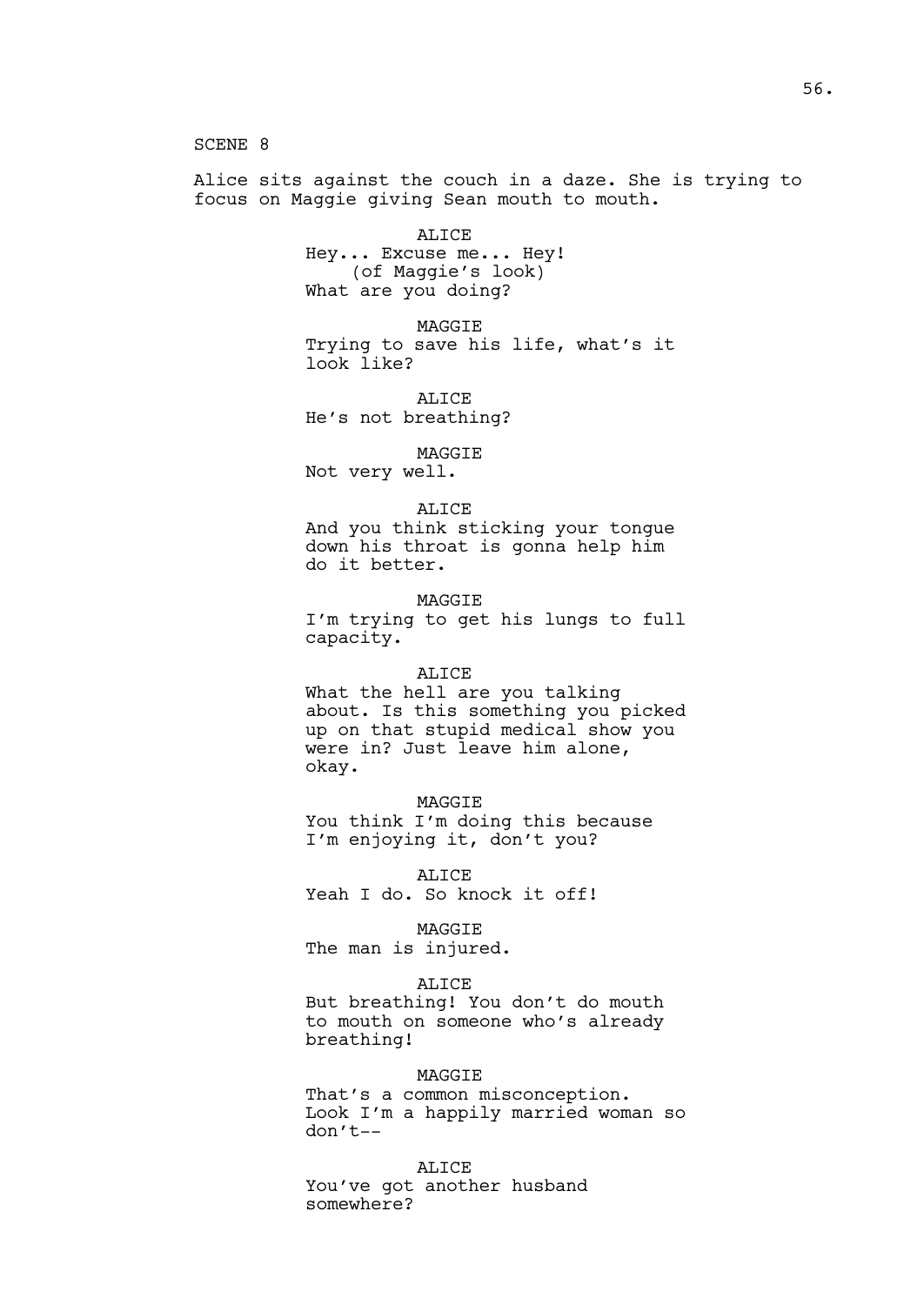# MAGGIE

I'm sorry?

ALICE Well there's no way you can be talking about your union with Morris.

MAGGIE He's all the man I need.

ALICE Really? He was less than half the man I needed.

MAGGIE Yeah. I guess you've had your eye on Sean here since he was a teenager cleaning out the company toilets.

ALICE That's not what his job was!

Maggie continues with the mouth to mouth.

ALICE (CONT'D) And I told you to knock that off!

MAGGIE

I can't!

Morris comes rushing in.

MORRIS Oh my God. Is everyone okay?

ALICE (struggling to her feet) I think your wife is in shock.

MORRIS

(to Maggie) You were here when it happened? You could have gotten killed. I told you I'd meet you at--

MAGGIE

No.

MORRIS

No what?

MAGGIE I wasn't here.

MORRIS Oh. Good.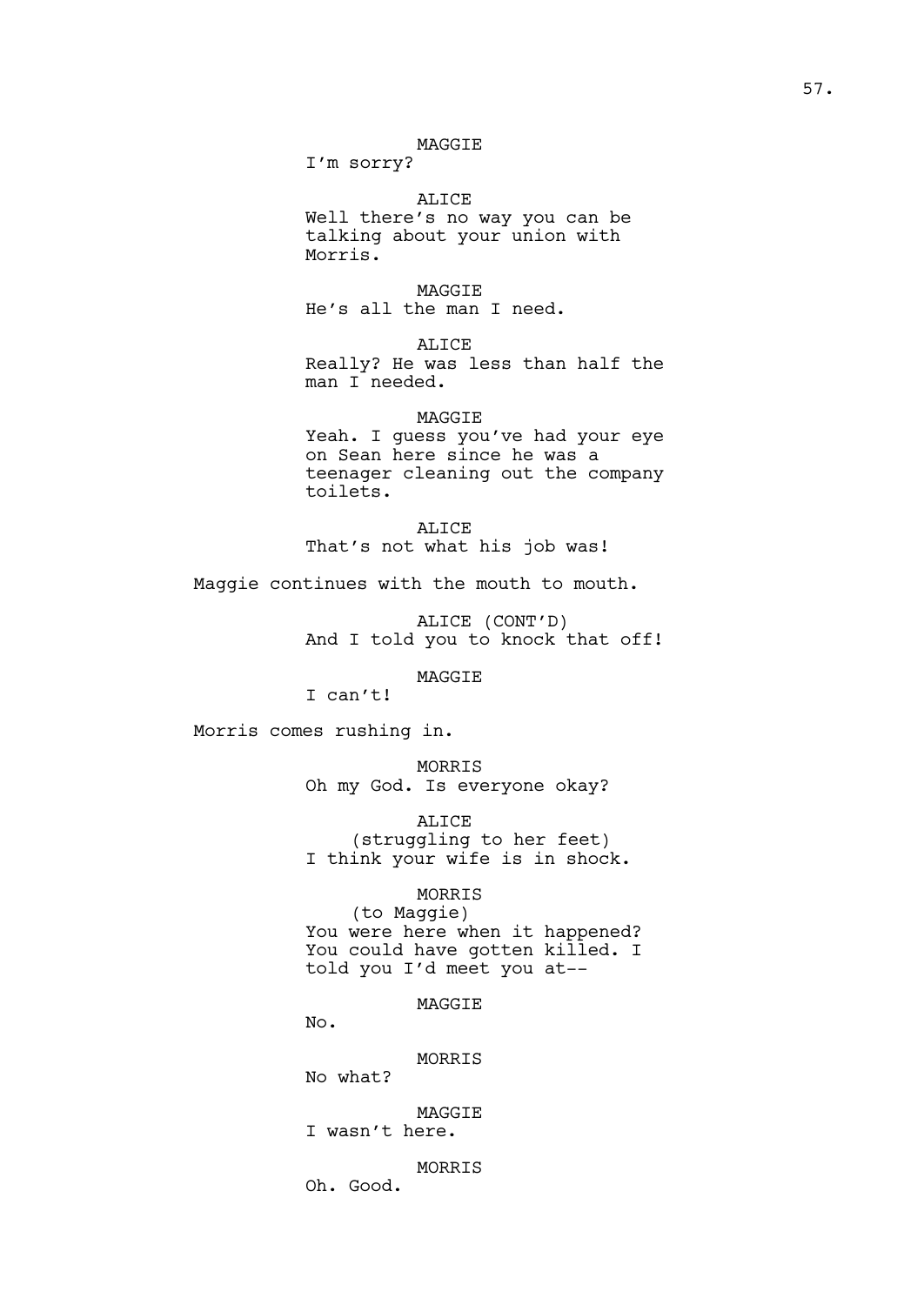MAGGIE I'm worried about the people down in the factory. MORRIS No they all evacuated, thank God. MORRIS (CONT'D) (off Sean) Is he okay? ALICE He's breathing. MORRIS Really? (to Maggie) So why were you applying mouth to mouth? ALICE She says she wants him to breathe... *better*. Sean stirs. MAGGIE He's waking up. SEAN What happened? (to Maggie) What were you doing? MAGGIE Saving your life. MORRIS Maggie. Are you...still attracted to this man? MAGGIE I can't believe you're asking me that question. ALICE Why not? MORRIS (to Maggie) I've seen the way you look at men like him on the street. ALICE He means younger men.

MAGGIE I know what he means. (to Morris) (MORE)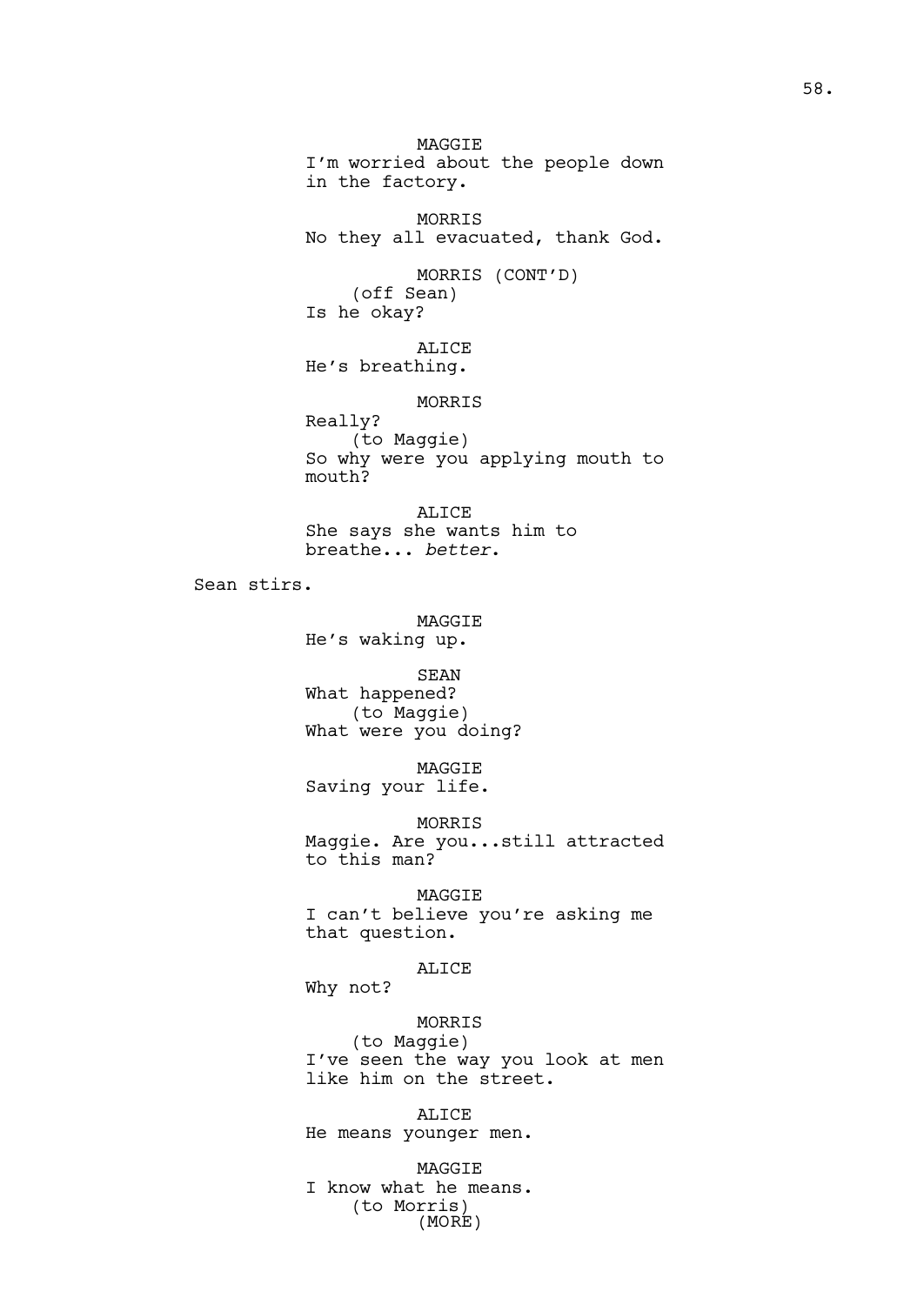I don't look at younger men any differently then I look at other men. MAGGIE (CONT'D)

ALICE I find that hard to believe.

MAGGIE What about you? You probably look at them as prey.

ALICE As something to eat, you mean? Sometimes, yeah.

SEAN Excuse me. A bomb went off. Why are we talking about this now?

MAGGIE She didn't like the way I was trying to save your life.

ALICE And she suggested I've been stalking you since you were a teenager.

MAGGIE I was just trying to get to the root of the problem.

SEAN What problem?

# MAGGIE

You and her. It's too much. It shouldn't be happening. It's just a revenge thing on her part. And if you think being with her is your only way up the ladder you are not living up to the potential I was sure you had.

MORRIS What potential?

# SEAN

(to Maggie) What about you? What about your own situation.

## MAGGIE

My situation is under control. My situation is confirmed and regulated.

SEAN

What's that mean?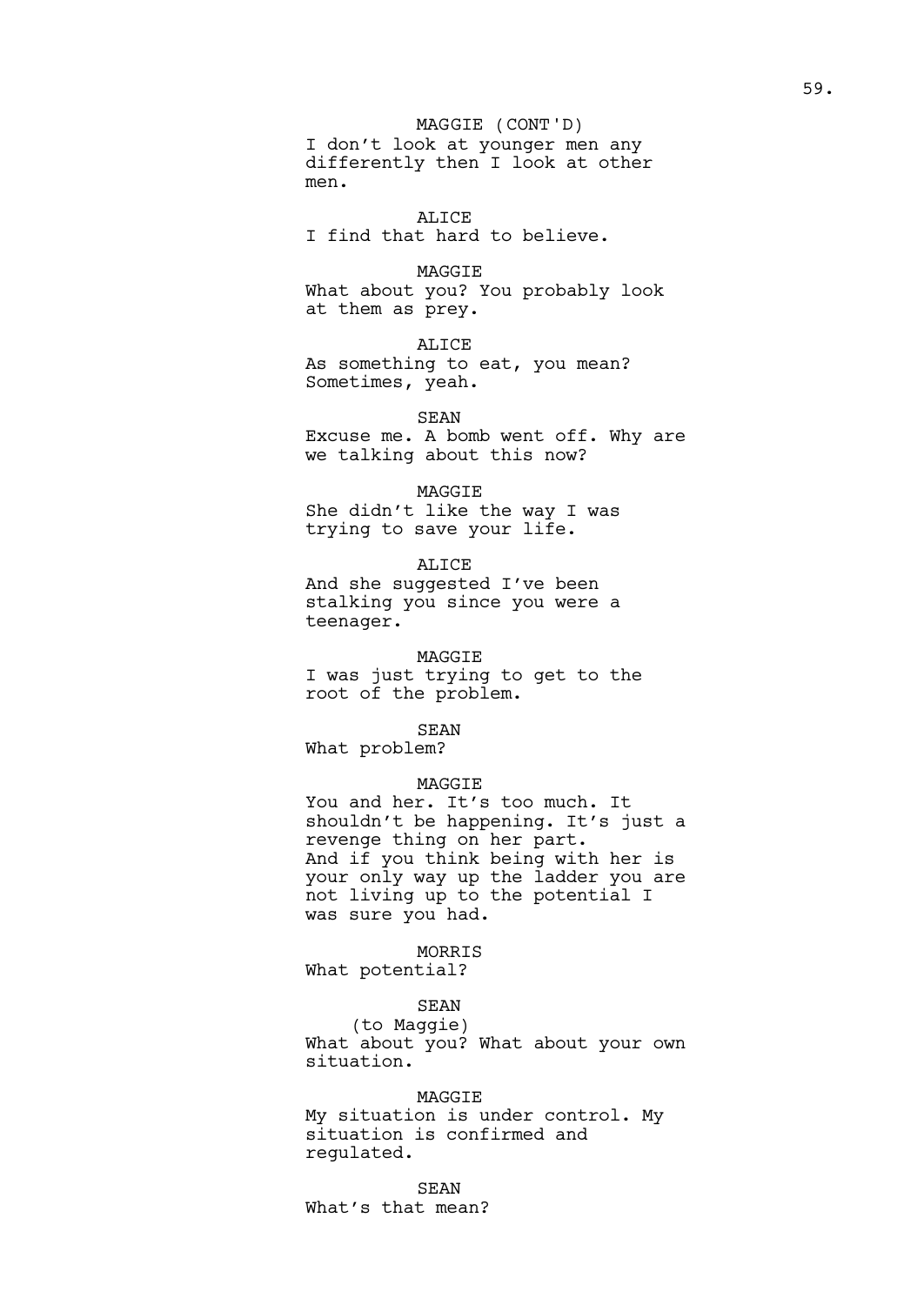ALICE I'm sure it just means that she loves him. MAGGIE I *do* love him. ALICE Which is what I just said. MAGGIE You said it without meaning it. I'm saying it from my heart. Morris and I have a real marriage that allows me to have-- ALICE A fair share of whatever *he* has. (to Sean) Like she said, she's "confirmed and regulated." MORRIS (to Maggie) What potential? ALICE Well obviously there was more to their relationship than just a quickie against the blackboard. MORRIS (to Maggie) Is that true? SEAN Yes.

MORRIS I was asking *her*.

## SEAN

But she won't tell you the truth. She told me she loved me.

## ALICE

Wow...

# SEAN

She told me she loved me and always would. And she kept in touch to prove it. She texts me. And...

## ALICE

And what?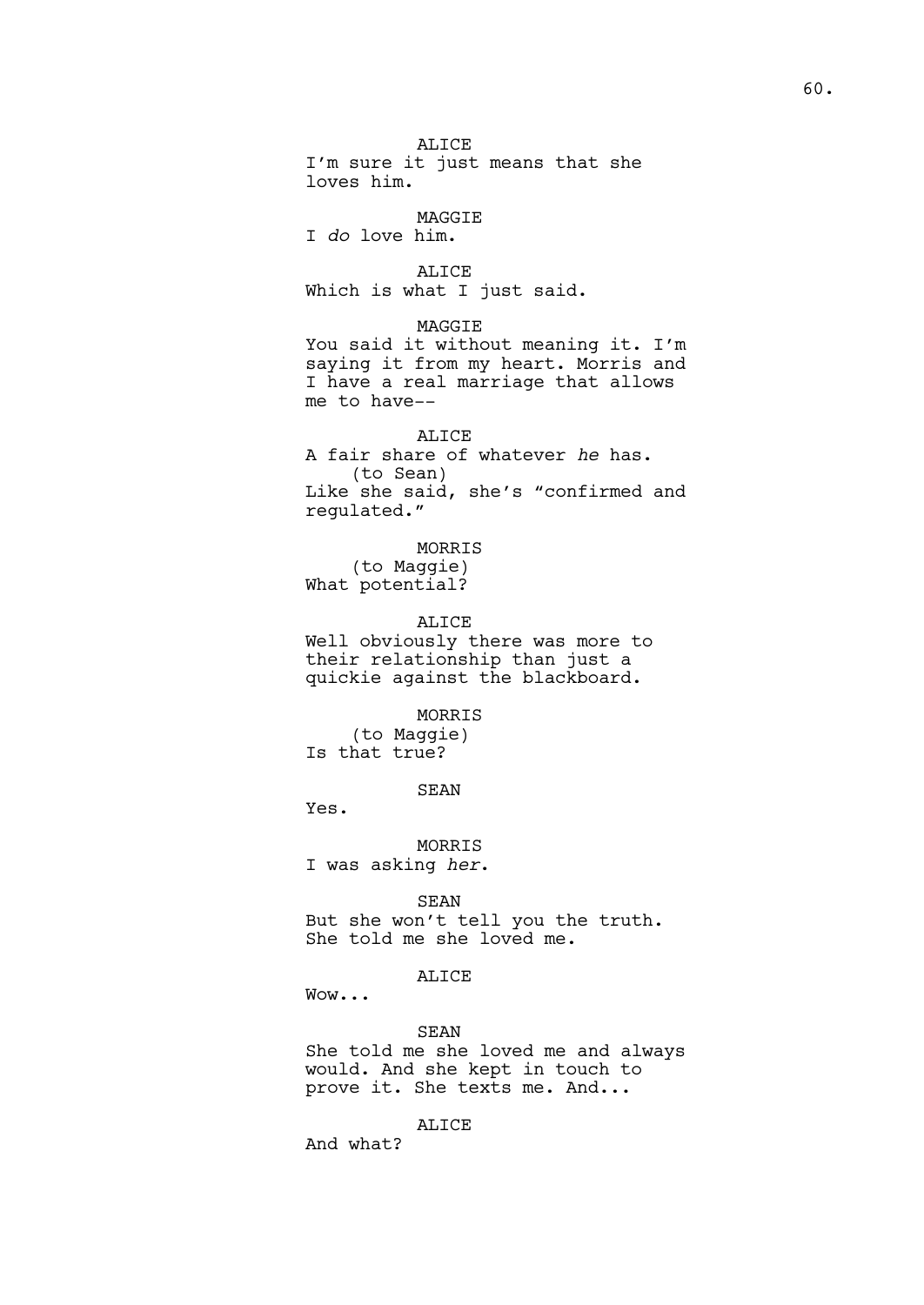# ALICE

Really?

MAGGIE (to Morris) I couldn't bring myself to cheat on you.

ALICE I think that might mean that she tried.

## MAGGIE

Shut up. Will you just please shut up. This is very hard for me. (to Morris) Sean was my first real love.

### MORRIS

He was? But...he was your student. And he's ten years younger than you are. What's wrong with you?

MAGGIE

I'm sorry?

MORRIS Well come on, that's pretty--

MAGGIE What's wrong with *you*?

MORRIS It's different with me.

MAGGIE

Why?

#### ALICE

He's a man. He was duty bound to have his second wife be a lot younger. I mean imagine the shame if she was even close to my age. Or weight.

## MAGGIE

I thought you were going to keep quiet.

ALICE What made you think that, you pathetic little tramp.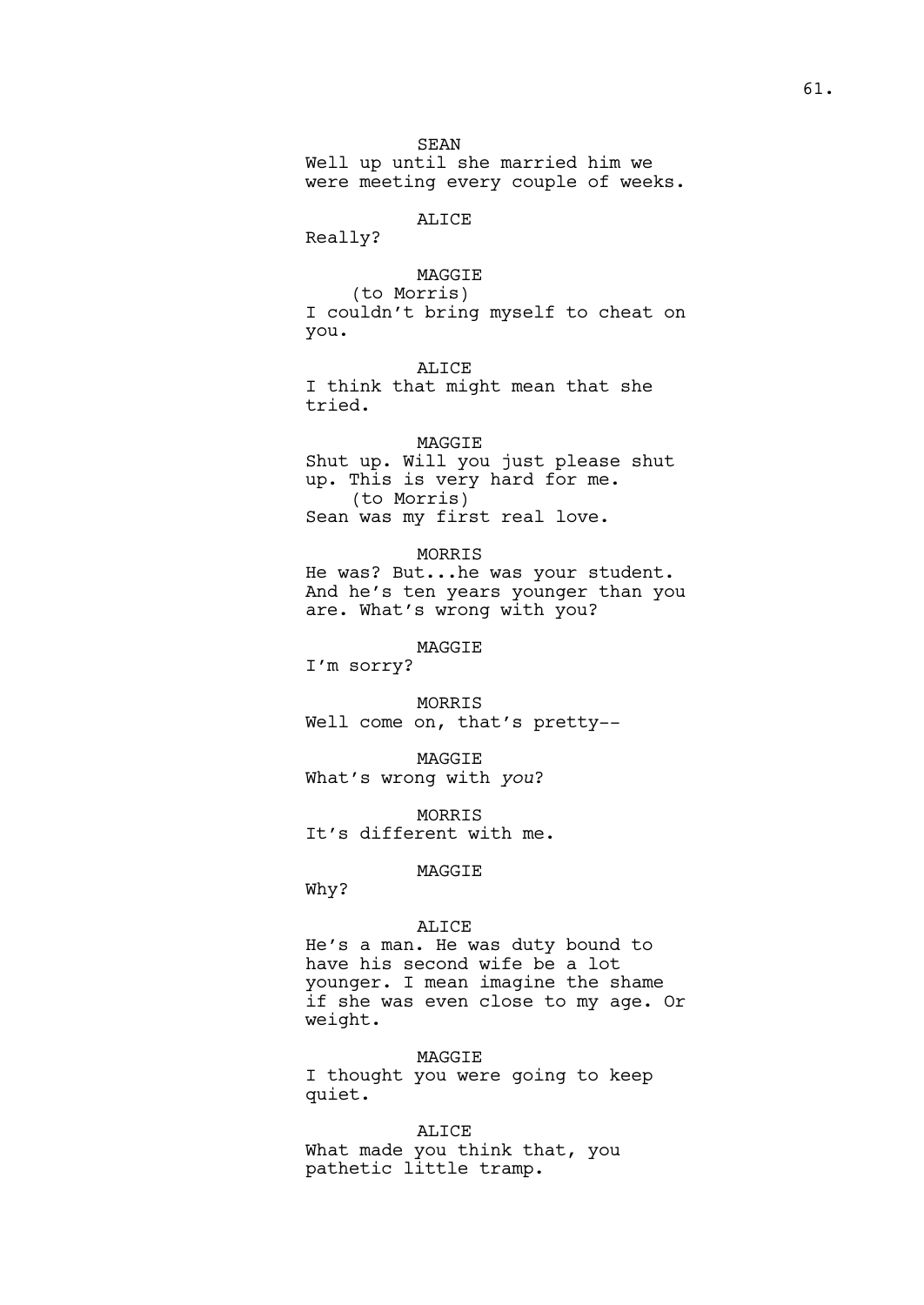SEAN Wait a minute... Shouldn't we be looking to find out if people are hurt somewhere?

MORRIS The damage was contained, thank God.

ALICE There's that thank God again. What have you done, Morris?

MORRIS Are you implying something?

ALICE Yeah. I am. I think you --

MORRIS

Be careful now...

ALICE I think you caused that explosion.

MORRIS I told you to be careful, Alice. That's a reckless accusation.

## ALICE

Oh I'm the reckless one. People could have gotten killed. But you put all that aside just to try to scare me?

MORRIS

No. It was probably an accident. But if it convinced you...

ALICE Convinced me of what?

## SEAN

Of how unreliable the equipment is. (off her look) He approached me.

ALICE

He what?

MORRIS I was looking for advice.

SEAN So he...approached me.

ALICE For advice...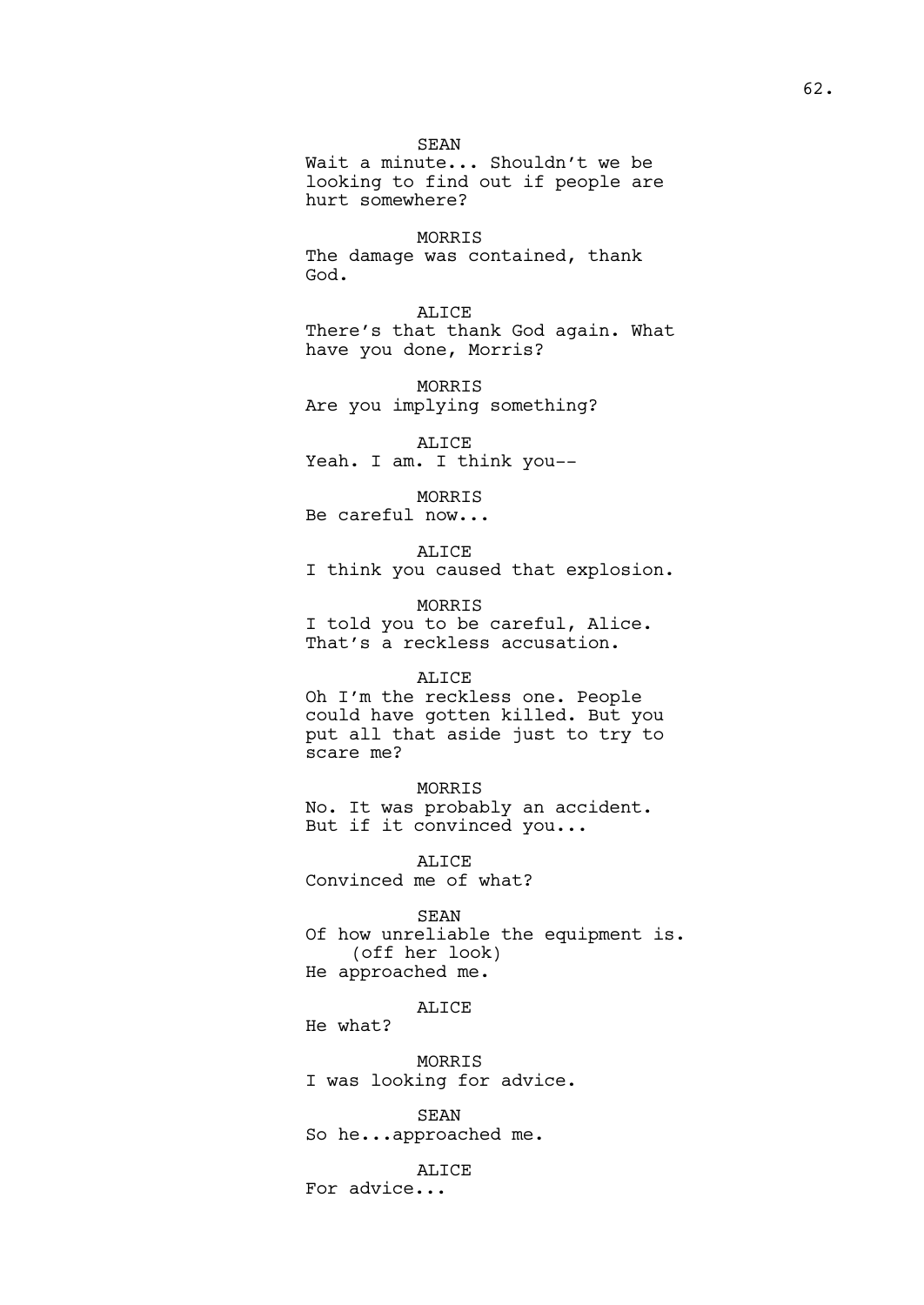That's what he said. But he was really just looking for information about the state of things. The condition of--

## ALICE

The business?

# SEAN

The machinery.

MORRIS

I was trying to determine if you'd be interested in...that is, if you were in a position to--

## ALICE

To what?

## MORRIS

Continue. And if you weren't, or if you couldn't...what could I offer you to...stop.

ALICE Did you tell him we didn't want to stop.

# MORRIS

What do you mean "we"?

#### SEAN

She means her and me. *We* don't want to stop. At least not without--

MAGGIE You might not have a choice.

ALICE (off Morris) That's not what *he* thinks.

MORRIS I don't know what I think. That's why I was asking for advice.

# ALICE

Advice on what to think?

MORRIS

Advice about what to do... about what *you're* thinking.

ALICE I'm thinking you're a saboteur.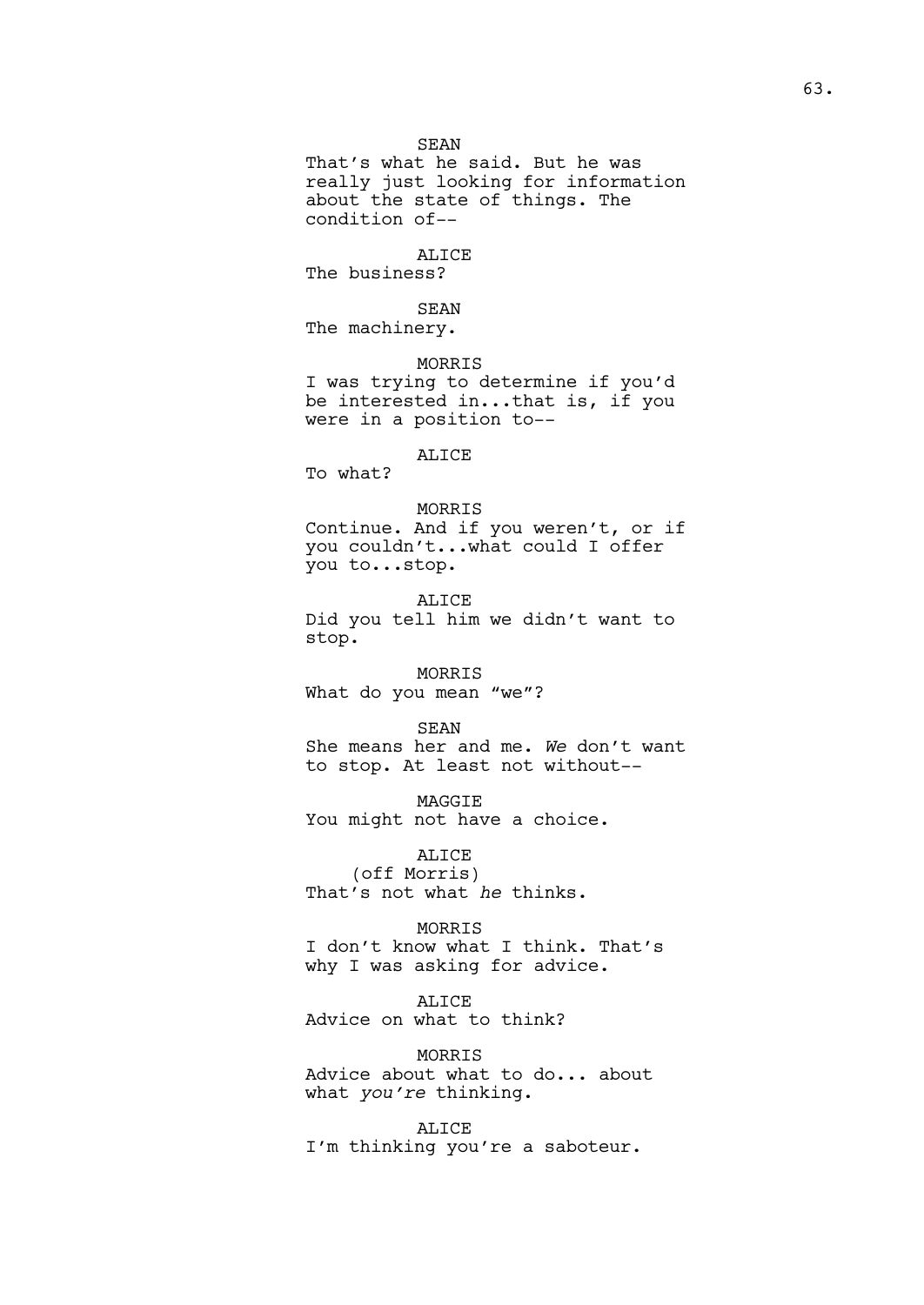## MAGGIE

Stop being an idiot. Why would he have to do anything to your machinery when he knows he's got Artie on his side.

#### ALICE

He's sure about that?

# MAGGIE

Definitely. Because Artie thinks this is the right thing for all of us. And he wants to do the right thing.

### ALICE

Why?

MAGGIE Why does anyone want to do the right thing?

ALICE Because they get bribed?

MORRIS That's so cynical, Alice. How did you become so cynical?

ALICE I'm inclined to blame you for that.

MAGGIE That's typical.

ALICE

Of what?

MAGGIE Women your age...in your situation.

ALICE

Which is...

# MAGGIE

Divorced.

ALICE Divorced. But not alone. (off Sean) And quite satisfied. Extremely satisfied. Satisfied at least twice a day.

MORRIS There's no need for exaggeration.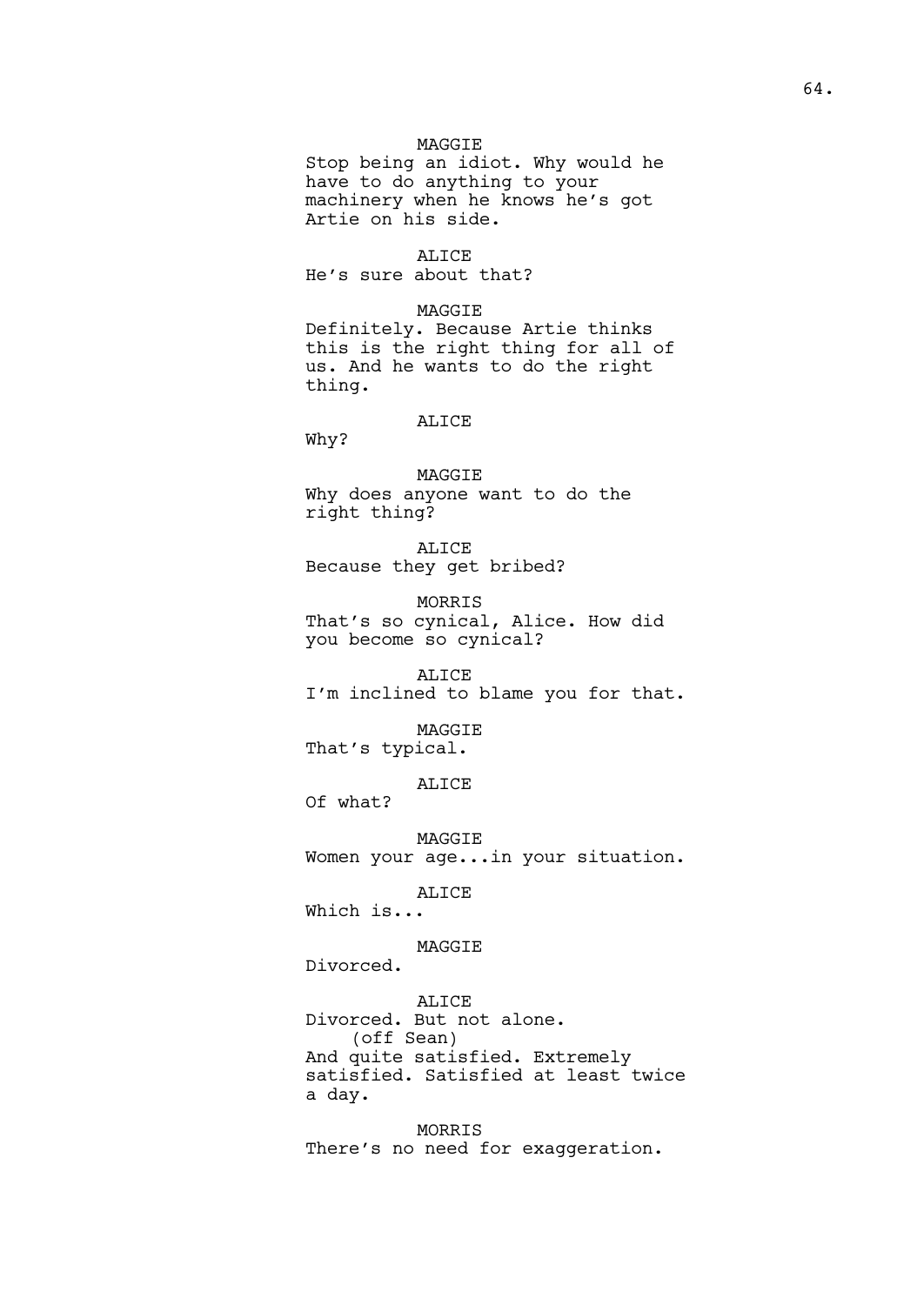## ALICE

No there isn't. (to Maggie) What did you offer Artie anyway? Come on, I'll find out eventually.

MORRIS

Tell her. It might help her understand why I didn't need to blow the place up.

# MAGGIE

(shrugs) Okay... Me. I offered Artie full access to *me*.

ALICE You mean you're gonna be his bitch?

MAGGIE. No. I'm going to be his star.

MORRIS He's going to be her exclusive press agent.

MAGGIE. It's a big deal.

ALICE To him you mean.

MAGGIE. To everyone.

MORRIS

She means to everyone in his country who worships her.

MAGGIE.

Which Artie says is actually just about the entire male population. Including the gays.

MORRIS But there's a problem.

MAGGIE. I might have to do more films.

ALICE

That would only be a problem for anyone forced to watch them.

MAGGIE.

I'd have to be nude sometimes. And I'm no longer comforable having men ogle my body.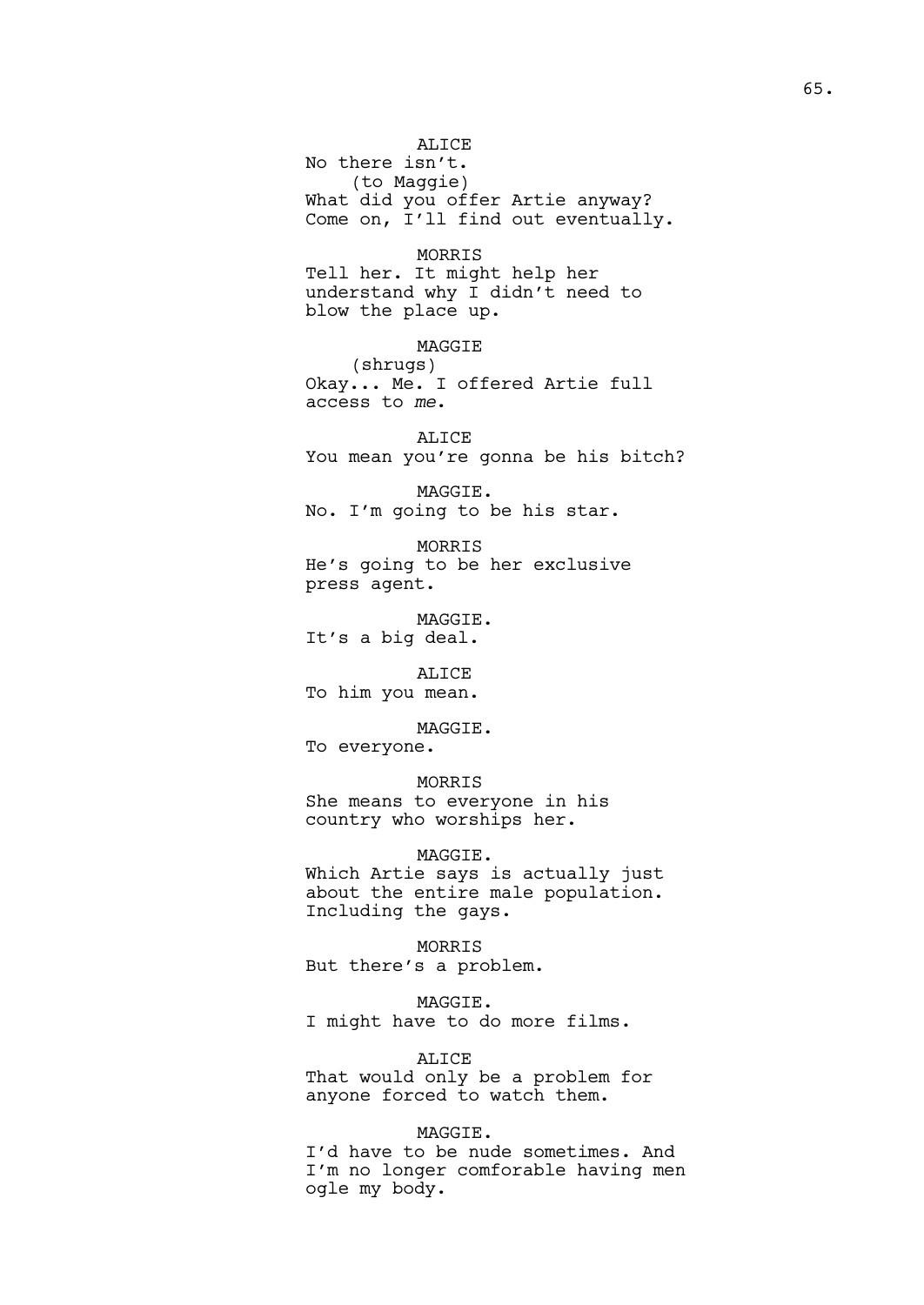ALICE Or what's left of it.

MAGGIE. Are you ever going to stop insulting me, Alice?

ALICE I honestly don't have an answer for that question.

MORRIS Anyway it might not be necessary.

ALICE For me to stop insulting her?

# MORRIS

For her to return to that kind of work. There's a legal precedent for when two men have identical DNA and there's a legitimate possibility that either could have been part of a...conception.

ALICE Yeah? And what is it, this precedent?

# MORRIS

Well simply put it's that...both men should be considered a legal parent.

### SEAN

And that means that Artie will get both their shares?

MAGGIE

That's what we think. It was my idea to look into it.

SEAN

And you're proud of that?

## MAGGIE

I was doing my job.

# SEAN

Your job is kinda disgusting.

# MAGGIE

Well at least I have one. You're just banging your boss and hoping it pays off one day.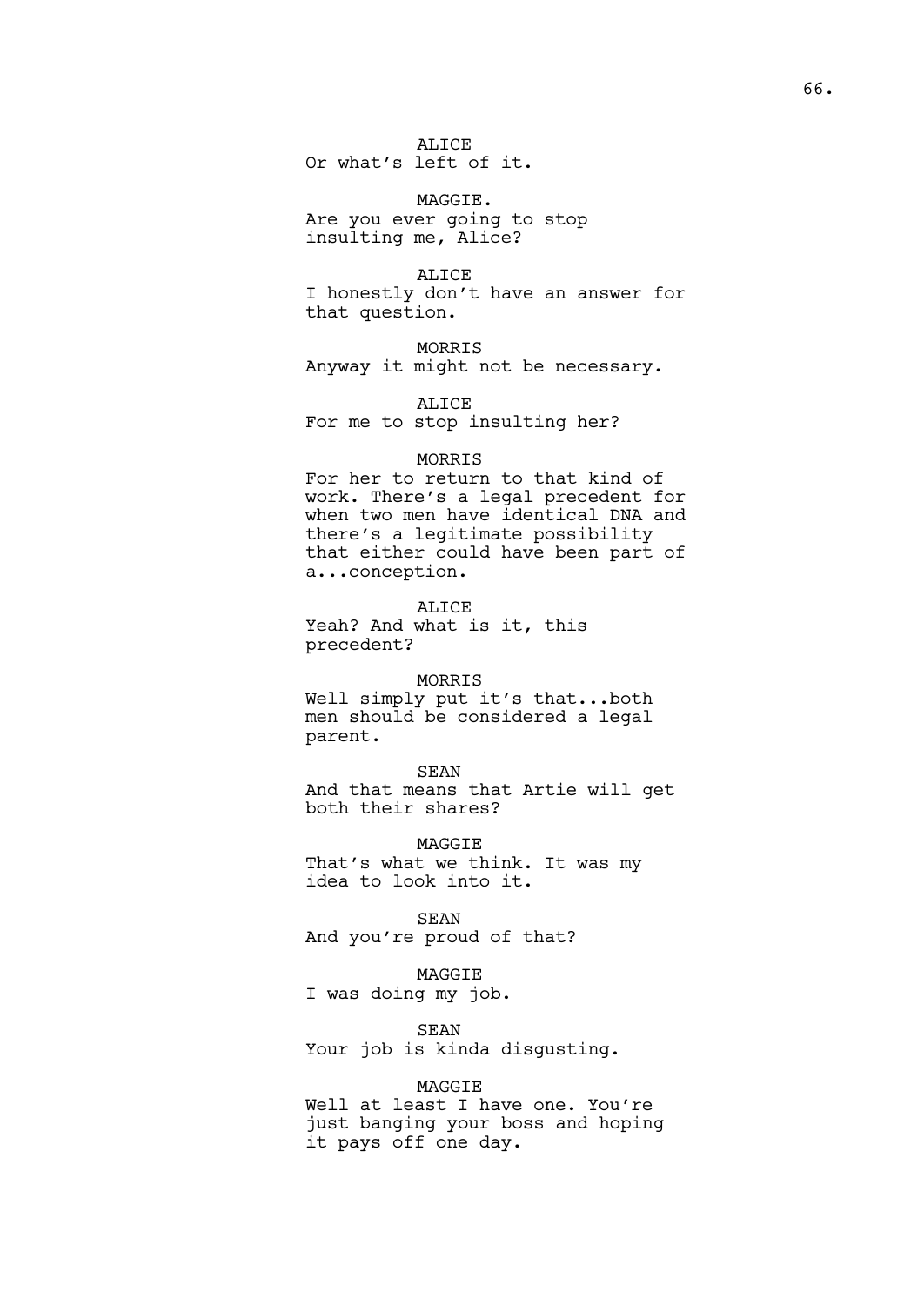MORRIS I made the same mistake with Alice's father. ALICE You slept with my father? MORRIS No. And what a ridiculous question. ALICE It sounded like that's what you were saying. SEAN She's right. MORRIS He promised me the moon if I'd-- ALICE *Sleep* with me? MORRIS Marry you. ALICE And you expect me to believe that, do you? MORRIS Well that's how I interpreted what he said. ALICE That he was desperate for me to get married... MORRIS Well not desperate per se. But he was definitely worried about your...dating habits.

SEAN

Her what?

## MORRIS

He thought she was becoming a little too slutty. I mean she's clearly inclined in that direction.

SEAN

Shut up.

MORRIS No you shut up. I hate you.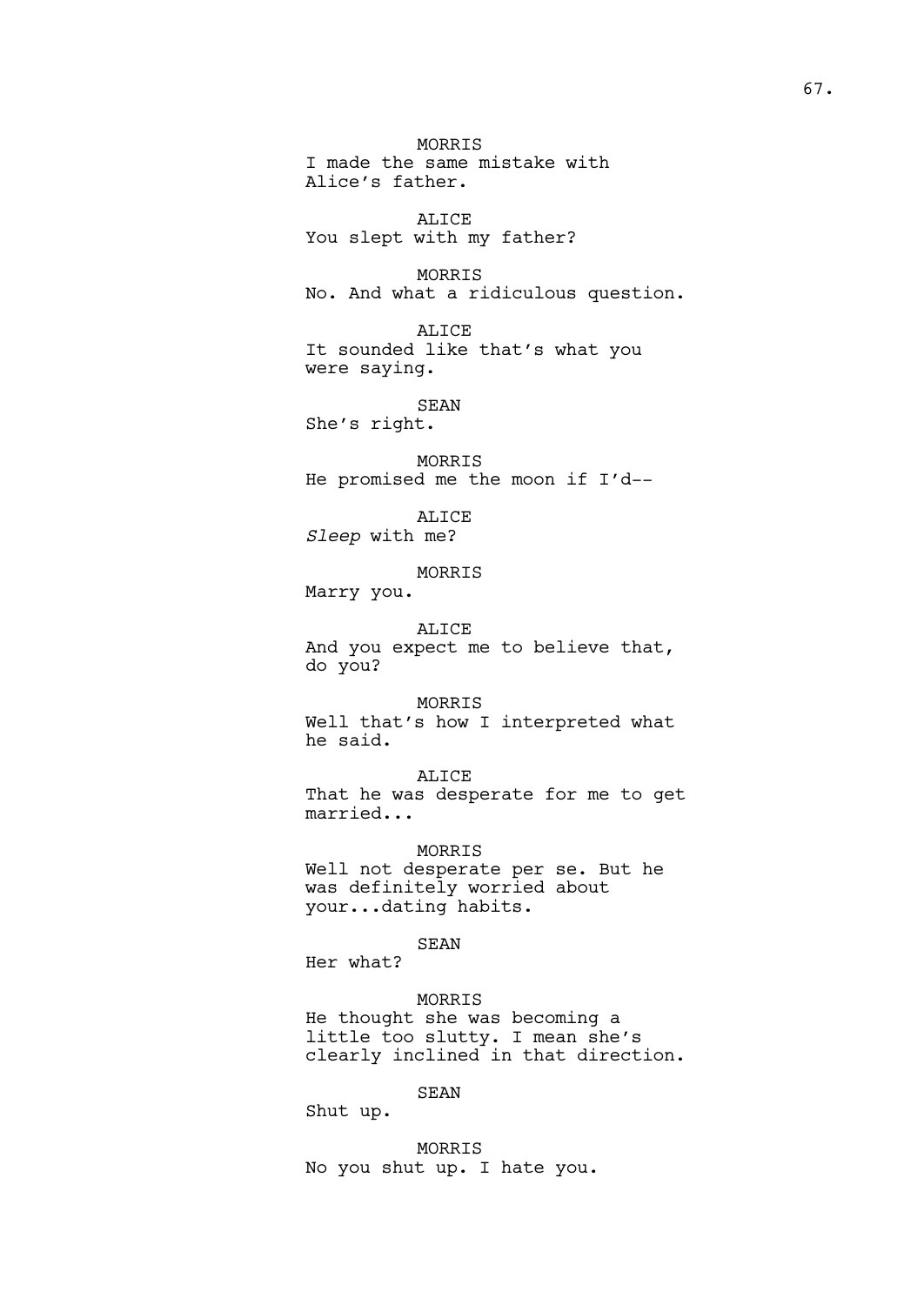## SEAN

You hate me?

## MORRIS

Yes. I hate you. I've always hated you. The way you look, the way you talk. The way you...stand. And now I hate you even more because I know you've screwed both my wives.

SEAN

Except neither of them was your wife at the time. So get over it!

MORRIS

(crying) I can't!

#### MAGGIE

No, honey. It's okay. He's nothing to me now.

MORRIS I don't believe you.

## ALICE

Neither to I. But getting back to my father's deep concern about my sex life... If you agreed to sacrifice yourself and make me "an honest women" there'd be a handsome reward coming your way? Is that what you're saying?

## MORRIS

Well again, that's what I assume--

ALICE What was it? What was this reward.

MORRIS I don't know. I never got it.

# ALICE

You got a job.

#### MORRIS

I thought there'd be more. I guess I was tricked

#### ALICE

Wow. Tricked... So you didn't love me.

MORRIS Sure I did. I just wasn't ready to make a commitment.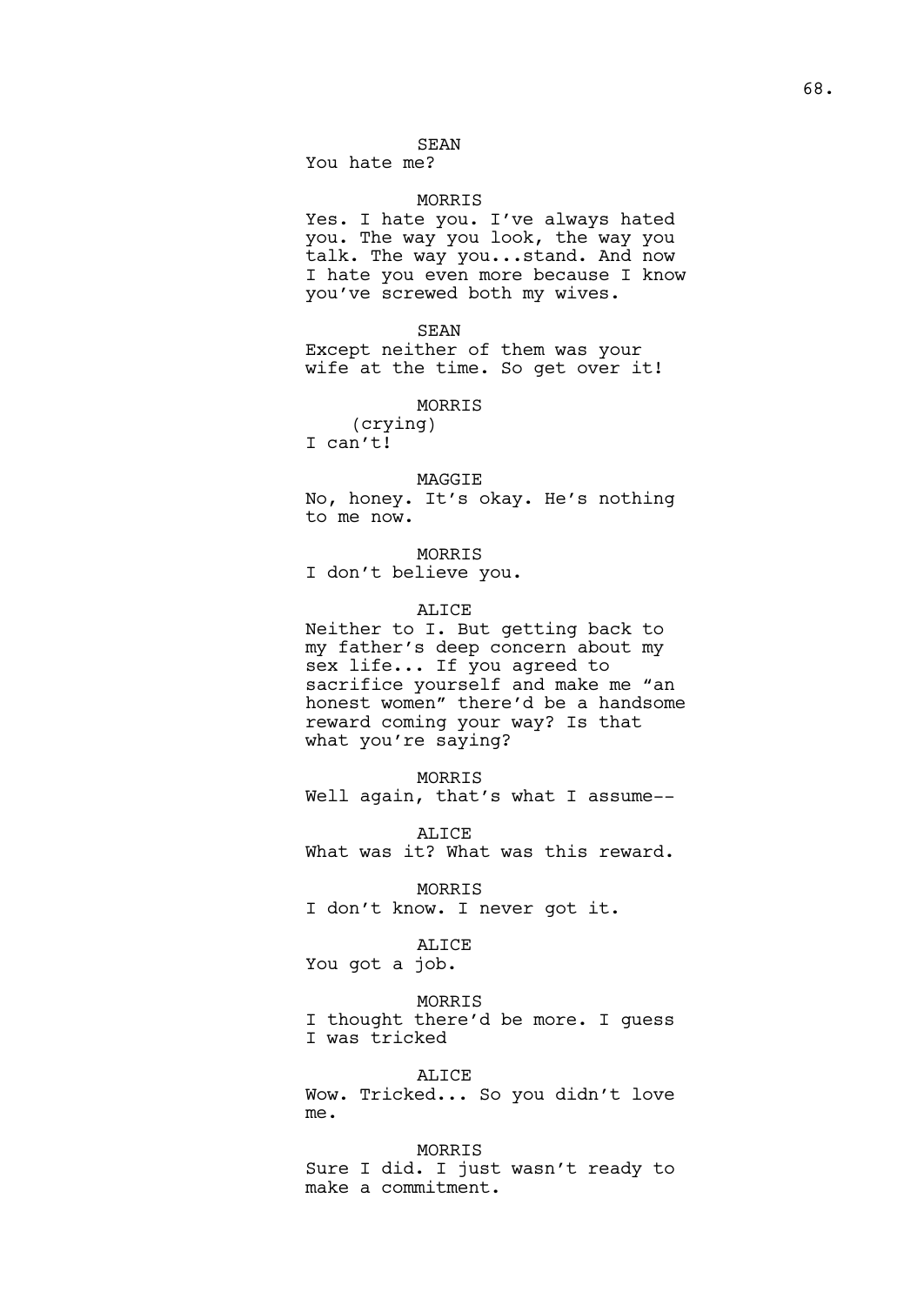ALICE (approaching him) Asshole. MORRIS Don't get worked up, okay. That's all water under the bridge. ALICE No this is entirely new water. This  $i s--$ SEAN Pathetic. He's just trying to hurt you. ALICE It's kind of working. MORRIS Why would I want to hurt you, Alice? SEAN Jealousy sometimes makes people lash out. And you're really messed up about Alice and me, aren't you? MORRIS No. I just think it's not real. SEAN Not "real" like you and "Marguerita" here. MORRIS Yeah. Or like Alice and I were. MAGGIE What? MORRIS Well we had something pretty special at one point. ALICE

Except, apparently we didn't. You were just looking for a piece of the action. And when it became clear my father wasn't going to give it to you--

#### SEAN

You went out and found yourself an impressionable little idiot to comfort you.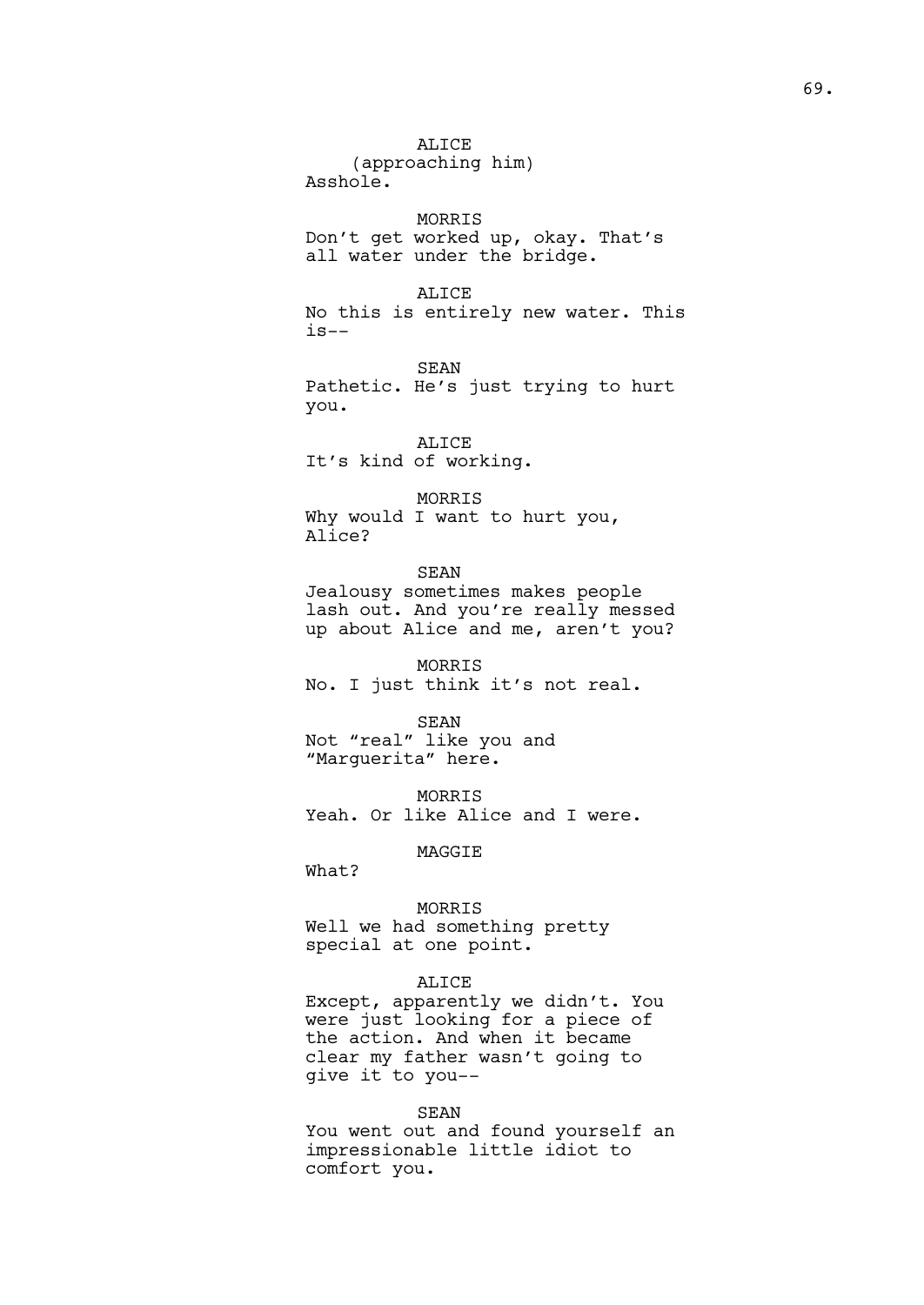MAGGIE Hey. I knew what I was getting into.

MORRIS

What's that mean?

ALICE It means she's a despicable opportunist just like you.

**MAGGTE** 

I loved him.

# MORRIS

(to Alice) Let's just say Maggie and I both wanted something from each other. What's wrong with that?

### ALICE

What's wrong is that, what she wanted from you was actually mine. That settlement you got from me to keep you from going after a part of the business must have made you look like quite a catch

## MAGGIE

No. It wasn't about anything except love. We loved each other. (to Morris) Right?

#### MORRIS

I had my shot at "love." And look where it got me. What we have is much better.

# MAGGIE

It is?

She sits. Thoughtful and confused.

## MORRIS

(to Alice) I deserved that settlement. I put a lot into this company.

## SEAN

Well, you spent a fair amount of time here, but I don't remember you actually doing anything.

MORRIS

What would you know? You were just a charity case.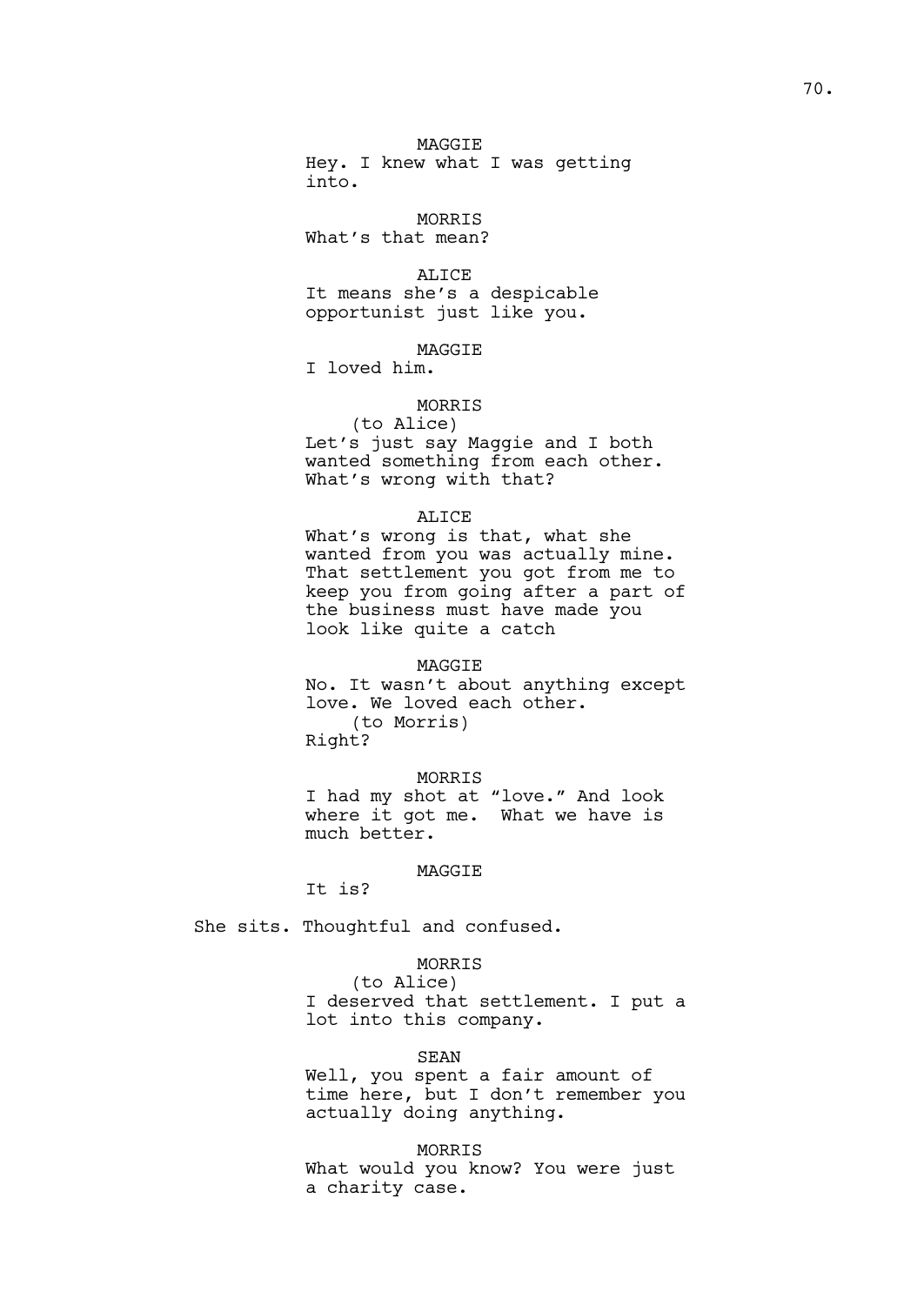SEAN

A what?

MORRIS Your, he... her dad hired you as a favour to your mom.

SEAN What a bunch of--

## ALICE

(to Morris) It doesn't matter why he was hired. He was a valuable member of the workforce.

## SEAN Not really. I was a go-fer.

ALICE

But a good one.

### MORRIS

(to Sean) What? You think you should have been a manager trainee or something?

#### SEAN

Okay, got to hell.

### MORRIS

You go to hell. I don't even know why you're here. This is family business.

ALICE Again, no longer *your* family.

## SEAN

Right... (to Morris) And I'm here because I got knocked unconscious in an explosion that you set.

### MORRIS

Okay that's libel.

SEAN You mean slander.

### MORRIS

Don't tell me what I mean. I know what I mean.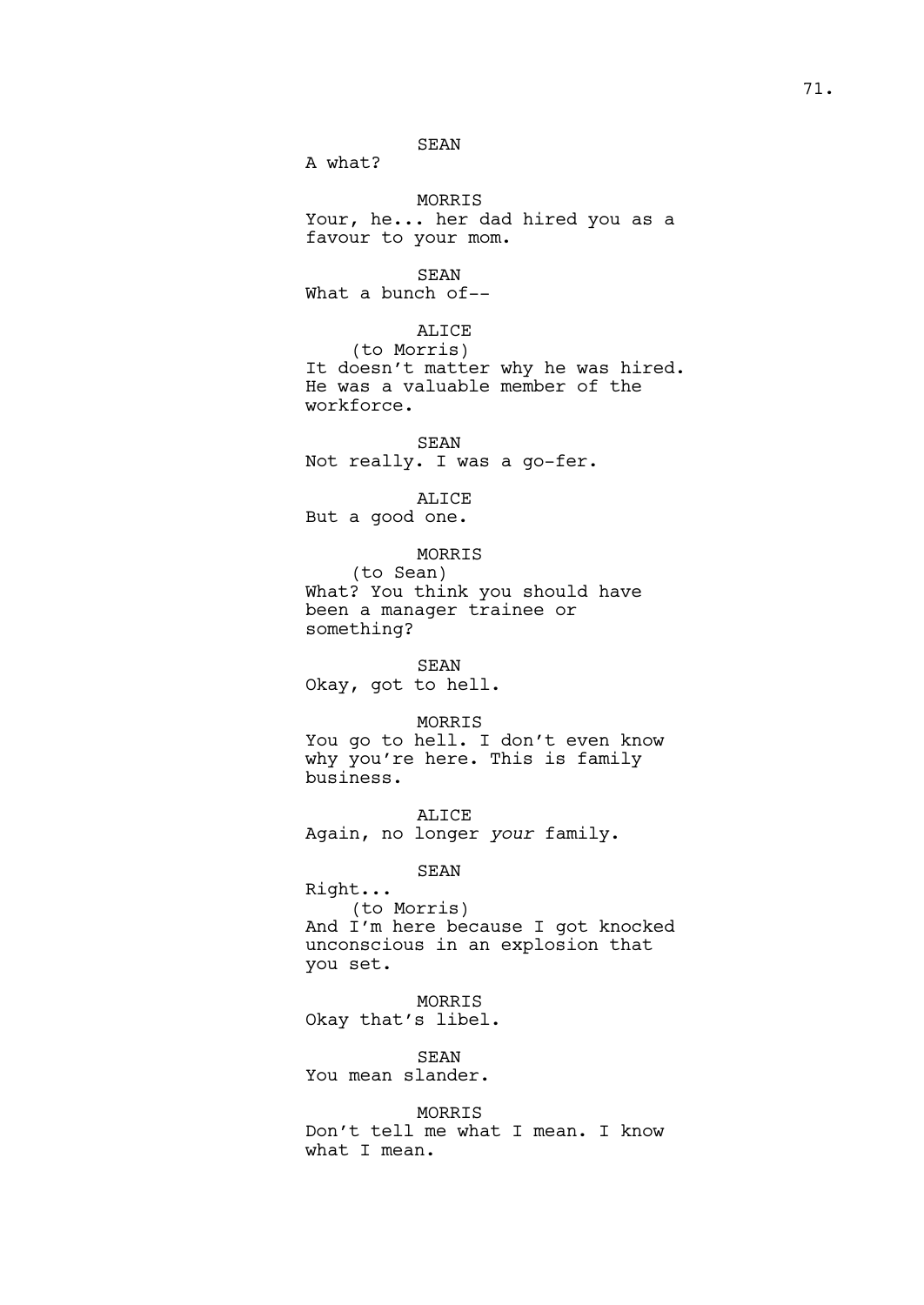MAGGIE So what did you mean when you said that thing before?

### MORRIS

What thing?

MAGGIE The thing about us just needing something from each other.

MORRIS What are you talking about?

ALICE She's disillusioned. Apparently she thought you had a soul connection.

## MAGGIE

Shut up, Alice. (to Morris) We don't?

MORRIS Don't what?

ALICE

Have a soul connection. (to Maggie) No. You don't. Sorry. (to Morris) Also she's upset about you thinking you and I had something special. (to Maggie) That's just in his head.

MAGGIE I told you to shut up.

ALICE

Yeah I know.

## MAGGIE

(approaching) So why aren't you? Why aren't you just keeping your wrinkled old yap closed.

ALICE Now that was just nasty. You're too close, by the way. Back off.

MAGGIE I don't wanna back off. I wanna smash you in the mouth!

## ALICE

Good thought!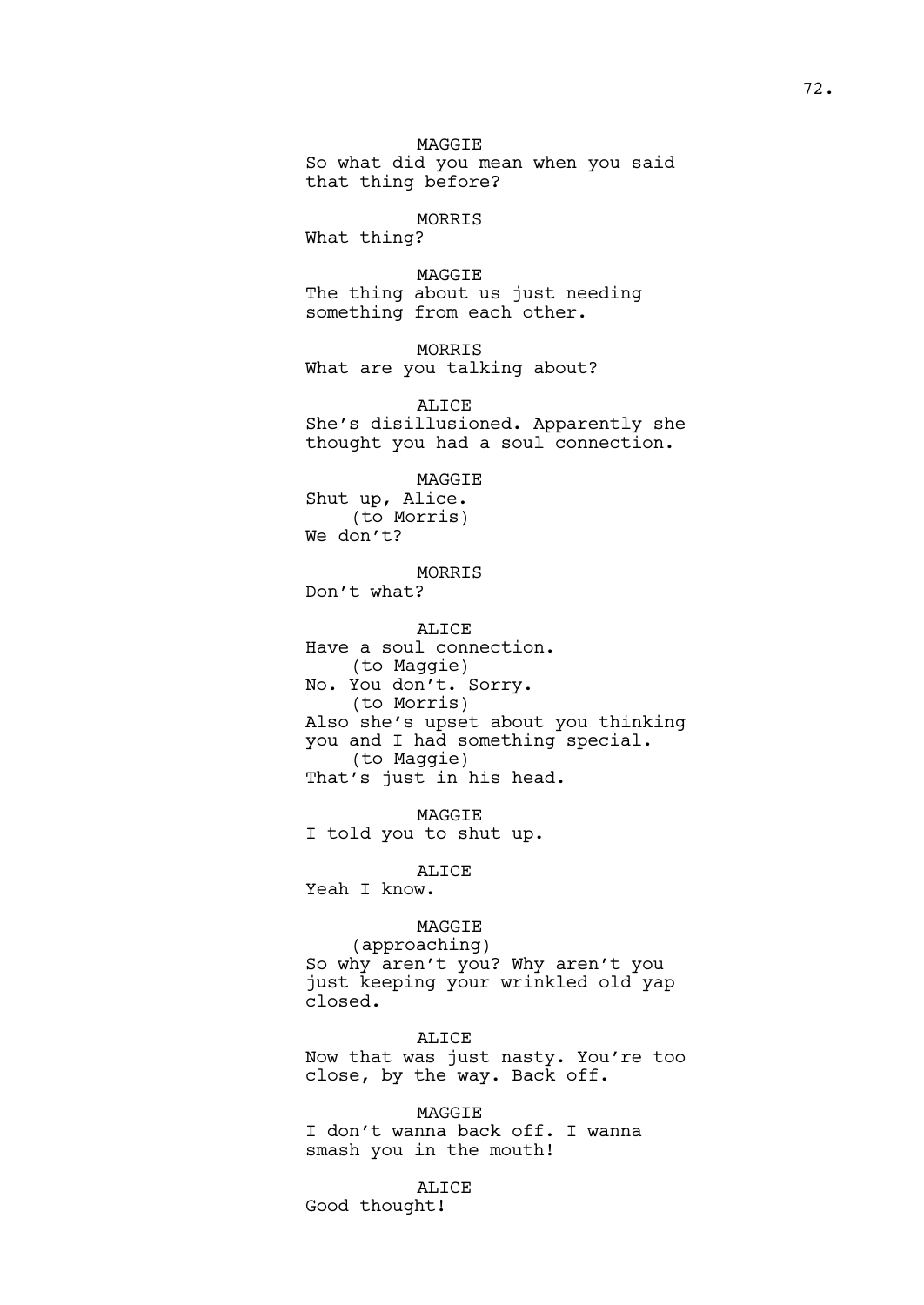Alice belts her in the mouth.

MORRIS

Jesus...

Morris goes to intervene.

SEAN (grabbing him) Stay out of this!

MORRIS Hey. Watch the suit.

MAGGIE (in martial arts position) Okay. Okay! You've been asking for this! Now get ready for some pain!!

Maggie launches a kick which Alice easily avoids.

ALICE That's it? That's the incredible Marguerita Channing in action?

Maggie hollers. Another kick, another miss. But this time Alice retaliates with a kick of her own and sends Maggie flying. And unconscious.

> MORRIS Jesus, Alice. Where'd you learn how to do that?

> > SEAN

From me.

Sean kicks Morris and propels him into a wall.

MORRIS (sliding down the wall) Okay...now you're...in trouble.

Morris passes out.

Sirens. Lots of them.

ALICE What's that?

SEAN (at the window) Fire department...police....an ambulance or two.

ALICE (smiles) Must be serious. (MORE)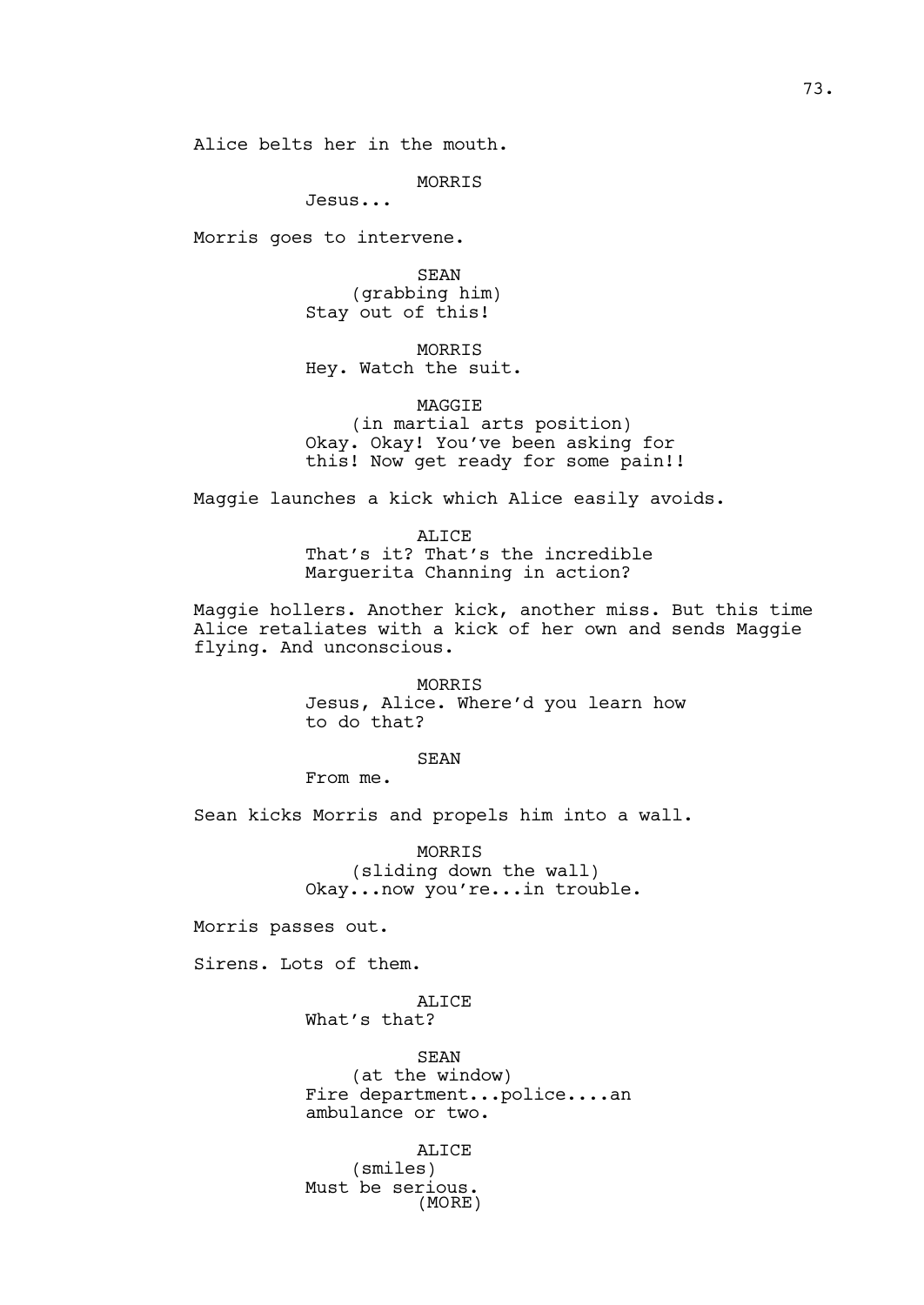Oh right, the bomb. Well they sure took their time... ALICE (CONT'D)

Alice looks for her bottle of scotch.

Blackout

SCENE 9

Alice and Sean are on the couch. Maggie is in a chair covered in a blanket. She looks cozy,

Artie enters.

ARTIE Oh good. You're here. I was very worried for you.

ALICE

That's nice.

ARTIE Those people downstairs wanted me to tell you that the investigation is so far...inconclusive.

ALICE Who said that, the police or the fire department?

ARTIE Both... Where's Morris?

**SEAN** Ambulance took him away.

ARTIE Was he injured in the accident?

SEAN

I guess...

ARTIE

And what's wrong with Maggie?

ALICE

She needed a nap.

ARTIE

Can I wake her up. I have some good news for her.

ALICE Better if you just let her sleep. What's the news?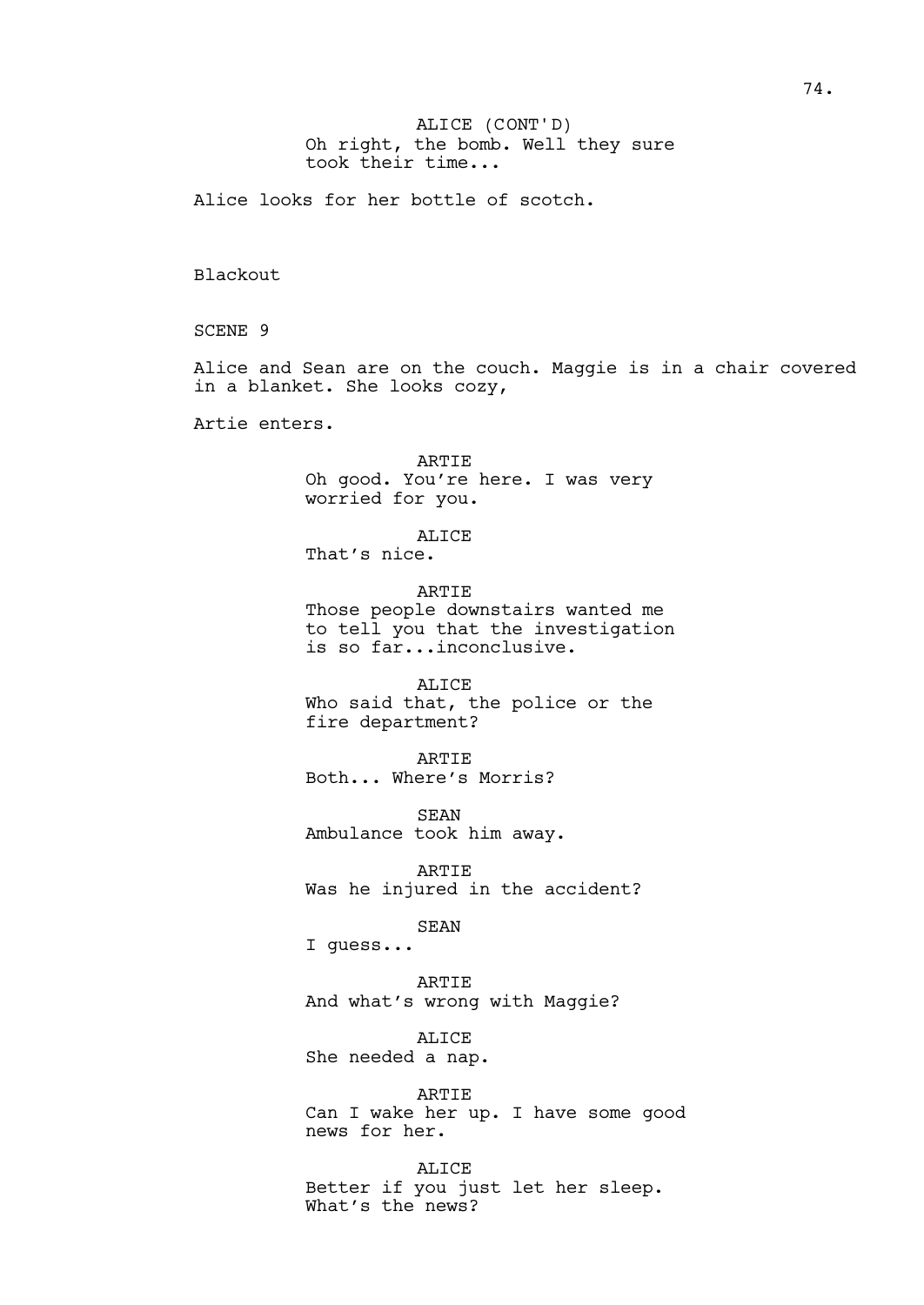### ARTIE

I've been getting many responses to my press release. I think she's going to be a very big sensation. Also, I've come up with a fantastic way to solve our family conflict.

ALICE And that is?

### ARTIE

Well we'll still make the very fine soap. But we'll also use the premises to produce a magazine for Marguerita's fans, for which I have many fabulous ideas... So what do you think?

SEAN I think it's kinda nuts.

ALICE He's right. It's pretty insane, Artie.

ARTIE No it's just unique. *This* is insane.

He unzips and urinates on the floor.

ARTIE (CONT'D) See the difference?

He continues to urinate as he spins around, dancing and humming.

Blackout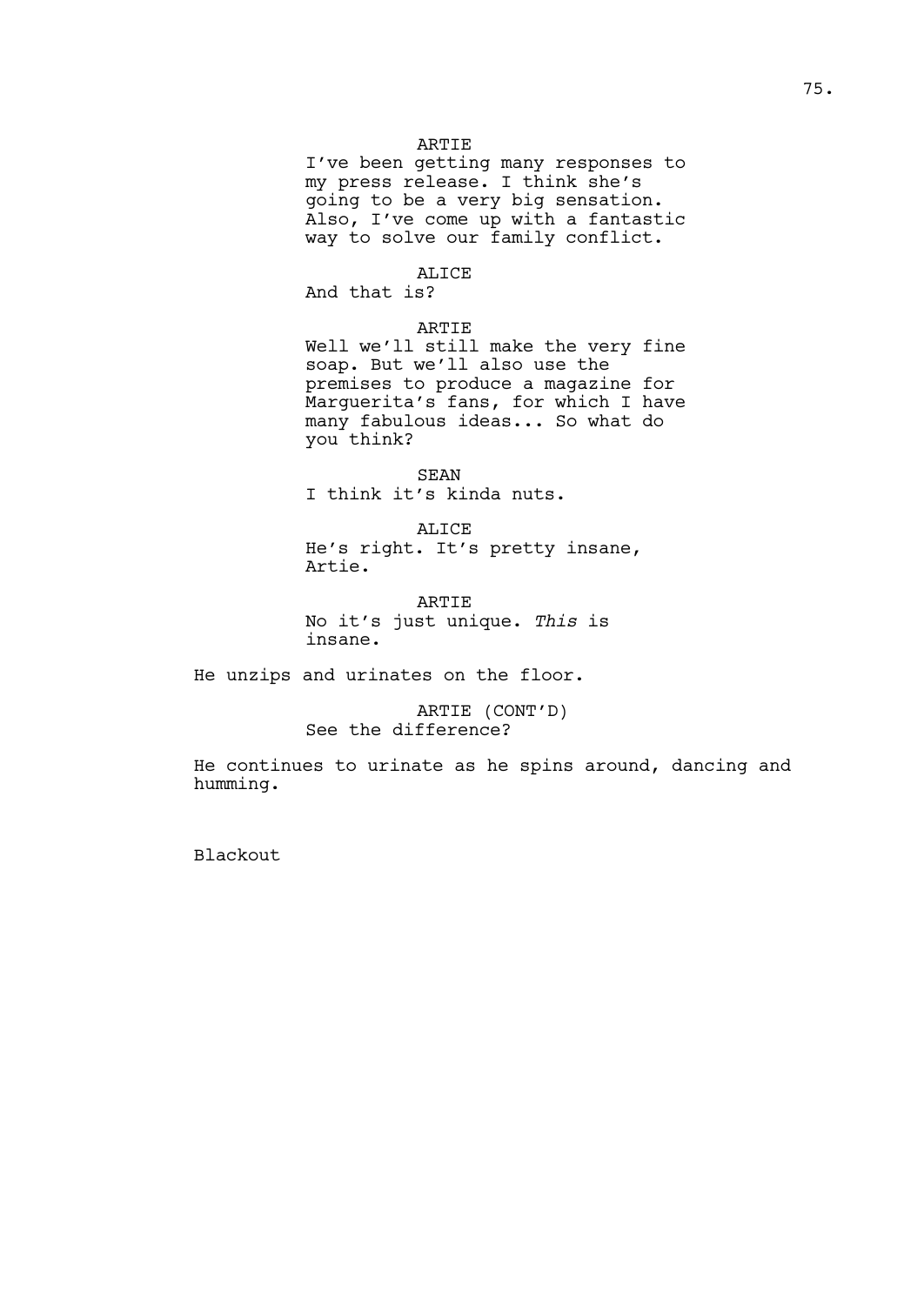SCENE 10

Morris and Alice on the couch. She is filling his glass with Scotch and topping off her own. They are both fairly drunk

> ALICE What are you going to do now?

MORRIS Well if the headache doesn't go away, I'll probably need a brain scan.

ALICE Should you be drinking?

MORRIS Absolutely not.

ALICE I meant about Artie. What are you

going to do about little Artie?

MORRIS Oh. Well we'll wait for the

psychiatric assessment and then--

ALICE

He's crazy.

MORRIS He's eccentric.

ALICE Yes. And he's also mentally ill.

MORRIS

Apparently these things he does... don't...prevent him from functioning normally most of the time.

ALICE

I'm sorry?

MORRIS I called his mother.

ALICE

My mother?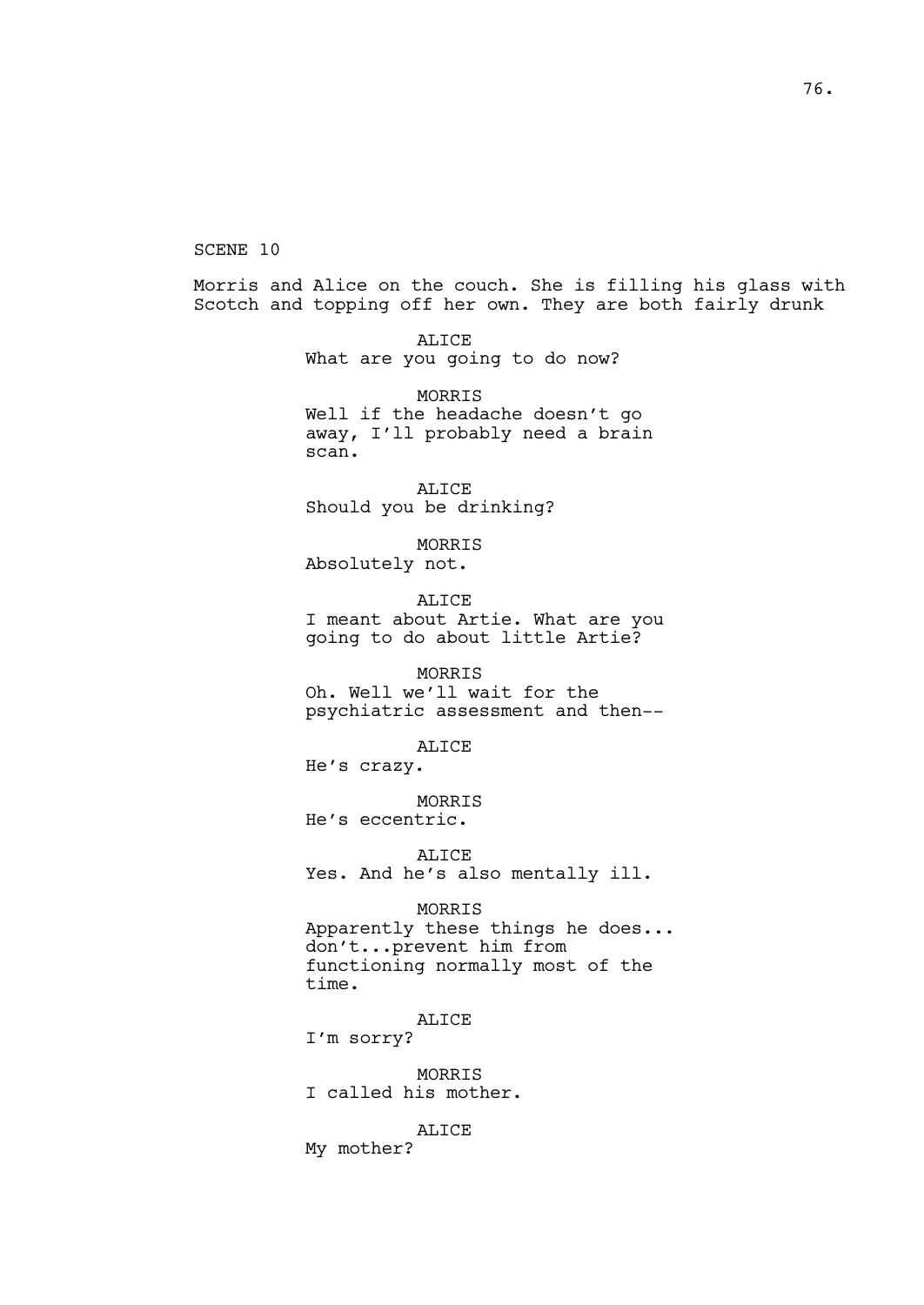### MORRIS

His. His mother. And apparently he empties himself in public fairly often. Usually it's just a quick piss. (laughing) He only defecates when he's under extreme stress. Or if he becomes highly enthused.

ALICE

(laughs) Enthused. Right.

## MORRIS

She says, his mother says...that his life has been...difficult.

### ALICE

Well if he keeps "emptying" himself on the sidewalk things probably won't get much better for him, will they.

#### MORRIS

I'm pretty sure she meant because of his, I mean her...

(a Nazi salute) ...connections. And also because of his obsession with celebrities. Apparently that's all he ever talks about. People there think he's ridiculous.

## ALICE

Good for them.

## MORRIS

She's hoping it won't be the same issue for him here. That people here will have--

#### ALICE

The same problem he does?

# MORRIS

You mean with the emptying?

#### ALICE

No I mean with celebrity worship (filling their glasses again)

So...

## MORRIS

What?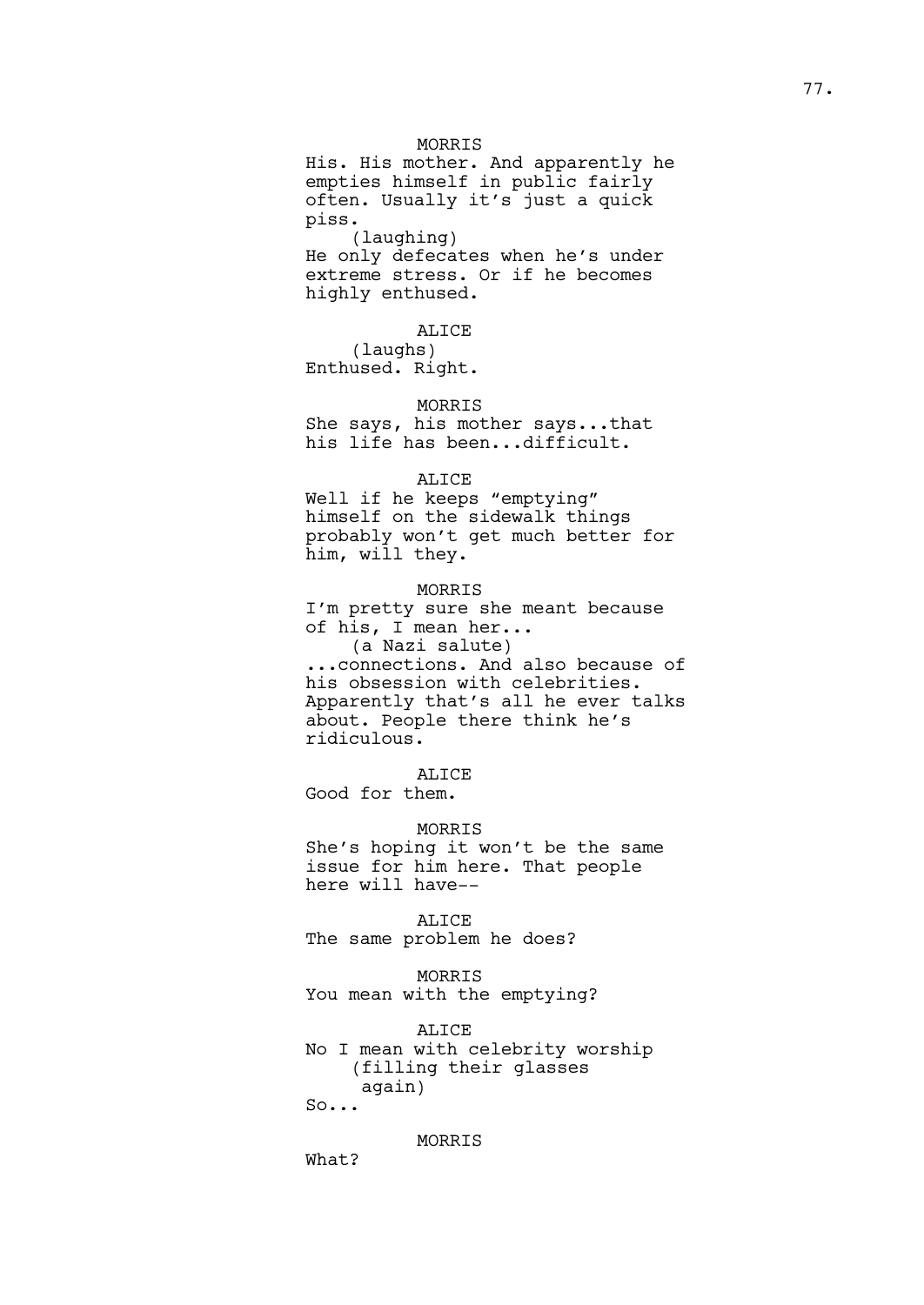### ALICE

I guess you'll just have to drop your plans. No court's going to grant that guy control over anything. Why don't you just go home, Mo. Ply your trade the way most other real estate agents do. Find people who actually want your services. Stop trying to destroy my life.

MORRIS

(gesturing around) This is your life? I mean...is it really all you want?

ALICE I feel like I'm making a contribution.

MORRIS You're making soap.

ALICE

Damn fine soap.

### MORRIS

Okay. But other people are making it just as well as you do.

### ALICE

So that's a reason to stop? It's about the...continuity which a... family business brings to everyone *in* that family. Why can't you try to understand what that actually means?

### MORRIS

Your family could be in the condominium business.

#### ALICE

Oh God...

#### MORRIS

Let me broker a deal between you and your mother and this developer I work with. You could all work together to turn this site into--

#### ALICE

You're just desperate, aren't you? About everything, right. Selling this place, your marriage...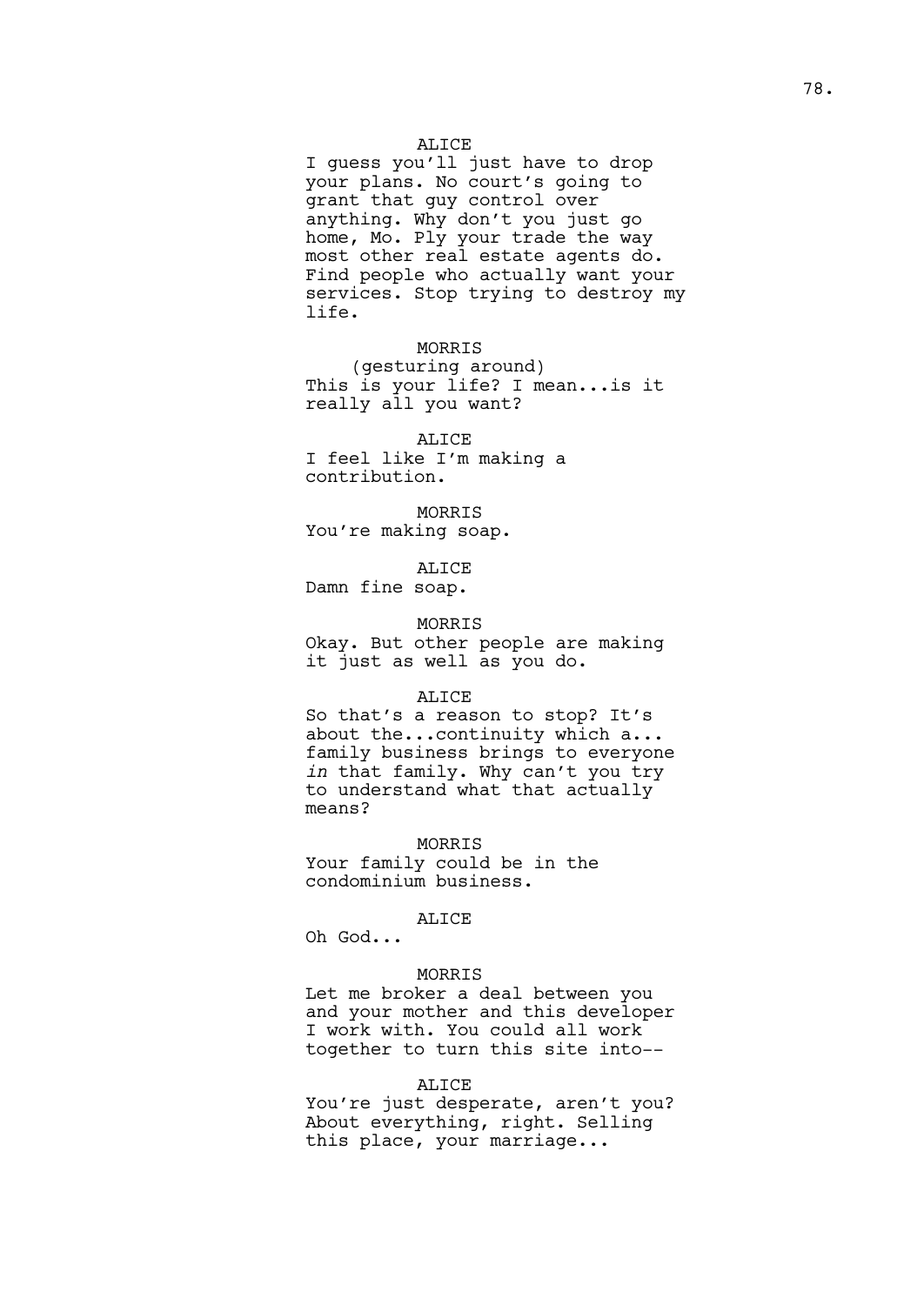### MORRIS

Well I could really use the commission. Because money is a very big issue for us right now. But I wouldn't say I was... And I love my wife, by the way.

She just looks at him. Morris is fairly drunk.

ALICE You're not going to make a pass at me, are you?

MORRIS What are you talking about?

#### ALICE

Well you've had a few... And that's what guys say when they're about to take a shot at getting a little something on the side.

MORRIS

I was just... It's a real thing with me and Maggie, you know.

ALICE

As real as it gets for you, you mean.

### MORRIS

What I mean is it's not like you and...

## ALICE

Sean.

### MORRIS

Right. It's not like that. He's just someone you're playing with.

### ALICE

You're sure about that, are you. You're absolutely positive that's all it is.

MORRIS

It better be.

ALICE

And that means...?

### MORRIS

Nothing.

### ALICE

Come on.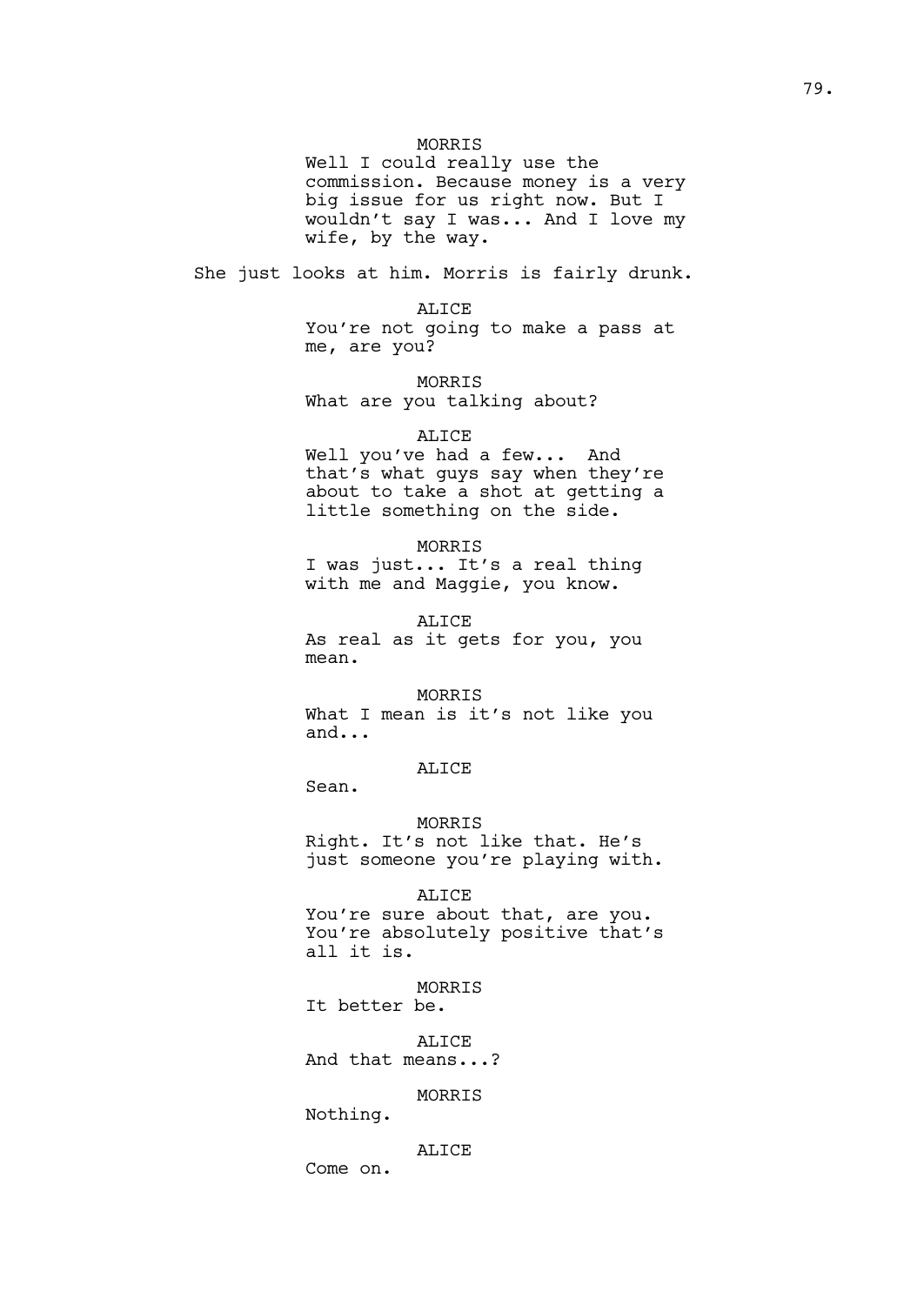MORRIS No. You'll have to ask your mother.

ALICE My mother? What the--

MORRIS Does she know about the two of you?

ALICE No. I haven't gotten around to mentioning it.

MORRIS Mention it. See what she says.

ALICE What do you think she'll say?

MORRIS It's better coming from her.

ALICE Morris. What the hell are you talking about?

He looks at her.

#### MORRIS

Okay but...this is only because I still have feelings for you, and I don't want you to get yourself any deeper into something that will--

ALICE

Morris. I mean it!

MORRIS

Okay... When we were going through our break-up--

ALICE You mean when you left me...

## MORRIS

Yeah--

## ALICE

Left me because you knew that I was about to leave you...because I knew...knew what?

### MORRIS

That I was an untrustworthy prick...or at least that's what--

#### ALICE

I said. Yeah. I said that.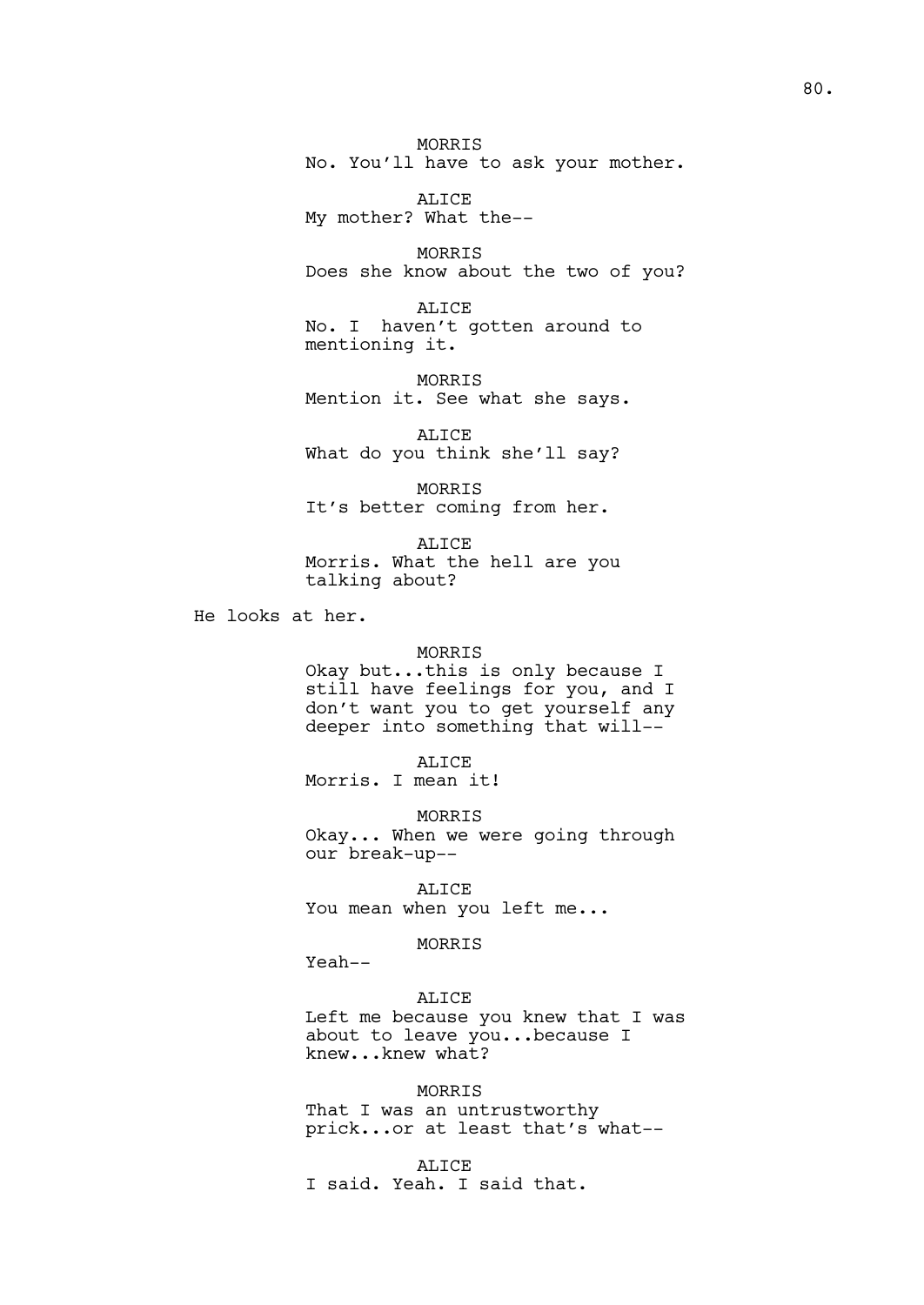### MORRIS

Anyway...I was pretty confused about it all, and I went to see your mother and we started to talk--

#### ALICE

And drink. The two of you liked to have a few while you chatted, as I recall...

## MORRIS

Yes. And she got a little wasted... and because...well I think she was trying to tell me how sometimes people can forgive...other people for what they've done, even though it looks impossible at the time--

ALICE She was talking about me forgiving you?

MORRIS Yeah...and also about her forgiving your father.

ALICE Forgiving him for what?

MORRIS He had a thing.

ALICE

A thing?

MORRIS I meant a fling.

ALICE

Really.

MORRIS A pretty big one. With an employee. Apparently it went on for quite awhile and there was--

ALICE Which employee?

MORRIS Okay here's where it gets--

ALICE

Who was it?

MORRIS They had a kid.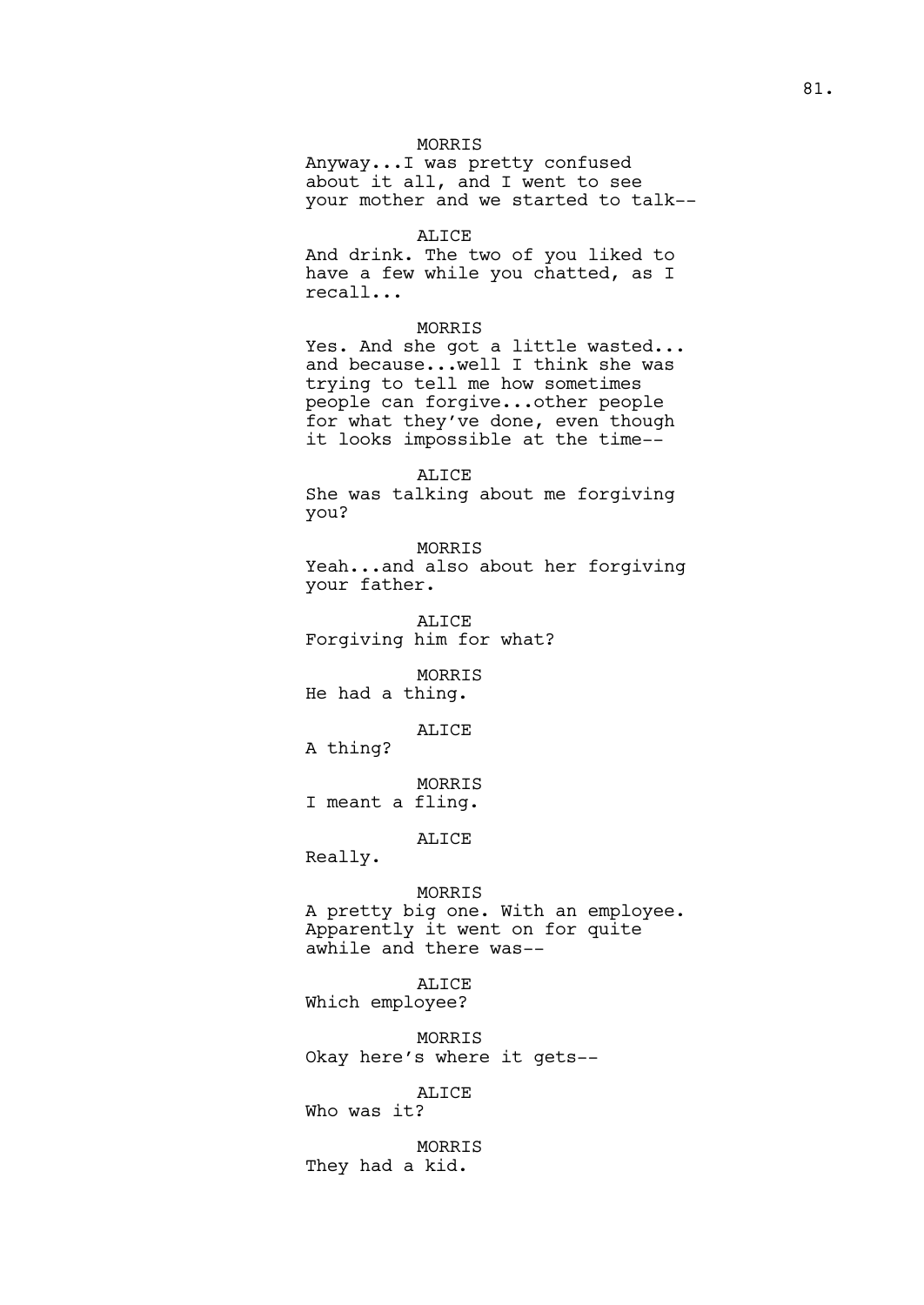ALICE Who had a kid.

MORRIS Your father and this--

ALICE Who the *hell* was it?

MORRIS

Nina.

ALICE

Who?

MORRIS Nina. Sean's mother.

ALICE

What?

MORRIS And the kid is...

ALICE No way! No, sir!

#### MORRIS

Yeah. Sorry. You're screwing your brother. Well, your half brother. Your much younger half brother. So it's not just wrong because you're only doing it to make some point about me and Maggie but also because well...I mean...yuk.

ALICE

My brother...

### MORRIS

Yeah. Maybe I should have told you right away. But I was afraid you wouldn't believe me. And even more afraid of your reaction if you did. I mean sometimes you just lash out without...regard to whose fault it actually is... Sometimes you just do rash things because you're upset...

ALICE

Okay that's enough. Just be quiet for a minute...

She fills her glass. Downs it.

MORRIS Can I have a little more?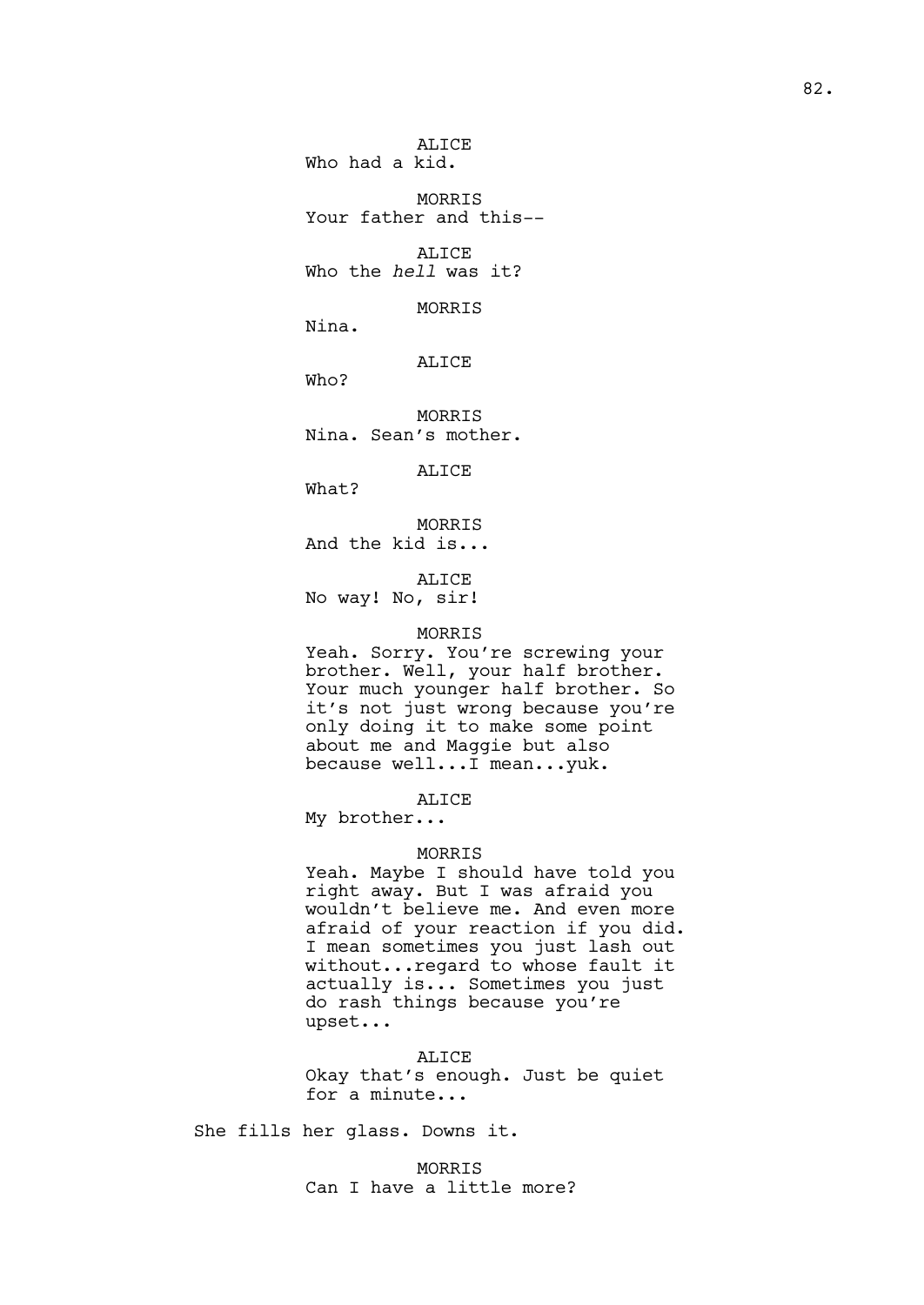She fills his glass to the brink.

MORRIS (CONT'D) That's a little too much.

ALICE

Okay.

She takes his glass. Downs half. Hands it back to him.

ALICE (CONT'D)

Better?

MORRIS

Yeah...

She pours herself another one.

Blackout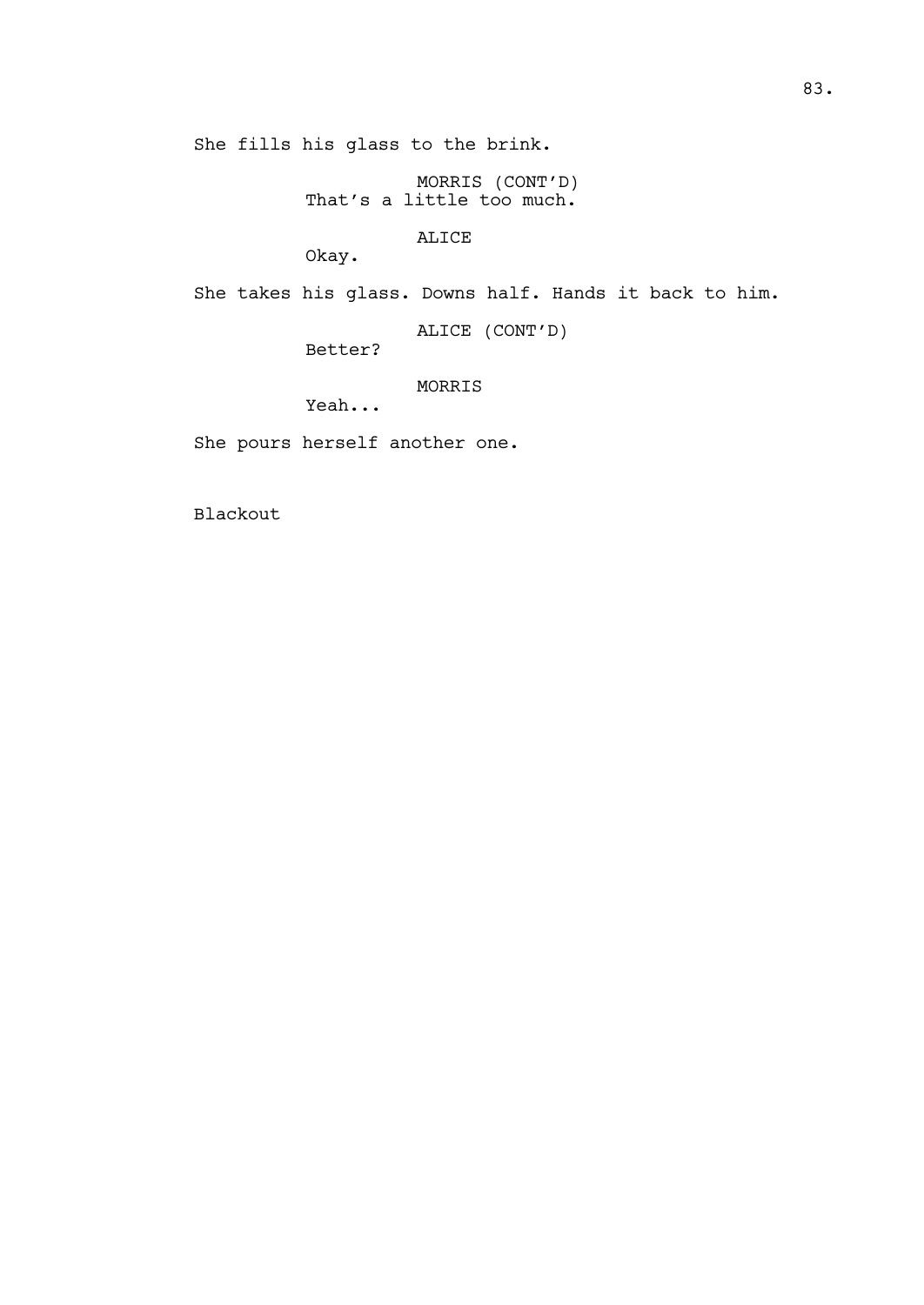SCENE 11

Morris is unconscious, Alice is in a mildly drunken stupor. Her father walks in wearing a suit and tie from the 80s. Carrying a briefcase from the same era. He looks a fair bit like Artie, but with lighter skin. And with grey hair. Alice focuses hard as she watches him go to his desk and look through the drawers for something.

> ALICE (tentatively) What are you doing?

FATHER I think I left my watch here.

ALICE Why do you need a watch? You're dead.

FATHER I was. But I didn't like it much.

ALICE So you just decided to be alive again...

FATHER

Yeah.

ALICE And...how did you manage that?

FATHER

Force of will. Just like everything else I accomplished in my life. (to Alice) Why don't you call your mother and tell her I'm back.

ALICE Maybe later.

FATHER Okay. So...what's new?

ALICE Oh. I ah...just found out I have brother.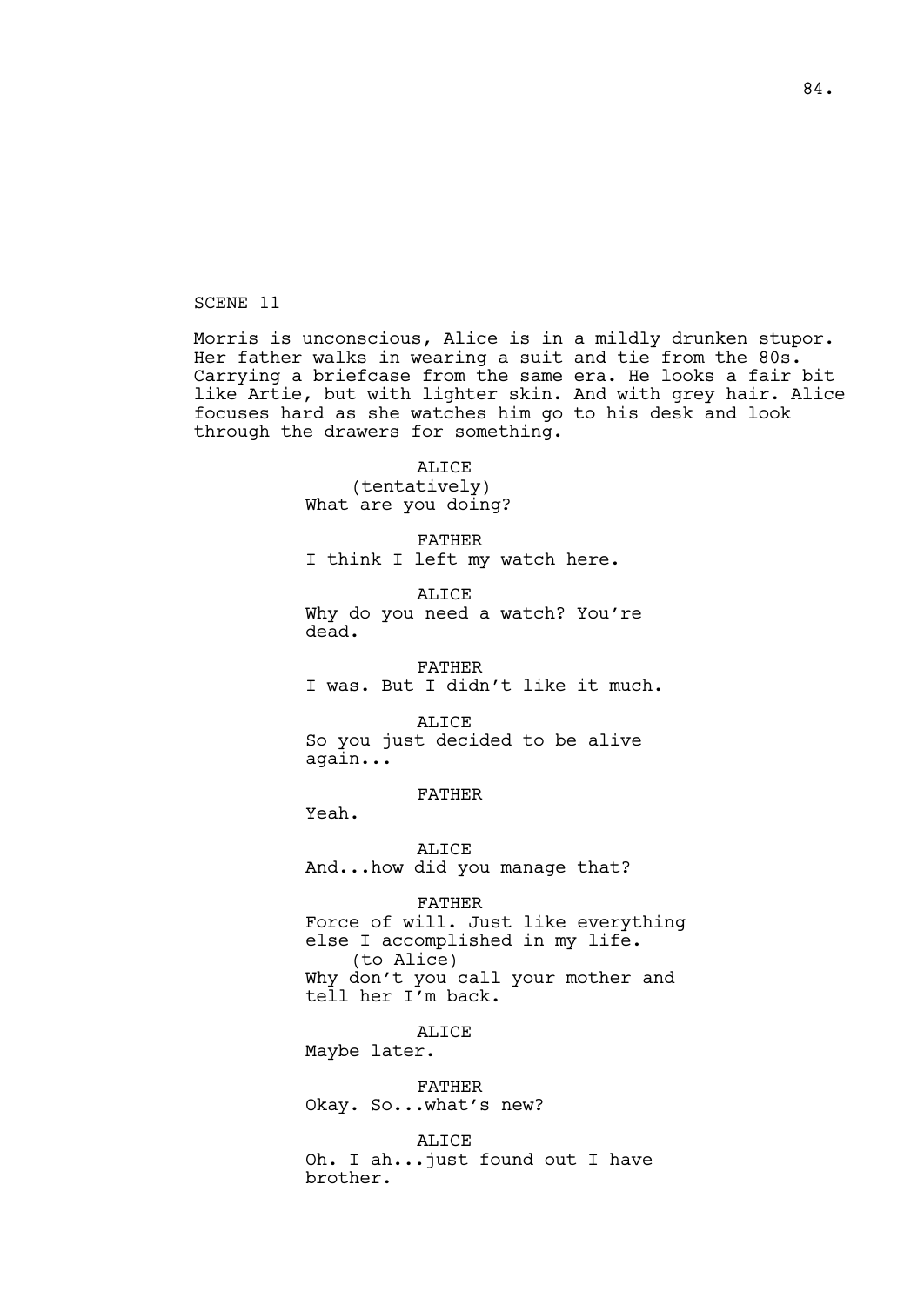### FATHER

You mean Sean?

ALICE

Yeah. I'm sorry? Are there others?

#### FATHER

From me? No. I just thought maybe your mother might have had one I didn't know about.

## ALICE

Jesus...

#### FATHER

Yeah you're right. She would never have done something like that. She was steadfast.

ALICE You mean stupid.

FATHER Whatever. Anyway that's all in the past.

ALICE

Not really...

#### FATHER

(checks his watch) Look I'd love to stay and talk, but I've got things to do.

### ALICE

Like what?

### FATHER

I'm not sure. But I always had things to do, so why should now be any different.

## ALICE

Probably because... (standing slowly) ...you actually are still...dead.

#### FATHER

Whatever that means.

He starts out.

#### ALICE

You deceitful prick. And with Nina. Was it even consensual? You were her sponsor. She was probably afraid you'd her sent back to Russia or wherever, if she didn't put out. You disgusting, evil--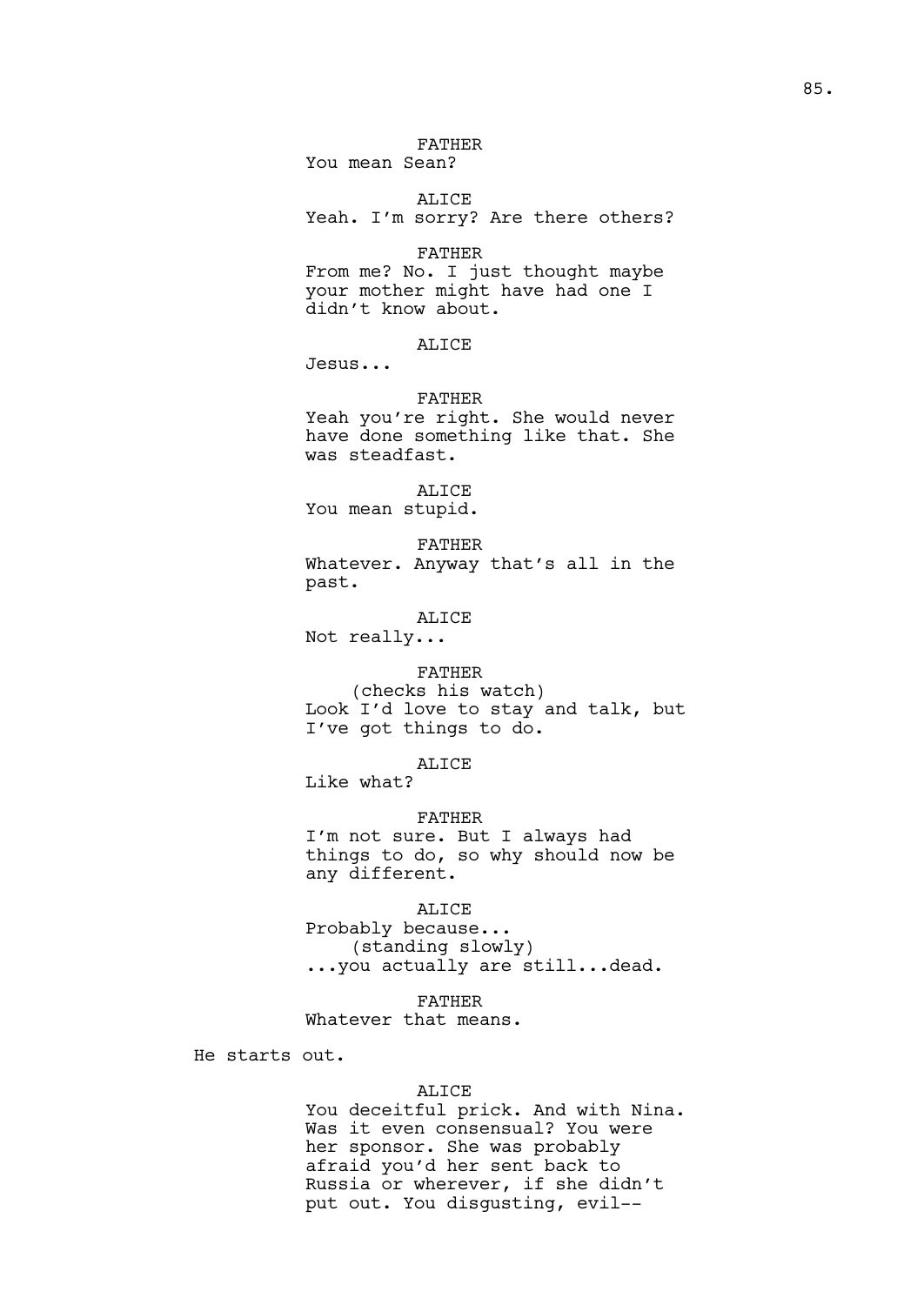(stopping) Hey come on. Get a grip. (shrugs) You know, I hoped you'd get that temper of yours under control one day. (off Morris) But apparently, you couldn't manage that.

ALICE He's just...unconscious.

FATHER Looks dead to me. And I'm the expert.

He leaves.

ALICEW Expert. That was good... (off Morris) Yeah...he kinda does.

Alice sits down on the couch again. Feels Morris's pulse. Sean enters.

SEAN

Hi...

ALICE Yeah. Hi.

SEAN

(off Morris) What's wrong with him?

ALICE He might be about to pay for his sins. (off the empty bottles) He has a pretty low tolerance for alcohol. And he might be concussed, so...

SEAN (a closer look at Morris) How much of this did he drink?

ALICE Way more than his fair share, the selfish prick.

SEAN (taking out his cell) Maybe we should get him to the hospital.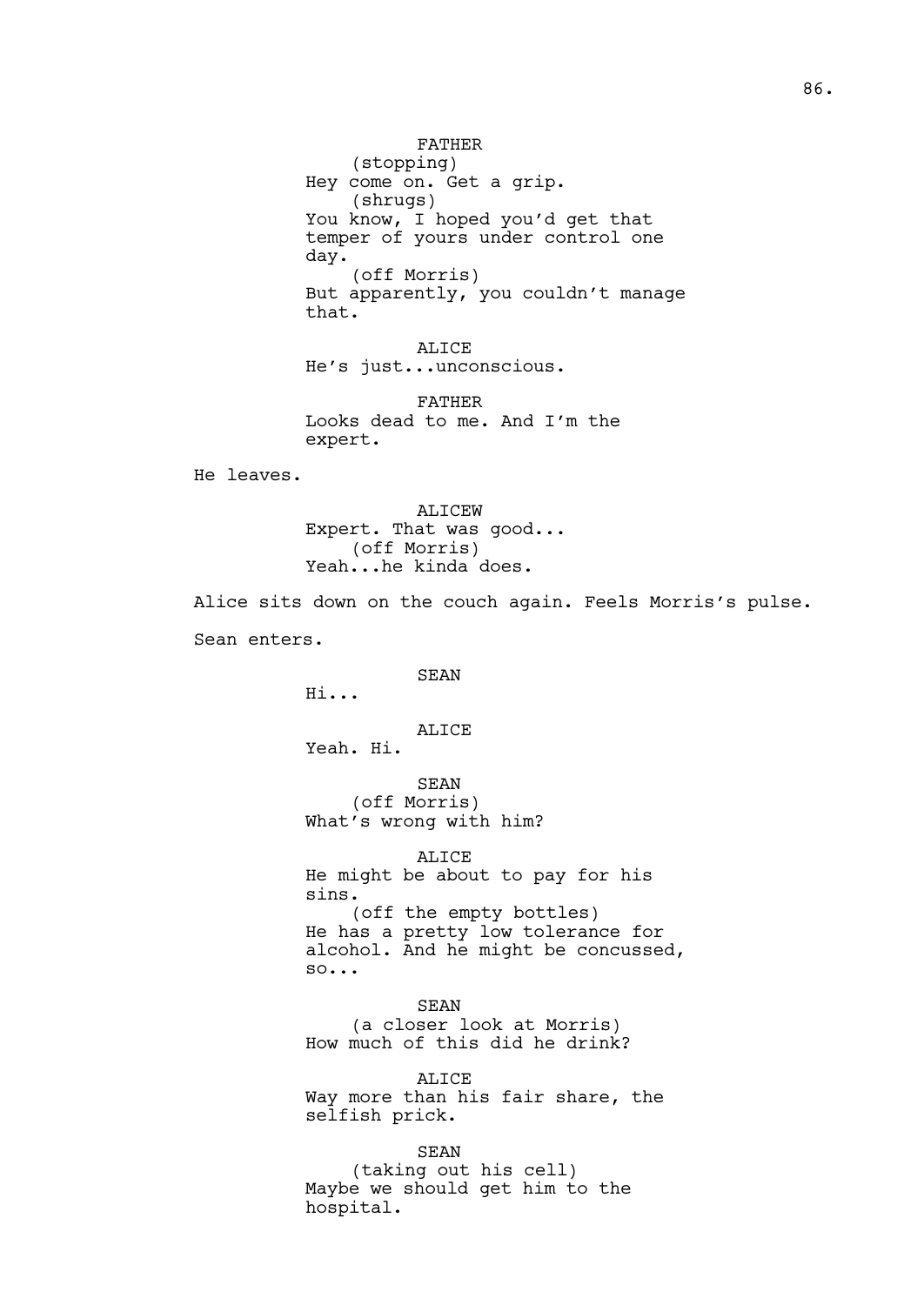(grabbing it) No. I told you. It's possible he's going to be paying.

SEAN

For what exactly?

ALICE

Well for one thing, he tried to blow up the building.

SEAN

He said he didn't do that.

ALICE

What would you expect him to say? You thought he'd just man up to the truth? Never did anything like that in his life, the desperate, pitiful piece of shit. He knew about my father. Bet he even knew at the time.

### SEAN

Knew what?

## ALICE

And...he stole from me. Almost right from the beginning. I let it slide because of our daughter and how disappointed she'd be in him, but he took money from our joint account. A little here, a little there. But it added up. (looks at him)

What do you know about your father?

SEAN

Nothing.

ALICE You mother never talked about him?

#### SEAN

Not really. A little bit when I was young. I think he came to visit once.

ALICE

What did he look like?

### SEAN

He was tall. Well I was only like three or something so he seemed tall...

ALICE Was he like you?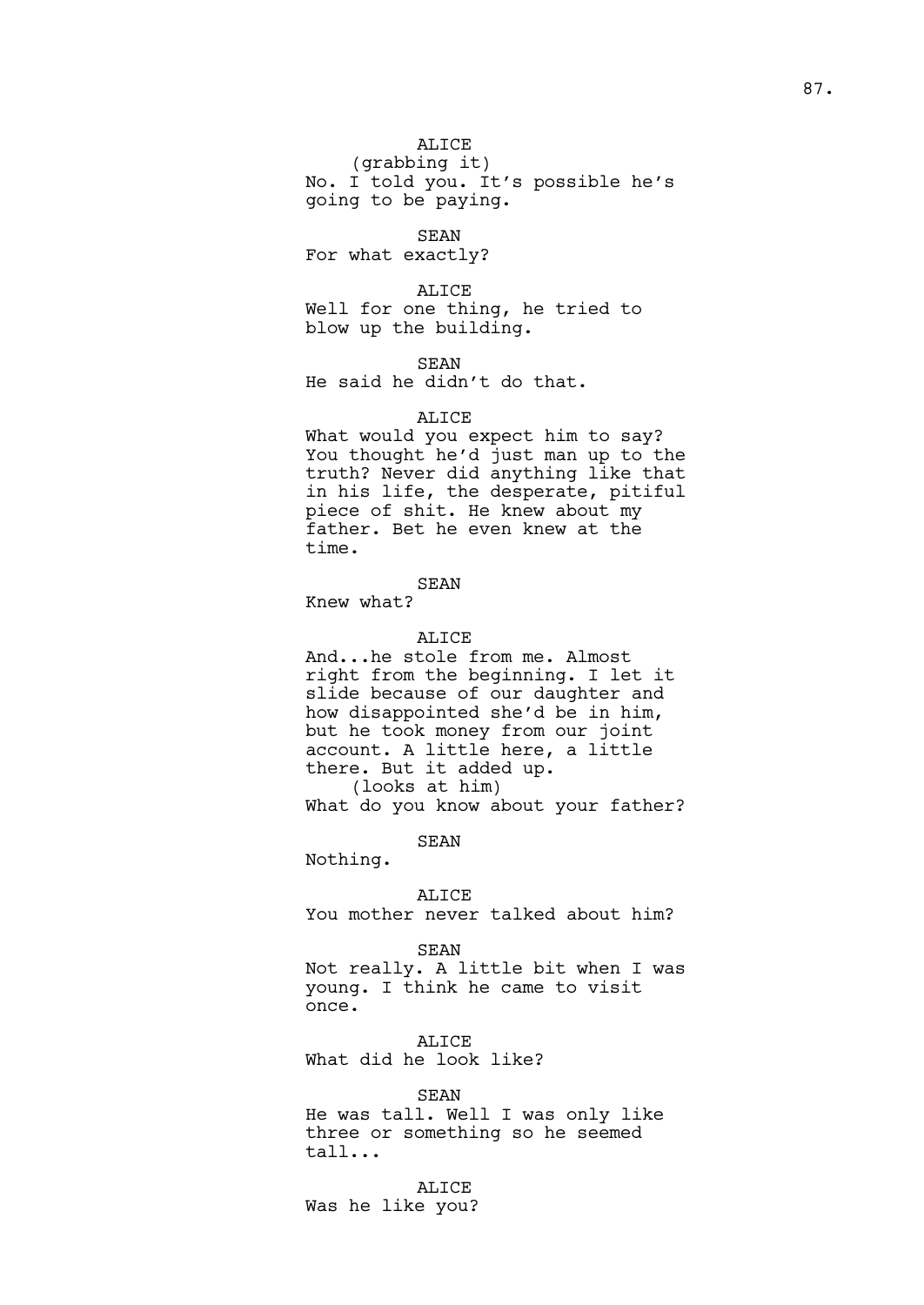SEAN What do you-- ALICE He was my father. My father is, was...your father. Our father... (off his look) It's true, Sean. SEAN How do you know this? ALICE It doesn't matter. SEAN What the-- of course it matters. ALICE Why? SEAN Because maybe it's not true. ALICE It's true. We're related. Very... closely related. SEAN Jesus... Maggie comes in. Her skin is darker. SEAN (CONT'D) What the... MAGGIE It's just temporary. They're expecting me to look like I looked in that Kung Fu Goddess movie. (off Morris) What's wrong with him? ALICE (mimes drinking) He's been a bad boy. Maggie approaches Morris. ALICE (CONT'D) You look ridiculous by the way. MAGGIE That's only because you know the way I'm supposed to look.

SEAN No it's not. You should go somewhere and wash that off.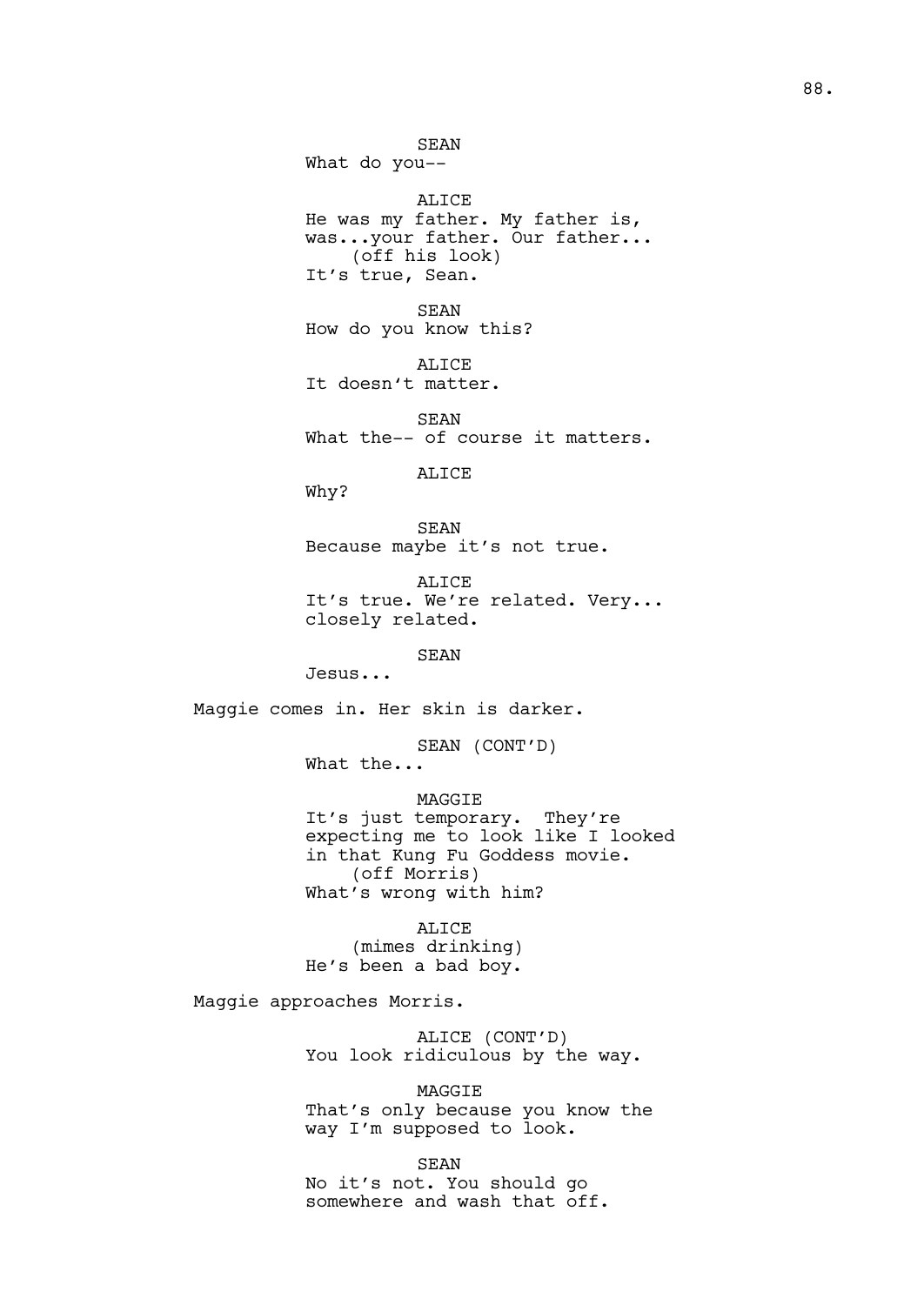MAGGIE After the photo shoot.

SEAN (to Alice) Does she know?

ALICE Beats me. Probably not.

MAGGIE

Know what?

ALICE Oh what the hell. I'm surprised Morris hasn't already told you. He's my brother.

MAGGIE What? Morris is your brother?

## ALICE

(points at Sean) No him. When I said before that you probably didn't know, that's what I was referring to.

MAGGIE That he's your...brother?

SEAN

Half brother.

ALICE Yeah. We have different mothers.

MAGGIE But the same...? Wow, that's messed up.

## ALICE

Ya think?

MAGGIE Yeah that situation, *your* situation is definitely--.

### SEAN

(off her face) And what about yours?

## MAGGIE

I told you, it's just temporary. Artie's arranged a press conference with some foreign journalists.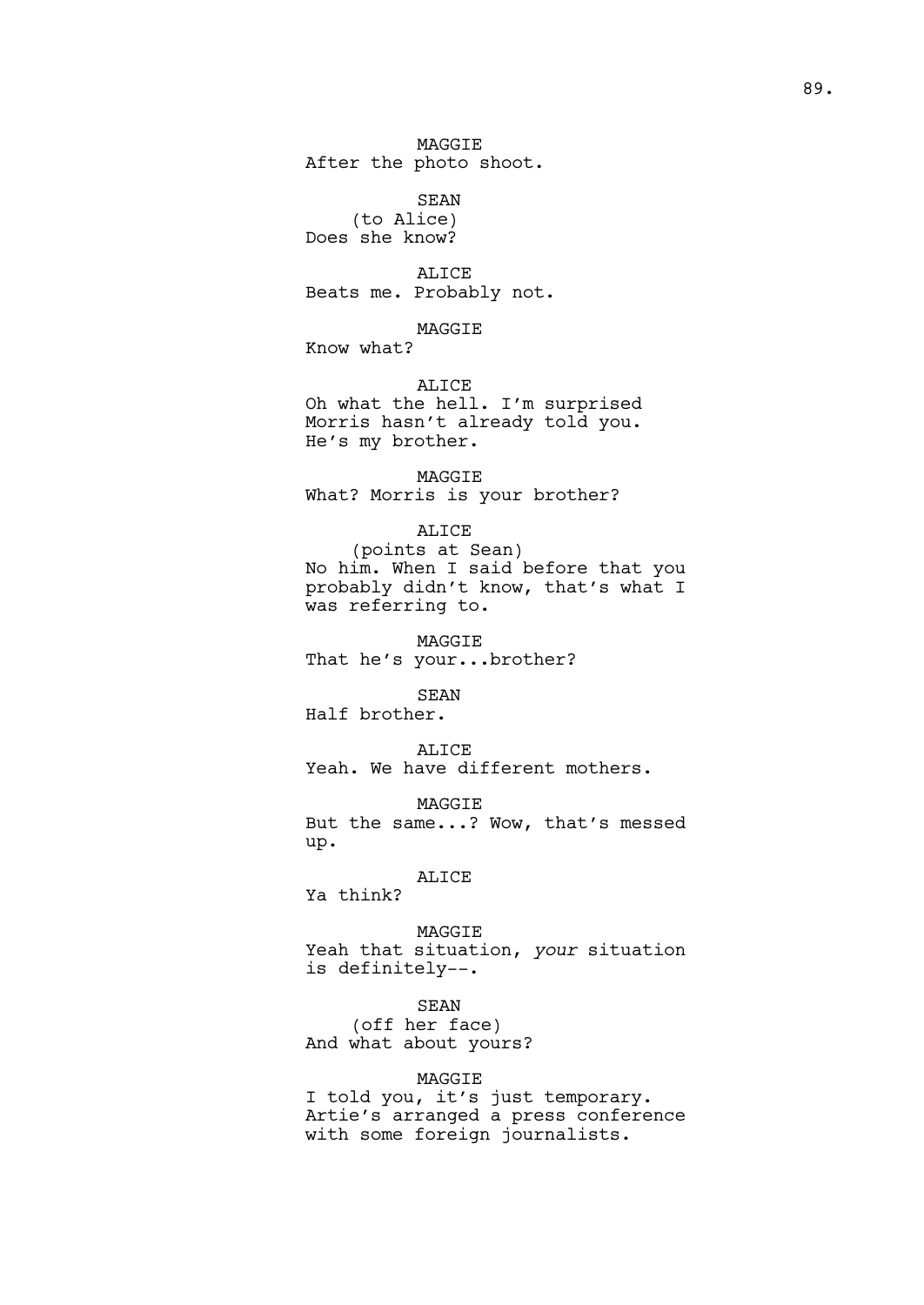#### ALICE

How foreign? Are they from Mars? Because anyone human is going to take one look at you and-- Wait a sec. He arranged this press conference from the psych ward?

Morris is stirring.

MAGGIE What's it matter where he was when he arranged it? But yeah...

Morris is trying to focus. He looks around

MORRIS They might have a point. The man isn't all there, honey.

ALICE Well welcome back.

MAGGIE

You okay?

MORRIS

I think so.

MAGGIE What happened?

## MORRIS

She intentionally got me drunk. She knows I have a serious liquor intolerance.

ALICE

Which you yourself forgot about?

MORRIS I was vulnerable. You took advantage of that. (to Maggie) She knows how much that real estate deal means to us. She knows we're sunk without it.

ALICE (to Maggie) I know because he told me.

MORRIS Because you got me drunk. (to Maggie) I can't believe you've done this to yourself.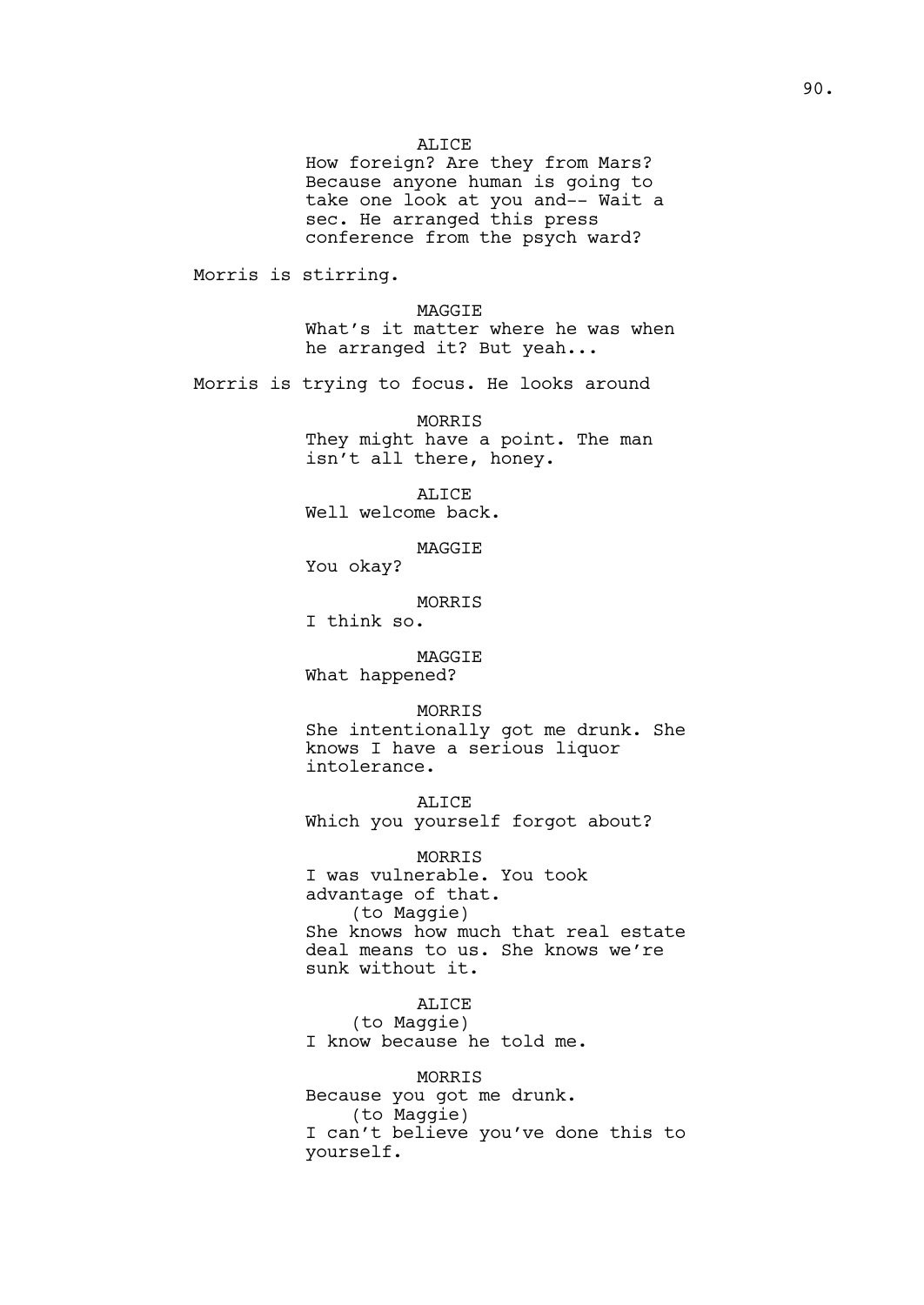## ALICE

Again?

## MAGGIE

There were some parts of the world where I was very much appreciated.

MORRIS You didn't need to do this. We still have a shot in court.

**MAGGTE** He's her brother.

MORRIS

Yeah. Sick, eh. But what--

SEAN I'll have a vote now, Morris. (to Maggie) That just occurred to me.

ALICE

(to Morris) Yeah. Maybe you should have thought of that before you spilled the beans.

MORRIS Right. Yeah. Well there goes that.

SEAN

Not necessarily.

ALICE

Excuse me?

#### SEAN

Speaking now, not as your friend, or your lover...but as your sibling and a stakeholder in the company--

ALICE

Holy shit. You're willing to sell?

SEAN

We've talked about it, haven't we.

ALICE

Not seriously.

SEAN I think it's the best thing for the family to do. (to Morris) (MORE)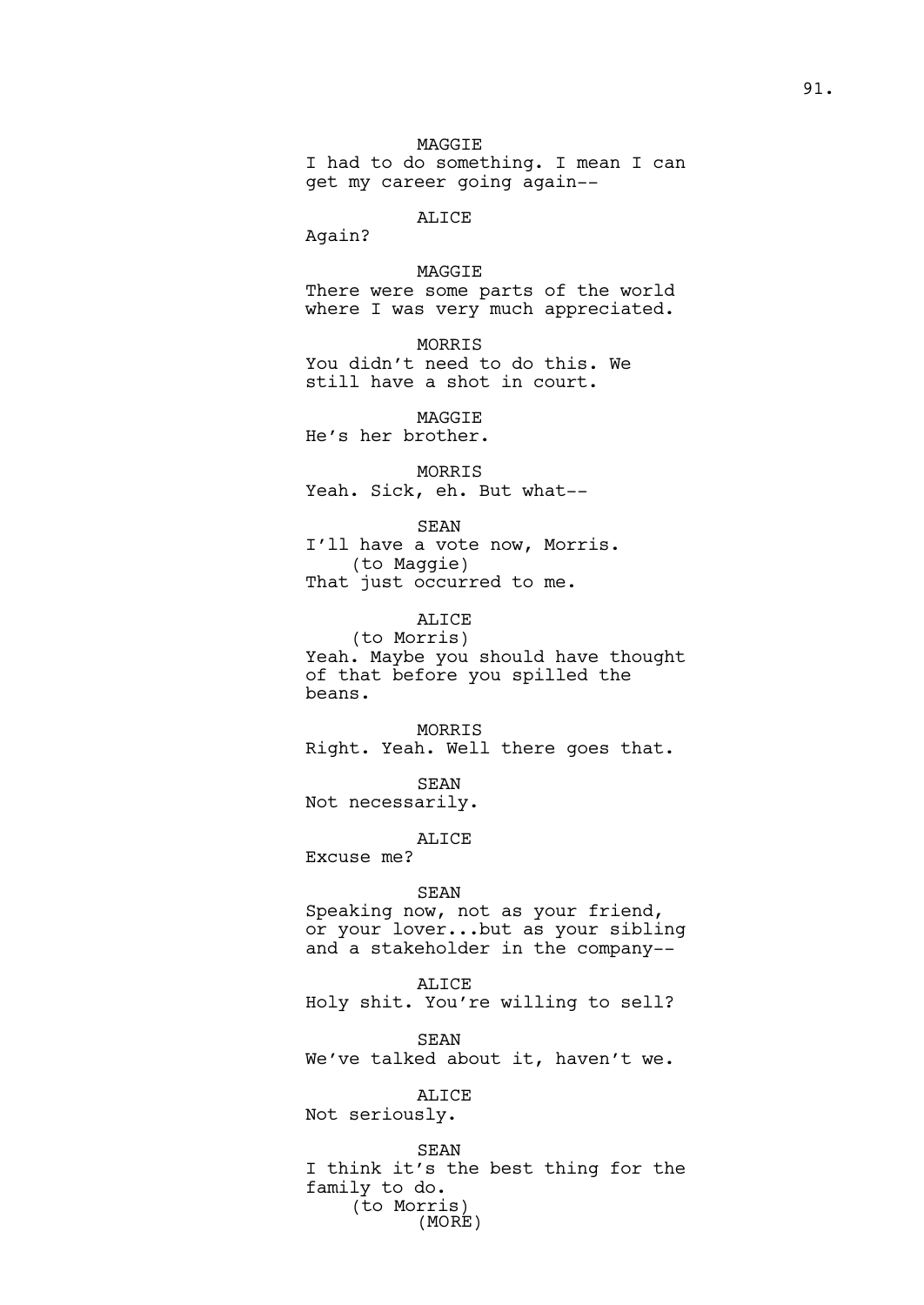## SEAN (CONT'D)

As long as we retain a share of any development that replaces this building.

## ALICE

Holy shit.

## MORRIS

(to Sean) I think that can be arranged. So you went ahead on your own?

## ALICE

Went ahead?

### MORRIS

I mean he took what I said about the business to heart.

ALICE

And did...what?

## SEAN

(to Alice) There's no way this business can survive without a serious upgrade in the machinery...in the distribution deals...and without a very wide range of new products--

### ALICE

It was you. You tried to blow the place up.

SEAN

Just the boiler. And just to show you how--

MORRIS Vulnerable she was?

### SEAN

It didn't work the way it was supposed to. It was a much bigger explosion than I thought it'd be... So it was good that I dismissed the workers before I--

ALICE

So you did it as a favour to me?

SEAN

Yeah. But now that we're--

## ALICE

Family.

SEAN Right, family.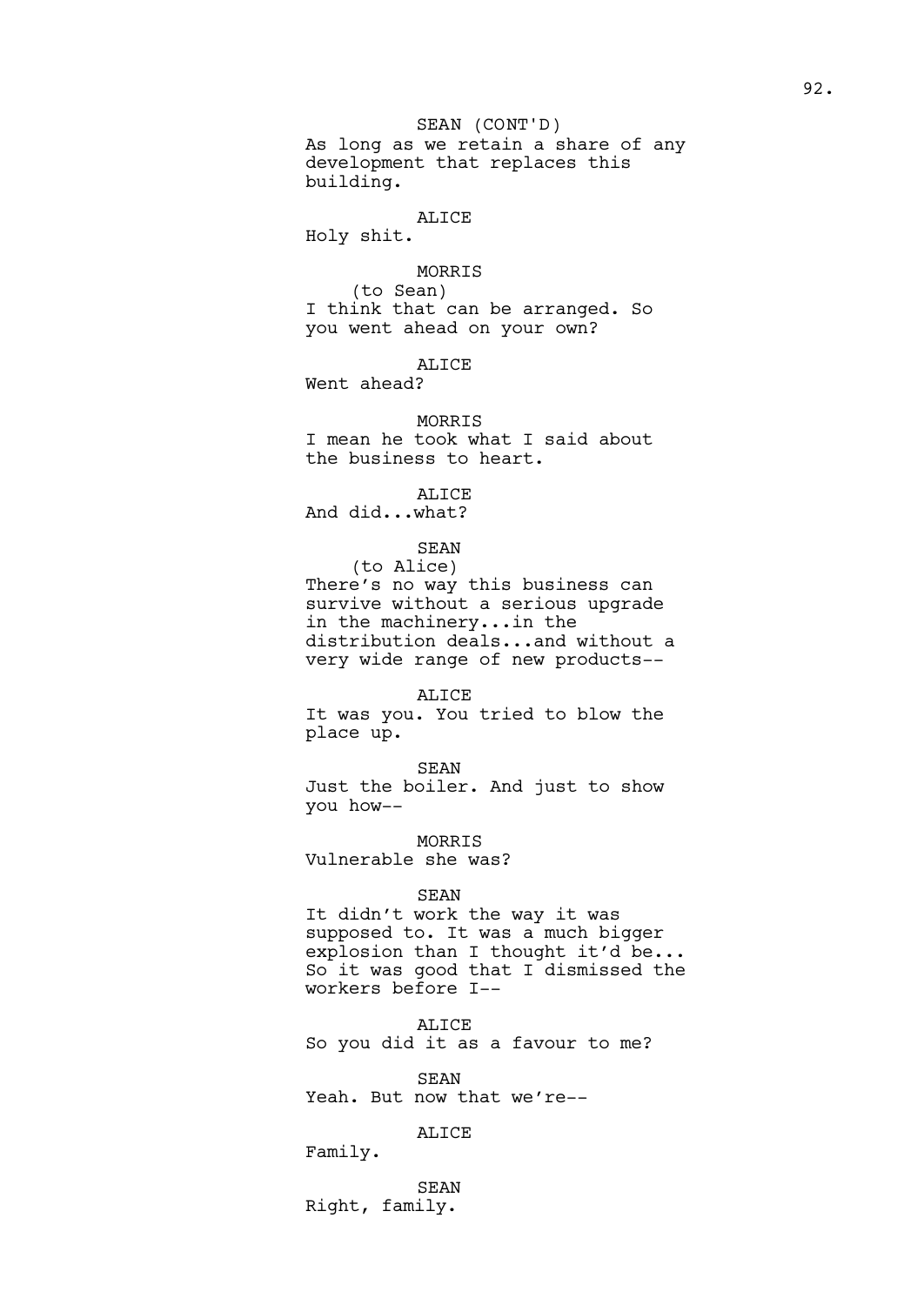### MAGGIE

Jesus.

SEAN

Now that we're family we can take a more reasoned approach to the situation.

### MORRIS

When you say "we" I assume you're including us.

SEAN Not really. But we'll let you know what we decide in due course.

ALICE I think he means you can leave.

### MORRIS

Sure thing... (taking Maggie's arm) Come on... Let's go do something about... (off her face) ...restoring you.

## MAGGIE

No way. Not until after the press conference. I mean okay, we can fiddle with the colour a bit. Maybe I went a little too--

### ALICE

Orange.

#### MAGGIE

I'm sorry?

ALICE You look like a tangerine.

MAGGIE Go to hell, brother-lover. (to Sean) And screw your due course. We won't need you after my career takes off.

They are leaving.

#### MORRIS

I think we should keep an open mind. You know, just in case.

### MAGGIE

I need you to have faith in me, Morris. I've still got Marguerita's body. All I need to do is get her skin tone right, and we'll be set. (MORE)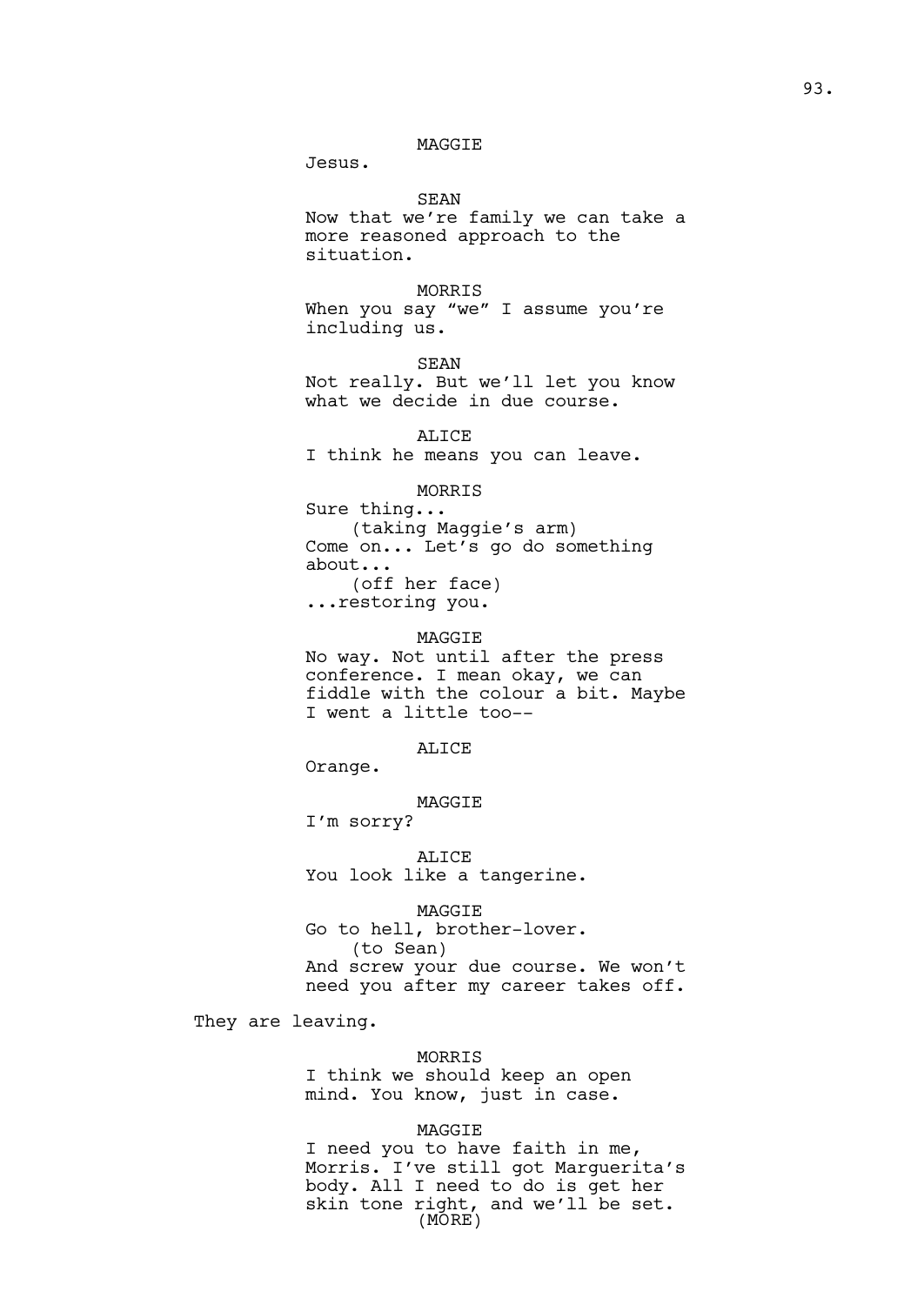I'll be the South American Sweetheart. They are gone. ALICE (to herself) Idiot... (to Sean) I need to get that woman and her clown husband completely out of my life. Alice fetches a bottle from her desk drawer. SEAN Maybe you've had enough of that already. ALICE You gotta be kidding. (takes off the cap) So do you think you can help me with that? She takes a long drink from the bottle. SEAN What? ALICE Well I'm pretty sure we haven't heard the last from those two... (looks at him) You want some? SEAN No... Are you suggesting that we...? ALICE I am, if you think I am. So do you? SEAN Think you are? Yeah. I do. ALICE Okay...then? SEAN Well...to be honest...I was hoping that one time would be enough. (off her look) Louie? ALICE Louie. You killed Louie?! MAGGIE (CONT'D)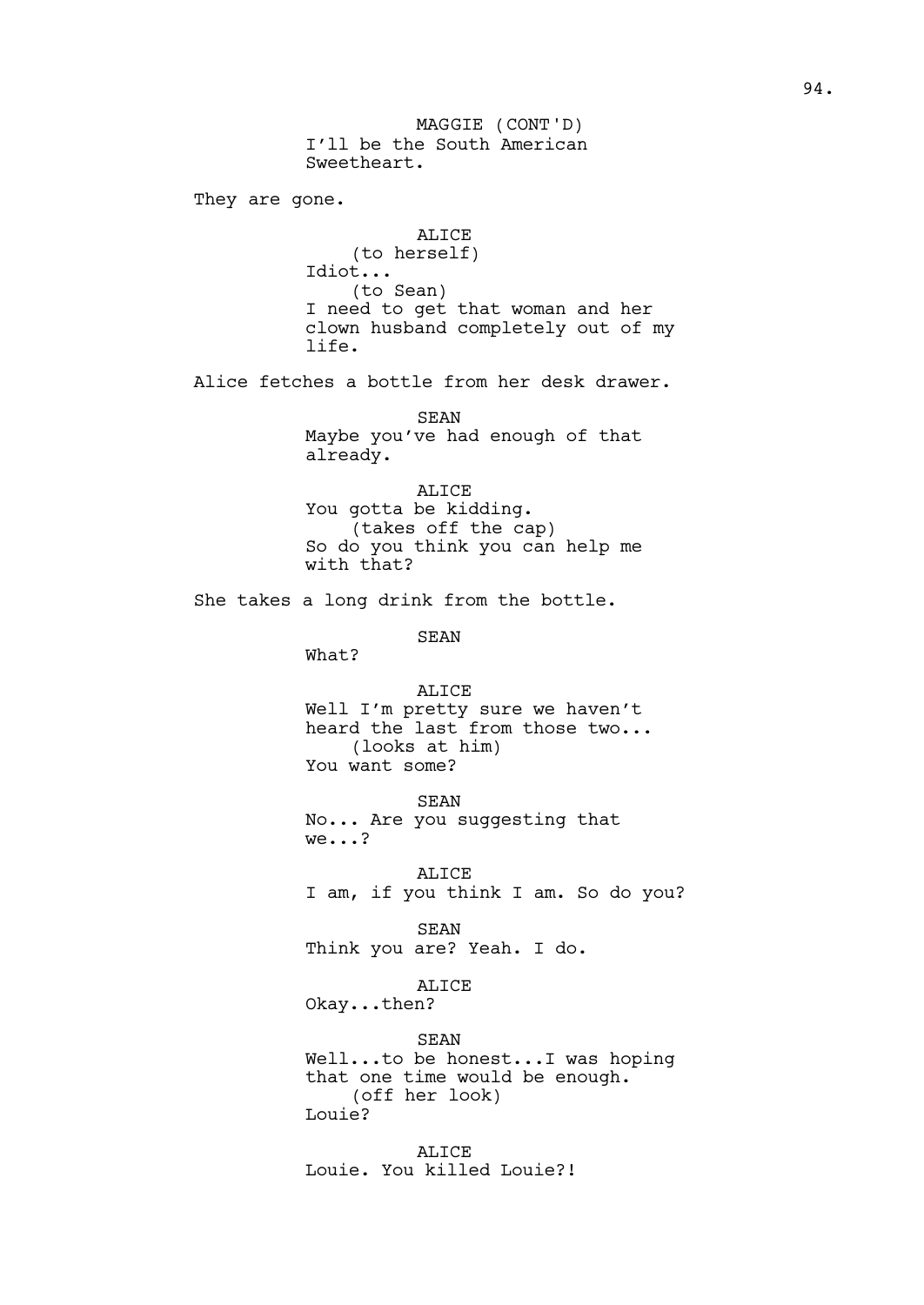#### SEAN

It's nothing he wouldn't have done to himself eventually. I just got to thinking that with him dead there'd only be Artie to deal with. And that seriously narrowed the odds in our favour.

## ALICE

*Our* favour. (looks at him) You know! You've known all along. I mean why wouldn't you know? Why wouldn't your mother have told you? She'd want you to have what was coming to you. I mean especially since my father basically raped her.

SEAN That's not true. They loved each other.

ALICE

They did?

SEAN

Yeah. But she didn't want to make--

ALICE

A fuss.

SEAN Right. So--

#### ALICE

So you were okay to just forget about it. Or go about getting your share some other way.

SEAN

What other way?

#### ALICE

Me. I was your road to--

## SEAN

No. That's ugly. I'm not ugly. I just wanted--

### ALICE

What? Wanted what?

### SEAN

To be close. After she died I had no one. So I wanted to be close to you.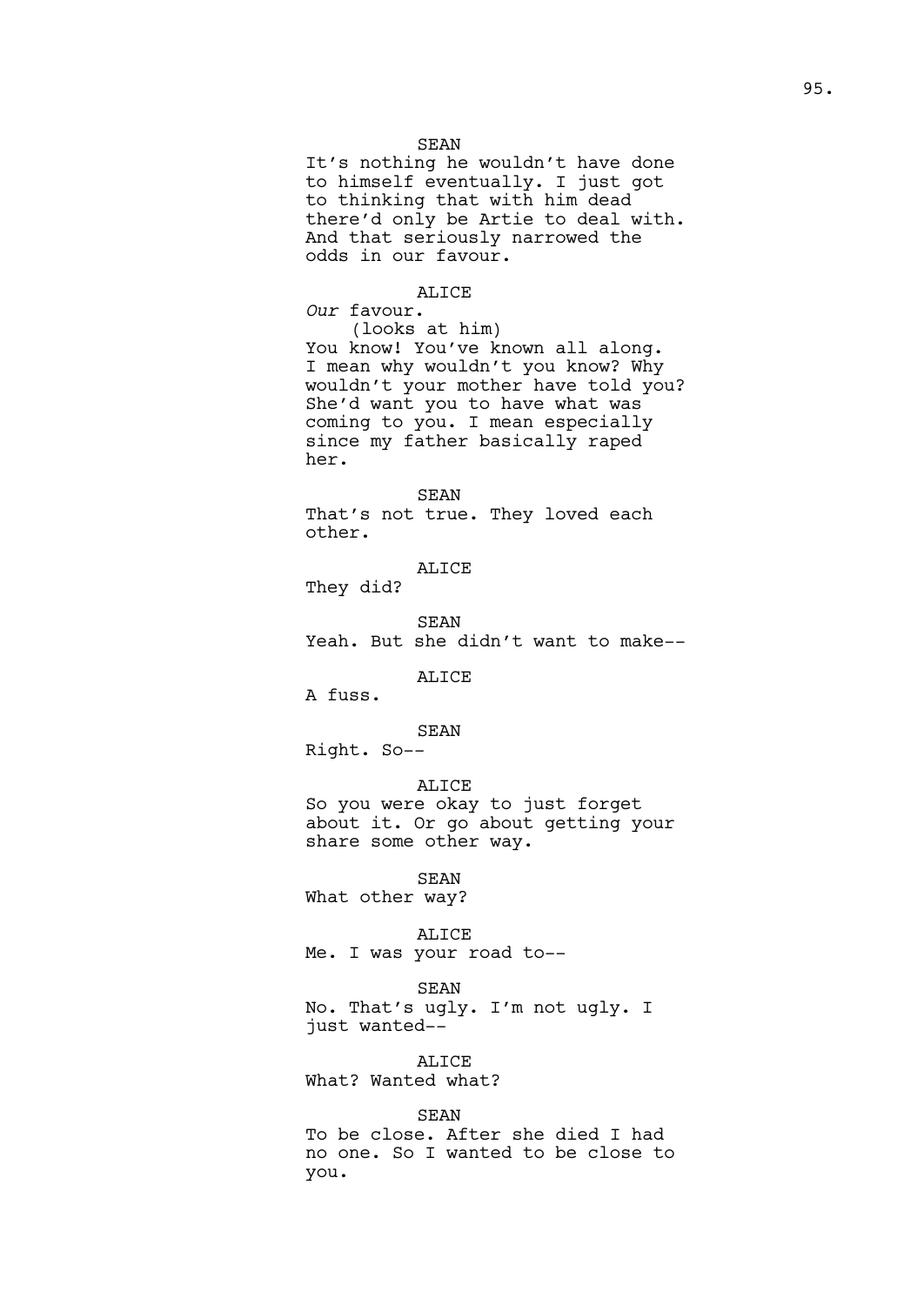## ALICE

A bit too close.

SEAN I just put the other thing aside. Kinda forgot about being...related to you--

## ALICE

Forgot about it?

SEAN

Kinda. Look what's it matter why I love you. I just do.

ALICE

You do? (another long drink) Oh...okay...

#### SEAN

Listen, maybe you need time to work this all out for yourself?

ALICE Yeah. Time would be good. Maybe a decade or two.

### SEAN

I'll give you a week. We've got some decisions to make. Okay?

#### ALICE

Well let's see what I have to deal with here. You're not just my lover. You're my brother. And you're also a bomb maker and a killer. And now you expect to be a part owner in my business... Sure. A week should be fine.

He approaches her.

## ALICE (CONT'D)

What are you doing? You're not going to kiss me, are you?

SEAN

Yeah. But not like that. Not now that you know. I was just going to give you a peck or something.

## ALICE

A peck or something. Jesus. Last time your mouth made contact with me your head was between my legs, Sean.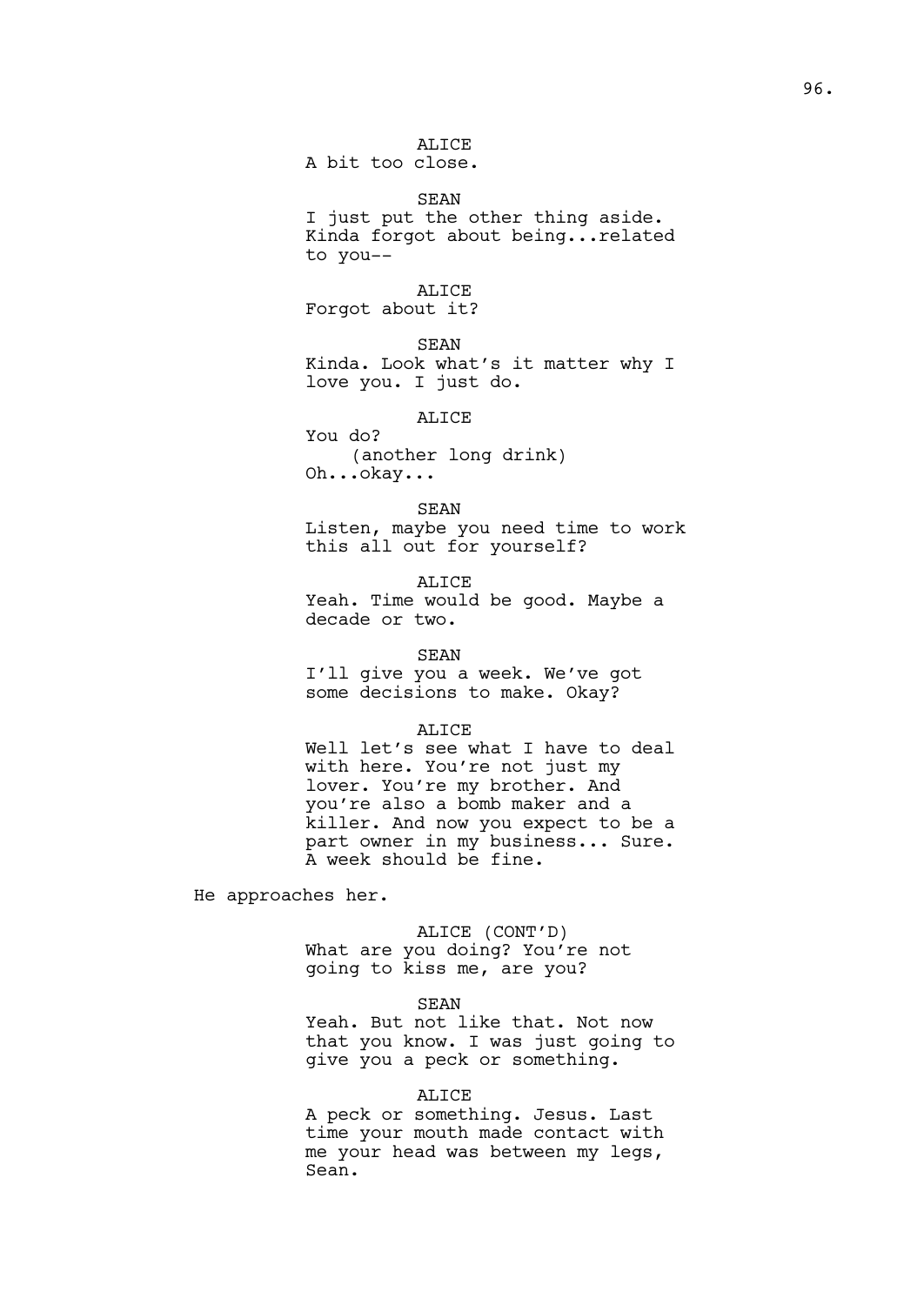### SEAN

Yeah. Sorry.

He leaves.

### ALICE

He's sorry?

She sits. Drinks. After a moment her father enters in a fury.

FATHER

What a pile of steaming bullcrap. I had to listen to that guy go on for over an hour about his stupid golf swing, and then he makes me an offer that's so freakin' insulting I almost barfed.

#### ALICE

What guy?

FATHER The...pen guy. I told you about him.

ALICE

I don't think so.

#### FATHER

Yeah last summer when you were home from school. The guy with the disposable pen idea. We had it all worked out, and then he goes and low-balls me. I showed him the goddamn conversion plans and everything and he just--

ALICE

Conversion plans for...?

#### FATHER

Well we can't make pens on the same machines we make soap on, can we!?

#### ALICE

You were willing to stop making my grampa's...?

### FATHER

In a heartbeat. We're talking about something revolutionary here. A goddamn pen you can just throw away when it's empty. Come on. It'd be the most widely used product since the Model-T.

#### ALICE

But what about grampa's legacy?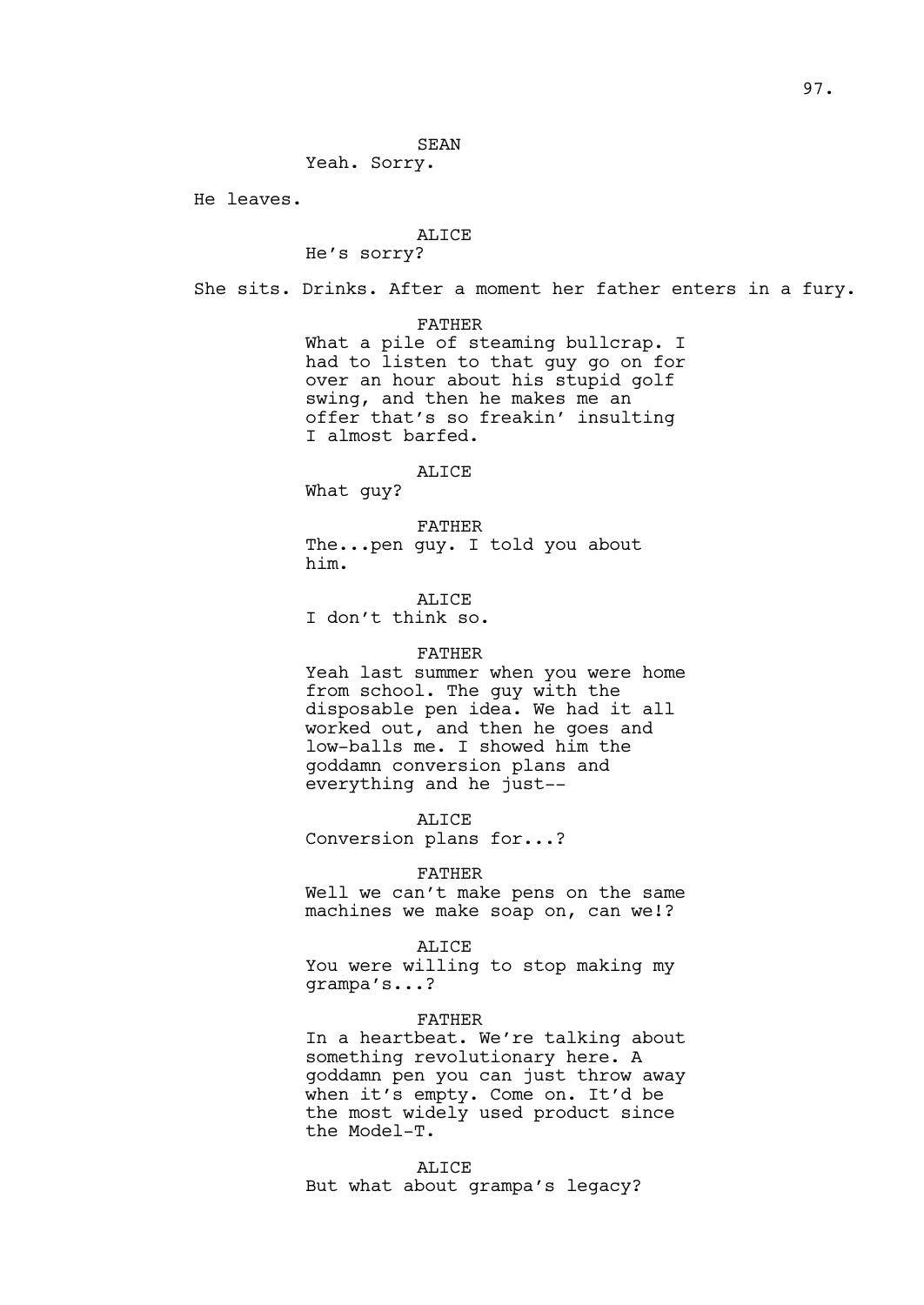### FATHER

Legacy? What's wrong with you, girl? I'm talking about making millions... But there's no way I'm doing it as a very junior partner like he proposed. I've got my pride.

ALICE No. You don't. I mean no you *didn't*.

FATHER Don't... idn't. You're talking nonsense

ALICE

No. I just remembered. You did tell me about the pens. I thought you were just...

FATHER Well whatever. It's not going to happen, is it.

ALICE No. It's not, it didn't. But you were willing.

#### FATHER

Damn right I was willing. Look, it's just a business that was left to me. And the product could have been anything. It was just something I was supposed to sell. But sweet Jesus if you're gonna sell something, why not sell something that *everyone* needs. Okay screw the pens, I'll just come up with something else like that.

ALICE

Or you won't.

FATHER Whatever the hell that means. (off her bottle) Can I have some of that.

ALICE

No.

Blackout

THE END